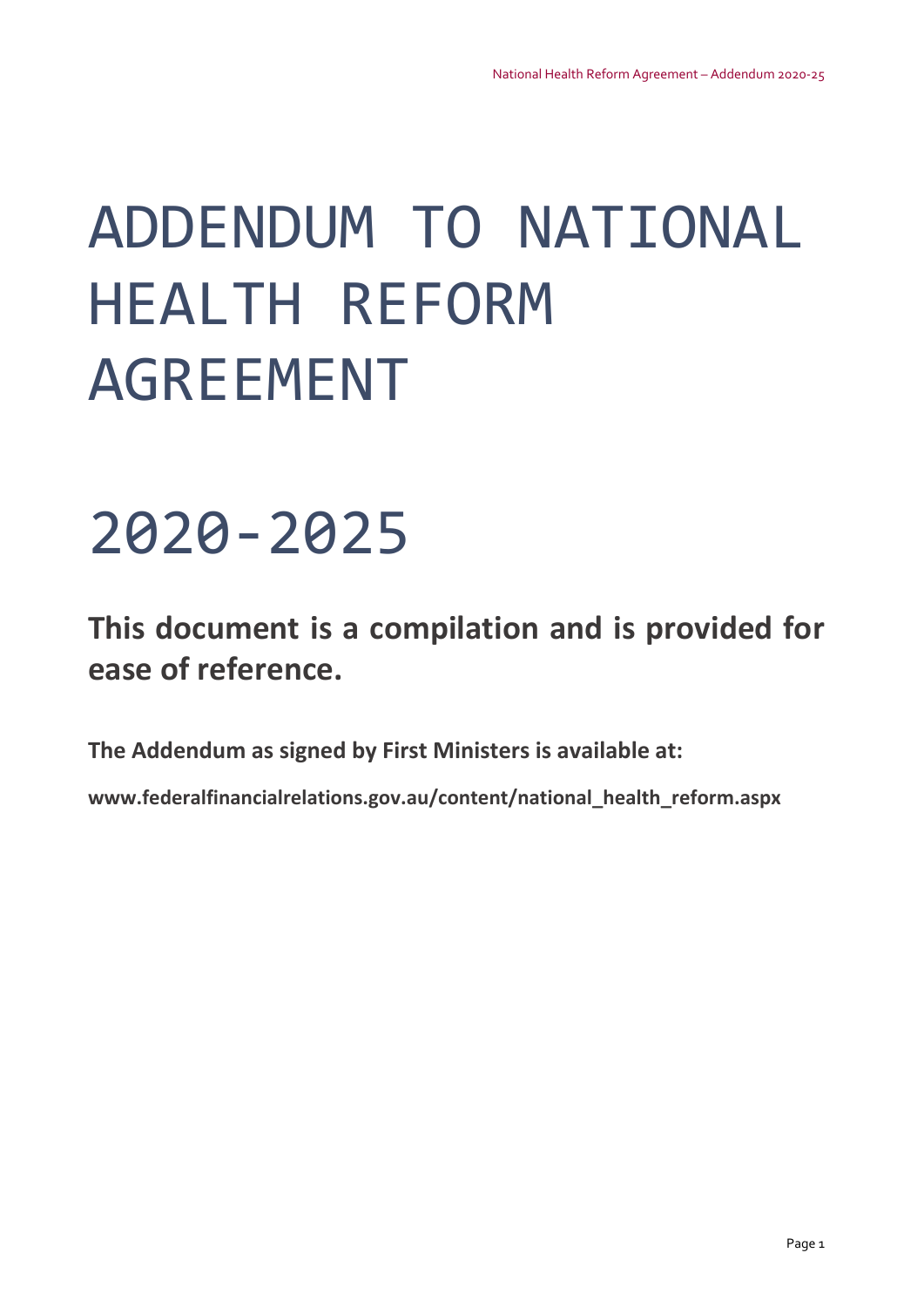| PRELIMINARIES, SYSTEM WIDE OBJECTIVES AND ROLES AND RESPONSIBILITIES5  |  |
|------------------------------------------------------------------------|--|
|                                                                        |  |
|                                                                        |  |
|                                                                        |  |
|                                                                        |  |
|                                                                        |  |
|                                                                        |  |
|                                                                        |  |
| SCHEDULE A - SUSTAINABILITY OF FUNDING FOR PUBLIC HOSPITAL SERVICES 14 |  |
|                                                                        |  |
|                                                                        |  |
|                                                                        |  |
|                                                                        |  |
|                                                                        |  |
|                                                                        |  |
|                                                                        |  |
|                                                                        |  |
|                                                                        |  |
|                                                                        |  |
|                                                                        |  |
|                                                                        |  |
|                                                                        |  |
|                                                                        |  |
|                                                                        |  |
|                                                                        |  |
|                                                                        |  |
|                                                                        |  |
|                                                                        |  |
|                                                                        |  |
|                                                                        |  |
|                                                                        |  |
|                                                                        |  |
|                                                                        |  |
|                                                                        |  |
|                                                                        |  |
|                                                                        |  |
|                                                                        |  |
|                                                                        |  |
|                                                                        |  |
|                                                                        |  |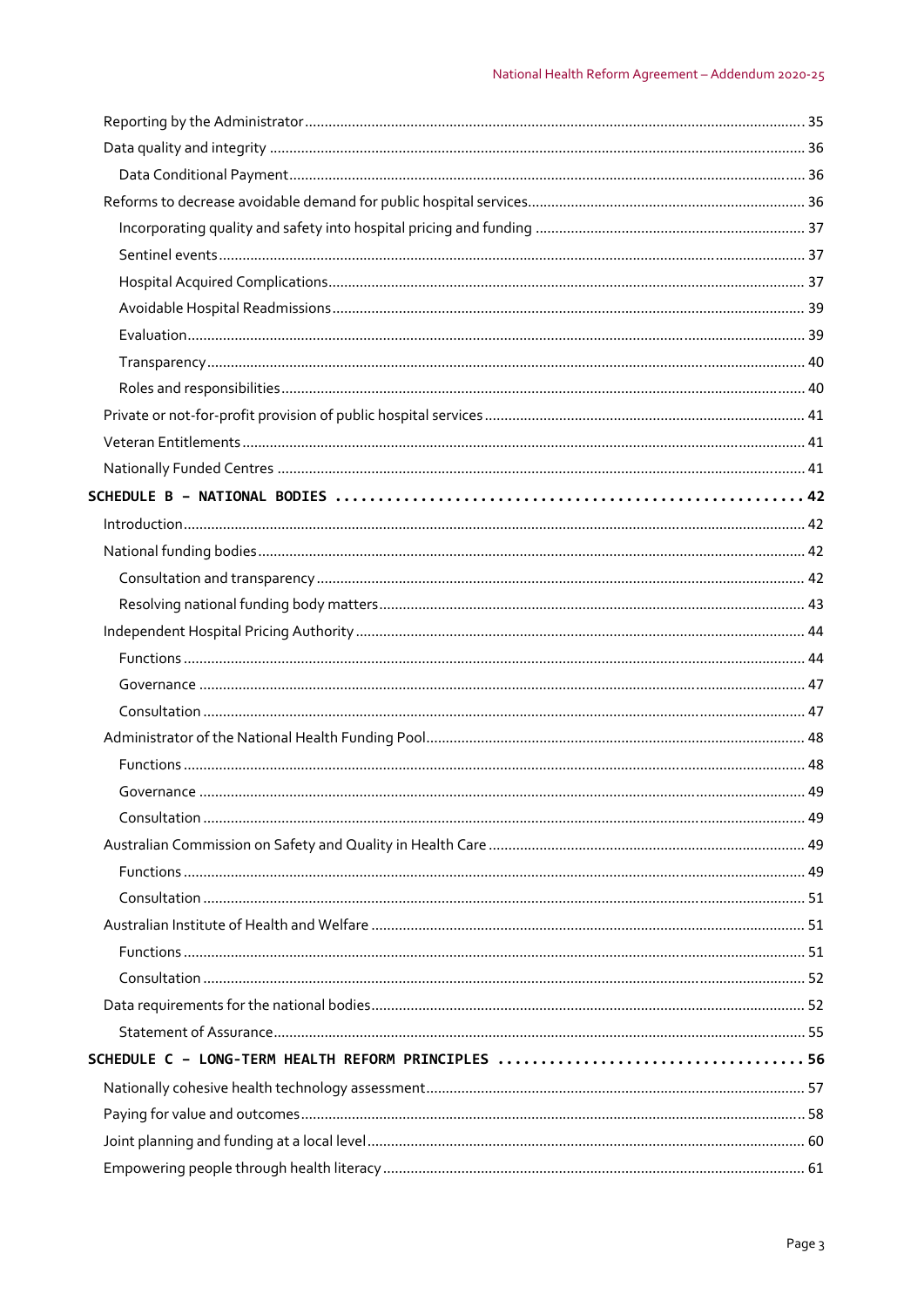| SCHEDULE F - INTERFACES BETWEEN HEALTH, DISABILITY AND AGED CARE SYSTEMS 76 |  |
|-----------------------------------------------------------------------------|--|
|                                                                             |  |
|                                                                             |  |
|                                                                             |  |
|                                                                             |  |
|                                                                             |  |
|                                                                             |  |
|                                                                             |  |
|                                                                             |  |
|                                                                             |  |
|                                                                             |  |
|                                                                             |  |
|                                                                             |  |
|                                                                             |  |
|                                                                             |  |
|                                                                             |  |
|                                                                             |  |
|                                                                             |  |
|                                                                             |  |
| APPENDIX B - GOVERNANCE PROCESS FOR HIGHLY SPECIALISED THERAPIES  97        |  |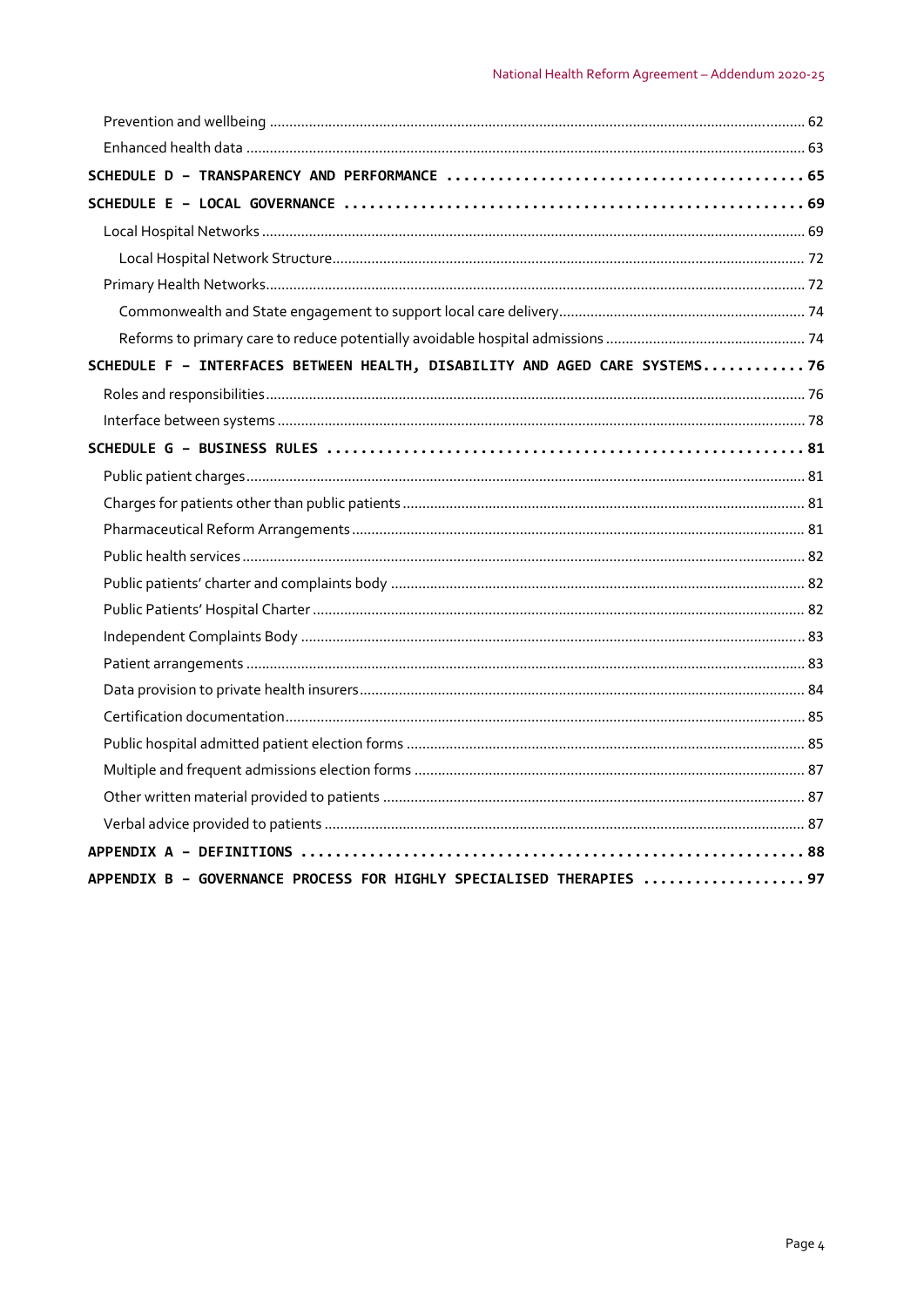## PRELIMINARIES, SYSTEM WIDE OBJECTIVES AND ROLES AND RESPONSIBILITIES

## **Preliminaries**

- 1. This Addendum:
	- a. sets out the shared intention of the Commonwealth, State and Territory governments (the States) to work in partnership to improve health outcomes for all Australians and ensure the sustainability of the Australian health system;
	- b. re‐affirms that all governments:
		- i. agree that the healthcare system will strive to eliminate differences in health status of those groups currently experiencing poor health outcomes relative to the wider community; and
		- ii. acknowledge that private providers and community organisations play a significant role in delivering health services to the community and will continue to be partners with government in meeting the objectives of this Addendum.
	- c. recognises that responsibility for health is shared between the Commonwealth and the States, and that all governments have a responsibility to ensure that systems work together effectively and efficiently to produce the best outcomes for people, including interfaces between health, aged care and disability services, regardless of their geographic location;
	- d. amends the National Health Reform Agreement (NHRA) for the period 1 July 2020 to 30 June 2025;
	- e. implements and supersedes the Heads of Agreement on public hospital funding and health reform as agreed by the Council of Australian Governments (COAG) in 2018;
	- f. re-affirms the Medicare Principles, as set out in clause 8;
	- g. builds on and re‐affirms the high‐level service delivery principles and objectives for the health system in the National Healthcare Agreement (agreed by COAG in 2008 and amended in July 2011) for the period of this Addendum;
	- h. continues the financial arrangements for Australian public hospital services, including Activity Based Funding (ABF) and block funding, as set out in in Schedule A of this Addendum;
	- i. acknowledges the shared commitment of the Commonwealth and States to work in partnership with Aboriginal and Torres Strait Islander communities in closing the gap through the COAG‐agreed agenda;
	- j. recognises the responsibility for improving the mental health outcomes of Australians and preventing suicides is shared and that all governments are committed to reforming the provision of mental health care across the key areas of prevention, diagnosis, treatment and recovery, with the aim of:
		- i. promoting the mental health and wellbeing of the Australian community and,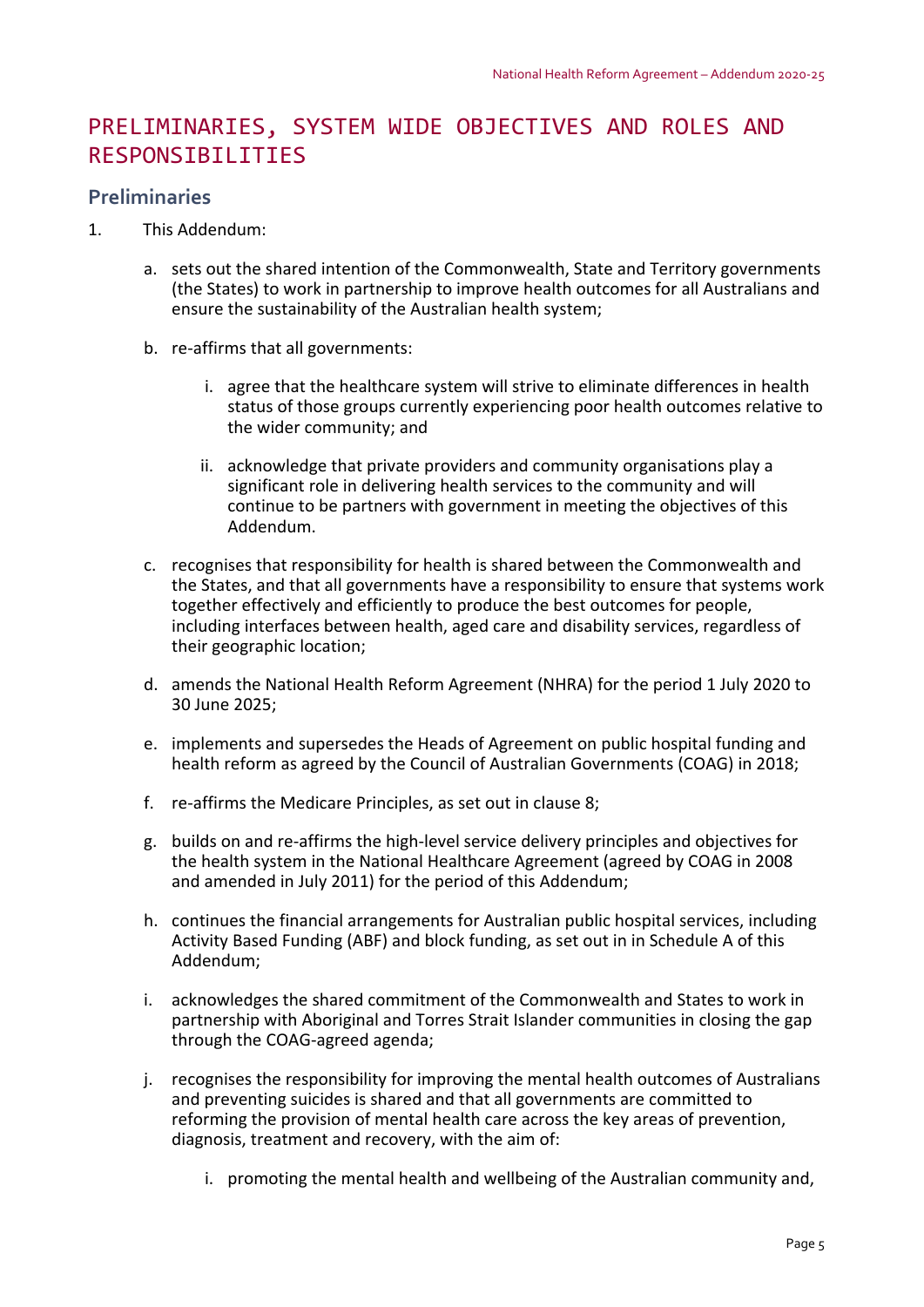where possible, prevent the development of mental health problems and mental illness;

- ii. reducing the impact of mental health problems and mental illness, including the effects of stigma on individuals, families and the community;
- iii. promoting recovery from mental health problems and mental illness; and
- iv. assuring the rights of people with mental health problems and mental illness, and enable them to participate meaningfully in society; and
- k. is subject to the Intergovernmental Agreement on Federal Financial Relations (IGA FFR) and should be read in conjunction with that Agreement and subsidiary schedules.
- 2. The Commonwealth and the States agree the following four strategic priorities will guide further reform of our health system between 2020 and 2025:
	- a. Improving efficiency and ensuring financial sustainability (Schedule A);
	- b. Delivering safe, high-quality care in the right place at the right time, including longterm reforms in:
		- i. Nationally cohesive health technology assessment;
		- ii. Paying for value and outcomes; and
		- iii. Joint planning and funding at a local level.
	- c. Prioritising prevention and helping people manage their health across their lifetime, including long‐term reforms in:
		- i. Empowering people through health literacy; and
		- ii. Prevention and wellbeing; and
	- d. Driving best practice and performance using data and research, including long‐term reforms in:
		- i. Enhanced health data.
- 3. High level principles outlining the focus of reforms in clause 2 (b)‐(d) are included in Schedule C, and implementation plans will be attached to this Addendum when agreed.
- 4. Included at Appendix A is a list of definitions for words and phrases used in this Addendum.

#### **Objectives**

5. The Commonwealth and the States recognise that this Addendum provides an opportunity to work together to ensure the best possible outcomes for the Australian people through the collective investments governments make in health. The Parties recognise that improving value in our health system means developing and implementing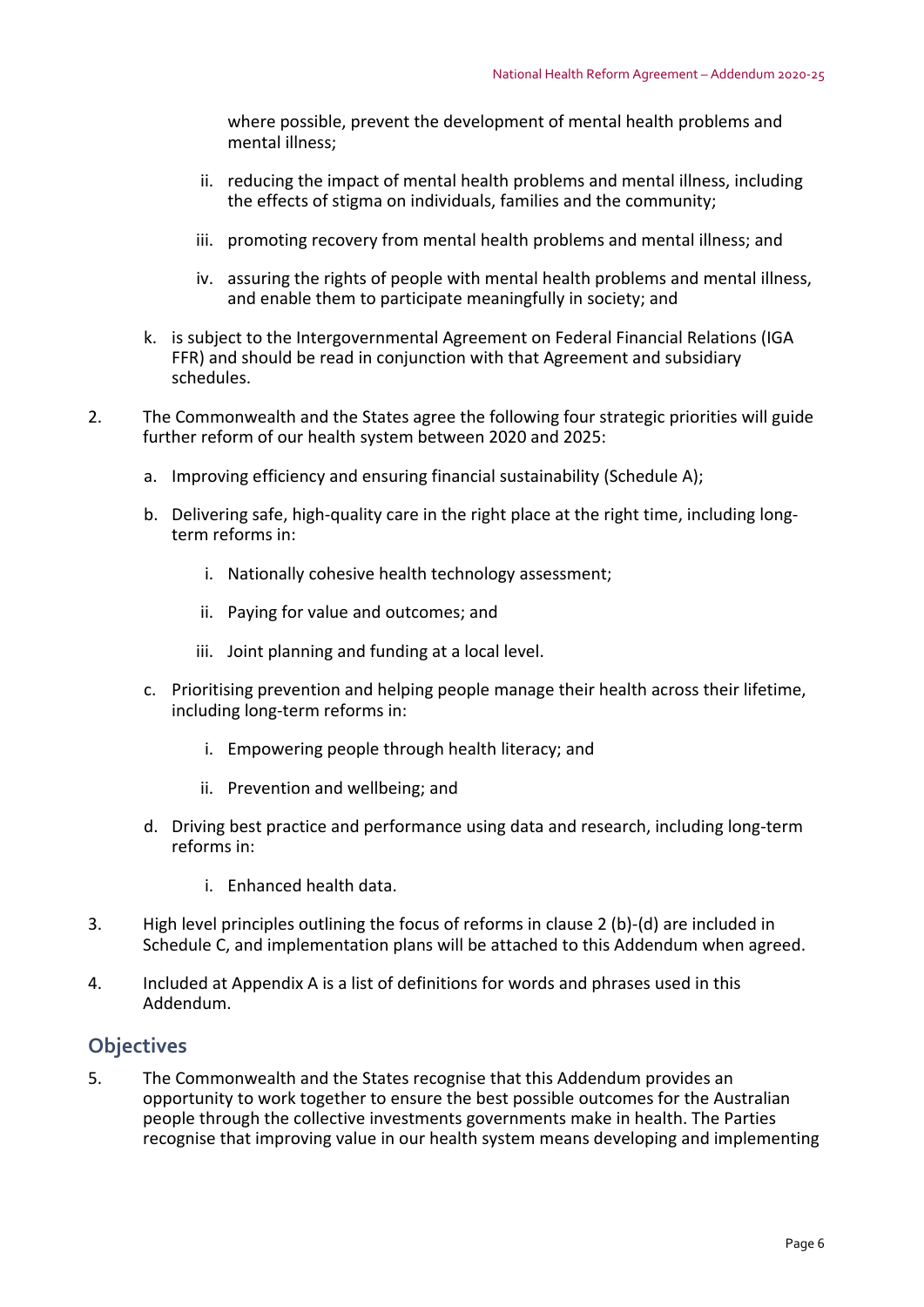reforms that:

- a. deliver improvements in outcomes that matter most to people and communities;
- b. improve outcomes, experiences, quality, safety and efficiency of care through public reporting, such as promoting the uptake of Patient Reported Measures;
- c. create stronger incentives for providers and funders to work together to better integrate care and drive efficiency across the system; and
- d. ensure equitable access to care regardless of geographic location.
- 6. As part of the shared commitment to improving mental health outcomes, the Parties agree to work together informed by the Productivity Commission's final report into mental health, the National Suicide Prevention Adviser's final report and other inquires, including the Victorian Royal Commission into Mental Health Services.
- 7. The Commonwealth and the States will work in partnership to implement arrangements for a nationally unified and locally controlled health system which will:
	- a. improve patient outcomes, patient experience and access to services, including by focussing on what matters most to patients, supporting innovative models of care and trialling new funding arrangements (Schedule C);
	- b. improve the provision of GP and primary health care services, including Aboriginal and Torres Strait Islander community controlled health organisations, and the effective integration of health services at a local and national level (Schedule C);
	- c. improve care coordination for people with chronic and complex needs, building on the activities set out in the 2017 Bilateral Agreements on Coordinated Care and incorporating them into relevant long-term health reforms (Schedule C);
	- d. improve the safety and quality of health services through continuation of hospital pricing reforms agreed by COAG in 2017 (Schedule A);
	- e. improve standards of clinical care, including through guidance from the Australian Commission on Safety and Quality in Health Care (ACSQHC) (Schedule B);
	- f. improve accountability and performance reporting on the health system through the Australian Health Performance Framework and supporting national performance indicators (Schedule D);
	- g. improve local accountability and responsiveness to the needs of communities through continued operation and collaboration between Local Hospital Networks (LHNs) and Primary Health Networks (PHNs) (Schedule E);
	- h. work effectively with the aged care and disability support systems to deliver better outcomes (Schedule F);
	- i. improve access to and use of data to support service delivery and improved patient outcomes (Schedule C);
	- j. improve public hospital efficiency through the use of ABF based on a national efficient price (Schedule A);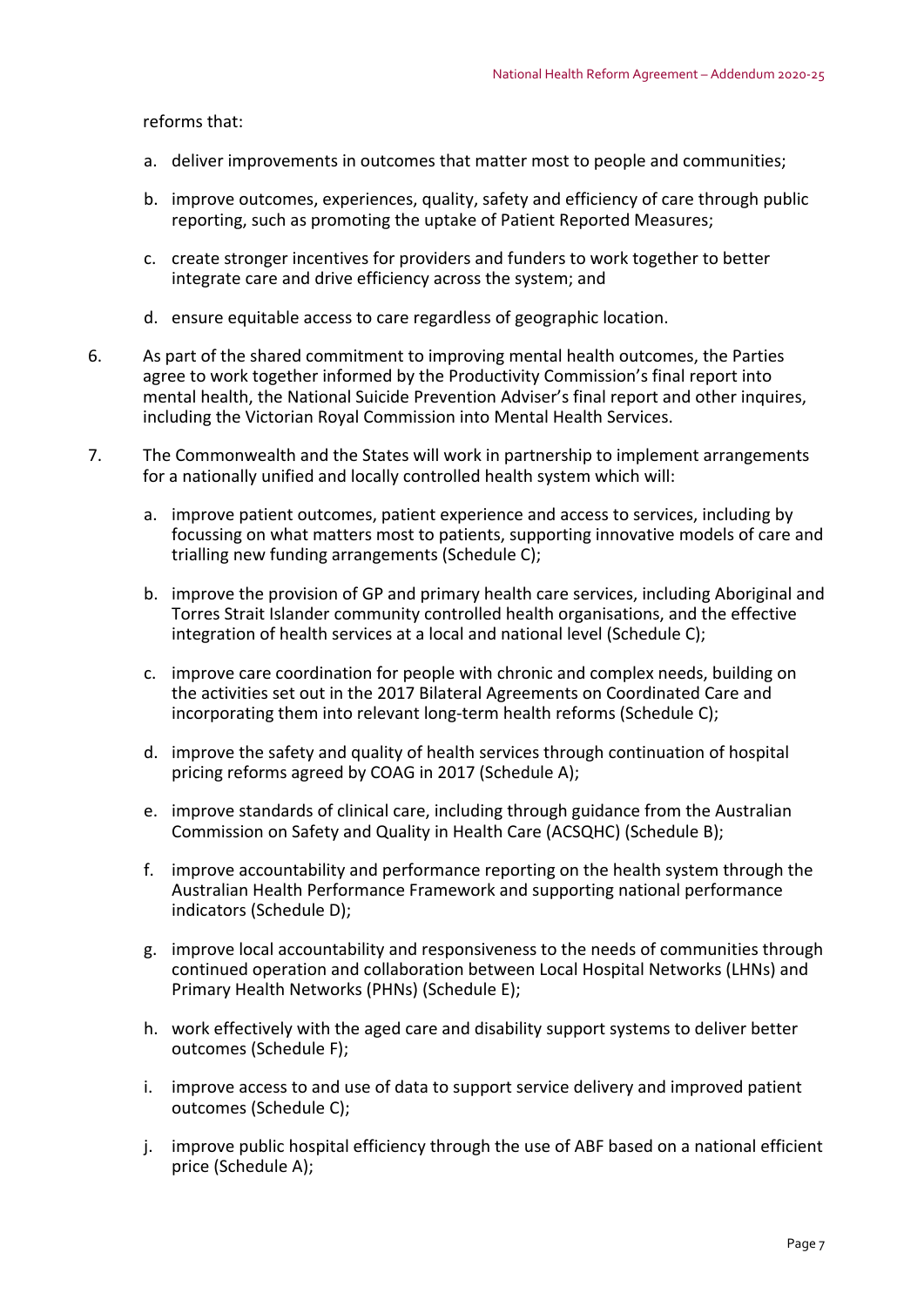- k. ensure the sustainability of funding for public hospitals by increasing the Commonwealth's share of public hospital funding through a 45 per cent contribution to the costs of growth, subject to the operation of the National Funding Cap (Schedule A); and
- l. maintain transparency of public hospital funding through the National Health Funding Pool (Schedule A).

## **Roles and responsibilities**

l

- 8. Under this Addendum, States will provide health and emergency services through the public hospital system, based on the following Medicare Principles:
	- a. eligible persons must be given the choice to receive public hospital services free of charge as public patients; $1$
	- b. access to public hospital services is to be on the basis of clinical need and within a clinically appropriate period; and
	- c. arrangements are to be in place to ensure equitable access to such services for all eligible persons, regardless of their geographic location.
- 9. Under this Addendum, the Commonwealth and the States will be jointly responsible for:
	- a. funding public hospital services, using ABF where appropriate and block funding in other cases;
	- b. funding growth in public hospital services and the increasing cost of public hospital services;
	- c. determining funding policy and exploring innovative models of care in the national funding model;
	- d. establishing and maintaining nationally consistent standards for healthcare and reporting to the community on the performance of health services;
	- e. collecting and providing patient‐level data to support the objectives of this Addendum;
	- f. working together on policy decisions or areas of the system that impact on each other's responsibilities;
	- g. ensuring that the commitments outlined in this Addendum contribute to closing the gap in Aboriginal and Torres Strait Islander disadvantage and life expectancy. This will be given effect by:
		- i. working with Aboriginal and Torres Strait Islander communities to design approaches tailored to their needs, recognising and enabling Aboriginal and Torres Strait Islander leadership and local decision making processes;
		- ii. working to achieve cultural safety in the health system with Aboriginal and

<sup>&</sup>lt;sup>1</sup> This Addendum recognises that clinical practice and technology changes over time and that this will impact on modes of service and methods of delivery. These principles should be considered in conjunction with the definition of public hospital services set out in Schedule A.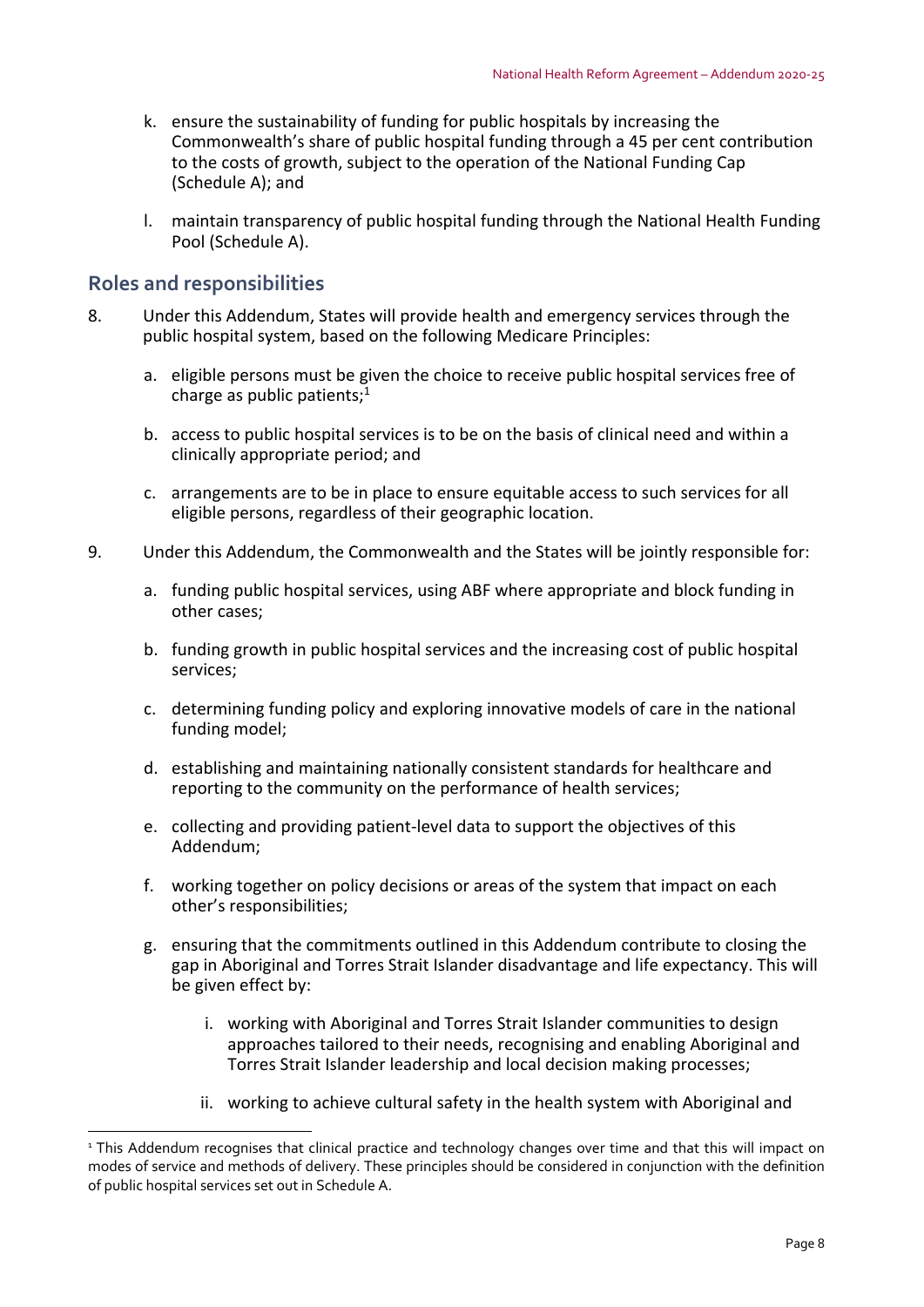Torres Strait Islander people by co‐developing and co‐delivering culturally safe and secure health services;

- iii. developing a National Aboriginal and Torres Strait Islander Health Workforce Strategy; and
- iv. monitoring the impact of reforms through Aboriginal and Torres Strait Islander‐led evaluation, including assessing the differential impact prior to implementation and during implementation, and making appropriate changes in partnership with Aboriginal and Torres Strait Islander organisations and communities;
- h. identifying rural and remote areas where there is limited access to health and related services with a view to developing new models of care to address equity of access and improve outcomes; and
- i. maintaining and improving population health.
- 10. Under this Addendum, the States will be responsible for:
	- a. system management of public hospitals, including:
		- i. ensuring the legislative basis and governance arrangements for Local Hospital Networks are consistent with the objectives of this Addendum;
		- ii. system‐wide public hospital service planning and performance;
		- iii. purchasing of public hospital services and monitoring delivery of services purchased;
		- iv. planning, funding and delivering capital;
		- v. planning, funding (with the Commonwealth) and delivering teaching, training and research;
		- vi. managing Local Hospital Network performance; and
		- vii. State‐wide public hospital industrial relations functions, including negotiation of enterprise bargaining agreements and establishment of remuneration and employment terms and conditions to be adopted by Local Hospital Networks;
	- b. taking a lead role in managing public health activities; and
	- c. sole management of the relationship with Local Hospital Networks to ensure a single point of accountability in each State for public hospital performance, performance management and planning.
- 11. States affirm their commitment to the following:
	- a. providing public patients with access to all services provided to private patients in public hospitals;
	- b. ensuring that eligible persons who have elected to be treated as private patients have done so on the basis of informed financial consent;
	- c. providing and funding pharmaceuticals for public and private admitted patients, and for public non-admitted patients in public hospitals (except where Pharmaceutical Reform Arrangements are in place); and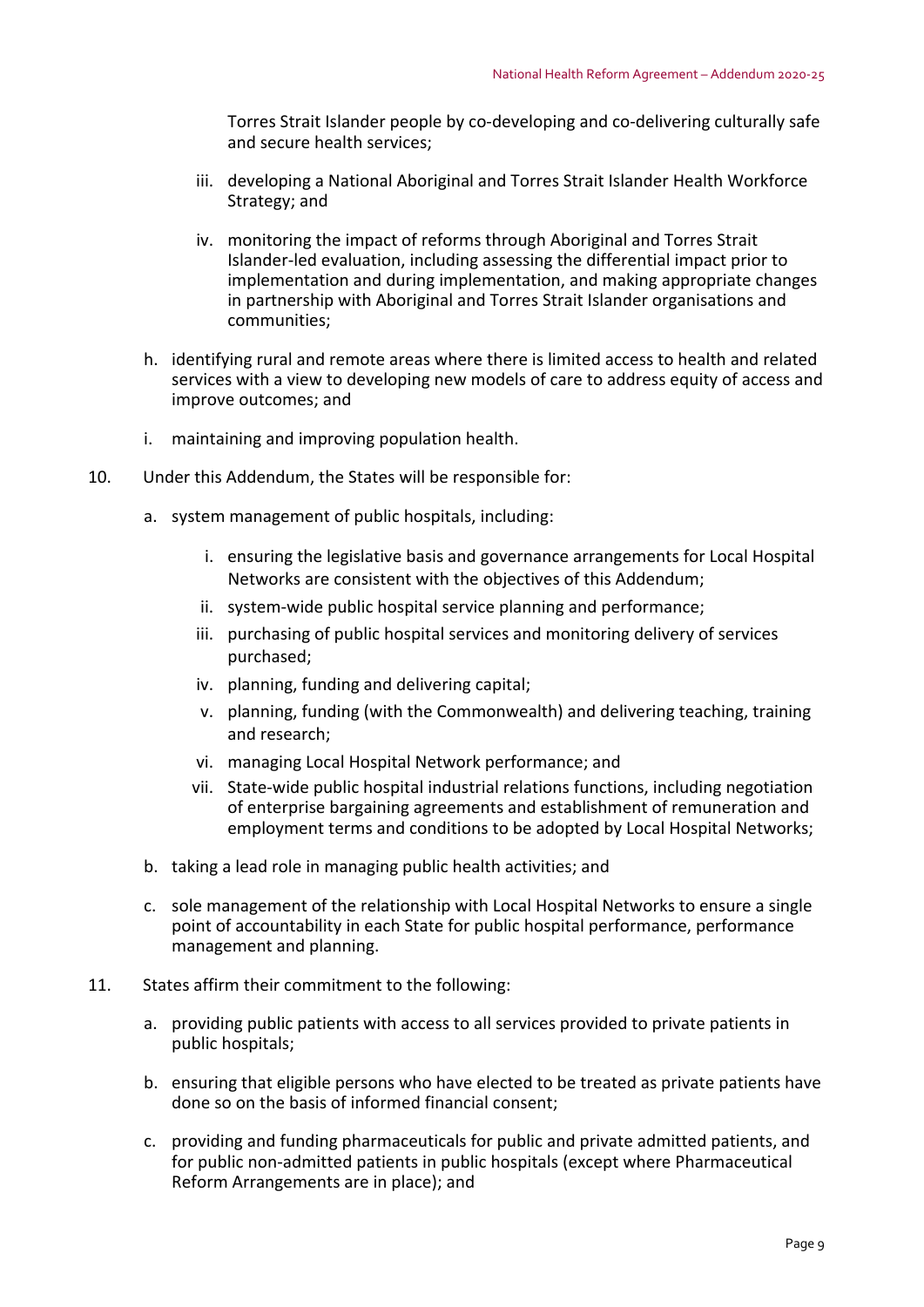- d. maintaining a Public Patients Hospital Charter and an independent complaints body and ensuring that people are aware of how to access these provisions.
- 12. In providing these services States will adhere to the Business Rules and other requirements set out in Schedule G.
- 13. Under this Addendum the Commonwealth will be responsible for:
	- a. maintaining the legislative basis and governance arrangements for the key independent national bodies ("national bodies"), comprising the Australian Commission on Safety and Quality in Health Care, Australian Institute of Health and Welfare, Independent Hospital Pricing Authority and Administrator of the National Health Funding Pool;
	- b. system management and support, policy and funding for GP and primary health care services including lead responsibility for Aboriginal and Torres Strait Islander Community Controlled Health Services (noting contributions of the States);
	- c. maintaining Primary Health Networks to promote coordinated GP and primary health care service delivery, and service integration over time;
	- d. working with each State and with PHNs on system‐wide policy and State‐wide planning for GP and primary health care;
	- e. supporting and regulating private health insurance to enable an effective private health sector and patient choice;
	- f. planning, funding, policy, management and delivery of the national aged care system;
	- g. continuing to focus on reforms in primary care that are designed to improve patient outcomes and reduce avoidable hospital admissions; and
	- h. functions transferred from Health Workforce Australia and the National Health Performance Authority when these organisations ceased operations on 6 August 2014 and 30 June 2016 respectively.
- 14. The Commonwealth affirms its commitment to the following:
	- a. funding the Medicare Benefits Schedule to ensure equitable and timely access to affordable primary health care and specialist medical services;
	- b. funding the Pharmaceutical Benefits Scheme to ensure timely and affordable access to safe, cost‐effective and high quality medicines; and
	- c. affordable aged care services so that people needing this care can access it when required, regardless of geographic location.
- 15. The roles and responsibilities of the following national bodies and organisations under this Addendum are outlined in Schedule B:
	- a. Australian Commission on Safety and Quality in Health Care (ACSQHC);
	- b. Australian Institute for Health and Welfare (AIHW);
	- c. Independent Hospital Pricing Authority (IHPA); and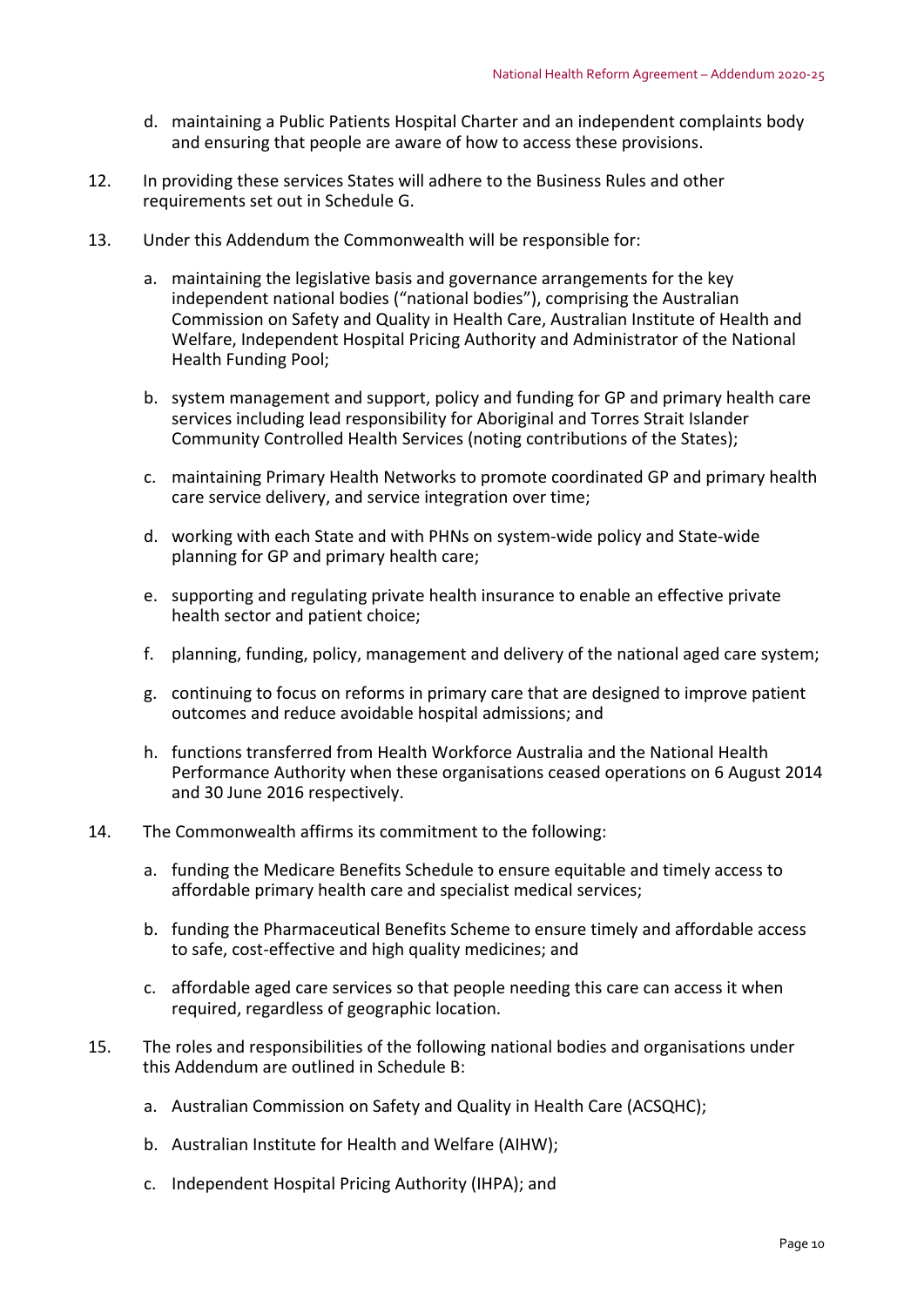- d. Administrator of the National Health Funding Pool.
- 16. The Commonwealth, States and relevant national bodies will comply with applicable privacy legislation and principles during the implementation of this Addendum.

#### **Implementation**

- 17. This Addendum will be implemented through the following mechanisms:
	- a. COAG will provide overall leadership, supported by COAG Councils (Health and Federal Financial Relations);
	- b. the COAG Health Council (CHC) will take responsibility for implementing this Addendum and further developing the six long‐term reforms outlined in Schedule C, which will guide further reform of our national health system between 2020 and 2025;
	- c. the long‐term reforms will need to take into account each State's particular circumstances. Implementation will allow individual States the flexibility to identify priority reforms and determine the scope and timing of activities that best suit local needs and support local health system diversity, readiness, and funder and provider capabilities;
	- d. CHC will be responsible for jointly developing multilateral implementation plans that will provide a broad framework and allow individual States the flexibility to identify priority reforms and determine the scope and timing of activities. Multilateral implementation plans will be considered by CHC as per clause 25 and, once approved, appended to this Addendum;
		- i. where appropriate, CHC will monitor multilateral implementation against the commitments in this Addendum and will escalate implementation issues to COAG when required; and
	- e. bilateral implementation plans for the long-term reforms will be developed where required by the relevant Commonwealth and State Ministers for Health and will take into account each States' particular circumstances:
		- i. relevant Ministers will monitor implementation against the commitments in the implementation plans.
- 18. In addition to the Medicare Principles outlined at clause 8, this Addendum affirms that the following implementation principles will underpin reform:
	- a. all Australians should have equitable access to high quality health care, including those living in regional and remote areas;
	- b. all Australians should be able to access transparent, timely, meaningful and nationally comparable performance data and information on the hospital, GP and primary health care, aged care, disability and other health services systems; and
	- c. better coordination between the hospital, GP and primary health care, disability services and aged care systems is needed to ensure the health system meets the needs of communities.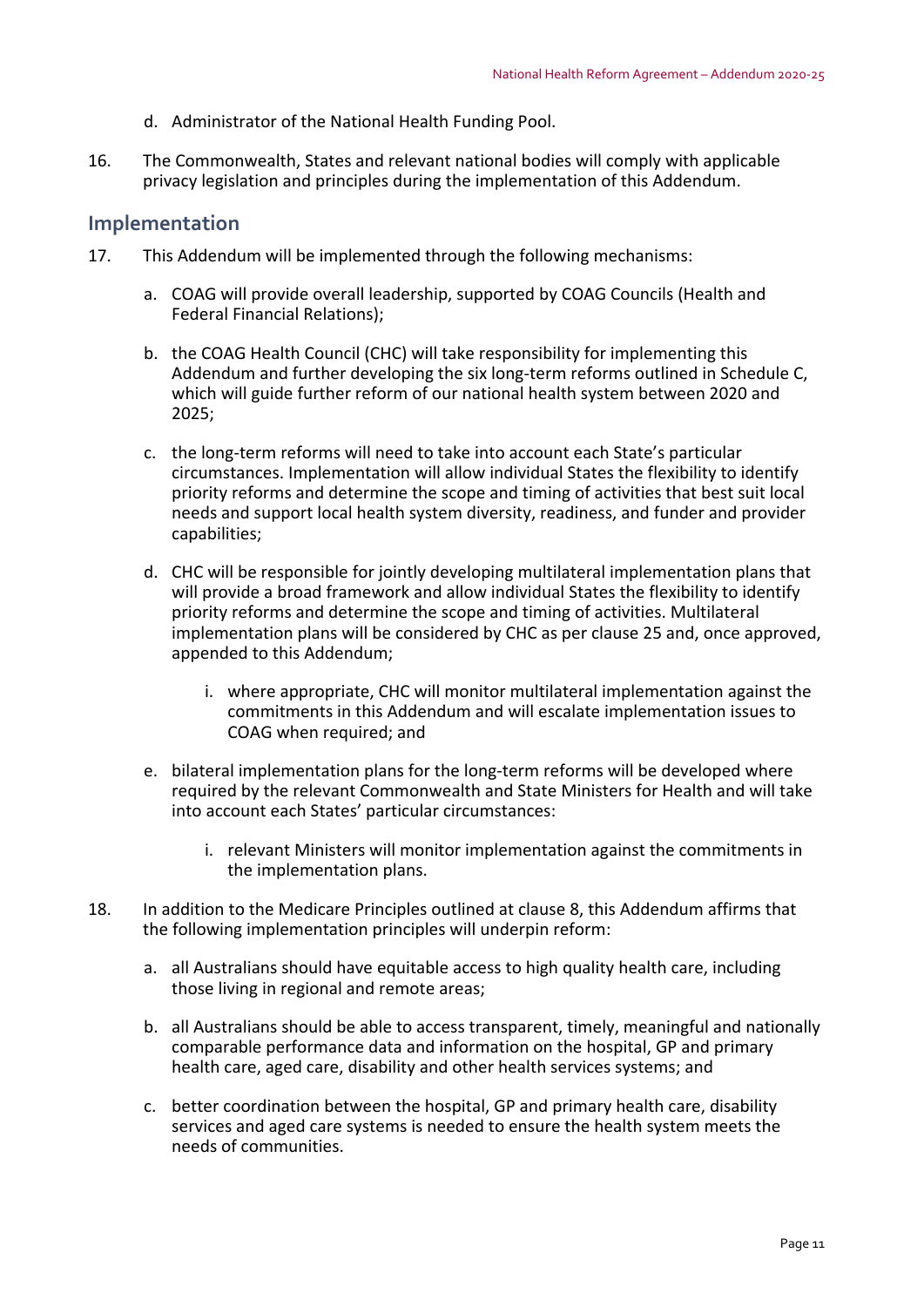- 19. Reforms will also:
	- a. support and encourage integrated person‐centred care;
	- b. incentivise local diversity and innovation in the health system as a crucial mechanism to achieve better outcomes;
	- c. promote positive health and wellbeing outcomes, social equity and the reduction of disadvantage, especially for Aboriginal and Torres Strait Islander people;
	- d. be evidence‐based;
	- e. be evaluated to assess their impact on sustainability and patient outcomes;
	- f. consider the impacts of health workforce matters; and
	- g. engage providers, clinicians and patients when new approaches to care are developed.
- 20. To support implementation of the reforms, the Commonwealth provided \$100 million for a Health Innovation Fund for trials that support health prevention and the better use of health data. This funding is managed separately through a Project Agreement under the *Intergovernmental Agreement on Federal Financial Relations*.

#### **Review**

- 21. An external review of the Addendum commissioned by CHC will be undertaken at the midpoint of this Addendum, completed by December 2023. The review will assess if the Addendum is meeting its stated objectives and will consider the following matters:
	- a. implementation of the long‐term reforms and other governance and funding arrangements, and whether practice and policy in place delivers on the objectives of the Addendum;
	- b. the impact of external factors on the demand for hospital services and the flow‐on effects on Addendum parameters;
	- c. for small rural and small regional hospitals, whether they continue to meet the block funding criteria determined by the IHPA;
	- d. whether any unintended consequences such as cost‐shifting, perverse incentives or other inefficiencies that impact on patient outcomes have arisen, and the capacity of Parties to adopt and deliver innovative models, as a result of financial and other arrangements in this Addendum;
	- e. the performance of the national bodies against their functions, roles and responsibilities;
	- f. arrangements for approval and funding of high cost therapies offered in public hospitals, as outlined in Schedule C (clauses C11 and C12) and Appendix B; and
	- g. other matters as agreed by CHC or COAG.
- 22. Outcomes and learnings from the long-term health system reforms will be provided to CHC to inform future reforms and agreements.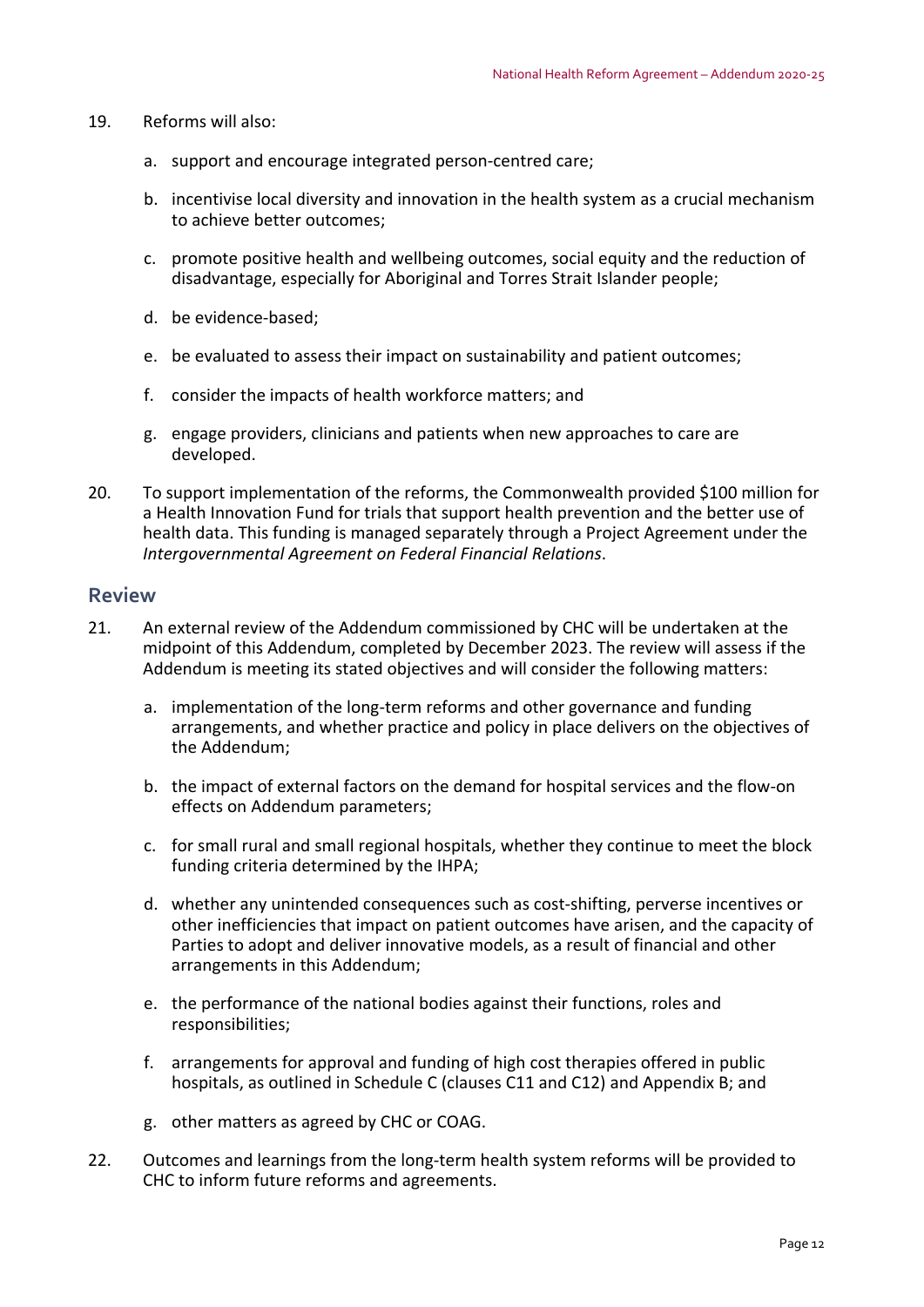23. The reviewer(s) and the terms of reference for the reviews are to be agreed by CHC. The review will be completed by December 2023, or at another time as agreed by CHC.

## **Process for amending the Agreement**

- 24. Subject to clause 25, the NHRA may be amended at any time in writing with the agreement of all parties and with terms and conditions as agreed by all the parties.
- 25. The schedules to the NHRA may be amended or revoked, and new schedules added at any time, with the written agreement of the relevant portfolio Commonwealth Minister and all State and Territory Ministers for Health. Where an amendment has material funding implications for more than one State or Territory, agreement will be sought from First Ministers.

## **Dispute resolution**

- 26. Any party may give notice to other parties of a dispute under the NHRA.
- 27. The Officials of relevant parties will attempt to resolve any dispute in the first instance. If a dispute cannot be resolved by Officials it may be escalated to the relevant Ministers, and if necessary, the relevant COAG Council.
- 28. If a dispute cannot be resolved by the relevant Ministers, it may be referred to COAG for consideration.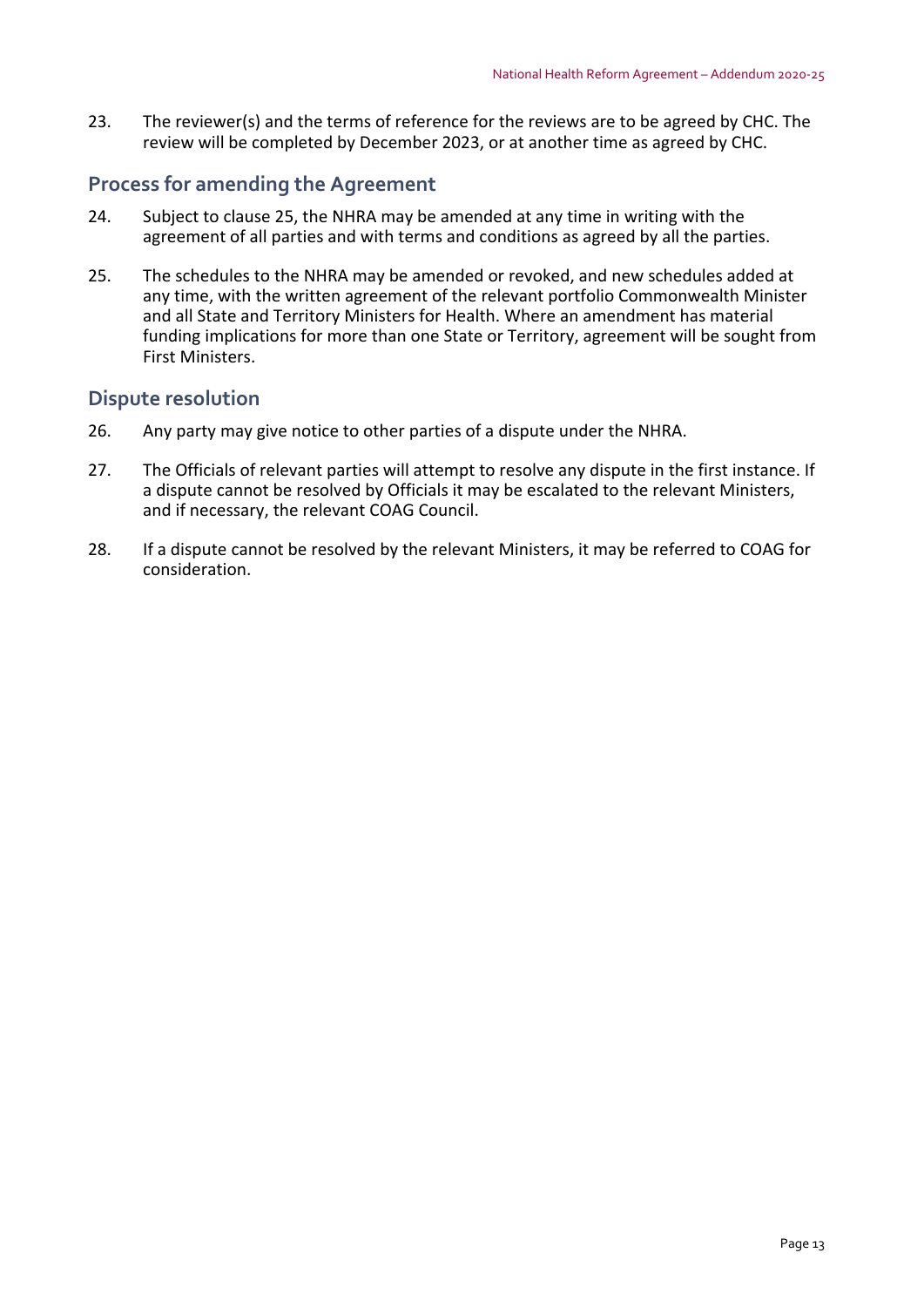## SCHEDULE A – SUSTAINABILITY OF FUNDING FOR PUBLIC HOSPITAL SERVICES

## **Preliminaries**

- A1. This Schedule details public hospital funding arrangements between the Parties from 1 July 2020 to 30 June 2025. Arrangements for 1 July 2025 and beyond will be subject to negotiations between the Commonwealth and all jurisdictions.
- A2. The Parties agree the Commonwealth's contribution to health services in respect of this agreement will comprise funding relating to:
	- a. hospital services provided to public patients in a range of settings and funded on an activity basis;
	- b. hospital services provided to eligible private patients in public hospitals;
	- c. hospital services provided to patients in public hospitals better funded through block grants, including relevant services in rural and regional communities;
	- d. teaching and training functions funded by States undertaken in public hospitals or other organisations (such as universities and training providers);
	- e. research funded by States undertaken in public hospitals; and
	- f. public health activities as determined by clause A15.
- A3. Commonwealth funding will be provided on the basis of activity through Activity Based Funding (ABF) except where it is neither practicable nor appropriate.
- A4. To provide financial predictability and sustainability as the national funding model evolves over time, funding arrangements will be implemented in accordance with the following principles:
	- a. Information will be shared between jurisdictions and the national bodies on a timely and transparent basis to support development of the national funding model each year, implementation of services under the model, and final reconciliation of payments.
	- b. Data reporting and calculations of activity and funding should be accurate, transparent, accountable, and in accordance with the national funding model;
	- c. Activity and cost data will progressively be incorporated into the development of the national funding model;
	- d. Data reporting from jurisdictions and advice from national bodies should be provided as early as feasible to facilitate timely payments to local hospital networks and the determination of funding entitlements;
	- e. Where an error or unexpected outcome in activity or cost data has been identified, national bodies must consult with jurisdictions before taking any further action;
	- f. funding entitlements should be determined in a timely manner; and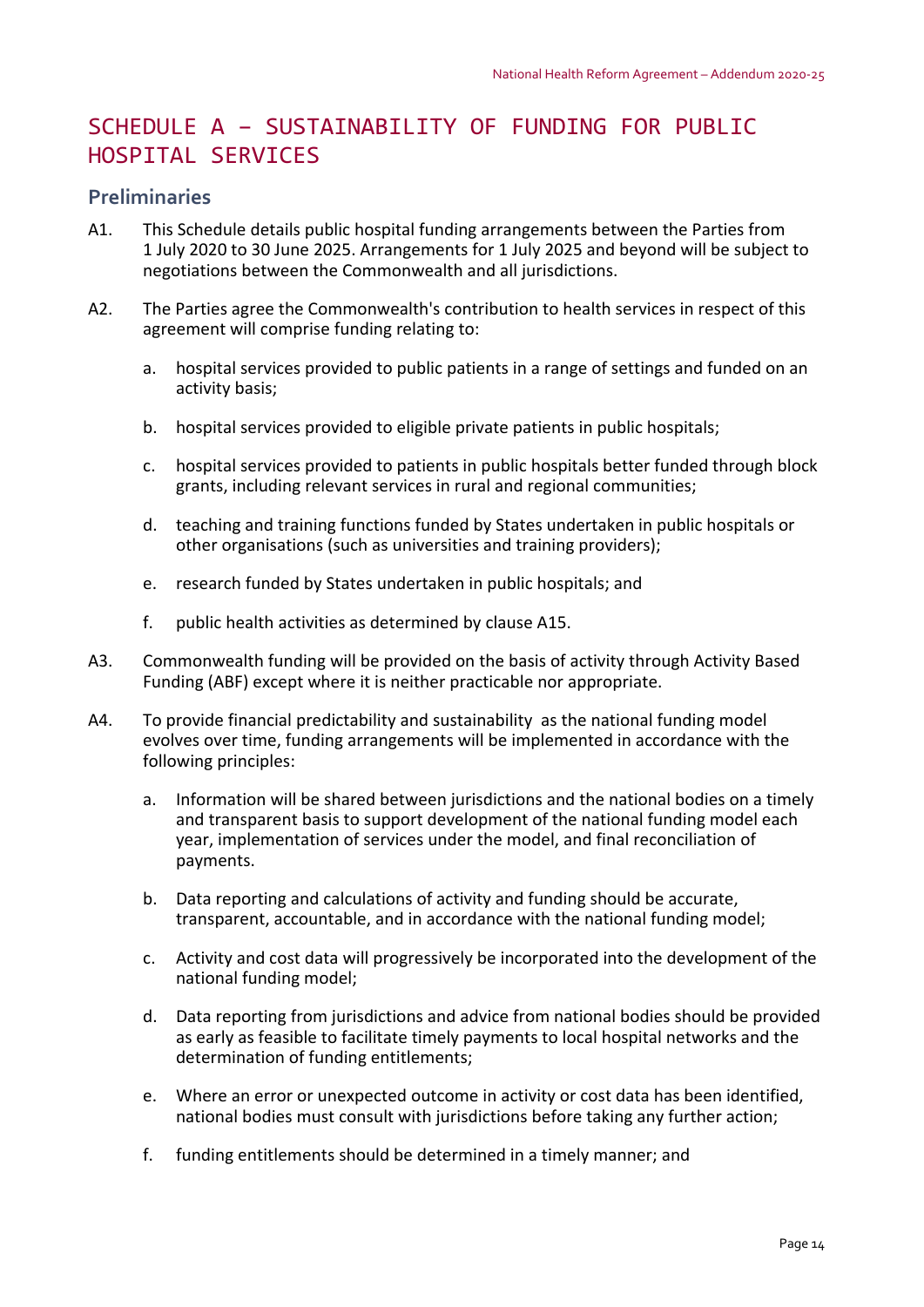- g. Parties, the Administrator and the IHPA will seek to resolve any disputes in a timely and transparent manner.
- A5. Growth in the Commonwealth's total annual funding contribution to health services nationally under this Addendum as outlined at clauses A6 and A7 will not exceed 6.5 per cent a year (the national funding cap). Details on the operation of the national funding cap are outlined in clauses A56 to A58.
- A6. The Commonwealth will fund 45 per cent of efficient growth of ABF service delivery, subject to the operation of the national funding cap. Efficient growth consists of:
	- a. the national efficient price for any changes in the volume of services provided; and
	- b. the growth in the national efficient price of providing the existing volume of services.
- A7. Where services or functions are more appropriately funded through block grants, the Commonwealth will fund 45 per cent of growth in the efficient cost of providing the services or performing the functions. The efficient cost will be determined annually by the IHPA, taking account of changes in utilisation, the scope of services provided and the cost of those services, to ensure the Local Hospital Network has the appropriate capacity to deliver the relevant block funded services and functions.
- A8. Commonwealth funding for public hospital services and functions under this Addendum is dependent on the provision of data requested by the national bodies outlined in this Addendum, including in relation to services to patients, information identifying the patient to whom the services were provided, the public or private status of the patient, the nature of the service and the facility providing the service.
- A9. The Commonwealth will also continue to support private health services through the Medicare Benefits Schedule (MBS), the Pharmaceutical Benefits Scheme (PBS) and Private Health Insurance Rebate. Subject to any exceptions specifically made in this Addendum or through variation to the Addendum, the Commonwealth will not fund patient services through this Addendum if the same service, or any part of the same service, is funded through any of these benefit programs or any other Commonwealth program.
- A10. The Parties agree that the following Commonwealth benefits constitute exceptions to the principle outlined at clause A9:
	- a. MBS payments covered by a determination made by the Commonwealth Health Minister, or a delegate of the Minister, under s19(2) of the *Health Insurance Act 1973*;
	- b. MBS payments relating to services provided to eligible admitted private patients in public hospitals;
	- c. PBS benefits dispensed under Pharmaceutical Reform Arrangements agreed between the Commonwealth and the relevant State; and
	- d. the default bed day rate (or equivalent payment) supported through the private health insurance rebate.
- A11. Parties agree that from 1 July 2020, the Administrator should identify instances not covered by the exceptions outlined at clause A10 where services appear to have been paid under this Addendum and other Commonwealth programs, such as through the MBS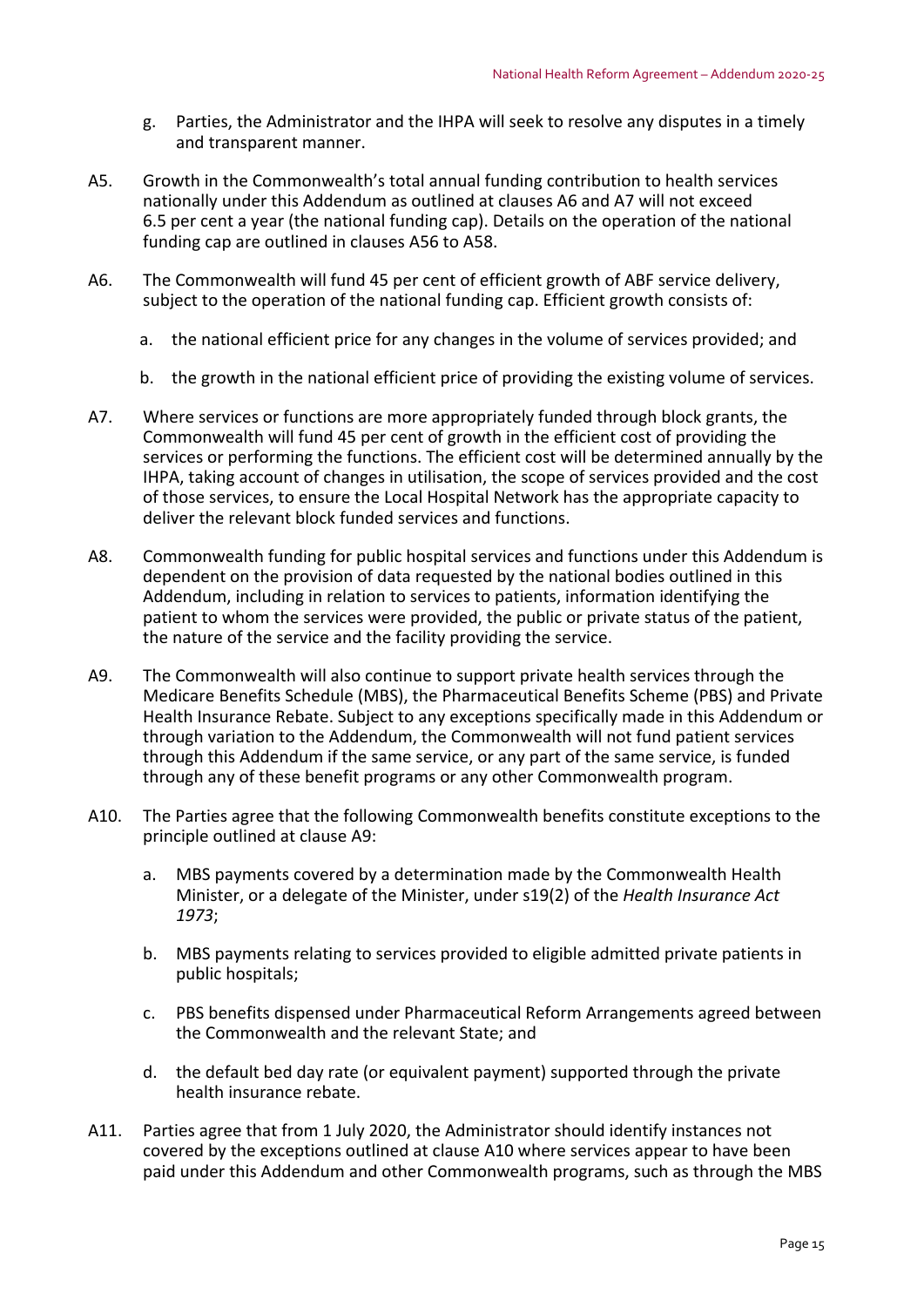and PBS, and should refer these matters to the relevant Commonwealth officer in the first instance to support Commonwealth compliance activities through mechanisms outside this Addendum.

- a. The Administrator will determine the data matching business rules, with consultation of the Parties, to identify services funded by the Commonwealth through both this Addendum and other Commonwealth programs. Rationale for new business rules will be provided to Parties in the financial year preceding the introduction of the business rules.
- b. Data matching business rules will be reviewed as required by the Administrator. Upon the request of a party, the Administrator is to initiate a review of data matching business rules where material false positives or false negatives in matched data are demonstrated through Commonwealth compliance activities.
- c. Any data provided by the Administrator to the Commonwealth or a State or Territory for compliance activities will be de‐identified matched data only and will include the relevant Medicare PIN. The relevant State or Territory will receive a copy of any matched data provided by the Administrator for verification purposes. Data provision will comply with applicable Commonwealth and State legislation including privacy legislation and principles.
- d. The relevant Commonwealth officer responsible for compliance will notify, consult and validate with the States and Territories and have regard to timely advice provided by affected States or Territories prior to undertaking any compliance activity relating to duplicate payments. State health departments will raise any validation or verification issues with the relevant Commonwealth officer responsible for compliance. This consultation will include providing relevant data back to the State or Territory.
- e. The Commonwealth will provide an annual report to the Administrator on the outcomes of compliance activities taken in relation to instances of duplicate payments.
- f. Commonwealth compliance activities, where possible, will be undertaken in a timely manner.
- A12. Where instances of matched payments are identified and referred by the Commonwealth through compliance activities as outlined in clause A11, this will not impact Commonwealth national health reform funding, except when:
	- a. amounts are identified where the services or any part of the service is funding through any Commonwealth program, that is not excepted through clause A10, and evidence is provided that reasonably demonstrates the amount is unable to be recovered through the process outlines in clause A11; and
	- b. The relevant jurisdiction has been offered the opportunity outside of this agreement to address over‐payments unable to be recovered through Commonwealth compliance activities. In this case, the Administrator will:
		- i. work with the relevant jurisdictions to identify additional mechanisms to prevent payment for patient services through this Addendum; and
		- ii. adjust Commonwealth NHR funding by the amount of the over‐payment.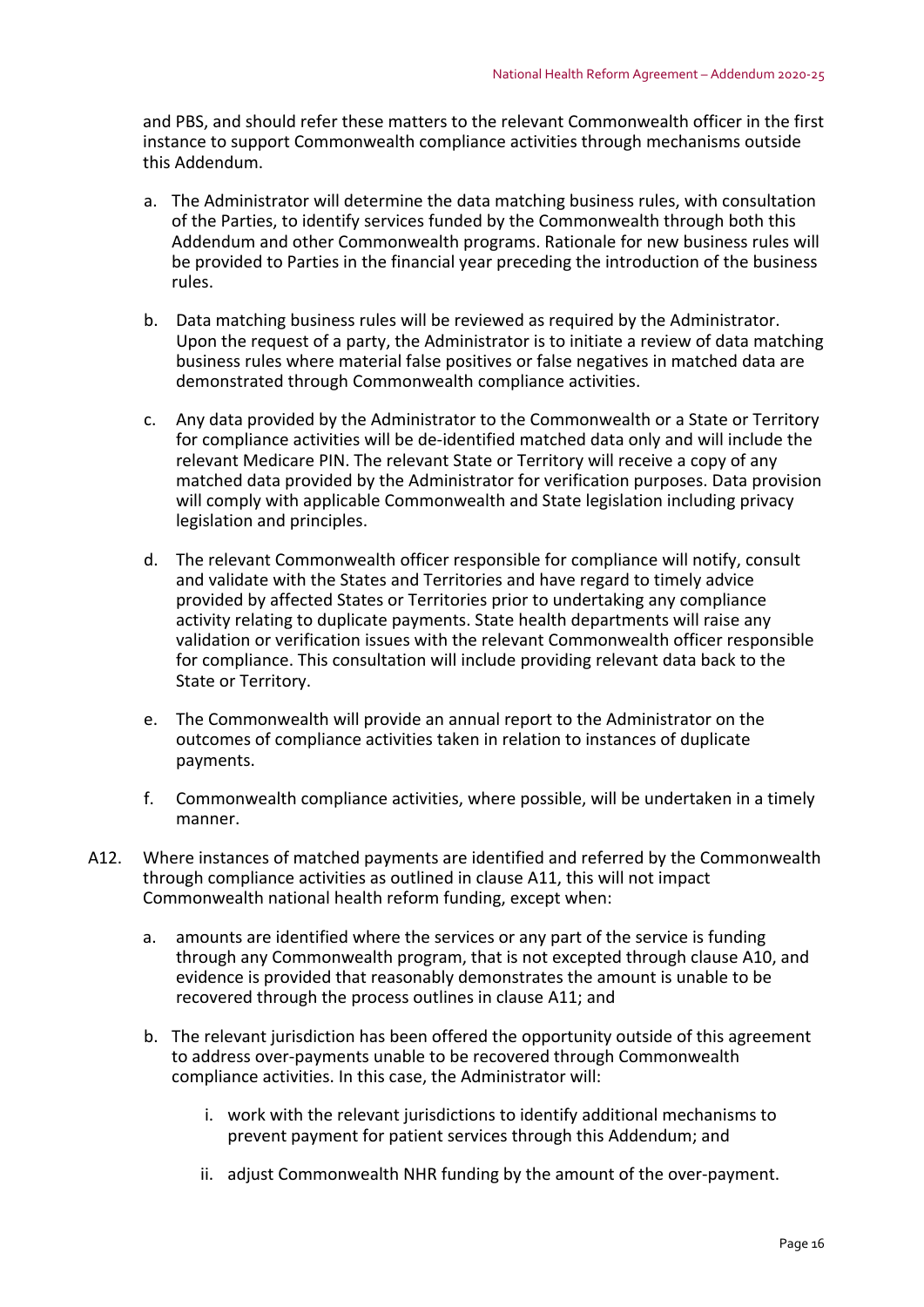- c. the Administrator identifies that a matched payment is a false positive for instance, a privately‐funded hospital service has incorrectly been coded as a publicly‐funded hospital service – the Administrator will not be required to directly adjust national health reform funding, but instead work with the relevant jurisdiction to correct the source data coding and reprocess the necessary calculations.
- A13. The Parties agree to the principle that both the Commonwealth and States' funding models will be financially neutral with respect to all patients, regardless of whether patients elect to be private or public under the Addendum.

## Public health activity funding

- A14. The Commonwealth's commitment to public health will continue to grow by the former National Healthcare Specific Purpose Payment (SPP) growth factor.
	- a. Payments for public health activities will be equal to the previous year's payment indexed by the former National Healthcare SPP growth factor.
- A15. States will have full discretion over the application of public health funding to the outcomes set out in the National Healthcare Agreement 2012.

## **Public hospital funding arrangements**

## Scope of 'public hospital services'

- A16. States will provide health and emergency services through the public hospital system, based on the Medicare principles set out at clause 8 and interpreted consistently with this section (clauses A17 to A32).
- A17. Unless a State chooses to reach bilateral agreement with the Commonwealth under clauses A25 to A28 on this matter, the scope of public hospital services funded on an activity or block grant basis that are eligible for a Commonwealth funding contribution will include:
	- a. all admitted services, including hospital in the home programs;
	- b. all emergency department services provided by a recognised emergency department service; and
	- c. other outpatient, mental health, subacute services and other services that could reasonably be considered a public hospital service in accordance with clauses A18 to A24.
- A18. States will provide the IHPA with recommendations for other services that could reasonably be considered to be a public hospital service and which are not captured by clauses A17(a) and A17(b) that they consider should be eligible for a Commonwealth funding contribution.
- A19. The IHPA will maintain and publish criteria for assessing services for inclusion on a general list of hospital services eligible for Commonwealth growth funding. The IHPA will consider each State's recommendations against the published criteria. If the IHPA considers the service should continue to be included or excluded, it will publicly release its determination and its rationale. In doing so, the IHPA will establish a general list of other services eligible for a Commonwealth funding contribution.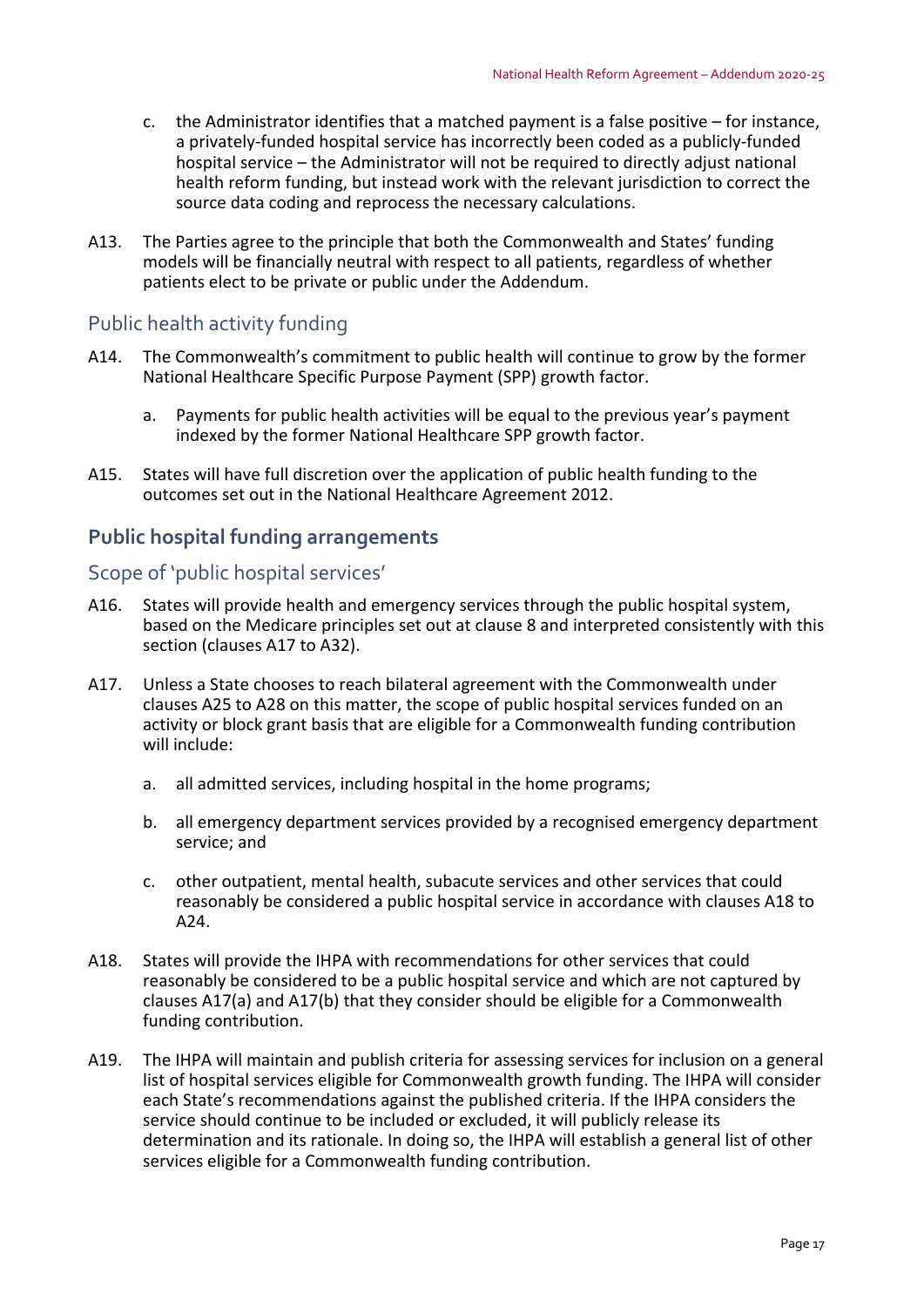- A20. The COAG Health Council (CHC) may then request the IHPA to revise its determination of services included on or excluded from the general list. If the IHPA considers the service should continue to be included or excluded from the general list, the IHPA will publicly release its determination and the basis of that determination.
- A21. The IHPA may update the criteria and will update the general list based on any updated criteria, or as required to reflect innovations in clinical pathways. States may request the IHPA to update the list or to assess specific services against the criteria for inclusion on the general list.
- A22. In publishing criteria a primary consideration will be whether the service could reasonably be considered to be a public hospital service during 2010.
- A23. Services named on the general list will attract a Commonwealth funding contribution if provided by any Local Hospital Network as agreed between the State and that Local Hospital Network.
- A24. In addition to services on the general list (clause A17 of this Addendum) and services covered under a bilateral agreement (clause A25), grandfathered services in specific hospitals will also be eligible for Commonwealth funding. Grandfathered services in specific hospitals were made eligible under clause A17 of the 2011 National Health Reform Agreement (NHRA). In 2011, these services were agreed as eligible for Commonwealth funding for specific hospitals as they were purchased or provided by that hospital during 2010 (i.e. prior to the 2011 NHRA being agreed).
- A25. A State Health Minister and State Treasurer and the Commonwealth Health Minister and Commonwealth Treasurer may enter into a bilateral agreement to determine the scope of public hospital services funded on an activity or block grant basis that are eligible for a Commonwealth funding contribution.
- A26. The scope of public hospital services under a bilateral agreement will include:
	- a. all admitted services, including hospital in the home programs;
	- b. all emergency department services provided by a recognised emergency department service;
	- c. all other services agreed between Ministers as being provided or purchased by a public hospital within the State during 2010; and
	- d. any other services, agreed between Ministers, provided or purchased by public hospitals in Australia.
- A27. Unless otherwise agreed by Ministers, the bilateral agreement will include lists of services which will be funded by the Commonwealth if provided by individual hospitals, and lists of services which will be funded by the Commonwealth if provided at any hospital in the State, or by types of hospital in the State.
- A28. A bilateral agreement will be reviewed every two years to reflect changing patterns of service delivery, and may be varied at any other time by mutual consent.
- A29. Public hospital services which attract a Commonwealth funding contribution will continue to be eligible for Commonwealth funding, even if they are subsequently provided outside a hospital in response to changes in clinical pathways.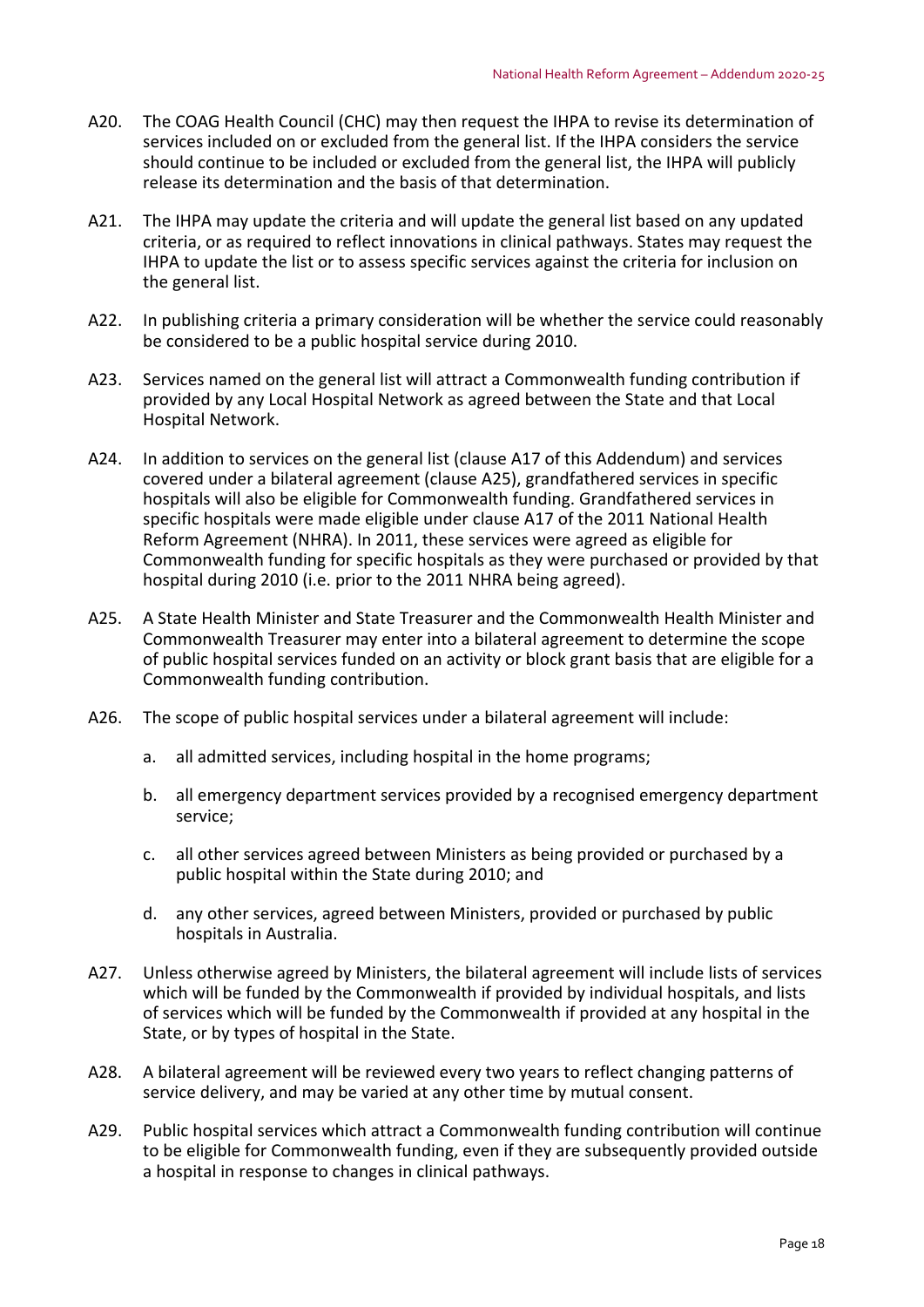- A30. States agree they will not change the management, delivery and funding of health and related services for the dominant purpose of making that service eligible for Commonwealth funding.
- A31. Should the IHPA identify anomalies in service volumes or other data which suggest that services have been transferred from the community to public hospitals, the IHPA will analyse those services and provide a report to the CHC. In performing the analysis the IHPA will consult with the relevant State, LHNs, PHN, and other stakeholders. Following an appropriate consultation period, the IHPA may determine that those particular services provided by that hospital have been transferred for the dominant purpose of making that service eligible for Commonwealth funding and those particular services provided by that hospital will not be eligible for Commonwealth funding.
- A32. The Commonwealth agrees that it will not change the management, delivery and funding of health and related services for the dominant purpose of directing services from the community into the hospital setting.

## Activity based funding calculation

- A33. The Commonwealth will fund 45 per cent of the efficient growth of ABF Service delivery, subject to the operation of the national funding cap.
- A34. The Commonwealth's funding for all ABF Service Categories will be calculated individually for each State by summing:
	- a. *previous year amount* the Commonwealth's contribution rate for the relevant State in the previous year, multiplied by the volume of weighted ABF Services provided in the previous year, multiplied by the national efficient price in the previous year;
	- b. *price adjustment*—the volume of weighted services provided in the previous year, multiplied by the change in the national efficient price relative to the previous year, multiplied by 45 per cent; and
	- c. *volume adjustment*—the net change in volume of weighted services provided in the relevant State (relative to the volume of weighted ABF Services provided in the previous year), multiplied by the national efficient price, multiplied by 45 per cent.
- A35. Commonwealth funding will be distributed across all ABF Service Categories in each State at a single Commonwealth contribution rate:
	- a. The single Commonwealth contribution rate in each State for all ABF service categories will be calculated by dividing the sum of clause A34 by the relevant year's total volume of weighted services multiplied by the national efficient price.
	- b. On implementation of the single Commonwealth contribution rate there will be an initial re‐distribution of Commonwealth funding at the LHN level within each State but no aggregate change in the amount of Commonwealth funding that a State receives as a result of the introduction of the single Commonwealth contribution rate.
	- c. States will manage their funding levels such that there will be no impact on service level delivered at individual LHNs as a result of the introduction of a single Commonwealth contribution rate. Adjustments in service levels at individual LHNs and hospitals may still be made by the system managers for reasons other than the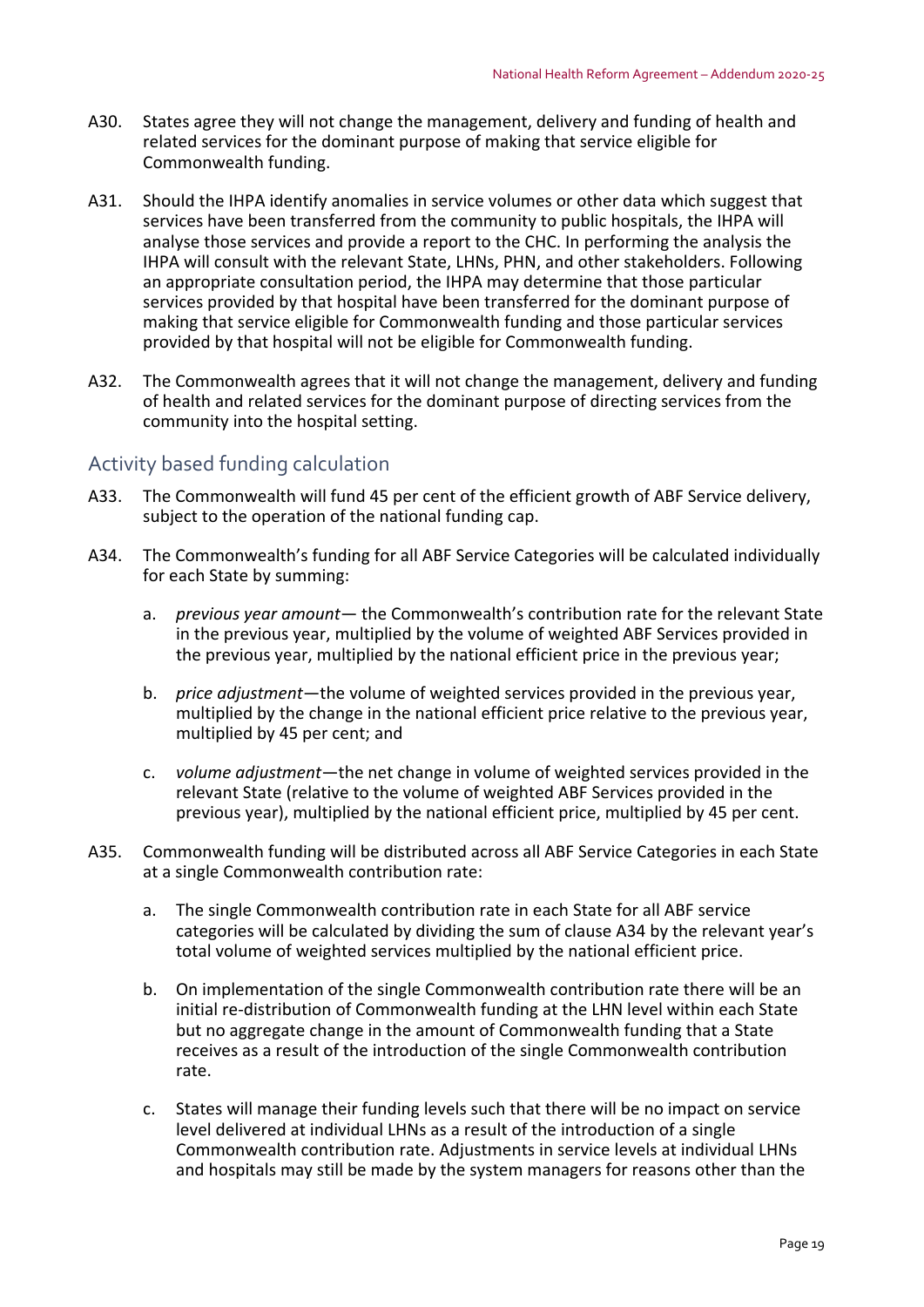introduction of the single Commonwealth contribution rate.

- A36. The Commonwealth's contribution to funding public hospital services on an ABF basis (including efficient growth) will be calculated at the start of each financial year, and may be updated or revised during a year based on updated activity estimates, finalised reconciliation processes for prior years, and final activity data from jurisdictions and advice from the Administrator, including a final reconciliation of public hospital services.
- A37. All parties will participate in the development of parameters of the national funding model each year, through the IHPA process outlined in clauses B21 to B40, including efficient price, classifications and cost weights. This process will rely on transparent sharing of analysis, commissioned costing data, and shadow pricing and reporting (where appropriate) to support robust decision making.
- A38. The Administrator will provide the Commonwealth and States with a formal forecast of the Commonwealth's funding contribution for each ABF service category before the start of each financial year. The formal forecast will be provided within 14 calendar days of receipt of both:
	- a. service volume information for all Local Hospital Networks within a State, as provided in Service Agreements; and
	- b. the published national efficient price from the IHPA.
- A39. The Administrator will also provide informal estimates of the Commonwealth's funding contribution to jurisdictions where requested.
- A40. The methodologies set out in clauses A34 to A35 relate to the calculation of preliminary payment entitlements. Final payment entitlements will be made after the reconciliation adjustments, as specified in clauses A63 to A76 have been completed.
- A41. The national activity based funding model will improve every year, informed by previous years' cost and activity data. If the IHPA makes significant changes to the ABF classification systems or costing methodologies, the effect of such changes must be back‐ cast to the year prior to their implementation for the purpose of the calculations set out in clauses A34 and A35.
- A42. The IHPA will use transitional arrangements when developing new ABF classification systems or costing methodologies, including shadow pricing classification system changes and pricing based on a costing study, for two years or a period agreed with the Commonwealth and a majority of States to ensure robust data collection and reporting to accurately model the financial and counting impact of changes on the National Funding Model.
	- a. Where a jurisdiction participates fully in the shadow pricing, including the provision of the best available data over the shadow period to support the implementation of the new ABF classification systems or costing methodologies, the Parties agree there will be no retrospective adjustments to the National Funding Model, excluding adjustments to Commonwealth contributions as a result of service volume reconciliations as set out in clauses A63, A65 and A73.
	- b. Business rules will be developed by the national bodies in consultation with Parties, addressing significance of changes, process and consultation around retrospective adjustments where appropriate.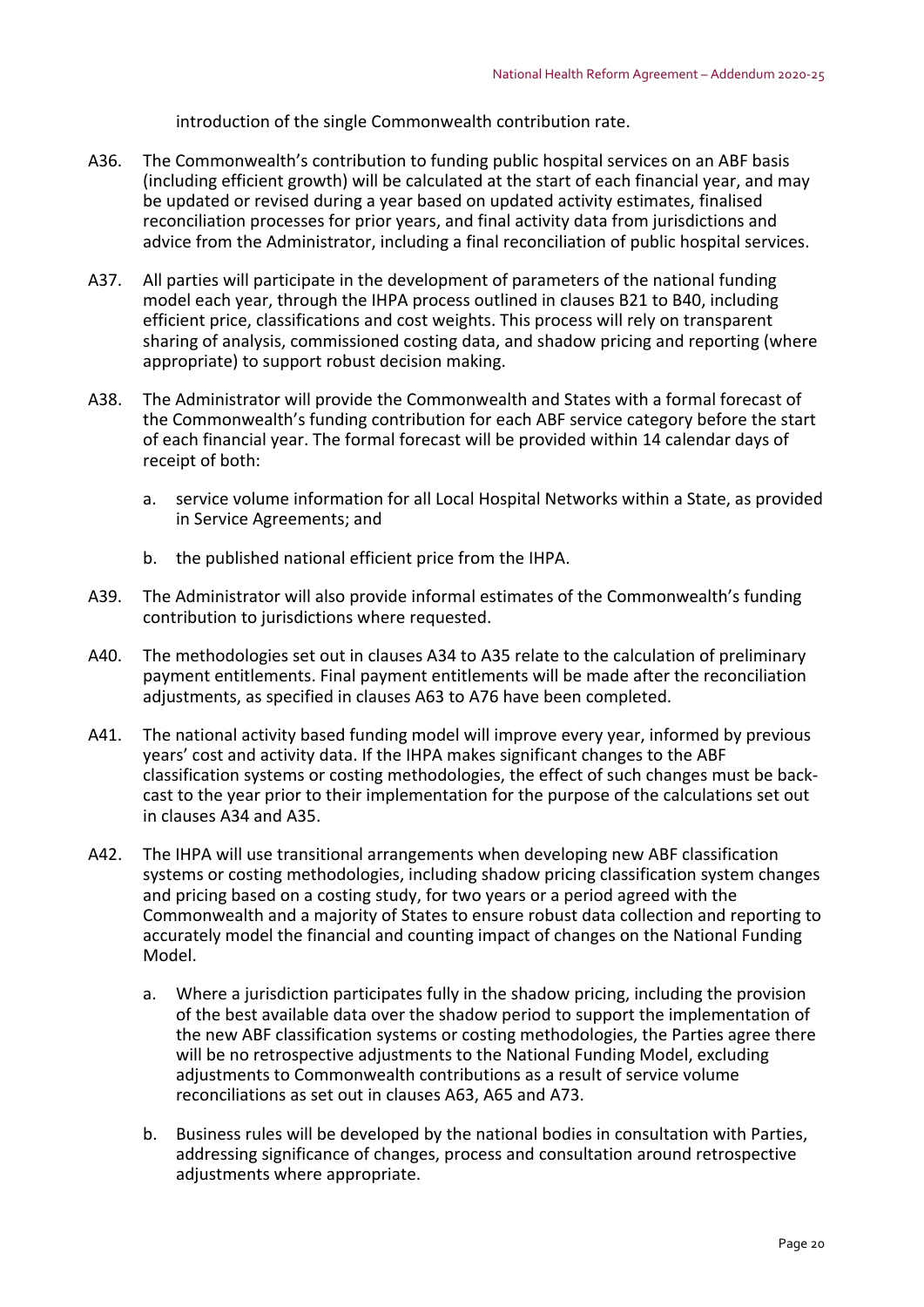- i. If the national bodies consider there is a potential need for a retrospective adjustment to the national funding model, national bodies will communicate, consult and collaborate with Parties. The national bodies will hold a consultation period of 45 days to allow Parties an opportunity to provide submissions on the matter.
- ii. Within 45 days following the jurisdiction 45‐day consultation period, national bodies will prepare a report to the CHC, advising them of the national bodies' decision and the nature and circumstances of the recommended adjustment to the national funding model.
- iii. Once the report is provided to the CHC, the national bodies will incorporate the decision regarding the retrospective adjustment into the national funding model and provide parties with an updated report on funding entitlements from the national model.
- iv. When providing payment advice to the Commonwealth Treasurer following the six‐month or annual reconciliation, the Administrator will include a section that notes any matters or concerns raised by State Ministers in the 45‐day consultation period in the formation of that advice.
- A43. ABF payments for eligible private patients must utilise the same ABF classification system as for public patients with the cost weights for private patients being calculated by excluding or reducing, as appropriate, the components of the service for that patient which are covered by:
	- a. Commonwealth funding sources other than ABF;
	- b. patient charges including:
		- v. prostheses; and
		- vi. accommodation and nursing related components/charge equivalent to the private health insurance default bed day rate (or other equivalent payment).
- A44. To give effect to the principle agreed at clause A13, the IHPA will, in determining costweight price for private patients in any year, further adjust the price to the extent required to achieve overall payment parity between public and private patients in the relevant jurisdiction. These adjustments will take into account all hospital revenues, be subject to back‐casting, and will apply from 1 July 2021, to ensure there are no funding incentives for hospitals to treat public or private patients differently.

## Principles for determining the national efficient price

- A45. The role of the national efficient price is to:
	- a. form the basis for the calculation of the Commonwealth funding contribution; and
	- b. provide a relevant price signal to States and Local Hospital Networks that will improve patient access to services, public hospital efficiency and funding effectiveness.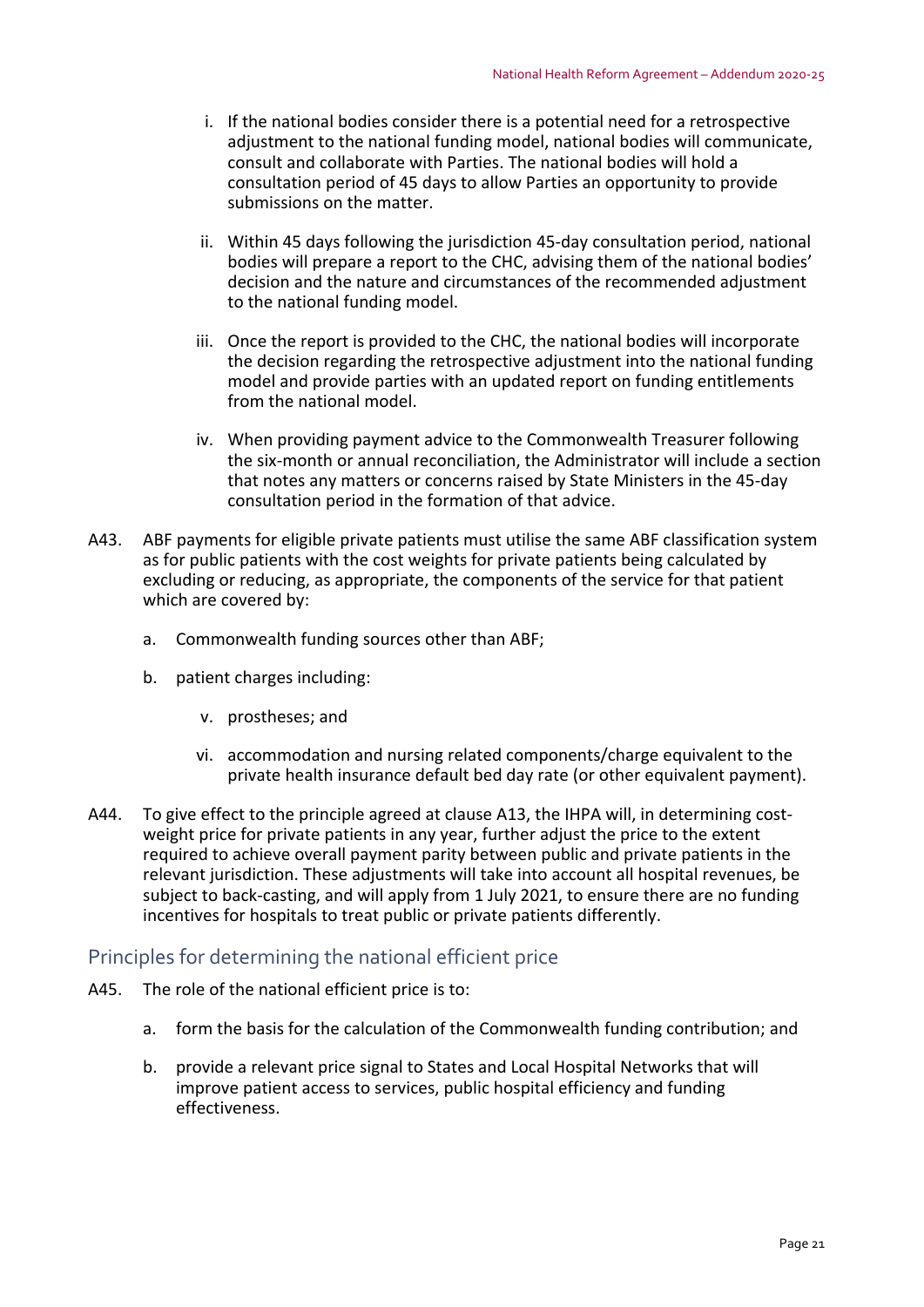- A46. In determining the national efficient price, the IHPA must:
	- a. have regard to ensuring reasonable access to public hospital services, clinical safety and quality, efficiency and effectiveness and financial sustainability of the public hospital system;
	- b. consider the actual cost of delivery of public hospital services in as wide a range of hospitals as practicable;
	- c. consider the expected changes in costs from year to year when making projections;
	- d. have regard to the need for continuity and predictability in prices;
	- e. have regard to any input costs funded through other Commonwealth programs, such as pharmaceuticals supplied under arrangements pursuant to section 100 of the *National Health Act 1953* and magnetic resonance imaging services funded through MBS bulk‐billing arrangements; and
	- f. develop methods which allow consideration of reasonable and likely growth in cost inputs, so that the national efficient price can be projected into the future in a predictable and transparent manner.
- A47. In determining adjustments to the national efficient price, the IHPA must have regard to legitimate and unavoidable variations in wage costs and other inputs which affect the costs of service delivery, including:
	- a. hospital type and size;
	- b. hospital location, including regional and remote status; and
	- c. patient complexity, including Indigenous status.
- A48. While these adjustments to the national efficient price should provide a relevant price signal to States and Local Hospital Networks, the IHPA should not seek to duplicate the work of the Commonwealth Grants Commission in determining relativities.

## Block funded services funding

- A49. The Commonwealth will continue to provide funding to States for public hospital services or functions that are more appropriately funded through block funding, and will fund 45 per cent of the growth in the efficient cost of providing these services or performing these functions.
- A50. Payments will consist of the previous year's payment plus 45 per cent of the growth in the efficient cost of providing the services, adjusted for the addition or removal of block services as provided in clauses A52 to A55 (calculated in accordance with clause A7).
- A51. The IHPA, in consultation with jurisdictions, maintains block funding criteria and identifies whether hospital services and functions are eligible for block funding only or mixed ABF and block funding.
- A52. From 2013‐14, the process for determining the discrete amounts for block funding is set out below:
	- a. the IHPA, in consultation with jurisdictions, develops Block Funding Criteria and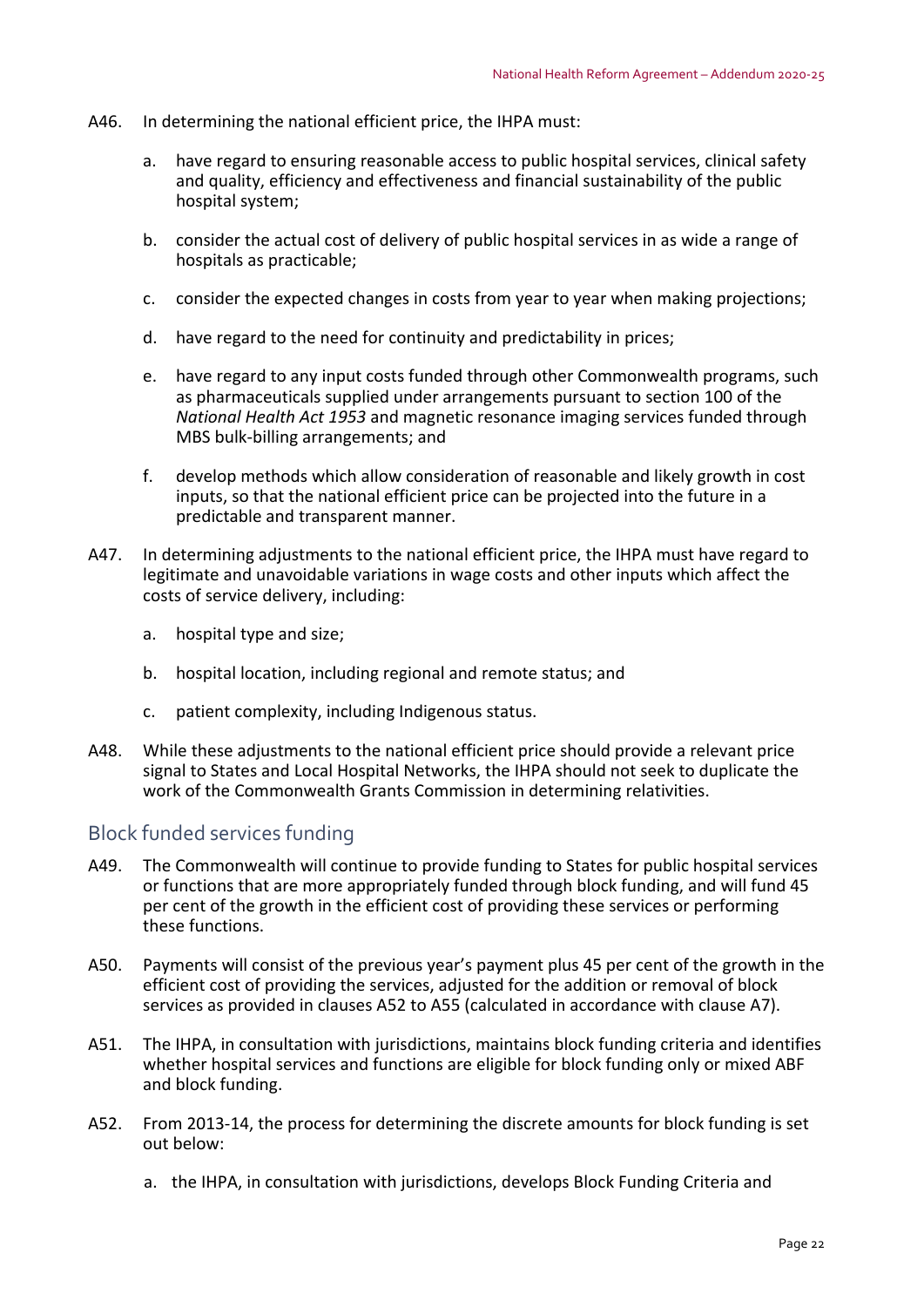identifies whether hospital services and functions are eligible for block funding only or mixed ABF and block funding

- b. States, during the consultation period, assess their hospital functions and services against the block funding criteria and, if necessary, provide advice to the IHPA on the potential impact of the criteria;
- c. the IHPA provides the block funding criteria to CHC for endorsement; and
- d. CHC considers the block funding criteria proposed by the IHPA and either:
	- vii. endorse the recommendation; or
	- viii. request the IHPA to refine the block funding criteria and bring it back to CHC.
- A53. States provide advice to the IHPA on how their hospital services and functions meet the block funding criteria on an annual basis.
- A54. On the basis of this advice, the IHPA will determine which hospital services and functions are eligible for Commonwealth funding on a block grant basis.
- A55. Using the IHPA's determination the Administrator will then calculate the Commonwealth's funding contribution for block funded services and functions.

## **Funding cap**

- A56. Overall growth in Commonwealth funding will be capped at 6.5 per cent a year (the national funding cap). In doing so:
	- a. A soft cap will be applied to the Commonwealth funding entitlement of each State throughout the relevant financial year;
	- b. Any funding remaining under the national funding cap will be subject to proportionate redistribution as part of the annual reconciliation under clause A77;
	- c. while the national funding cap applies to Commonwealth contributions to public hospital services in aggregate, any adjustments to funding as a result of the national funding cap will be applied to the Commonwealth funding contribution for ABF Services only;
	- d. should the growth in Commonwealth funding under this Addendum not exceed 6.5 per cent at a national level, each State will receive its uncapped Commonwealth funding entitlement for that State; and
	- e. no State will receive more than its uncapped Commonwealth funding entitlement for public hospital services delivered in a relevant financial year.

Interaction of pricing and funding for safety and quality reforms with the funding cap

A57. Adjustments to Commonwealth funding for an individual State resulting from sentinel events, hospital acquired complications (HACs) and avoidable hospital readmissions will be incorporated in the calculation and determination of the State's Commonwealth funding entitlement. The Commonwealth funding entitlement for a given year,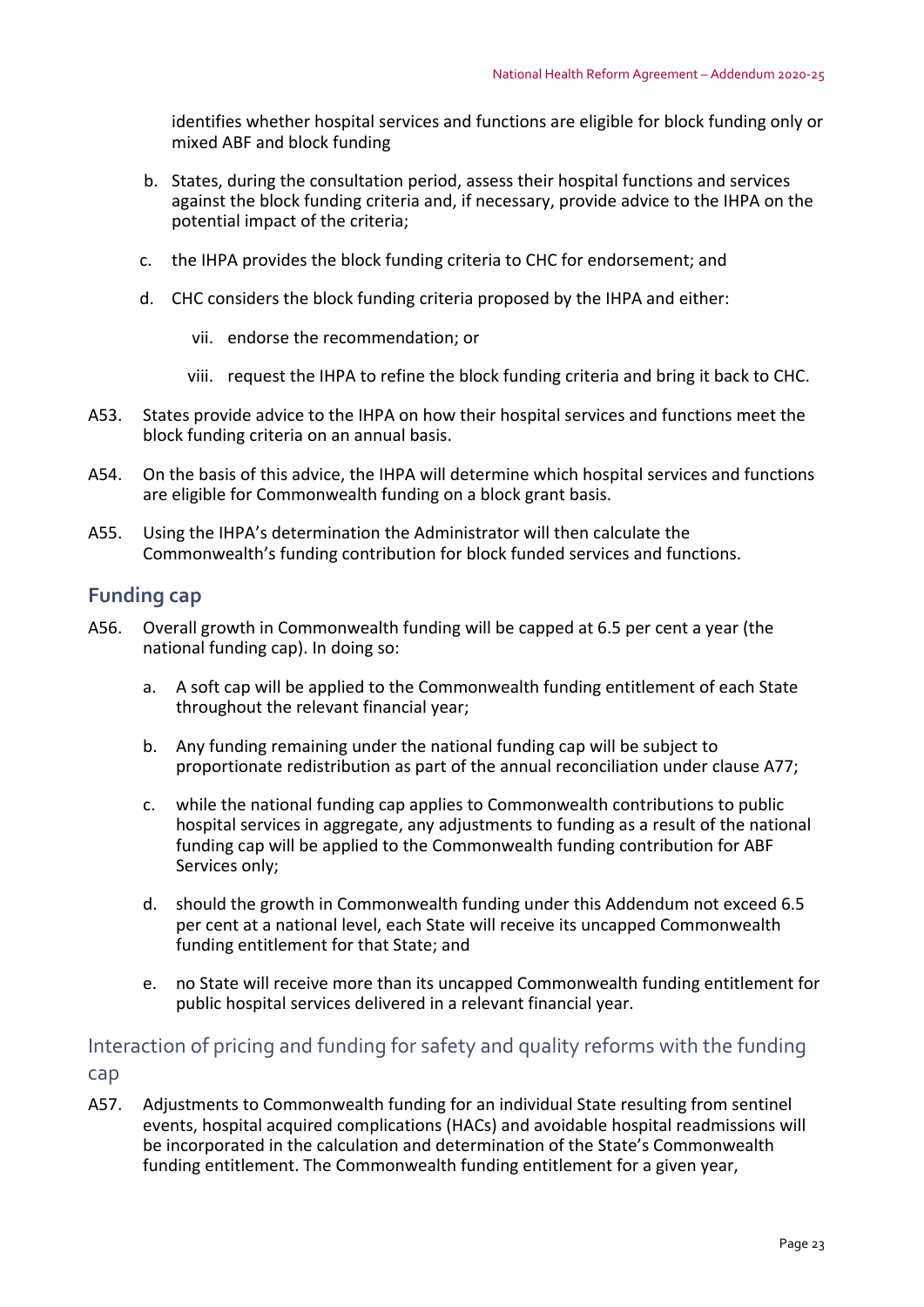incorporating these adjustments, will form the base for the calculation of the State's soft cap in the following year.

A58. Any downward adjustment to an individual State for sentinel events, HACs and avoidable hospital readmissions will not be deducted from the total available pool of Commonwealth funding under the national funding cap and will be available for redistribution under clause A56(b).

## **Calculating Commonwealth funding**

## Determining preliminary Commonwealth funding

- A59. Prior to the commencement of a relevant financial year covered by this Addendum, the Administrator will calculate a State's estimated Commonwealth funding entitlement as the lower of:
	- a. 106.5 per cent of the State's most recent estimated Commonwealth funding entitlement for the State for the previous financial year, excluding any adjustments relating to prior year activities; or
	- b. That State's estimated uncapped Commonwealth funding entitlement for the relevant financial year.
- A60. Estimated Commonwealth funding entitlements can be updated during the course of the year as outlined in clause A143. Adjustments to payments remain subject to the soft cap.
- A61. The Administrator will provide information to jurisdictions about progress against the caps when the estimated Commonwealth funding is calculated or when the Commonwealth's funding contribution is adjusted.
- A62. For the avoidance of doubt, a State will not receive any Commonwealth funding in excess of the soft cap until the annual adjustment, at which time it may be entitled to payment of a redistribution amount.

## Adjustments to the Commonwealth's contribution

- A63. There will be two levels of adjustments to the Commonwealth's funding contribution to Local Hospital Networks:
	- a. a six‐monthly adjustment, and
	- b. an annual adjustment.
- A64. Having regard to technological and operational improvements, States will consider moving to more frequent reconciliation and adjustment arrangements. Jurisdictions may agree to increase the frequency of reconciliation and adjustments through correspondence between health ministers.

## Six‐monthly adjustment

A65. The six‐monthly adjustment will be conducted in arrears and will arise from the reconciliation conducted to determine the actual volume for services provided by the Local Hospital Networks for Commonwealth payment purposes. Any State may request that the reconciliation be conducted more frequently.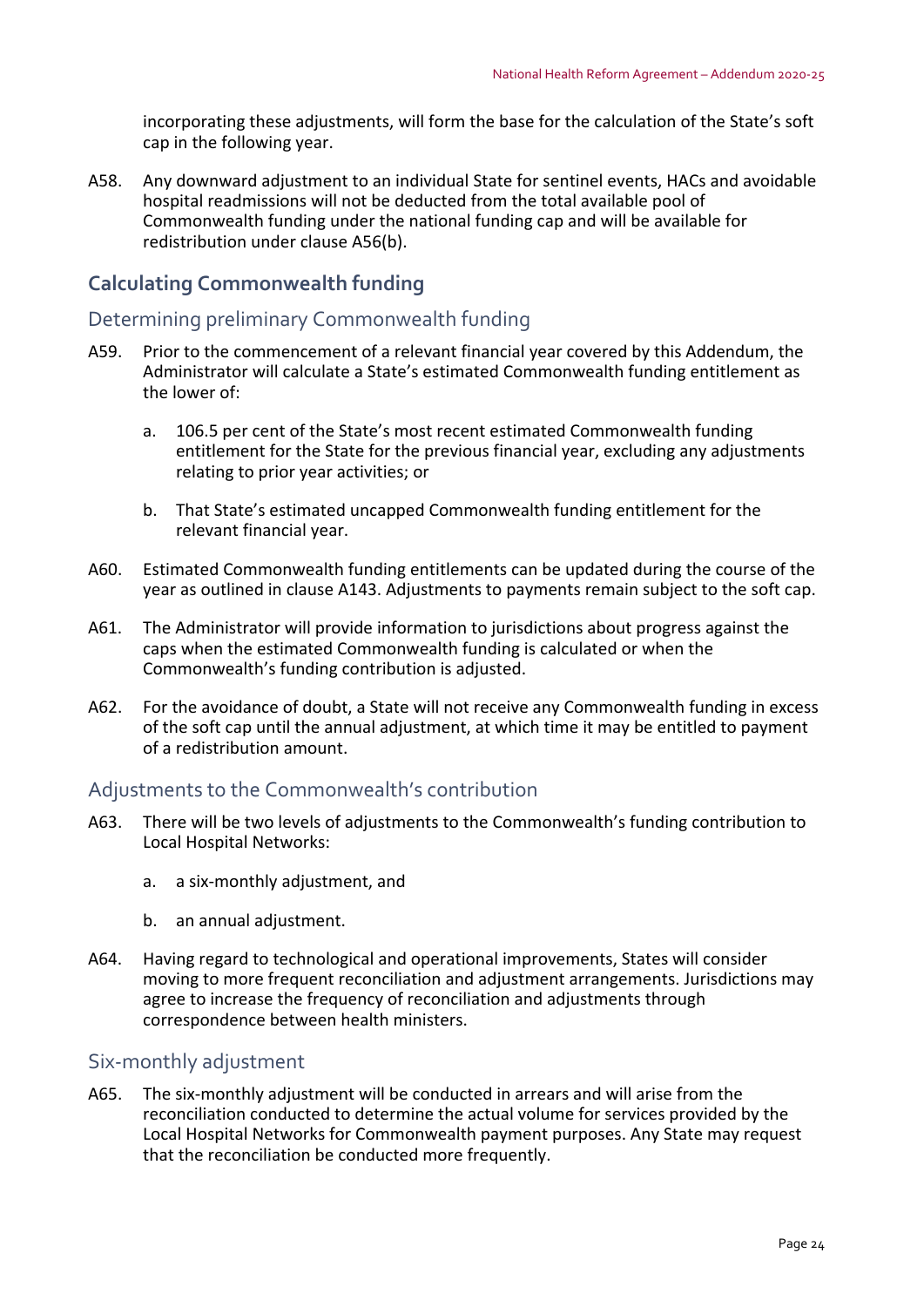- A66. States will provide to the Administrator, within three months (with a preference to reducing the period over time) of the end of December, gross volume and patient identified data regarding actual services delivered for those public hospital functions funded by the Commonwealth on an activity basis to enable the six monthly adjustment to be undertaken in accordance with clause A65.
- A67. Any variation to Commonwealth payments arising from the six-monthly adjustments will be spread equally across payments for a subsequent quarter, or an appropriate period as determined by the Administrator.
- A68. Variation to the Commonwealth payments arising from the six-monthly adjustments may be deferred until the annual adjustment if the relevant State/Territory health minister and the Commonwealth Minister for Health agree.
- A69. The Administrator will provide timely advice to the Commonwealth Treasurer, contingent on the data, preliminary and revised calculations, reports and advice being provided in a timely manner and on jurisdictions being able to resolve issues in trilateral discussions.
- A70. At the point of six-month reconciliation, and based on the data submitted by States, national bodies will inform Parties if there is any indication of an unexpected outcome from a change to the national funding model where transitional arrangements were not used.

## Annual Adjustment

- A71. The Parties agree to seek to finalise the annual adjustment activities ahead of the Commonwealth Budget. To support this commitment, all parties agree to the principles outlined in clause A4.
- A72. The Administrator will undertake annual reconciliation for each State following the receipt of required data from all States. The Administrator will not finalise an annual reconciliation for individual States that have provided the required data until all other States have provided required data.
- A73. The annual adjustment will be conducted in arrears once actual volumes have been validated by the service volume reconciliations to ensure the Commonwealth meets its agreed contribution to the funding of efficient growth.
- A74. In order to attract a Commonwealth funding contribution for each public hospital service provided on an activity basis, States must ensure that all data relevant to the funding of that service has been provided.
- A75. In undertaking the annual reconciliation the Administrator will calculate any sentinel event or safety and quality adjustment that applies to a State in a relevant financial year.
- A76. The issues the Administrator should have regard to as part of the annual reconciliation process will include, but not be limited to, the reconciliation of general transcription errors, including the incorrect coding of services provided and duplicate entries, and the exclusion of services paid for by the Commonwealth via other funding streams, the exclusion of services for which data has not been provided (in either the year being reconciled or the prior year), and the exclusion of services with incomplete data (in either the year being reconciled or the prior year).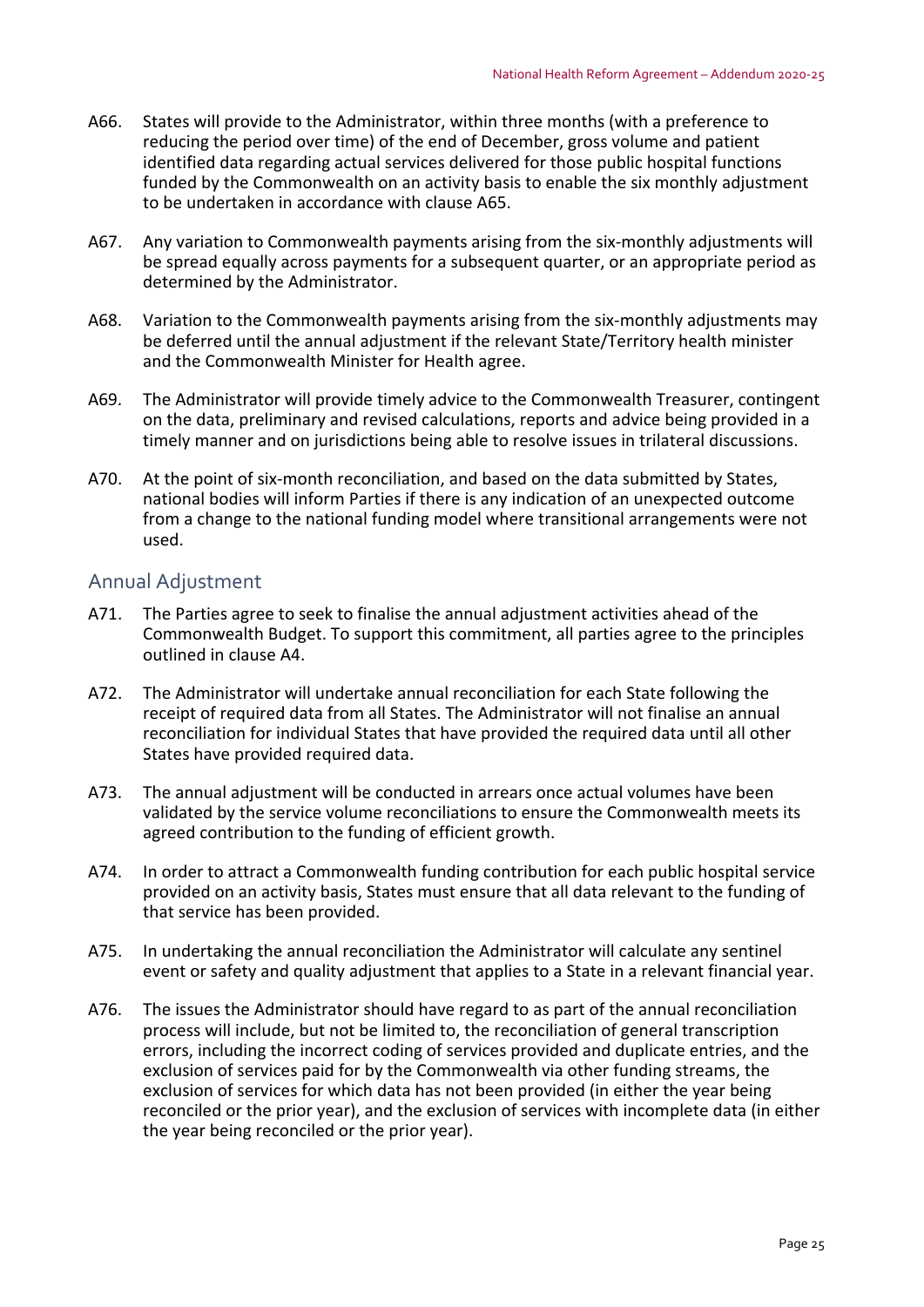## Annual Adjustment – Application of the Caps

- A77. Following the completion of the annual reconciliation, the Administrator will calculate the final Commonwealth funding entitlements for a State for that year as follows:
	- a. Where a State has an uncapped Commonwealth funding entitlement less than or equal to the soft cap, then the State's Commonwealth funding entitlement will equal its uncapped Commonwealth funding entitlement.
	- b. Where a State has an uncapped Commonwealth funding entitlement that is more than its soft cap and the sum of all of the States uncapped Commonwealth funding entitlements is less than or equal to the national funding cap, then the State's Commonwealth funding entitlement will equal its uncapped Commonwealth funding entitlement.
	- c. Where a State has an uncapped Commonwealth funding entitlement that is more than its soft cap, and the sum of all of the States' uncapped Commonwealth funding entitlements is more than the national funding cap, then the State's Commonwealth funding entitlement is its soft cap, plus a redistribution amount, calculated by the following formula:



## Annual Adjustment – Certainty of reconciliation

- A78. The Parties agree that the final Commonwealth funding entitlement of a State for a year, once decided by the Commonwealth Treasurer's determination, will not be adjusted under the national funding model.
	- a. This does not restrict the Administrator's ability to make adjustments at any time if Auditors General or other relevant bodies find fraud or other illegal or dishonest activity.
	- b. Notification of fraud or other illegal or dishonest activity for the purpose of clause A78(a) must be issued in writing by a senior officer of the relevant health department and provide full particulars of the nature and extent of the issue and the likely impact on the Commonwealth funding. A Statement of Assurance must accompany any further submission of data by a State to remedy an identified issue.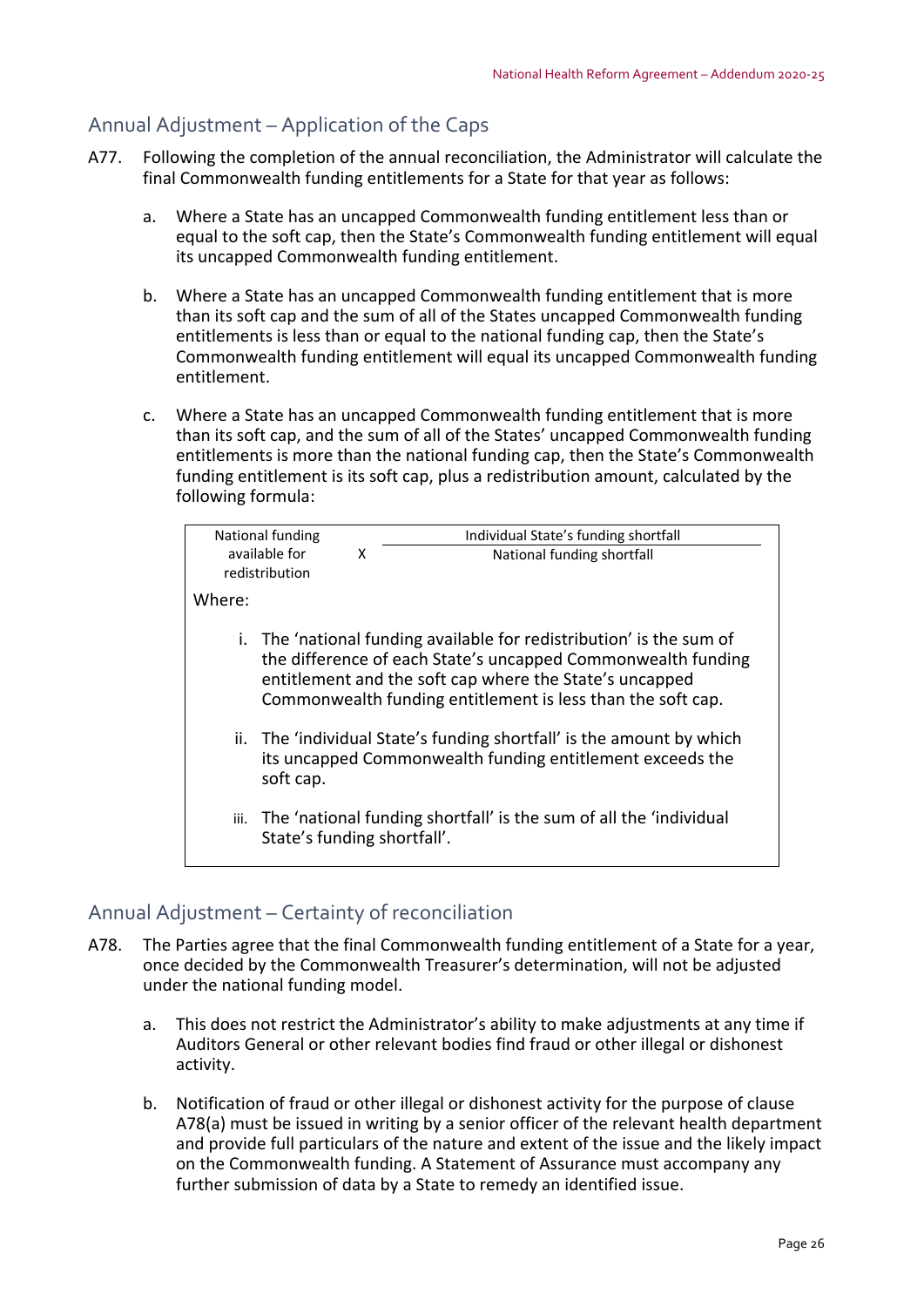- c. If an issue is identified or raised with the Administrator through clause A78(a), the Administrator will notify the Commonwealth and States of the issue and how the Administrator plans to resolve the issue.
- d. The Administrator will calculate the impact on the Commonwealth funding entitlement of each State, including any applicable redistribution amounts, following the assessment of an A78(a) issue by the Administrator.
- e. The Administrator will assess and advise whether adjustments to the Commonwealth funding entitlement of the States should be made. Following resolution of an A78(a) issue, the Administrator will notify the Commonwealth and States of the outcome.

## Annual Adjustment – process and timeframes for advice

- A79. States will provide to the Administrator, within at least three months (with a preference to reducing the period over time) of the end of each reconciliation period, gross volume and patient identified data regarding annual actual services delivered for those public hospital functions funded by the Commonwealth on an activity basis to enable reconciliations to be undertaken in accordance with clause A73.
- A80. The Administrator will provide all Parties with a preliminary report on funding entitlements and reconciliation adjustments no later than 30 November following the end of the reconciliation period financial year.
- A81. The Administrator will facilitate a discussion between each of the States and the Commonwealth to resolve any issues or disputes with the application of the national funding model to the calculation of funding entitlements and reconciliation adjustments up to 28 February following the end of the reconciliation period financial year. The Administrator may release revised reconciliation advice following this consultation.
- A82. If the Administrator is not able to resolve the issue within the remit of the Administrator's functions, the issue may be dealt with under the resolution clauses B16 to B20.
- A83. The Administrator will provide advice on the annual entitlements and adjustments to the Commonwealth Treasurer by the end of March, contingent on the data, reports and advice being provided in a timely manner. Jurisdictions will be provided a copy of that advice contemporaneously.

## Annual Adjustment – determination and payment

- A84. The Commonwealth Treasurer will aim to finalise the determination on funding within one month, or as soon as practicable after receiving the Administrator's final advice.
- A85. Where the Commonwealth Treasurer's Determination of funding differs from the Administrator's final advice on funding entitlements for a reconciliation period the Commonwealth will publish a Statement of Difference at the time of the Determination outlining the new final entitlement amounts and the reason for the dissimilarity between the Determination and the Administrator's final advice.
- A86. In addition to the Commonwealth's statement above, the Administrator will provide parties with detail on the funding and National Weighted Activity Units related to the Commonwealth Treasurer's Determination, by detailed classification at the local hospital network. The Administrator will also publish this information on its website.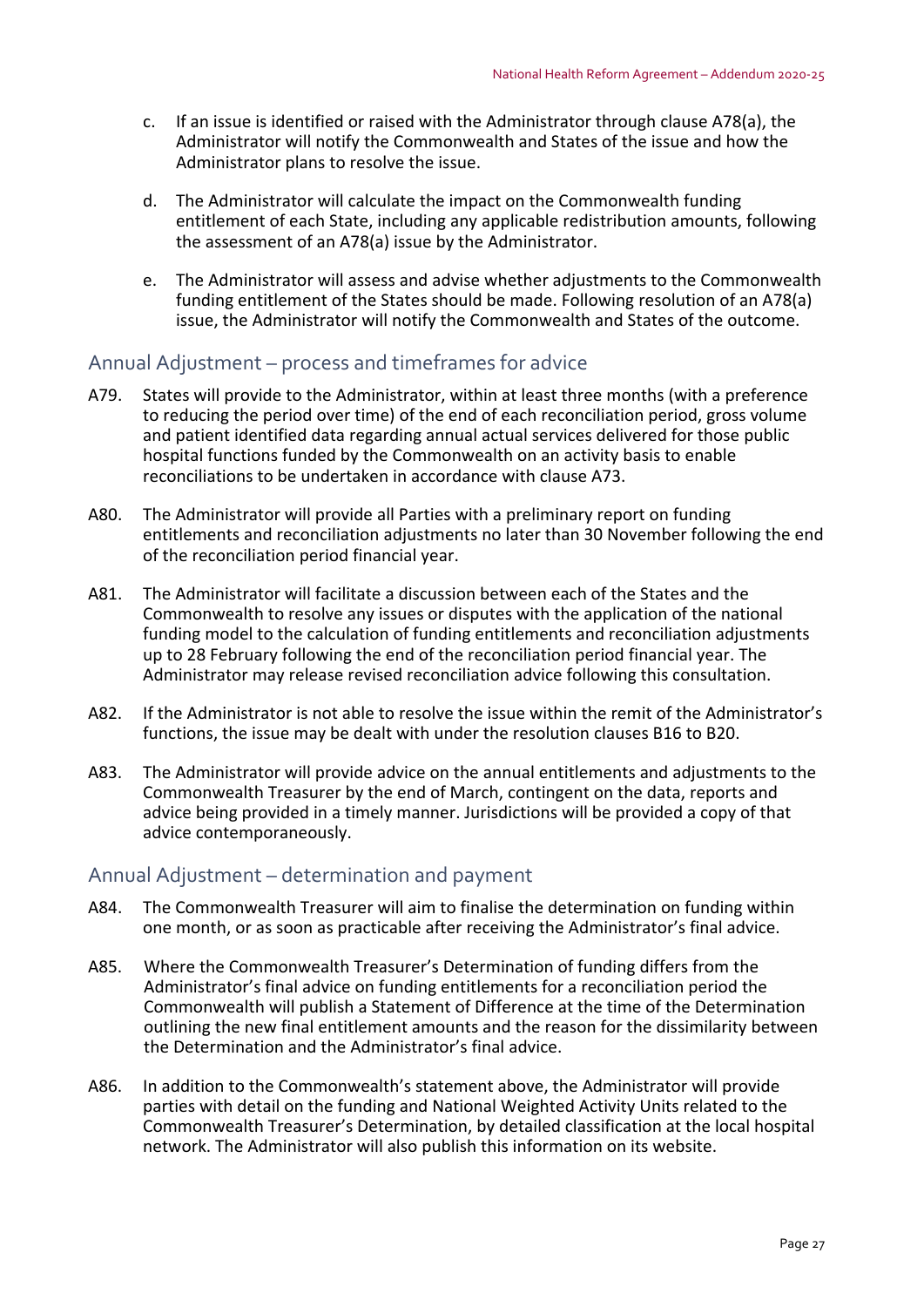- A87. The determination by the Commonwealth Treasurer will be reflected in Commonwealth payments into the National Health Funding Pool in the next practicable monthly payment run.
- A88. Any variation to Commonwealth payments arising from the adjustment will be spread equally across payments for a subsequent quarter, or appropriate period where the Administrator deems necessary.

## **State and Territory funding arrangements**

## Determining the State Funding Contribution

- A89. The State contribution to the funding of public hospital services and functions will be calculated on an activity basis or provided as block funding in accordance with the process outlined above in the eligibility clauses A17 to A24.
- A90. States will determine the amount they pay for public hospital services and functions and the mix of those services and functions, and will meet the balance of the cost of delivering public hospital services and functions over and above the Commonwealth contribution.
- A91. Variations in the State funding contribution in respect of individual Local Hospital Networks for services and functions funded under this Addendum may be required to enable States to play their role of system managers of the public hospital system. States may use their own proportion of public hospital funding, or Commonwealth block funding paid to the States (other than funding for teaching, training or research), to retain some funding from Local Hospital Networks and use it to adjust service levels across the State, and to respond to unforeseen events and other contingencies as set out at clause A141.
- A92. State funding paid on an activity basis to Local Hospital Networks will be based for each service category on:
	- a. the price set by that State (which will be reported in Service Agreements); and
	- b. the volume of weighted services as set out in Service Agreements.
- A93. It is expected that these arrangements will create incentives for Local Hospital Network efficiency. If a Local Hospital Network is able to operate more efficiently than the level of funding set by the State under the Local Hospital Network Service Agreement, the Local Hospital Network will be able to retain and reinvest the benefits accruing from efficiency in service delivery and in accordance with State policy and practice, as guided by the Service Agreement.
- A94. There will be no requirement for Local Hospital Networks to be paid the full national efficient price if the State considers that a lower payment is appropriate, having regard to the actual cost of service delivery and the Local Hospital Network's capacity to generate revenue from other sources.
- A95. To improve transparency and national comparability, States will provide to the Administrator and the IHPA:
	- a. the price per weighted service they determine;
	- b. the volume of weighted services as set out by the national ABF classification scheme; and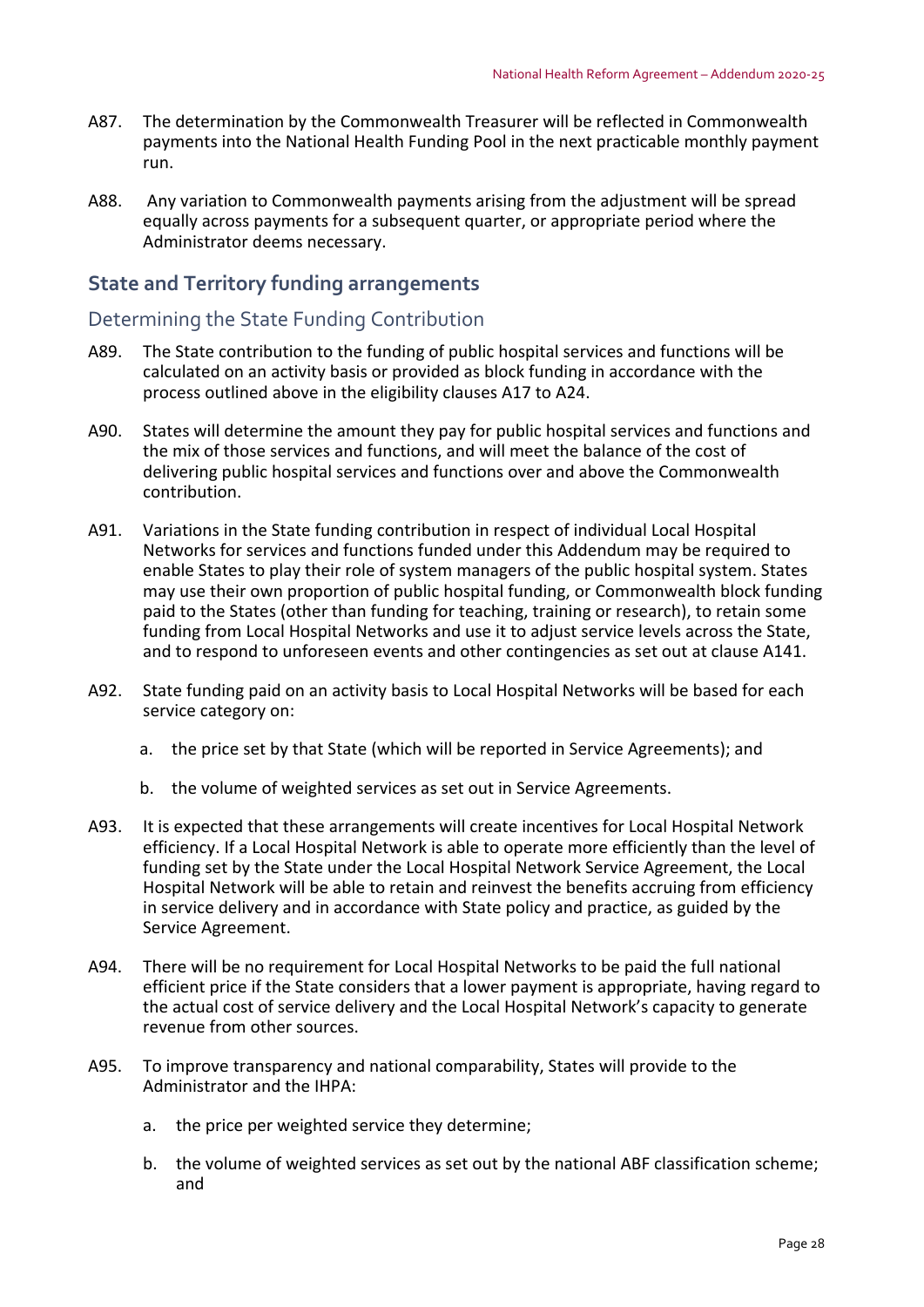c. any variations to service loadings from the national ABF classification schemes.

## **Innovative Models of Care**

- A96. It is the intention of the Parties that this Addendum facilitate exploration and trial of new and innovative approaches to public hospital funding, to improve efficiency and health outcomes.
- A97. The Commonwealth and a State(s) may agree to trial an innovative model of care for a fixed period of time through a bilateral agreement in accordance with Schedule C.
- A98. During a trial, a State would need to continue to acquit and report Commonwealth funding on an ABF or a block funded basis as appropriate, as provided for in this Addendum.
- A99. A Party can seek to trial innovative models of care, either:
	- a. as an activity based funded service with shadow pricing, reporting, and appropriate interim block funding arrangements for the trial period; or
	- b. as a block funded service, with reporting against the national model and program outcomes for the innovative funding model.
- A100. The outcomes of any trials of an innovative model of care would be provided to IHPA and the CHC. If Commonwealth and the relevant State(s) agree through the CHC, the IHPA will be advised of any decision to continue an innovative funding model. The IHPA will work with jurisdictions to facilitate the continuation of the model for a further period of trial or translation as a permanent model of care.
- A101. To support the trialling of innovative models of care the IHPA will:
	- a. develop a funding methodology for CHC approval by April 2021 that does not penalise States undertaking trials, or other parties to the Addendum. Application of this methodology in individual instances would be agreed by the relevant State(s) and the Commonwealth.
	- b. advise the Commonwealth and State(s) on the application of the methodology at (a) above and on any issues it foresees with the proposed trial, with regard to the national funding model.
	- c. provide advice to CHC on any proposal to translate an innovative funding model to the national funding model. This advice would inform CHC consideration on the matter.

## **Maintenance of effort**

- A102. Parties agree to, at a minimum for the period of 2020‐21 to 2024‐25, maintain 2018‐19 levels of funding for Public Hospital Services through the National Health Funding Pool, while having regard to new, appropriate models of care that may change the setting in which care is delivered.
- A103. The Administrator and AIHW will work with all Parties towards consistency and transparency of reporting to enable the Administrator to provide an annual report on maintenance of effort.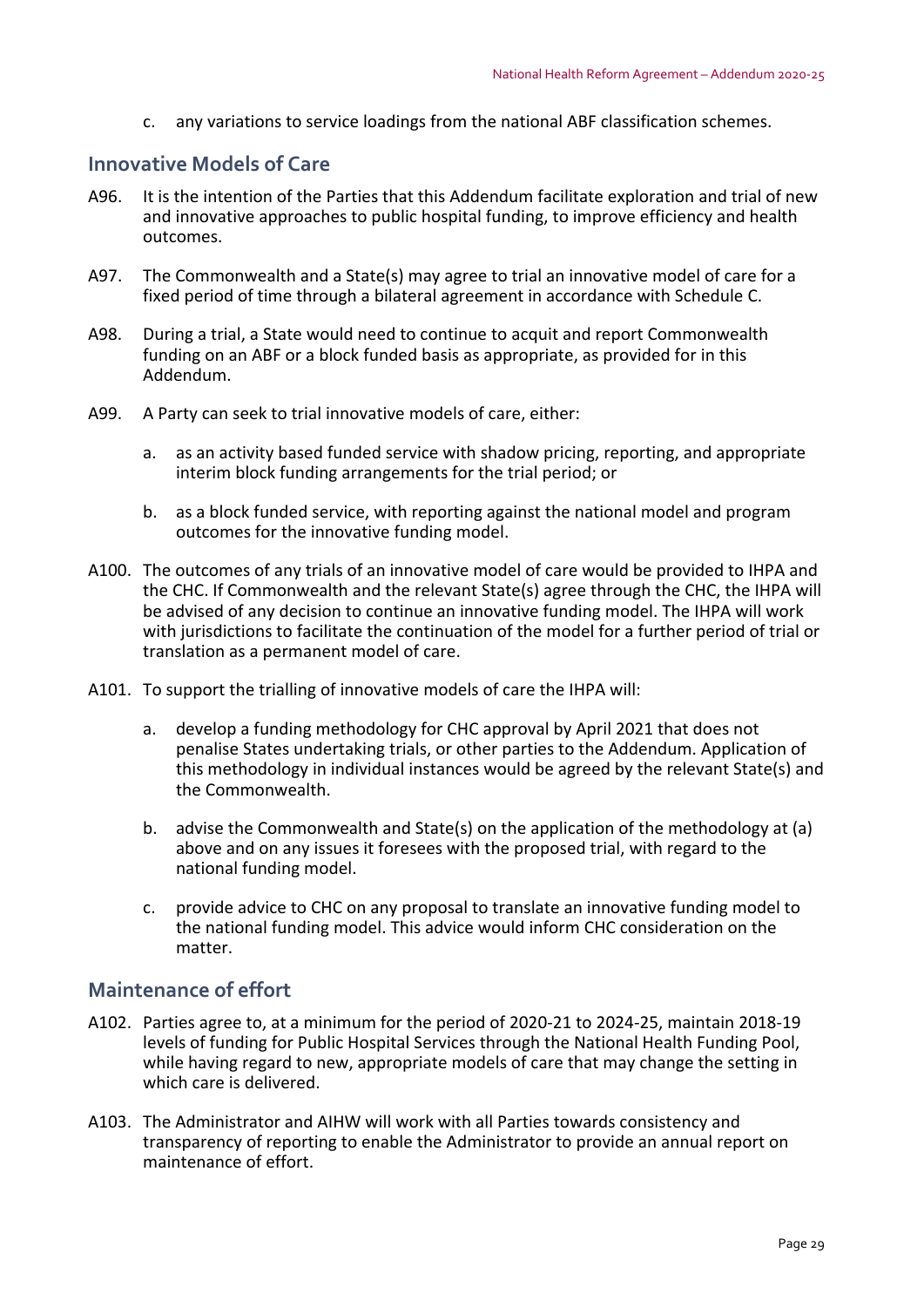## **Provision of service level data and Service Agreements to the Administrator**

- A104. Parties agree to improve the accuracy of NWAU estimates by allowing States to provide non‐binding advice to the Commonwealth and the Administrator on expected services to be delivered, without the need to vary Service Agreements. The provision of this advice will not affect Commonwealth payments or cash flows to Local Hospital Networks (LHNs).
- A105. States will provide the Administrator with an estimate of weighted service volumes for a financial year as an aggregated total, which the Administrator will share with the Commonwealth, by the end of March in the preceding financial year.
- A106. States will provide the Administrator with confirmed aggregate weighted service volumes for a financial year, and estimated service volumes for each Local Hospital Network, by the end of May in the preceding financial year. The estimated weighted service volumes provided are to incorporate the level of disaggregation required by the Administrator in order to calculate the Commonwealth's funding contribution.
- A107. States will provide the Administrator with a copy of the Service Agreement for each Local Hospital Network once agreed between the State and the Local Hospital Network.
- A108. States will provide to the Administrator all State‐reported in‐scope expenditure at the Local Hospital Network level, including distribution of block funding from State managed funds.
- A109. To improve transparency, the reporting of the distribution of block funding from State managed funds at the Local Hospital Network level will separately detail the distribution of all Commonwealth block funding received by the State.

#### **Cross‐border arrangements**

- A110. The treatment of cross‐border hospital activities will be governed by the following principles:
	- a. the State where a patient would normally reside should meet the cost of services (exclusive of the Commonwealth contribution arrangements discussed below) where its resident receives hospital treatment in another jurisdiction;
	- b. in instances where quality and safety penalties have been applied the State funding contributions will not increase to offset the reduced Commonwealth contribution for those services;
	- c. where a patient is transferred from their resident State to another jurisdiction for treatment the referring hospital is to meet the costs of medical transfers;
	- d. where a patient is transferred from another jurisdiction to their resident State for treatment the resident State is to meet the costs of medical transfers;
	- e. patient out‐of‐pocket costs related to discharge home from the provider State will be met through the patient's resident State travel assistance scheme where appropriate;
	- f. payment flows (both Commonwealth and State) associated with cross‐border services should be administratively simple, and where possible consistent with the broader arrangements of this Addendum;
	- g. the cross‐border payment arrangements should not result in any unintended GST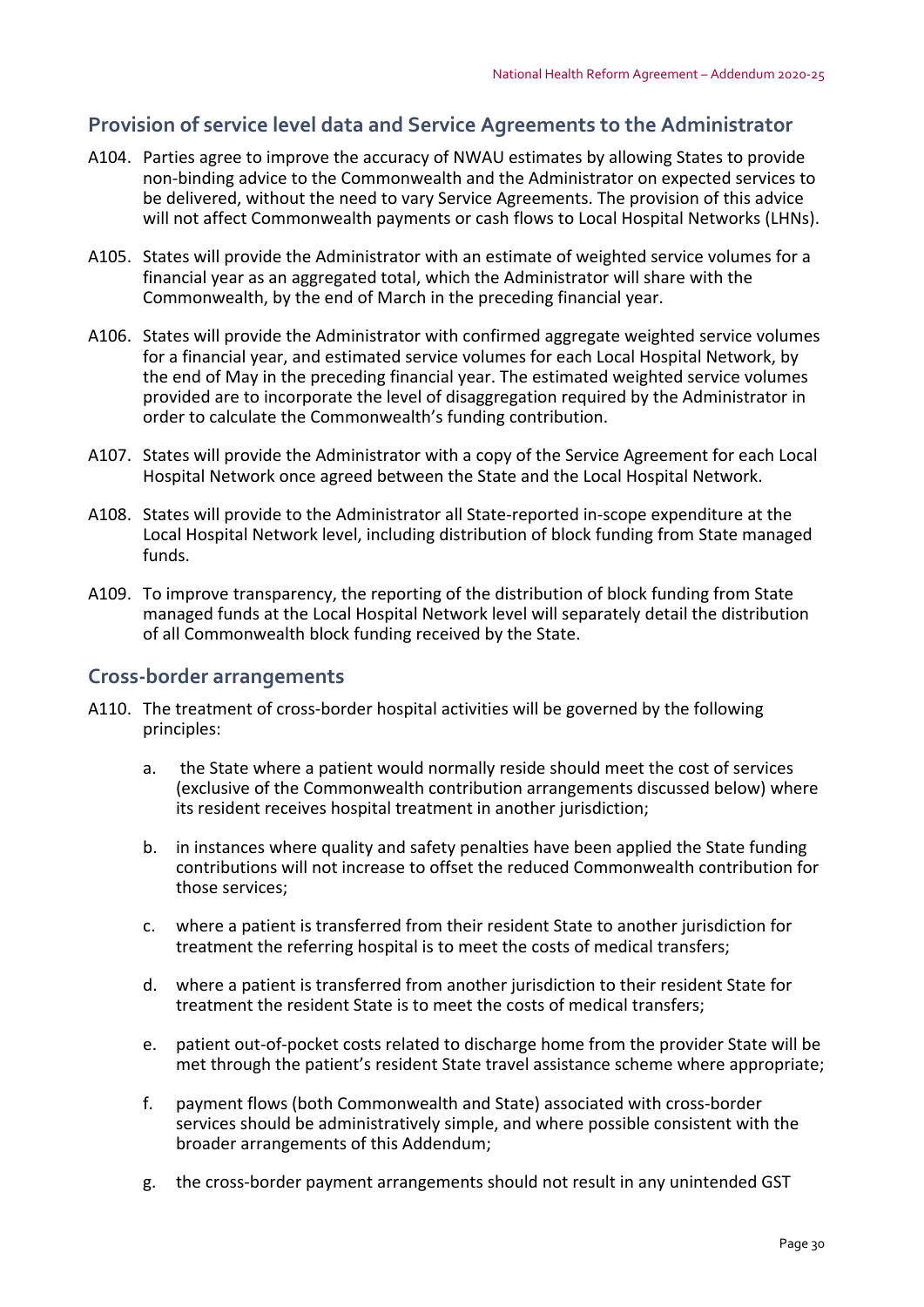distribution effects;

- h. States recognise their commitment under the Medicare principles which require medical treatment to be prioritised on the basis of clinical need;
- i. both States should have the opportunity to engage in the setting of cross‐border activity estimates and variations, in the context that this would not involve shifting of risk; and
- j. there should be transparency of cross-border flows.

## Funding Flows

- A111. Commonwealth funding contributions will flow to the provider jurisdiction through the National Health Funding Pool. Steps will be taken to prevent Commonwealth payments made in accordance with these arrangements being subject to equalisation by the Commonwealth Grants Commission to avoid financially disadvantaging one State.
- A112. The Administrator will release actual cross‐border activity data and Commonwealth contribution advice to the States within one month of finalising reconciliation to support bilateral cross‐border reconciliations.
	- a. Administrator cross‐border data made available to States and Territories will include Commonwealth percentage funding rates, Commonwealth funding contributions, and activity flows for activity‐based funded and block funded hospitals.
- A113. Funding contributions by the resident State will be made to the provider State through the National Health Funding Pool, either:
	- a. on a regular basis throughout the year, reflecting activity estimates between the parties as scheduled through a Cross‐border Agreement with subsequent reconciliation for activity; or
	- b. within six‐months of receiving activity data from the Administrator finalising reconciliation and releasing activity data and Commonwealth contribution advice to the States (subject to arrangements between jurisdictions outlined in cross‐border agreements).

## Agreement around Activity

- A114. Cross-border Agreements will be developed between jurisdictions which experience significant cross-border flows, where one of the parties requests a Cross-border Agreement be in place.
- A115. States and Territories will review the national cross-border agreement template for endorsement by the Australian Health Ministers' Advisory Council (AHMAC) before April 2021 (noting that final cross‐border agreements will be adjusted to take into account bilateral arrangements).
- A116. States and Territories will share estimated cross-border activity levels by 31 May for the coming financial year, to provide capacity for both parties to contribute to service delivery planning.
- A117. Cross-border Agreement disputes will be dealt with as part of the IHPA dispute resolution process.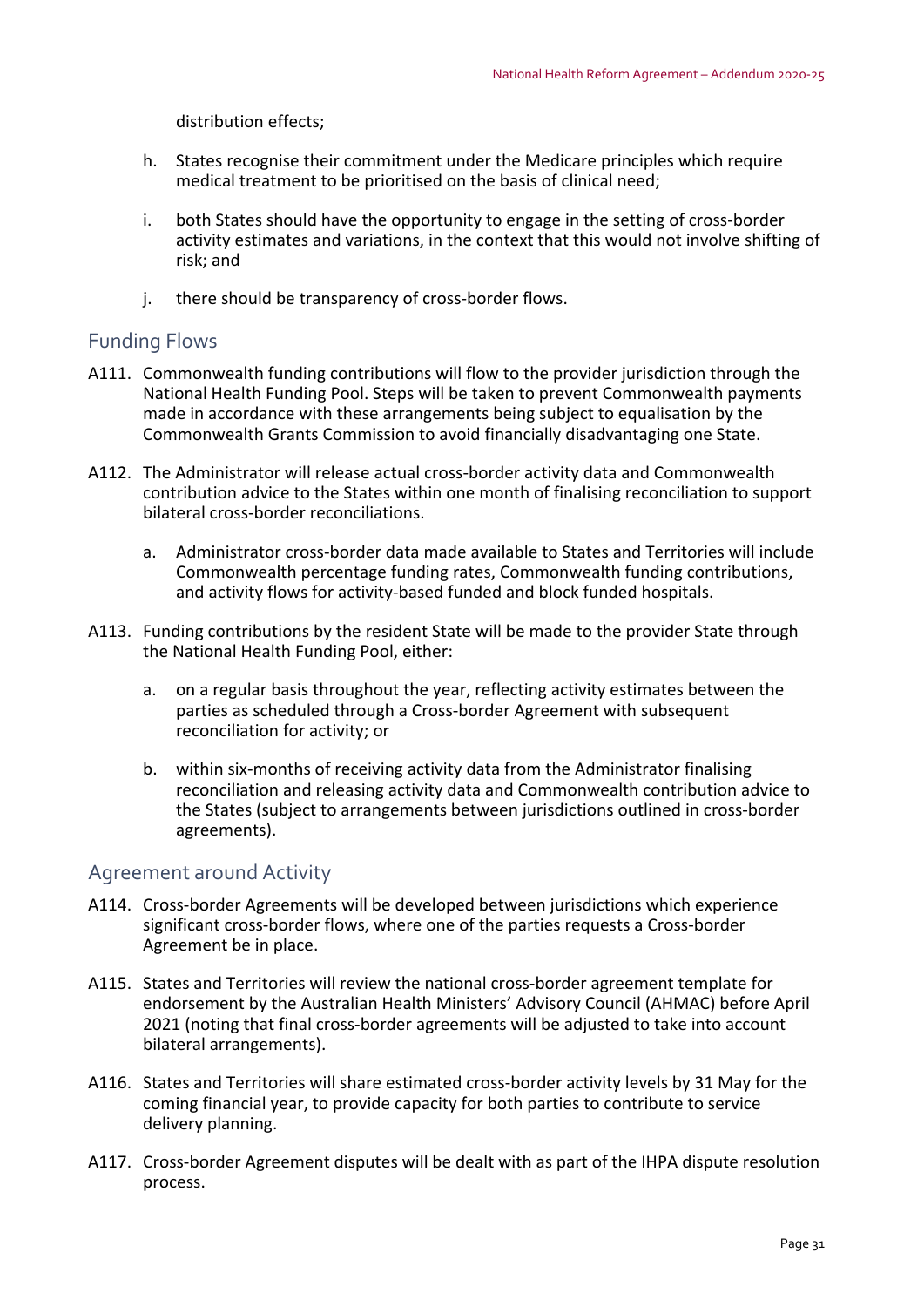A118. States and Territories will endeavour to finalise cross‐border agreements by 31 May for the coming financial year.

## Pricing

- A119. Prices will be set at the national efficient price, as determined by the IHPA including adjustments for any loadings for the provider Local Hospital Network, unless otherwise agreed by the parties to the cross‐border Agreement.
- A120. Outlier patients requiring Highly‐Specialised Services, not appropriately defined within the existing classification system, and where costs are not reasonably funded by the pricing of the next closest Diagnosis‐Related Group, should be flagged in advance by the provider State to the resident State when possible to simplify reimbursement through cross‐border arrangements.
	- a. Highly‐Specialised Services are defined by procedures that do not appropriately fit within a Diagnosis‐Related Group classification, are provided at limited sites nationally, have low volume (generally less than 200 separations nationally), and cost significantly more than the funding provided based on pricing in the relevant year's National Efficient Price Determination
	- b. Parties recognise that referrals are often made and agreed to at the clinician level at short notice in the interests of patient well‐being. Where it is not possible for States to notify the resident State prior to treatment commencing, the treating State will endeavour to communicate and notify as soon as possible thereafter.
	- c. Highly‐Specialised Services will be excluded from cross‐border reconciliations and subject to separate reimbursement by agreement between jurisdictions. Payments will not be made directly to the treating hospital by the resident State.
	- d. States and Territories will designate a point of contact to action this clause. If a point of contact is no longer reachable or appropriate the default point of contact will be the jurisdiction's representative for the Administrator's Jurisdictional Advisory Committee.
- A121. Capital will not be explicitly priced by the IHPA, however cross-border dispute resolution can include disputes in relation to the resident State's contribution to capital funding.
- A122. The Commonwealth and States agree that they will accept and implement any recommendations made by the IHPA in relation to cross‐border disputes under clause B24(k), and will provide additional funding to the other party in a dispute if this is required.
- A123. If, three months after the IHPA has made a recommendation under clause B24(k), a State has not complied with any element of the recommendation requiring it to make payments to another State, the IHPA may at the request of the second State, advise the Commonwealth Treasurer of any adjustments to Commonwealth payments to the National Health Funding Pool required to give effect to the recommendation. States agree to fund from their own resources any reduction in Commonwealth payments to Local Hospital Networks.

## **Cost‐shifting**

A124. Jurisdictions may make submissions to the IHPA requesting it advise whether a party to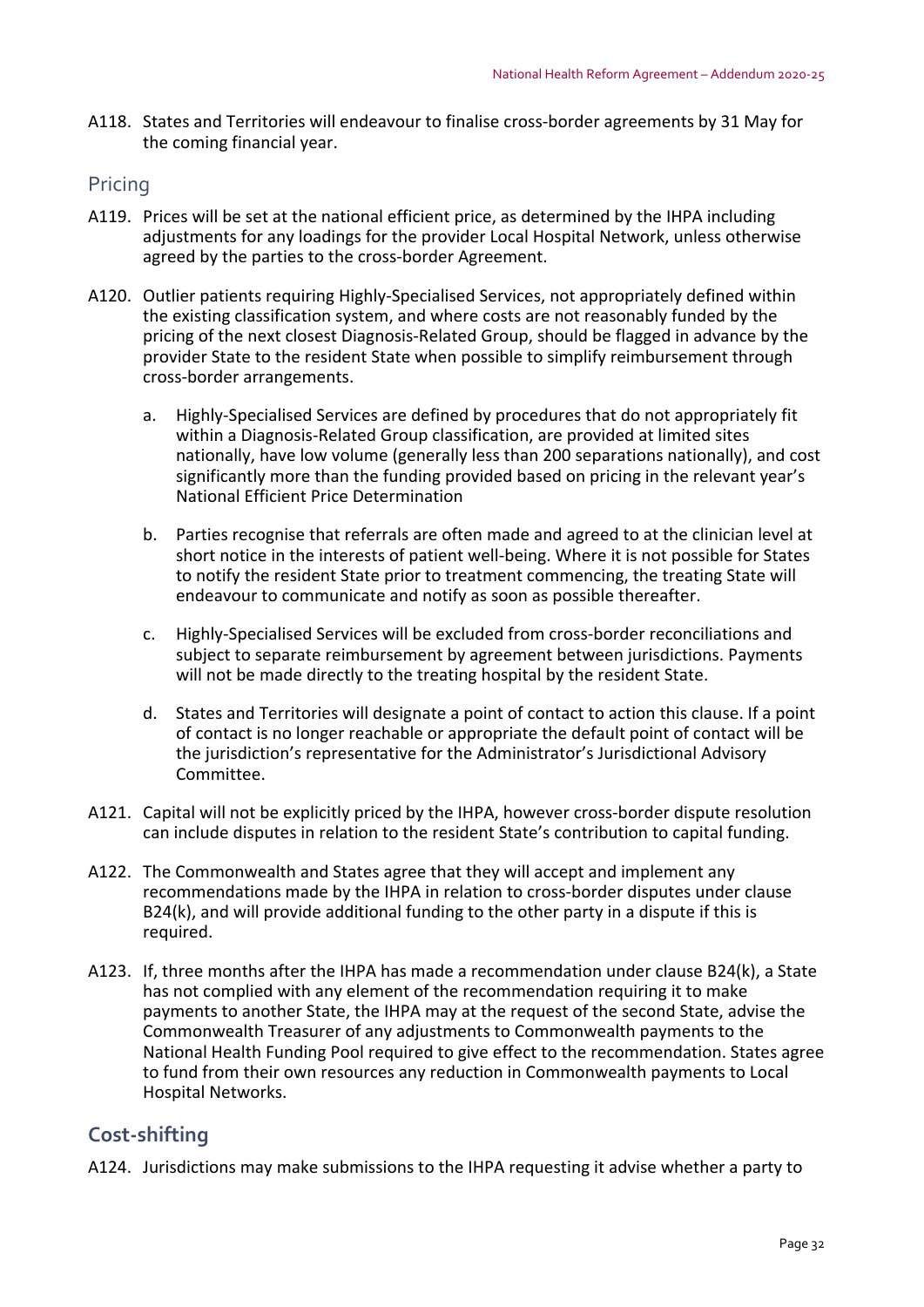this Addendum has shifted costs onto another jurisdiction in a manner which is contrary to the intent of this Addendum.

- A125. The IHPA will provide the other party a copy of the submission and request a responding submission to be provided within 60 days. The IHPA will provide this response to the initiating jurisdiction.
- A126. The IHPA will then assess the submissions, consult further with affected jurisdictions and publicly release its assessment should it consider that cost‐shifting has occurred.

## **Funding Pool payments**

- A127. A single National Health Funding Pool will be maintained, comprising a Reserve Bank of Australia account for each State, for the purposes of receiving all Commonwealth and activity‐based State public hospital funding.
- A128. The existence and operation of the Pool in relation to a particular State owes its authority to the enabling legislation passed by both the Commonwealth Parliament and the Parliament of that State.
- A129. Pool accounts will be audited, have complete transparency in reporting and accounting, and will meet all other transparency requirements established by COAG and relevant legislation.
- A130. There will be complete transparency and line‐of‐sight of respective contributions into and out of Pool accounts to Local Hospital Networks, discrete State managed funds, or to State health departments in relation to public health funding and any top-up funding, and of the basis on which the contributions are calculated. There will also be complete transparency and line‐of‐sight of respective contributions out of State managed funds to Local Hospital Networks.
- A131. Additional streams of funding may be incorporated into the National Health Funding Pool, once agreed by COAG, with the aim of optimising transparency and efficiency of all public hospital funding flows.
- A132. Commonwealth payments into the pool will be made monthly, calculated as 1/12th of the estimated annual payment. Commonwealth payments will be made into the National Health Funding Pool in accordance with Schedule D of the IGA FFR.
- A133. States will determine when State payments are made into the Pool and State managed funds.

## **Payments from the National Health Funding Pool and State Managed Funds**

- A134. Payments will be made from the Pool accounts to Local Hospital Networks and State managed funds in accordance with Service Agreements to be agreed between the States and Local Hospital Networks.
- A135. Payments may be made out of the Pool accounts directly to other parties on the behalf of Local Hospital Networks for the provision of shared services, as detailed in a Service Agreement between a Local Hospital Network and a State. Any subsequent reference to payments made to Local Hospital Networks in this Addendum includes a reference to payments made to other parties for the provision of shared services.
- A136. States and Local Hospital Networks can agree amendments to Service Agreements in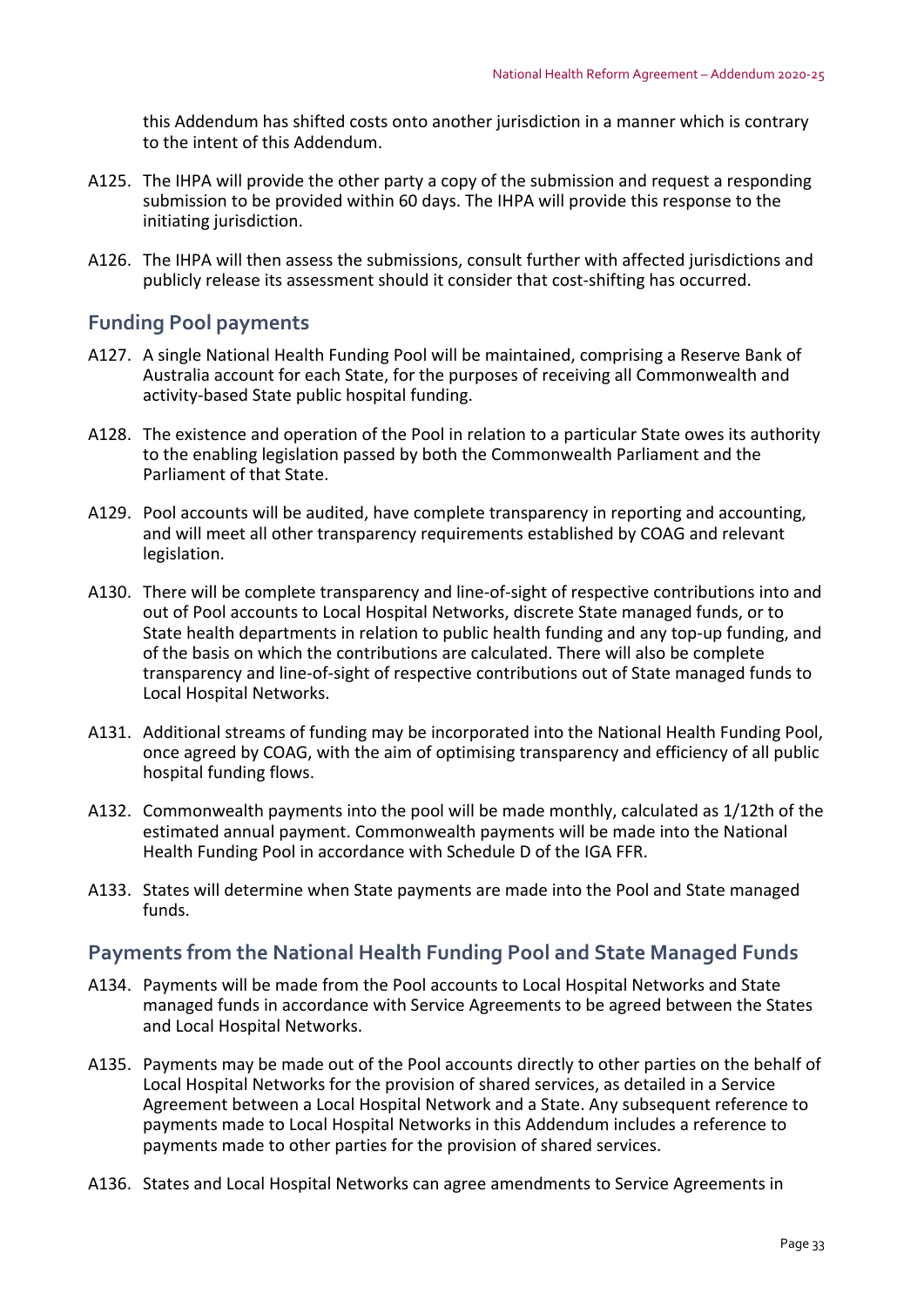order to adjust service volumes or pricing to take account of such matters as changing health needs, variations in actual service delivery and hospital performance.

- A137. States, as the system manager of public hospitals, can determine the frequency of alterations to Service Agreements. States will notify the Administrator, within 28 calendar days, of agreed variations to a Service Agreement.
- A138. The payment arrangements for Commonwealth funding are as follows:
	- a. ABF will flow directly to Local Hospital Networks through Pool accounts;
	- b. funding for block grants will flow through Pool accounts to State managed funds and from there to Local Hospital Networks;
	- c. funding for teaching, training and research will flow through Pool accounts to State managed funds and from there to Local Hospital Networks or other organisations (such as universities and training providers) depending upon the specific funding arrangements established in each State for the provision of those services; and
	- d. public health funding and any top‐up funding will flow through Pool accounts to State health departments.
- A139. The payment arrangements for States' funding are as follows:
	- a. ABF will flow directly through Pool accounts to Local Hospital Networks;
	- b. funding for block grants will flow through State managed funds to Local Hospital Networks; and
	- c. funding for teaching, training and research will flow through State managed funds to Local Hospital Networks or other organisations (such as universities and training providers) depending upon the specific funding arrangements established in each State for the provision of those services.
- A140. States will direct the disbursement of State funding from Pool accounts and State managed funds to Local Hospital Networks. The frequency of State payments to Local Hospital Networks will be in accordance with Service Agreements, agreed between the State and Local Hospital Network.
- A141. States are able to make exceptional payments through a Pool account or a State managed fund to Local Hospital Networks at any time.
- A142. States will direct the timing of Commonwealth payments from Pool accounts and State managed funds to Local Hospital Networks. However, States will not redirect Commonwealth payments:
	- a. between Local Hospital Networks;
	- b. between funding streams (for example from ABF to block funding); or
	- c. to adjust the payment calculations underpinning the Commonwealth's funding.
- A143. States can cause Commonwealth payments to be modified by changing the relevant Service Agreements, if they wish, and by notifying the Administrator of an agreed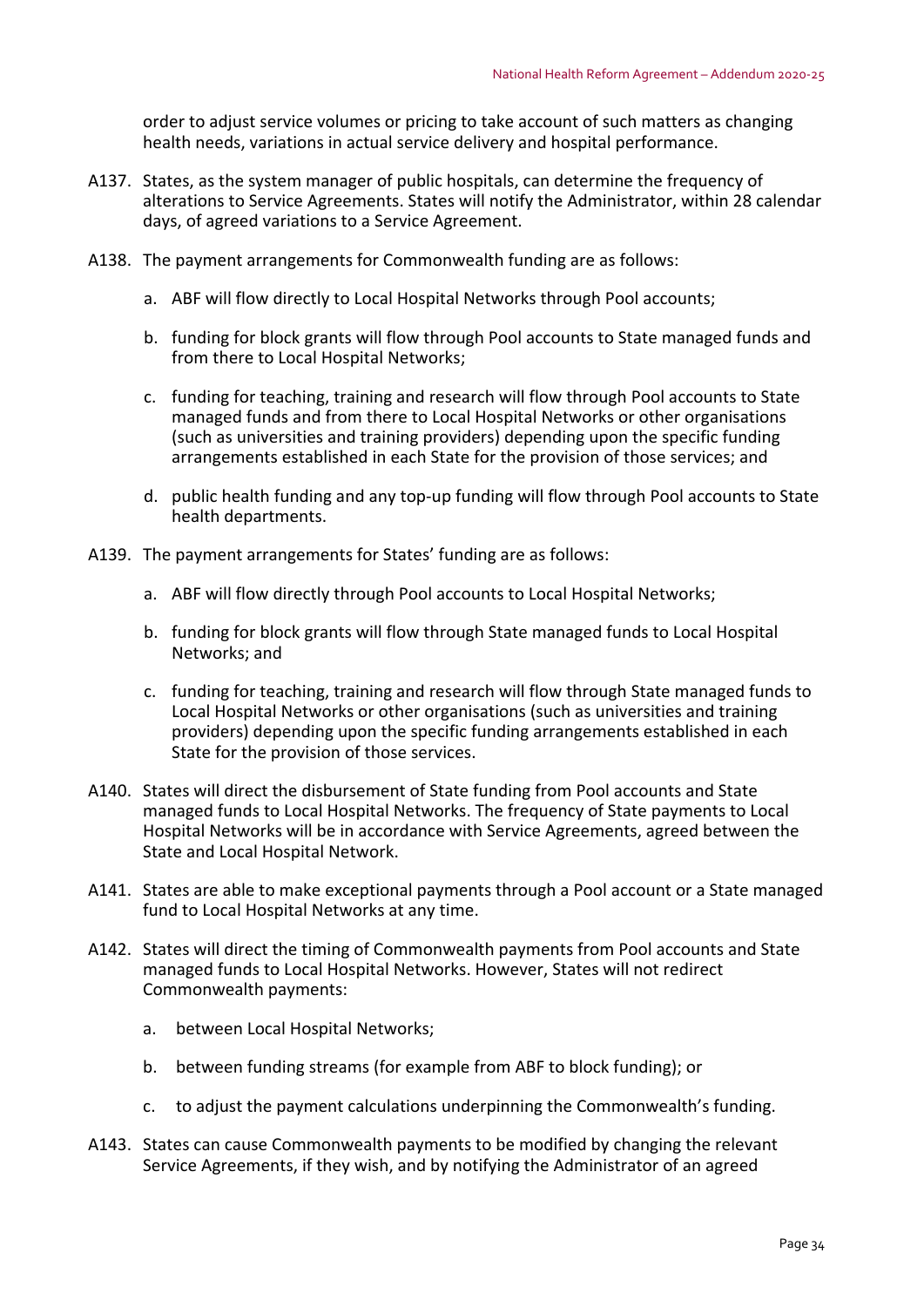variation, in accordance with clause A137. These changes to Commonwealth funding will take effect in the next payment period.

A144. To ensure that payments flowing out of the National Health Funding Pool are correct, no payment will flow from the Pool until the respective State has validated the schedule of payment and instructed the Administrator to make payment on the State's behalf.

## Administrator of the National Health Funding Pool

- A145. The Administrator will calculate and advise the Commonwealth Treasurer of the monthly Commonwealth payments into the National Health Funding Pool. The States, in consultation with the National Health Funding Body, will continue to determine when State payments are made into the National Health Funding Pool and State managed funds.
- A146. The Administrator will apply the national funding cap and soft cap in calculating and delivering advice to the Commonwealth Treasurer in respect of the Commonwealth contribution to the National Health Funding Pool under the Addendum.

## **Reporting by the Administrator**

- A147. The Administrator will provide a monthly report to the Commonwealth and States detailing the following at the Local Hospital Network level:
	- a. the basis for the amount of Commonwealth funding flowing into Pool accounts;
	- b. the basis for the amount of State funding flowing into Pool accounts and State managed funds;
	- c. the number of public hospital services funded and provided as a running yearly total, in accordance with the national system of ABF; and
	- d. the delivery of other public hospital functions funded by the National Health Funding Pool and State managed funds as a running yearly total.
- A148. The same transparency arrangements that apply to the National Health Funding Pool will also apply to the State managed funds. States will provide data to the Administrator in accordance with the timeframe and format specified in the Administrator's data plan on the:
	- a. flow of Commonwealth and State funds into and out of State managed funds; and
	- b. provision of public hospital services by Local Hospital Networks.
- A149. All reports produced by the Administrator will be publicly available.
- A150. Reporting undertaken by the Administrator will be structured to avoid duplication and overlap with the reporting undertaken by other bodies detailed in this Addendum.
- A151. Financial audits will be undertaken at least annually, at the completion of each financial year. Performance audits may be undertaken at any time.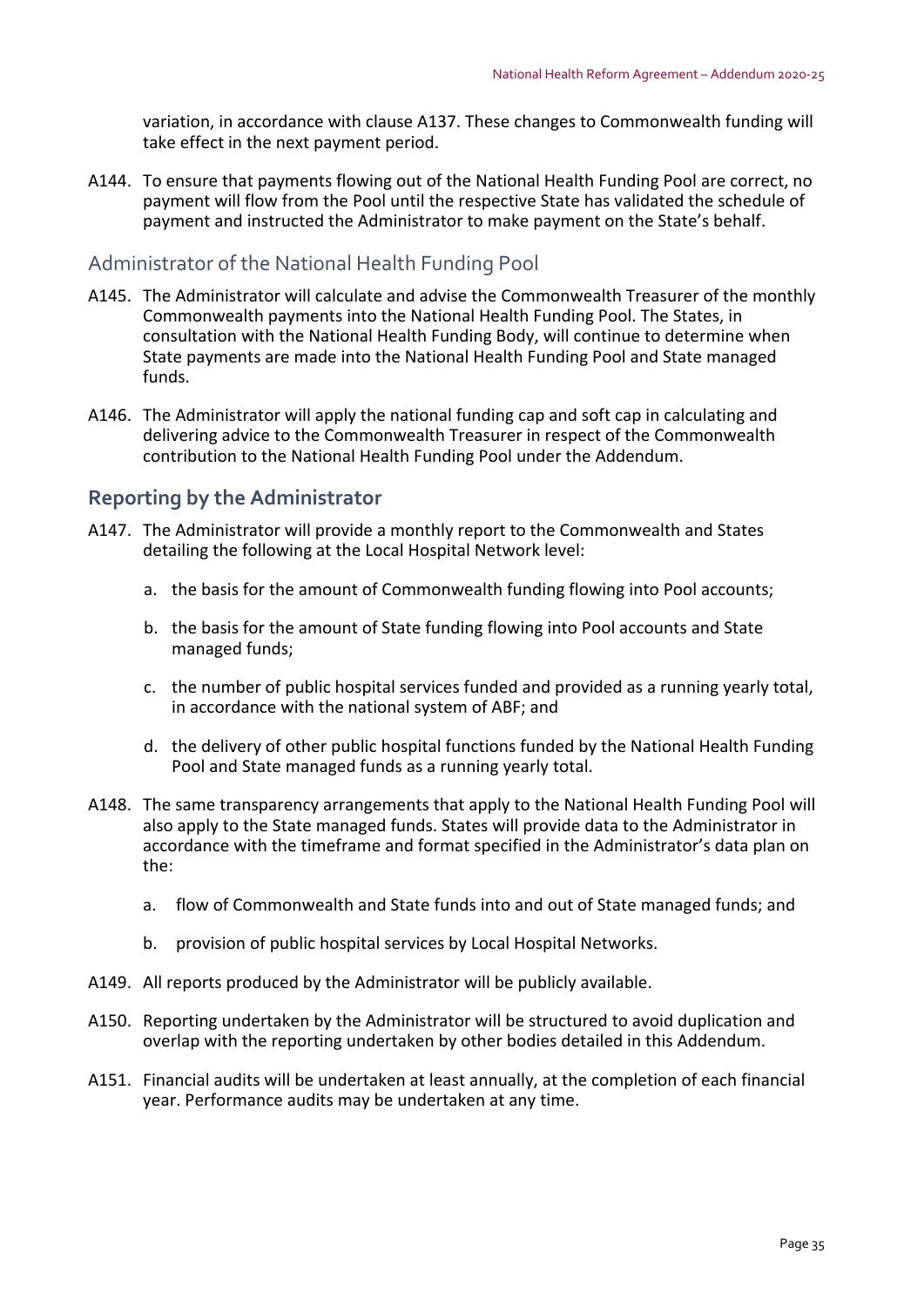- A152. Further to clause B81, in publishing information on compliance with data requirements, the Administrator will publish additional information including:
	- a. dates on which each State provided data under clauses A66, A79, A105 and A106;
	- b. dates on which resubmissions of data were provided; and
	- c. dates on which Reconciliation was completed.
- A153. The Administrator will ensure that determinations, and final activity and entitlements at the Local Hospital Network level, are publicly available for all years that the Addendum has been in operation.

## **Data quality and integrity**

A154. Consistent with clause B76, jurisdictions will work together and with the national bodies to share and work towards best practice approaches to data quality and integrity.

## Data Conditional Payment

- A155. The Parties agree to continue the operation of a Data Conditional Payment (DCP) to encourage the prompt provision of the required data in order to facilitate timely Reconciliation and payment of any Redistribution Amounts due to States. The DCP will be a variation to the timing of payments under clause A132.
- A156. If a State has not provided the Required Data for annual Reconciliation within three months of the end of the Reconciliation period the Administrator will, in calculating the Commonwealth contribution to the National Health Funding Pool for that State, advise the Commonwealth Treasurer to defer payment of 10 per cent of the amount payable to the State in November of the current year, until the Required Data is provided.
- A157. If a State has not provided the Required Data for the annual Reconciliation within four months of the end of the Reconciliation period, the Administrator will, in calculating the Commonwealth contribution to the National Health Funding Pool for that State, advise the Commonwealth Treasurer to defer a further 15 per cent of the amount payable to the States in December of the current year, until the Required Data is provided.
- A158. If an amount is deferred under clauses A156 or A157:
	- a. the Administrator will advise the affected State of that fact; and
	- b. any funds deferred will be paid in the next available monthly payment once the Required Data is provided.
- A159. The Administrator will be responsible for applying the DCP and providing advice to jurisdictions as to its operation.

## **Reforms to decrease avoidable demand for public hospital services**

A160. All Parties commit to implement reforms to improve outcomes for patients and decrease potentially avoidable demand for Public Hospital Services. This Part does not preclude pursuing other reforms to improve health outcomes and the efficiency of public hospitals in the future.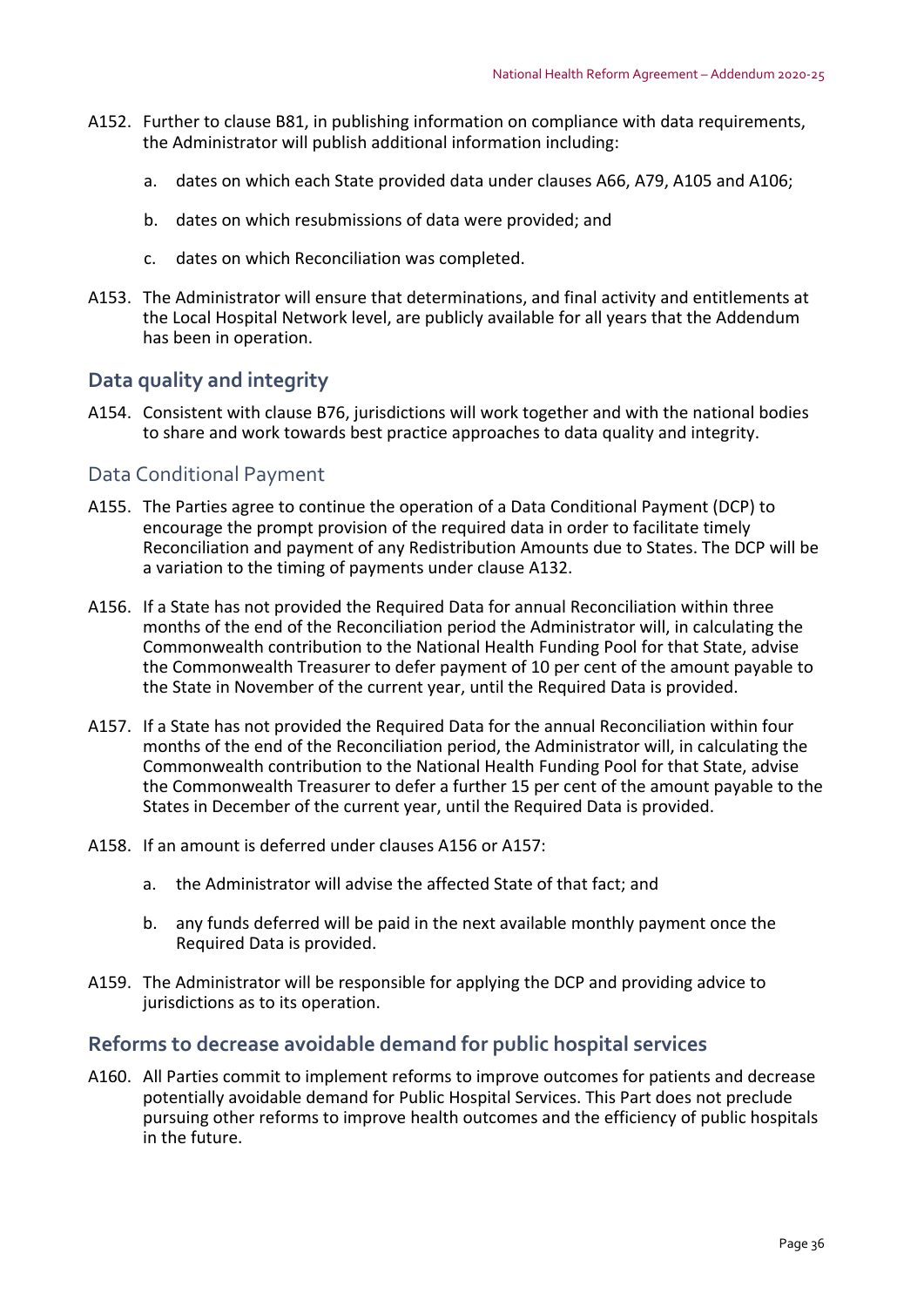# Incorporating quality and safety into hospital pricing and funding

- A161. Australia's public hospitals deliver safe, high quality care but there remain opportunities for improvement. Reducing Sentinel Events, Hospital Acquired Complications (HACs) and Avoidable Readmissions will deliver better health outcomes, improve patient safety and support greater efficiency in the health system.
- A162. The Parties agree to continue reforms integrating safety and quality into the pricing and funding of Public Hospital Services in a way that:
	- a. Improves patient outcomes;
	- b. Provides an incentive in the system to provide the right care, in the right place, at the right time;
	- c. Decreases avoidable demand for public hospital services; and
	- d. Signals to the health system the need to reduce instances of preventable poor quality patient care, while supporting improvements in data quality and information available to inform clinicians' practice.
- A163. The Parties agree that pricing and funding adjustments for Sentinel Events, HACs and Avoidable Readmissions are part of a multifaceted, system‐wide approach to safety and quality, which includes national standards, accreditation, and workforce development.
	- a. The Parties recognise that safety and quality reforms are connected to wider health system reforms, particularly better coordinated care.
	- b. Together, these reforms will establish better system capability and culture to support the reduction of ineffective interventions and procedures known to be harmful in the longer term, beyond the immediate focus on Sentinel Events, HACs and Avoidable Readmissions.
- A164. For the avoidance of doubt, the Parties agree that Sentinel Events and Safety and Quality adjustments will be subject to back‐casting under clause A41.

## Sentinel events

- A165. The Parties agree that any episode of care that gives rise to a Sentinel Event will not be funded by the Commonwealth. The episode will be assigned a NWAU of zero.
- A166. States agree to apply a digital flag to any episode that includes a Sentinel Event and report this information to IHPA as part of data submissions under clauses A8 and B72 of this Addendum.

# Hospital Acquired Complications

- A167. The Parties agree to continue to develop, in consultation with the ACSQHC, IHPA and the Administrator, a comprehensive pricing and funding model, that:
	- a. Is rigorous, fair and transparent;
	- b. Does not incentivise under reporting, or adversely affect service delivery; and
	- c. Is significant enough to be an effective overall price signal from the Commonwealth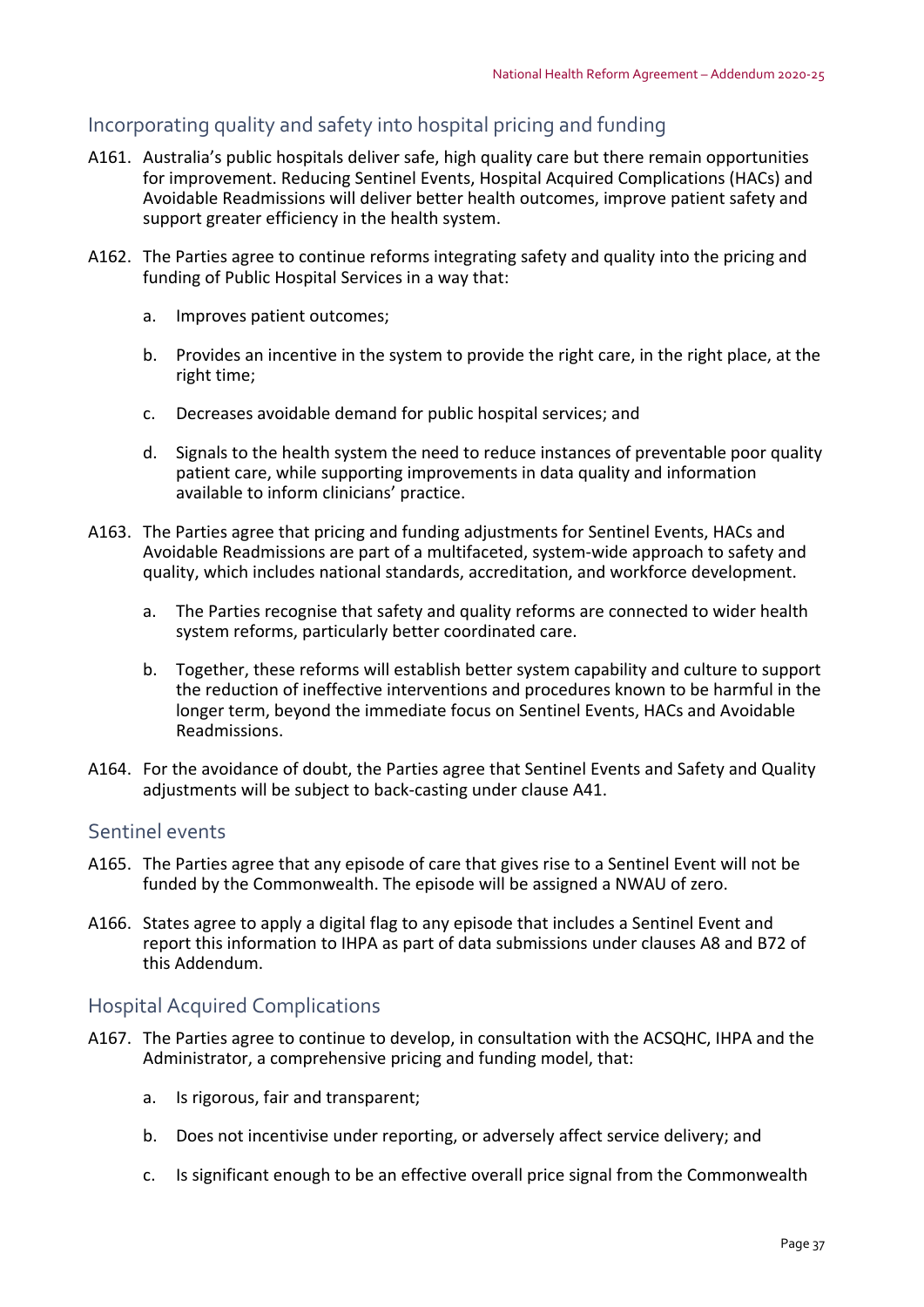through to hospitals.

- A168. To confirm the suitability of the complications on the HAC List in a pricing and funding model, the Parties will use the following four criteria:
	- a. Preventability:
		- i. Clinical evidence is available to demonstrate that the HAC can be prevented with 'best clinical practice';
		- ii. Evidence supports that individual LHNs (including single campus and specialist hospitals) are able to prevent the HAC and that the causes of such condition are within the control of the hospital;
		- iii. The strength of external influences (e.g. patient factors) does not unduly impact the LHN's ability to avoid the HAC;
		- iv. There is sufficient evidence to inform / instruct health services on how to avoid the HAC; and
		- v. The development of the HAC measure has been subjected to valid construction. The inferences used to test the HAC have been made on the basis of appropriate measurements and occurrences can be easily defined, identified and adequately measured.
	- b. Impact:
		- i. The introduction of the financial adjustments related to specific HAC will result in a significant enough change to funding at the hospital level to drive the intended clinical practice outcome, impact appropriately on patients and improve patient outcomes;
		- ii. Unintended consequences as a result of practice or reporting changes are not likely to be to the detriment of individual and hospital‐wide patient care; and
		- iii. The rate of HAC by LHN (giving consideration to size and type of hospital) is sufficient to warrant introduction of a financial mechanism.
	- c. Feasibility:
		- iv. Reporting mechanisms are sufficiently robust to ensure that any benefit obtained through under reporting is minimised;
		- v. Sufficient information is available to other bodies, such as the National Health Funding Body, to monitor the impact of the financial mechanism on the prevalence of the HAC across the system;
		- vi. Sufficient processes, systems, policies, feedback mechanisms and data collections are in place to support the reduction of the HAC across each LHN; and
		- vii. The introduction of the HAC is prioritised to obtain maximum benefit.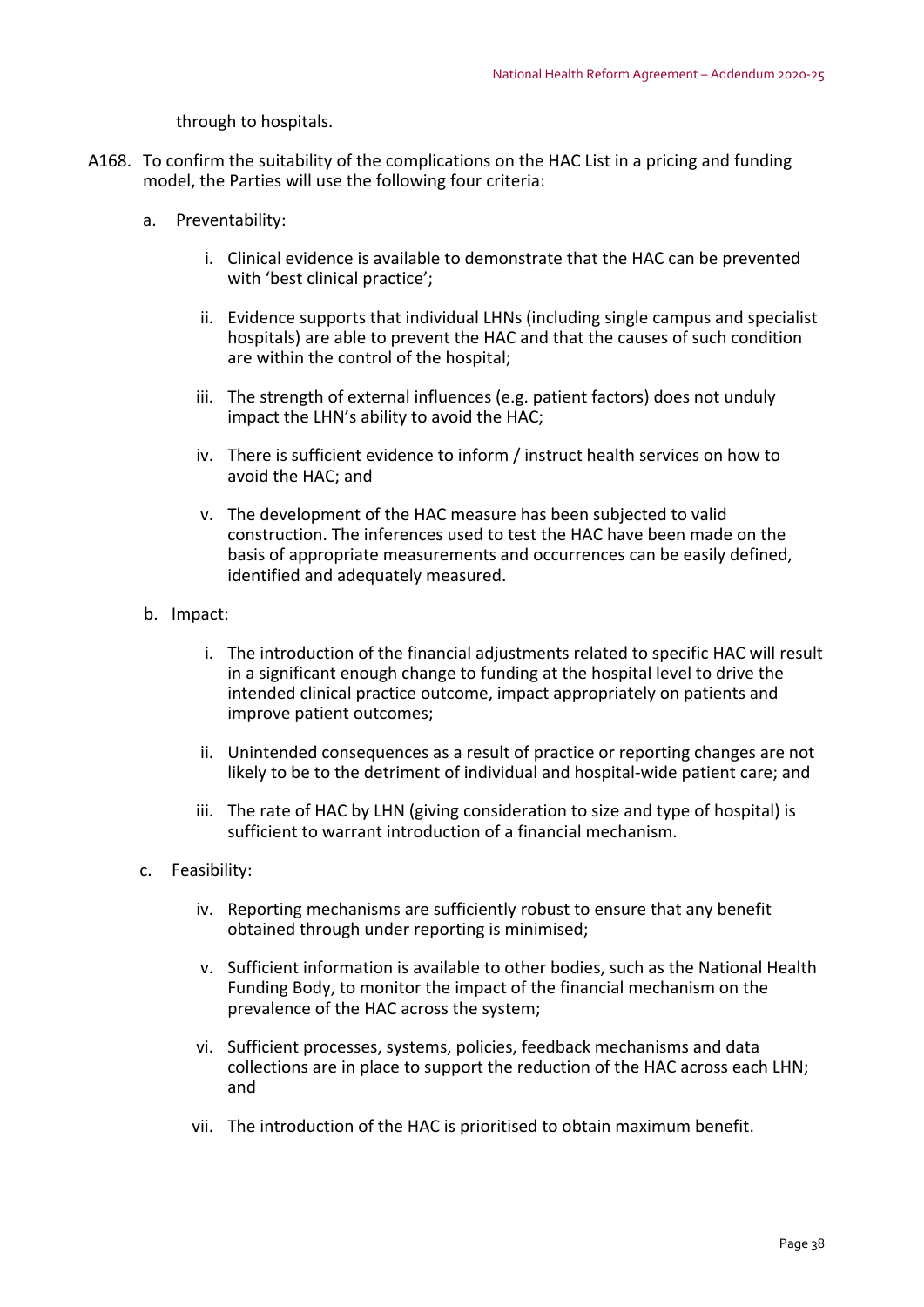- d. Equity:
	- i. The application of pricing and funding adjustment does not unfairly impact any one, or group, of providers as a result of characteristics beyond their control (e.g. size, location and type of hospital).

### Avoidable Hospital Readmissions

- A169. The Parties recognise that there is variation in the way States currently define Avoidable Hospital Readmissions, presenting challenges to the immediate development of a pricing and funding model.
- A170. The ACSQHC will develop and maintain a list of clinical conditions, subject to AHMAC approval, that arise from complications of the management of the original condition, which can be considered Avoidable Hospital Readmissions, including identifying suitable condition‐specific timeframes for each of the identified conditions.
- A171. The Parties agree that the IHPA will consult with and have regard to the advice of the ACSQHC and Parties in the development of a pricing model for Avoidable Hospital Readmissions, for implementation by 1 July 2021, following approval from the CHC.

### Evaluation

- A172. The Parties agree that IHPA will provide advice to CHC by April 2021 evaluating these reforms against the principles outlined at clause A168, to support COAG consideration of new or additional reforms from 1 July 2021.
- A173. In addition, IHPA, the ACSQHC and the Administrator will provide advice to CHC by April 2021 providing options for the further development of safety and quality-related reforms, including examining ways that avoidable and preventable hospitalisations can be reduced through changes to the Addendum.
- A174. IHPA will work with the Parties, national bodies and other related stakeholders to establish a framework to evaluate the reforms against the following principles:
	- a. Reforms are evidence based and prioritise patient outcomes:
		- i. Better patient health outcomes underpin the design and implementation of reform;
		- ii. The design and implementation of pricing and funding models for safety and quality, and reducing avoidable readmissions, are based on robust evidence;
		- iii. Adjustments are based on evidence of a causal link to the condition or complication, and are commensurate with the additional care required as a result of the complication;
		- iv. Adjustments relate to conditions or complications which clinicians and other health professionals are reasonably able to take action to reduce their incidence or impact; and
		- v. Pricing and funding models add to the evidence base for strategies to address safety and quality, with robust monitoring of the effectiveness of implementation and ultimately, their impact on patient outcomes.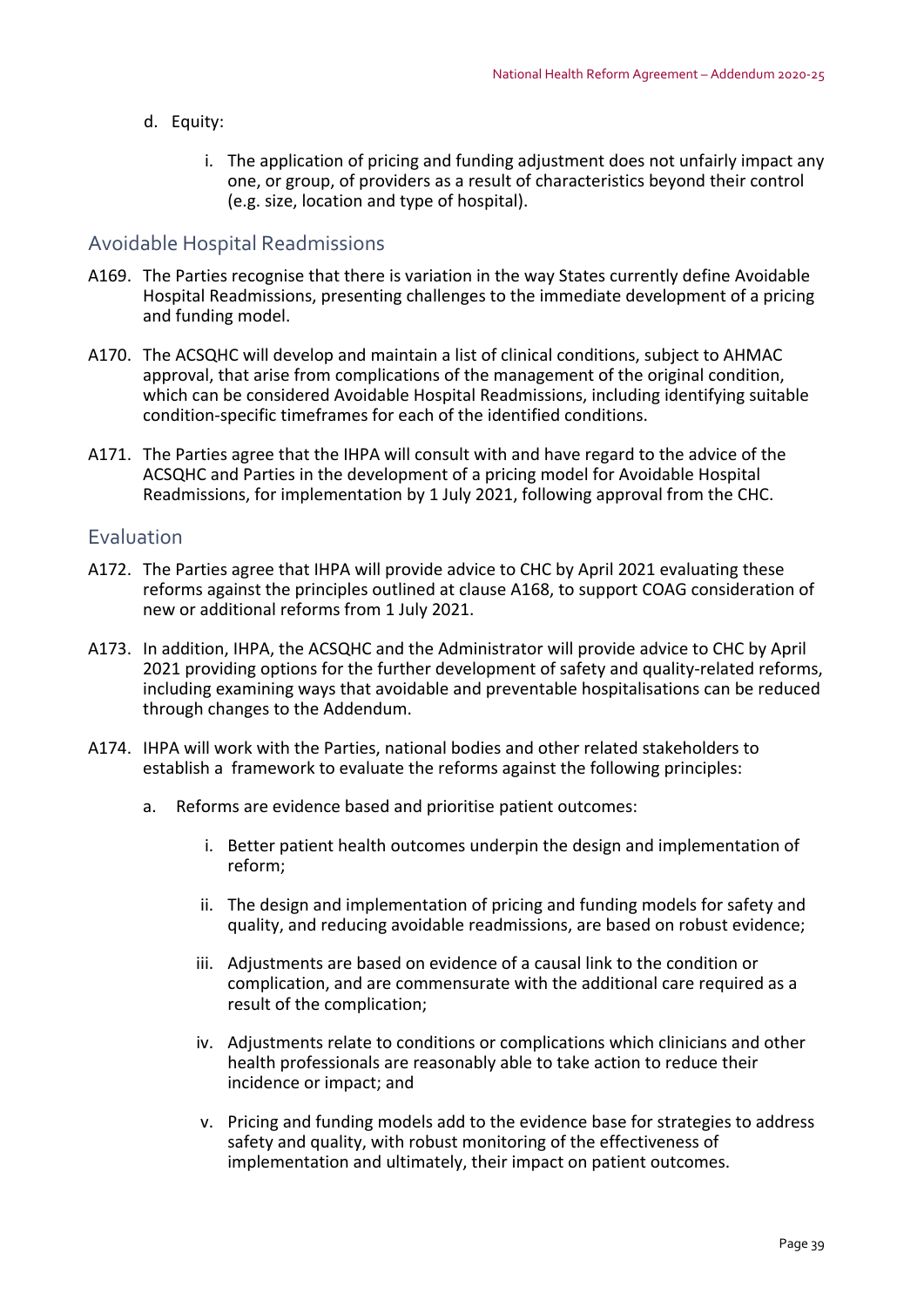- b. Reforms are consistent with whole‐of‐system efforts to deliver improved patient health outcomes:
	- i. Adjustments complement existing national and State measures to improve patient health outcomes and reduce avoidable hospital demand, including but not limited to the ACSQHC's goals, national benchmarking, data reporting, and accreditation;
	- ii. The design and implementation of pricing and funding models acknowledge that mechanisms other than pricing and funding have a role in achieving the reform intention and that complementarity of all mechanisms is desirable; and
	- iii. The design and implementation of pricing and funding models should not compromise State system financial sustainability and quality and should therefore be focused on system level performance improvement.
- c. Reforms are transparent and comparable:
	- i. As far as practicable, the financial levers are designed to ensure there is transparency between the approach and the intended outcome; and
	- ii. Pricing and funding models use an appropriate risk adjustment methodology to consider different patient complexity levels or specialisation across jurisdictions and hospitals.
- d. Reforms provide budget certainty:
	- i. Any downward adjustment to an individual State is not deducted from the available pool of funding under the overall cap of 6.5 per cent.

## **Transparency**

- A175. States agree to implement a pricing approach for Sentinel Events and safety and quality adjustments, to give effect to the model developed by the IHPA, within their funding and purchasing arrangements (including in Service Level Agreements and Purchasing Agreements) for public hospital services at the episode of care level.
- A176. States agree to each provide an annual report to AHMAC, within nine months from the end of each financial year, on the outcomes of the implementation of the pricing approach for safety and quality. These reports will include information on:
	- a. the financial impacts at the LHN level; and
	- b. any relevant safety and quality programs.

#### Roles and responsibilities

- A177. CHC will oversee the continuing development, implementation and the ongoing refinement of reforms to integrate safety and quality into the pricing and funding of public hospital services, including:
	- a. advising national bodies on pricing and funding approaches, including shadow approaches, for HACs and avoidable readmissions; and
	- b. final approval of the Sentinel Events, HACs and avoidable readmissions lists for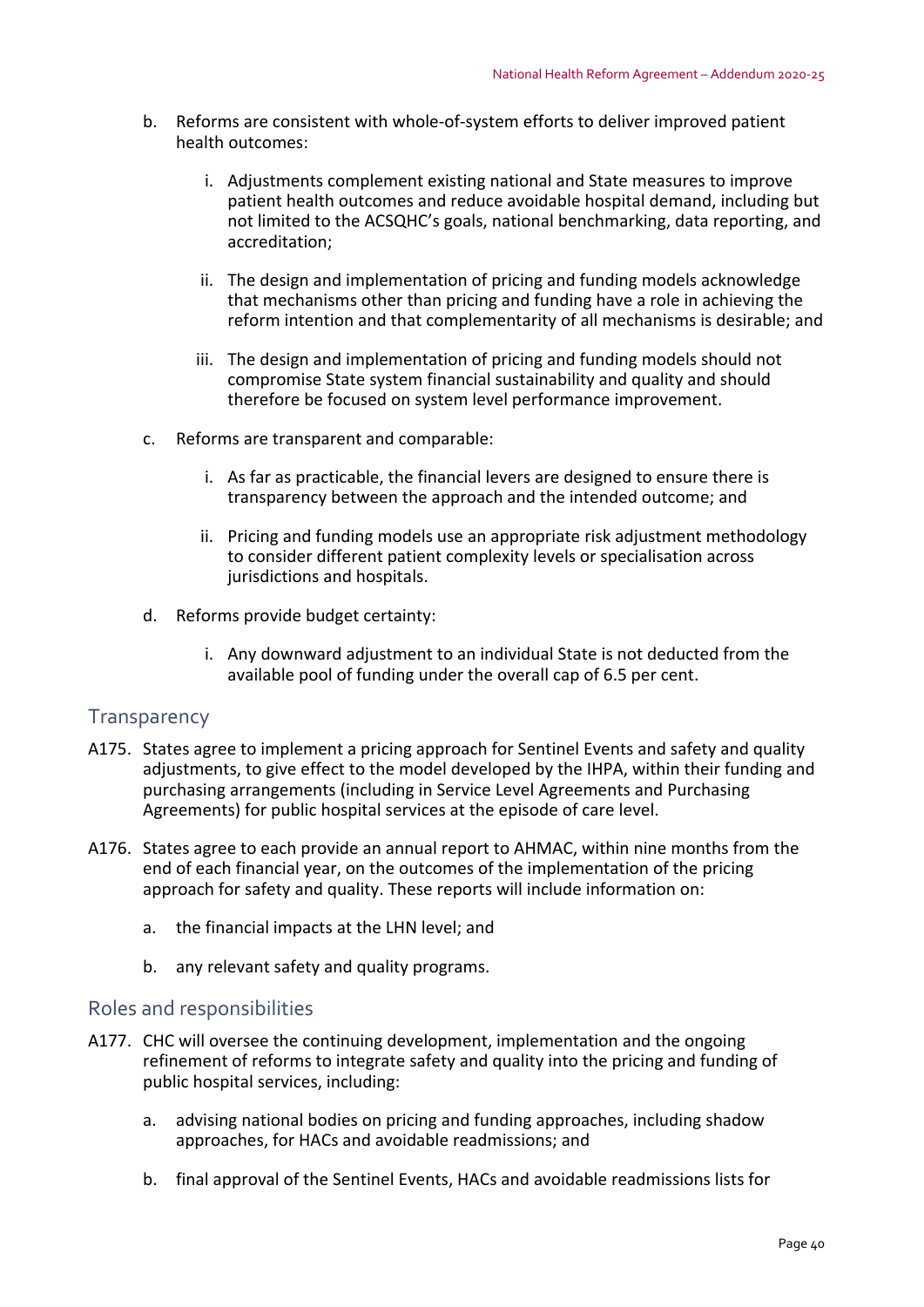funding and pricing purposes.

- A178. States will seek to refine and improve public hospital activity monitoring and reporting capability to support the system in making safety and quality improvements.
- A179. The Commonwealth will work collaboratively with States and national bodies to support pricing and funding reforms for public hospital services, and advise on how these reforms intersect with private hospital services and primary health care services.

## **Private or not‐for‐profit provision of public hospital services**

- A180. Where a State contracts with a private or not‐for‐profit provider to operate a public hospital, that hospital will be treated as a public hospital for the purposes of this Addendum, and may be, or form part of, a Local Hospital Network. This arrangement will apply to existing contracts and contracts entered into after the Addendum commences.
- A181. Hospitals owned by charitable organisations which are recognised as public hospitals, whether by legislation or by other arrangements, will be treated as a public hospital for the purposes of this Addendum, and may be, or form part of, a Local Hospital Network.
- A182. Other public hospital services provided by the private or not‐for‐profit sector can be contracted for in the following ways:
	- a. the State may contract centrally and establish a notional 'contracted services Local Hospital Network' which is not required to meet usual Local Hospital Network governance arrangements; or
	- b. Local Hospital Networks may enter into individual contracts with the private or not‐ for‐profit sectors.
- A183. For any notional contracted services Local Hospital Network, the State will provide information on forecast and actual contracted activity to the Administrator, and this will include the same type, level and specificity of data on the contracted activity as required of other Local Hospital Networks under this Addendum.
- A184. The Commonwealth will provide funding in respect of the contracted activity through the National Health Funding Pool to the State. IHPA determined loadings will apply in respect of patient characteristics, and service location.
- A185. Public hospital services provided under contract by the State with the private sector or not‐for‐profit sector will be treated as being provided by public hospitals and will be treated consistently with the approach in clauses A17 to A24 to determine eligibility for a Commonwealth funding contribution.

# **Veteran Entitlements**

A186. Arrangements for funding and provision of health care for entitled veterans are the subject of a separate Commonwealth‐State agreement. Nothing in any separate agreement will interfere with the rights of entitled veterans to access public hospital services as public patients.

# **Nationally Funded Centres**

A187. These arrangements may have an impact on Nationally Funded Centres. This will be considered further by the CHC.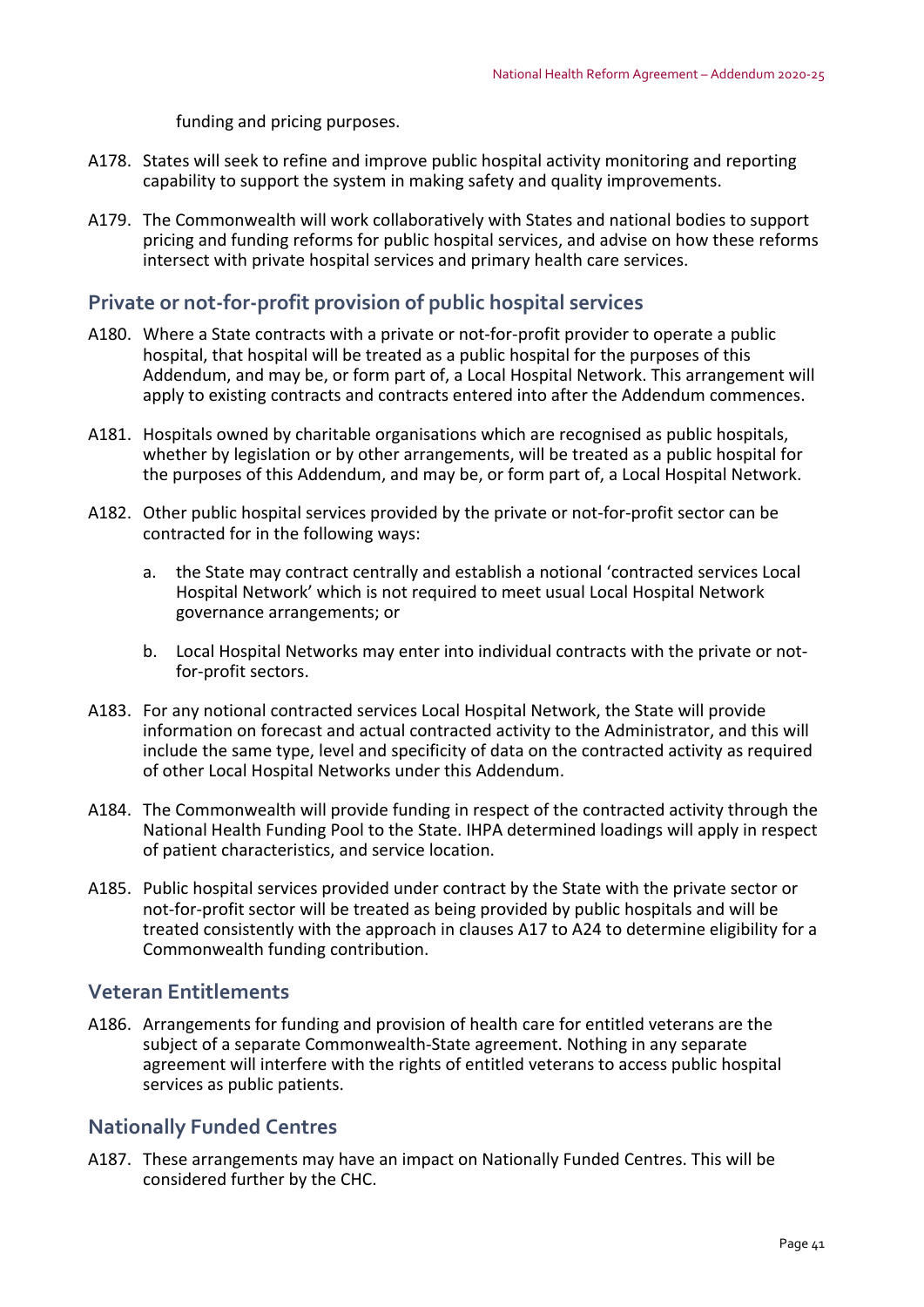# SCHEDULE B – NATIONAL BODIES

## **Introduction**

- B1. The national bodies are:
	- a. The Independent Hospital Pricing Authority (the IHPA);
	- b. The Administrator of the National Health Funding Pool (the Administrator) and the National Health Funding Body (the NHFB);
	- c. The Australian Commission on Safety and Quality in Health Care (the ACSQHC); and
	- d. The Australian Institute of Health and Welfare (the AIHW).
- B2. The national bodies are established by relevant Commonwealth and State legislation to undertake specific functions including under this Addendum.
- B3. For avoidance of doubt, any jurisdiction that enacts or amends legislation that is inconsistent with the provisions of this Addendum relating to the new National Health Reform funding arrangements, including the establishment, appointment, powers and functions of the Administrator, will be in breach of this Addendum.
- B4. The Commonwealth and States will consult with COAG on any proposed amendments to legislation establishing the position and functions of the national bodies and the operation of the National Health Funding Pool.
- B5. Parties recognise that the national bodies are independent and expect these bodies to carry out their functions in a timely manner that advances the objectives of this Addendum and regularly consult with each other, Parties to this Addendum and other relevant stakeholders. The consultation requirements and processes set out in this Addendum are not intended to be exhaustive.
- B6. The functions and roles of national bodies relating to this Addendum may overlap from time-to-time. Where the work of one national body affects the work of another, relevant bodies are expected to work collaboratively together and keep Parties informed of their work through their relevant advisory committees.
- B7. Commonwealth and State departments of health will be the primary contact for the national bodies, and will be responsible for engaging with other government agencies in their jurisdictions (noting the Administrator's statutory role in providing advice to the Commonwealth Treasurer).

# **National funding bodies**

## Consultation and transparency

- B8. For the purposes of this Schedule, the national funding bodies are the IHPA, the Administrator and the NHFB.
- B9. The Commonwealth established the national funding bodies under the *National Health*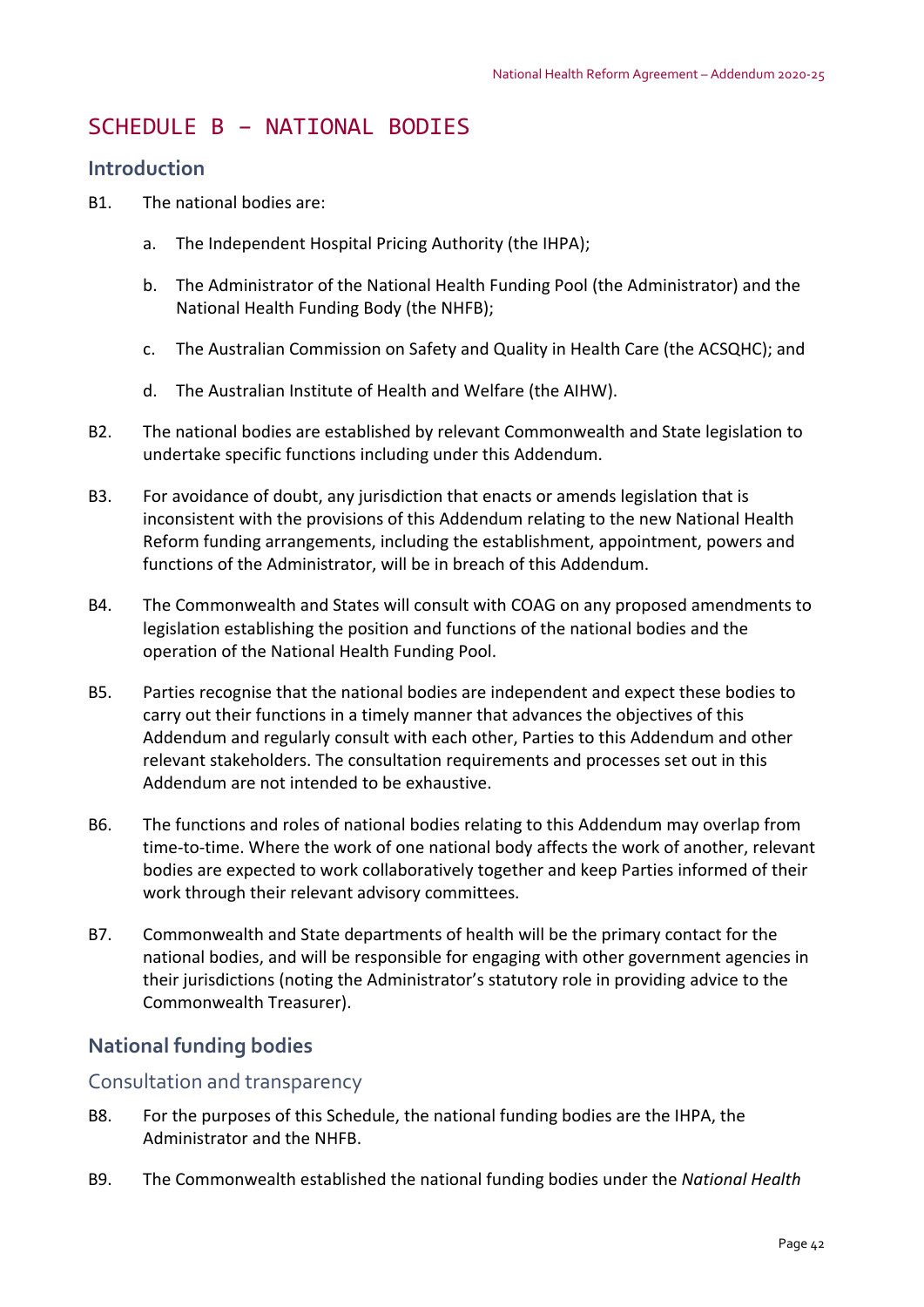*Reform Act 2011* on behalf of all parties to facilitate and administer the public hospital funding arrangements under the Act and this Addendum. The Commonwealth Minister must consult and have regard to the views of COAG Health Council (CHC) on any direction to the IHPA.

- B10. Given the significance to all Parties of the functions discharged by the national funding bodies, the bodies will consult with CHC on changes that materially impact the application of the national funding model. Such consultation will be in addition to specific consultation requirements and processes with Parties set out in this Addendum.
- B11. The national funding bodies must consult with affected Parties and provide relevant analysis and documentation on decisions that could materially impact Parties before releasing draft or final advice on the matter.
- B12. When a Party has raised a matter formally in writing with a national funding body through a consultation process under this Addendum or otherwise, the relevant body is to provide a written statement explaining how the matter has been considered and addressed on request from a Party. The request and statement must be timely in relation to the matter raised.
- B13. The Commonwealth or two or more States may request that the national funding bodies present for Health Ministers' consideration a final or draft business rule, decision or determination that affects the national funding model or the calculation of the Commonwealth funding contribution. Such consultation will be in addition to specific consultation requirements and processes set out in the Addendum, and provide no less than 45 days for response by Health Ministers.
- B14. As per clause A42, National Bodies will develop business rules related to process and consultation related to retrospective adjustments, for consideration and unanimous agreement by CHC, by April 2021.
- B15. National Bodies will formally consult with Parties on the development of business rules and policies as per clause A42.

#### Resolving national funding body matters

- B16. Consistent with the principles articulated in this Addendum and prior to raising a matter under this section:
	- a. Parties should follow the consultation requirements and processes under this Addendum and work together with the relevant national funding bodies to understand the different perspectives and attempt to resolve the matter;
	- b. National funding bodies should work collaboratively and with Parties as appropriate, and have regard to advice provided by Parties; and
	- c. Parties and national funding bodies should use existing governance mechanisms including Jurisdictional Advisory Committees productively and transparently.
- B17. The Commonwealth, or a State (with the support of another party) or national funding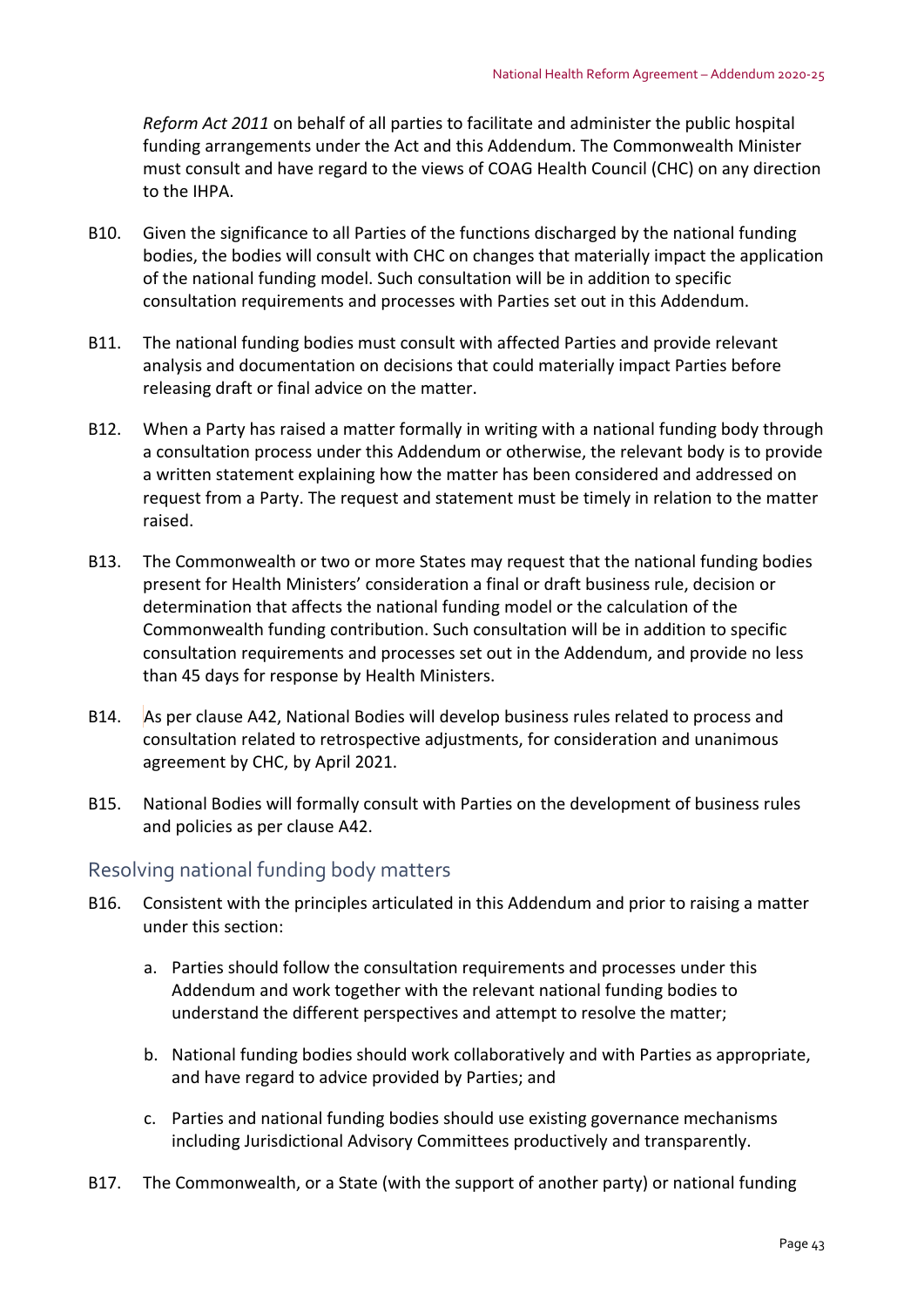body can raise a dispute under this section through CHC.

- B18. Once a dispute is raised, the appropriate national body will conduct a 45 day ministerial consultation period seeking submissions from the Parties and other national bodies. Within 45 days of the close of the consultation period, the national body will provide a statement on the dispute to CHC ahead of the Administrator providing any advice to the Commonwealth Treasurer.
	- a. The statement is to address submissions received during the consultation period and make recommendations on how the matter can be resolved in the context of the Addendum and on the basis of the submissions from Parties.
- B19. After the consultation period closes, a parallel report from the Australian Health Ministers' Advisory Council (AHMAC) is to be provided to CHC within 45 days. The report is to address submissions received within the consultation period and make recommendations on how the matter can be resolved in the context of the Addendum.
- B20. The process under this section is intended to be an intermediary step prior to a matter being formally referred to COAG under the dispute resolutions under clauses 26 to 28.

# **Independent Hospital Pricing Authority**

#### Functions

- B21. The Independent Hospital Pricing Authority is an independent Commonwealth statutory authority established under the *National Health Reform Act 2011* (the Act) to promote improved efficiency in and access to Australian public hospital services.
- B22. In performing its functions, the IHPA must:
	- a. have regard to this Addendum;
	- b. follow the process and meet the conditions or requirements set out in this Addendum; and
	- c. have regard to submissions made at any time by the Commonwealth, a State or a Territory.
- B23. The main functions of the IHPA are to:
	- a. determine the national efficient price for health care services provided by public hospitals where the services are funded on an activity basis;
	- b. determine the national efficient cost for health care services provided by public hospitals where the services are block funded; and
	- c. publish this, and other information, for the purpose of informing decision makers in relation to the funding of public hospitals.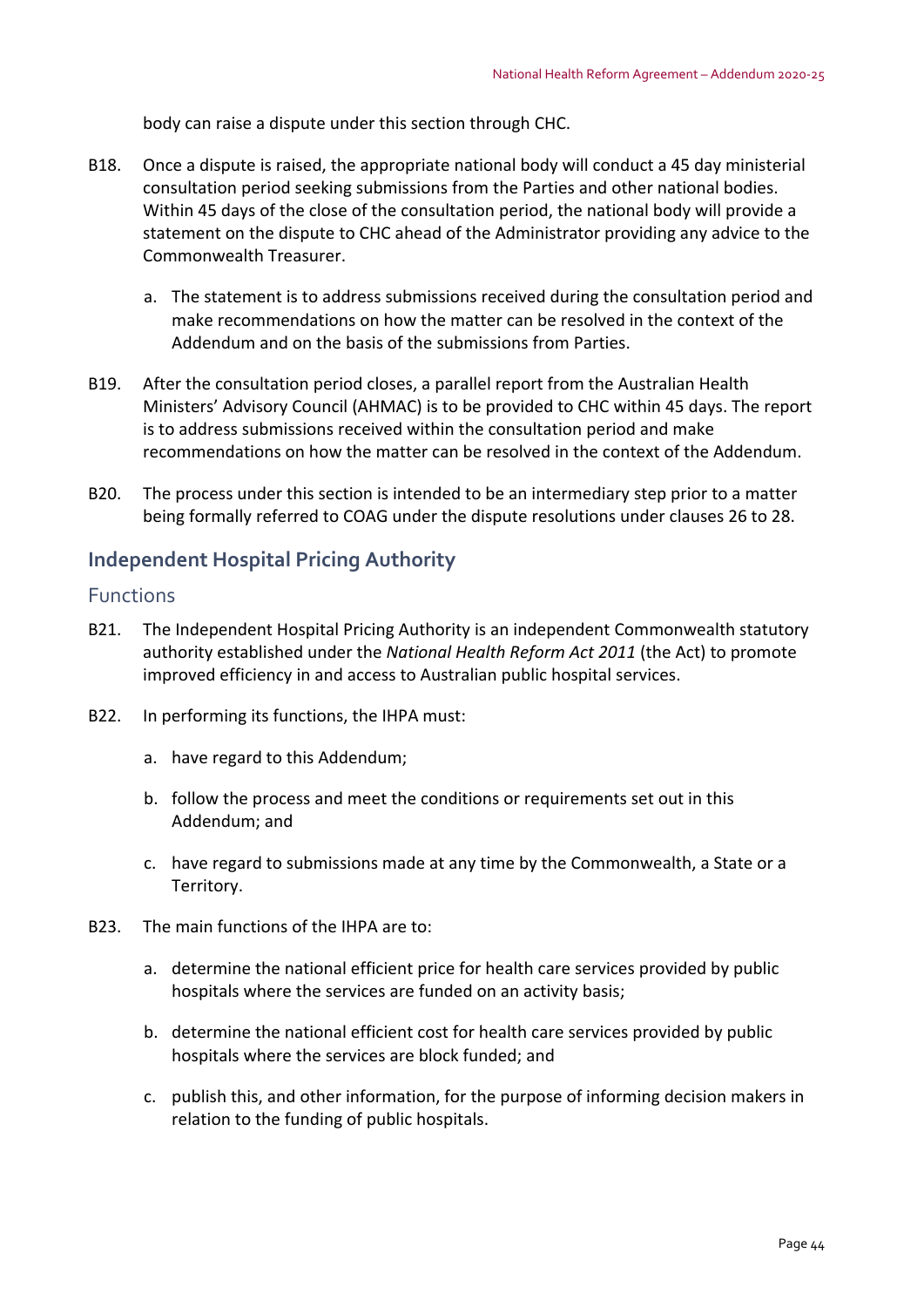- B24. The IHPA has the following determinative functions:
	- a. developing and specifying the national classifications to be used to classify activity in public hospitals for the purposes of ABF;
	- b. subject to clause B67, determining the supporting data requirements and data standards to apply to data to be provided by States, including:
		- i. data and coding standards to support uniform provision of data; and
		- ii. patient demographic characteristics and other information that is relevant to classifying, costing and paying for public hospital functions;
	- c. subject to clause B67, specifying costing data, methods and standards to be used in studies of the costs of delivering public hospital services, and to collect such data from Local Hospital Networks, through the States, to enable it to calculate the national efficient price and loadings;
	- d. determining the national efficient price for services provided on an activity basis in public hospitals through empirical analysis of data on actual activity and costs in public hospitals, taking account of any time lag and the cost weights to be applied to specific types of services;
	- e. determining the national efficient cost of services provided on a block funded basis in public hospitals through empirical analysis of data on actual activity and costs in Australian public hospitals, taking account of any time lag;
	- f. developing, refining and maintaining such systems as are necessary to calculate the national efficient price, including determining classifications, costing, data elements and data collections;
	- g. determining adjustments ('loadings') to the national efficient price required to take account of legitimate and unavoidable variations in the costs of service delivery, including those driven by hospital size, type and location;
	- h. developing projections of the national efficient price for a four year period, updated on an annual basis and providing confidential reports on these projections to the Commonwealth and States;
	- i. determining what other services provided by public hospitals are eligible for a Commonwealth funding contribution (Schedule A – Scope of 'Public Hospital Services' refers);
	- j. determining the Block Funded Criteria to be applied to agreed hospitals, functions and services that would be better funded in that way every three years from 2013‐14. Before this determination can be made the Block Funding Criteria must have been endorsed by COAG (clause A53 refers);
	- k. resolving disputes on cross-border issues, where parties are unable to reach bilateral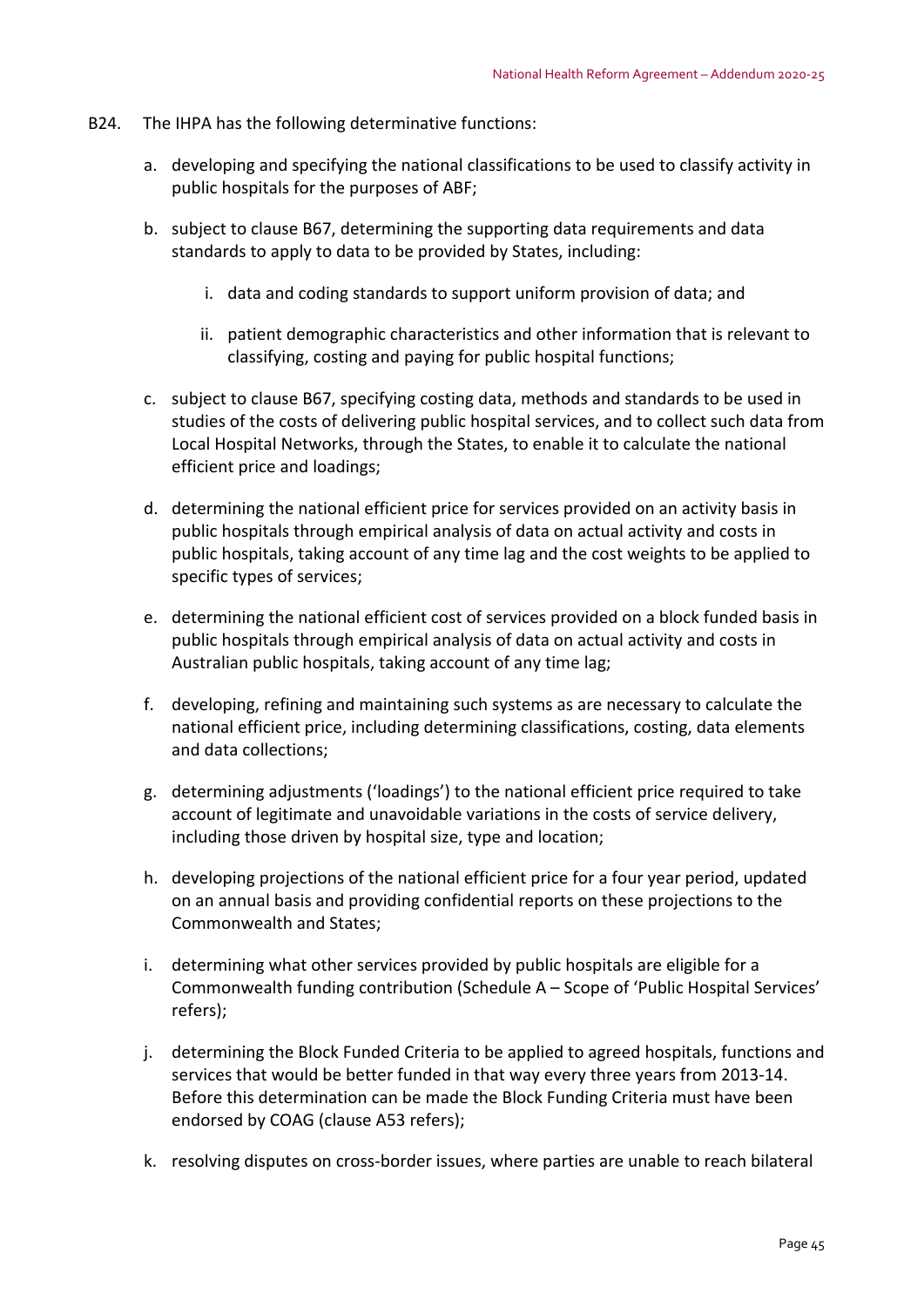agreement and either party seeks a determination from the IHPA; and

- l. determining the national efficient price that will apply to eligible private patients receiving public hospital services.
- B25. The CHC may direct the IHPA to refine the determination of public hospital services eligible for a Commonwealth funding contribution (clause B24(i) refers).
- B26. The IHPA has the following advisory functions:
	- a. advising COAG on a nationally consistent definition and typology of public hospitals eligible for:
		- i. block funding only (including small rural and regional hospitals better funded in that way); and
		- ii. mixed ABF and block funding;
	- b. making recommendations to the Treasurer to adjust Commonwealth contributions to implement cross-border recommendations under clause A123;
	- c. making an assessment in relation to cost‐shifting in line with clauses A124 to A126.
	- B27. In relation to the safety and quality reforms described in this Addendum the IHPA will:
		- a. implement an approach whereby any episode of care that includes a Sentinel Event, across all care settings, will not be funded in its entirety;
		- b. implement an approach whereby all HACs across every public hospital will have a reduced funding level to reflect the extra cost of a hospital admission with a HAC and will be risk adjusted; and
		- c. develop a pricing and funding approach for avoidable hospital readmissions related to a prior HAC, based on a set of definitions developed by the ACSQHC.
- B28. Parties may request the IHPA provide monitoring and support for the development of innovative models of care and funding for inclusion into the national funding model under clauses A96 to A101.
- B29. The IHPA will improve transparency by publicly reporting on:
	- a. ABF, including release of nationally consistent classifications, costing methods and data and efficient prices;
	- b. its advice in respect of block funding and the basis of that advice; and
	- c. its findings and supporting analysis on cost‐shifting and cross‐border issues raised by parties to the Addendum, following consultation with the relevant jurisdictions.
- B30. The IHPA will provide all governments with draft copies of its reports before they are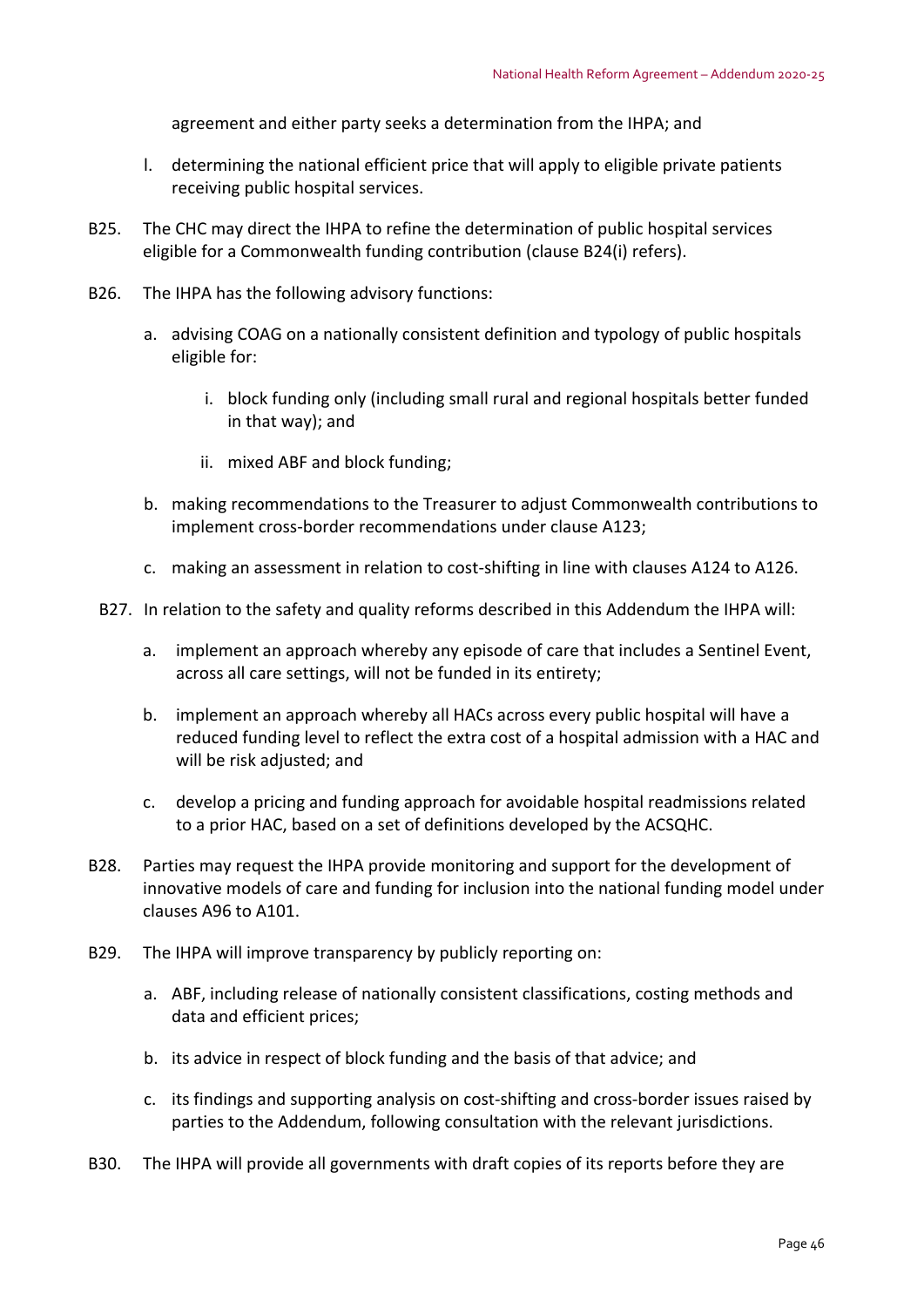released publicly. All governments will have 45 calendar days in which to comment on the reports.

- B31. The IHPA may undertake data collection and research, including by commissioning others to undertake specified studies and research.
- B32. In carrying out its functions, the IHPA will:
	- a. publicly call for submissions from interested parties annually;
	- b. have regard to any submissions from governments regardless of when they are made; and
	- c. draw on relevant expertise and best practice within Australia and internationally.
- B33. Should the IHPA, in carrying out its functions, identify significant anomalies in service provision or pricing which potentially suggest activity contrary to the intent of this Addendum, the IHPA may consult with the relevant jurisdiction. If the matter is unresolved following consultation with the relevant jurisdiction, the IHPA may confidentially provide information to all jurisdictions about the matter. Should a jurisdiction consider this information evidence of cost‐shifting, they can make a submission to the IHPA (as set out in clause A125).
- B34. Any information provided as a result of consultation under clause B33 by a jurisdiction to IHPA can only be used to resolve the matter in relation to which the information was provided for.

#### Governance

- B35. The IHPA comprises an independent board and chief executive officer, supported by officials from the Commonwealth Department of Health operating at the direction of the IHPA CEO. The ongoing costs of the IHPA will continue to be met by the Commonwealth.
- B36. In seeking to make an appointment to the position of the IHPA CEO, the IHPA Board will consult with the Parties.

#### Consultation

- B37. The IHPA must seek guidance from Parties, through the IHPA Jurisdictional Advisory Committee, when implementing changes to the national funding model that will impact the way services are delivered. Parties may escalate a funding policy issue to the HSPC, AHMAC or CHC for consideration.
- B38. The IHPA must provide a Statement of Impact to Parties when material changes or significant transitions are proposed to the national funding model, including changes that will have a major impact on any one party or materially redistribute activity between service streams.
- B39. The Statement of Impact must be timely in relation to the matter raised and: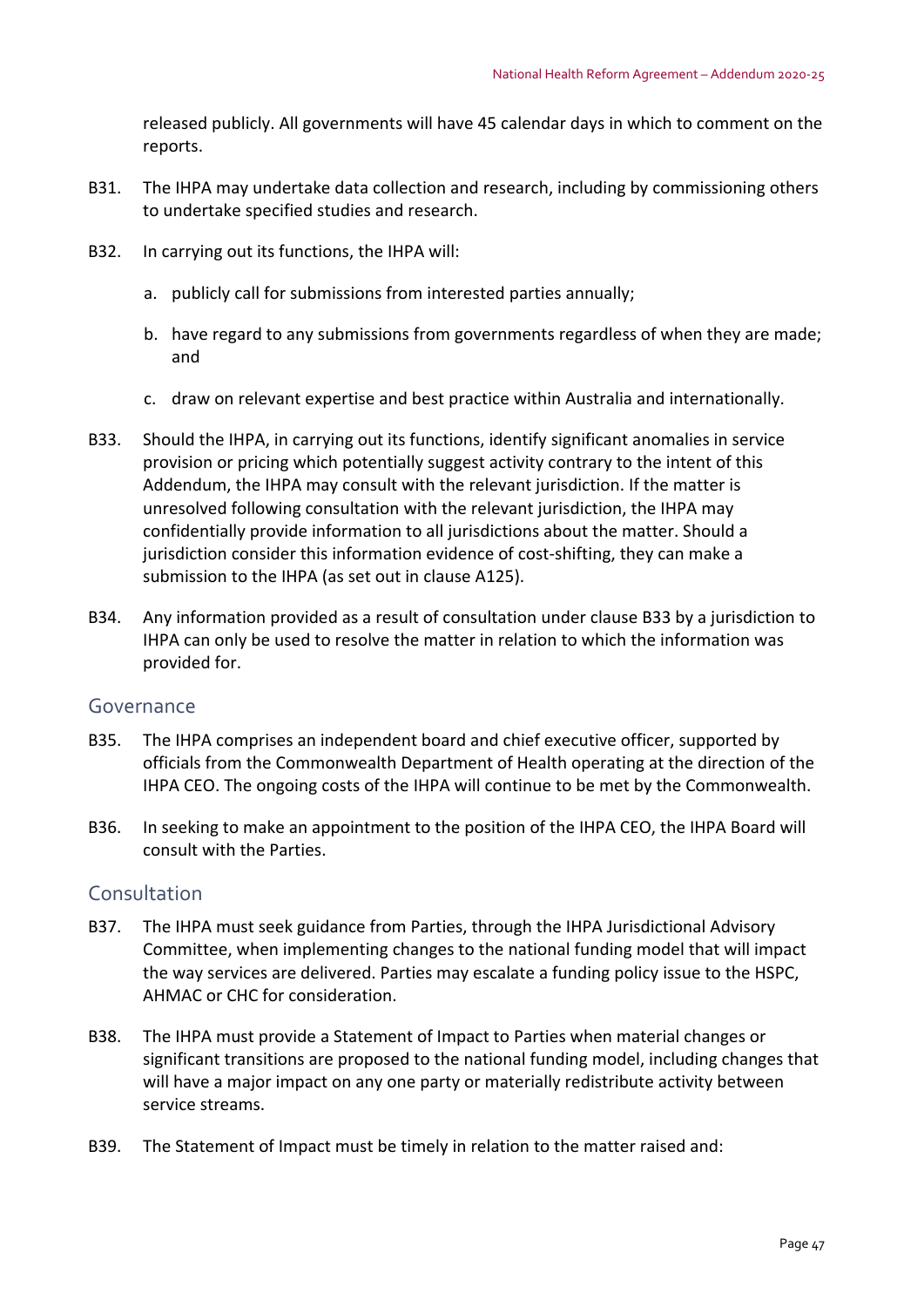- a. include a risk assessment of the proposed changes or adjustments;
- b. outline appropriate transition arrangements;
- c. be informed by consultation with the Parties; and
- d. have input from the Administrator.
- B40. The IHPA will provide AHMAC with a clear understanding of IHPA's processes, governance arrangements and its committees on national funding model matters.

# **Administrator of the National Health Funding Pool**

#### Functions

- B41. The Administrator of the National Health Funding Pool (the Administrator) is an independent statutory office holder, distinct from Commonwealth and State and Territory governments and established by the *National Health Reform Act 2011*.
- B42. The functions of the Administrator are to:
	- a. calculate and advise the Commonwealth Treasurer of the Commonwealth contribution to the National Health Funding Pool under this Addendum;
	- b. reconcile estimated and actual volume of service delivery, informed by the results of data checking activities conducted by other bodies on behalf of the Administrator, and incorporate the result of this reconciliation into the calculation of the Commonwealth contribution to the National Health Funding Pool;
	- c. maintain accounts (established by each State) with the Reserve Bank of Australia in the name of each State, collectively known as the National Health Funding Pool;
	- d. oversee payment of Commonwealth funding determined under this Addendum into State accounts established at the Reserve Bank of Australia under State legislation;
	- e. oversee payments into Pool accounts of State funding provided under this Addendum;
	- f. pay State funding from Pool accounts to Local Hospital Networks and other recipients in accordance with the direction of the relevant State Health Minister; and
	- g. publicly report on:
		- i. funding received into the National Health Funding Pool from the Commonwealth;
		- ii. funding received into the National Health Funding Pool from the States;
		- iii. payments made from the National Health Funding Pool to Local Hospital Networks and State managed funds, and the basis on which these payments are made;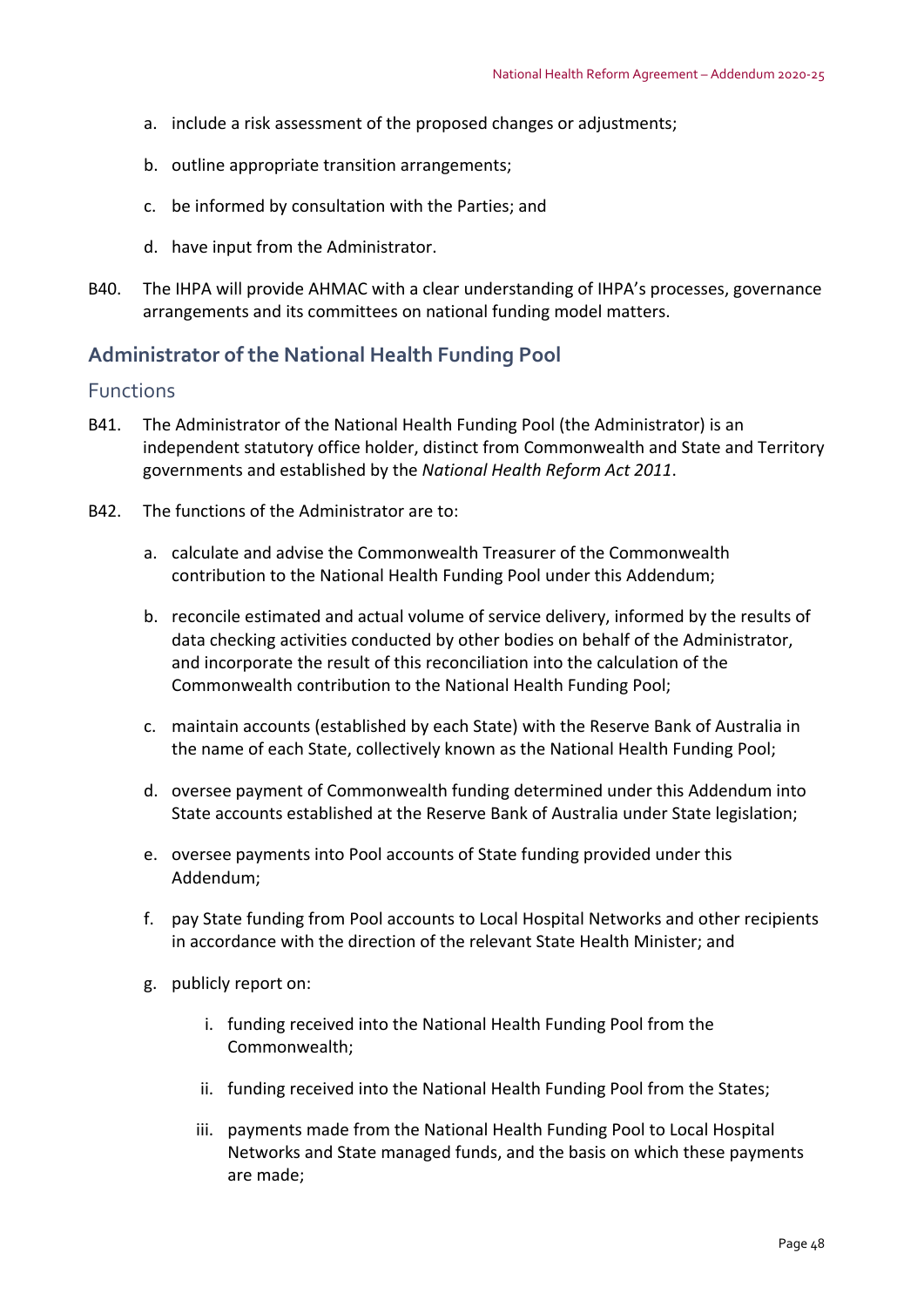- iv. payments made, and the basis on which these payments are made, from the State managed funds to Local Hospital Networks and other providers, based on information provided by States;
- v. payments made by the Commonwealth through the National Health Funding Pool to the States for the provision of public health services;
- vi. top‐up payments made by the Commonwealth through the National Health Funding Pool to the States;
- vii. the volume of public hospital services provided by Local Hospital Networks; and
- viii. the delivery of other public hospital functions funded by the National Health Funding Pool and State managed funds.
- h. calculate Commonwealth Funding Entitlement of States with reported Sentinel Events;
- i. calculate Safety and Quality Adjustments to be made using the pricing and funding models nominated for this purpose by the Parties; and
- j. advise the Commonwealth Treasurer of h) and i) during annual Reconciliation and a) during six monthly assessment reporting.

## Governance

- B43. As per the *National Health Reform Act 2011*, the Chief Executive Officer of the National Health Funding Body is appointed by the Commonwealth Minister.
- B44. In seeking to make an appointment to the position of the NHFB CEO, the Commonwealth Minister will consult with the States.

## Consultation

- B45. The Administrator must have regard to intent and objectives of the Addendum and avoid unnecessary administrative burden for Parties when considering implementation of the Addendum.
- B46. The Administrator will provide AHMAC with a clear understanding of the Administrator's processes, governance arrangements, its committees on national health funding matters and changes to these arrangements.

# **Australian Commission on Safety and Quality in Health Care**

#### Functions

B47. The Australian Commission on Safety and Quality in Health Care is a Commonwealth statutory authority established under the National Health Reform Act 2011. The ACSQHC is a body corporate subject to the Public Governance, Performance and Accountability Act 2013 (PGPA Act).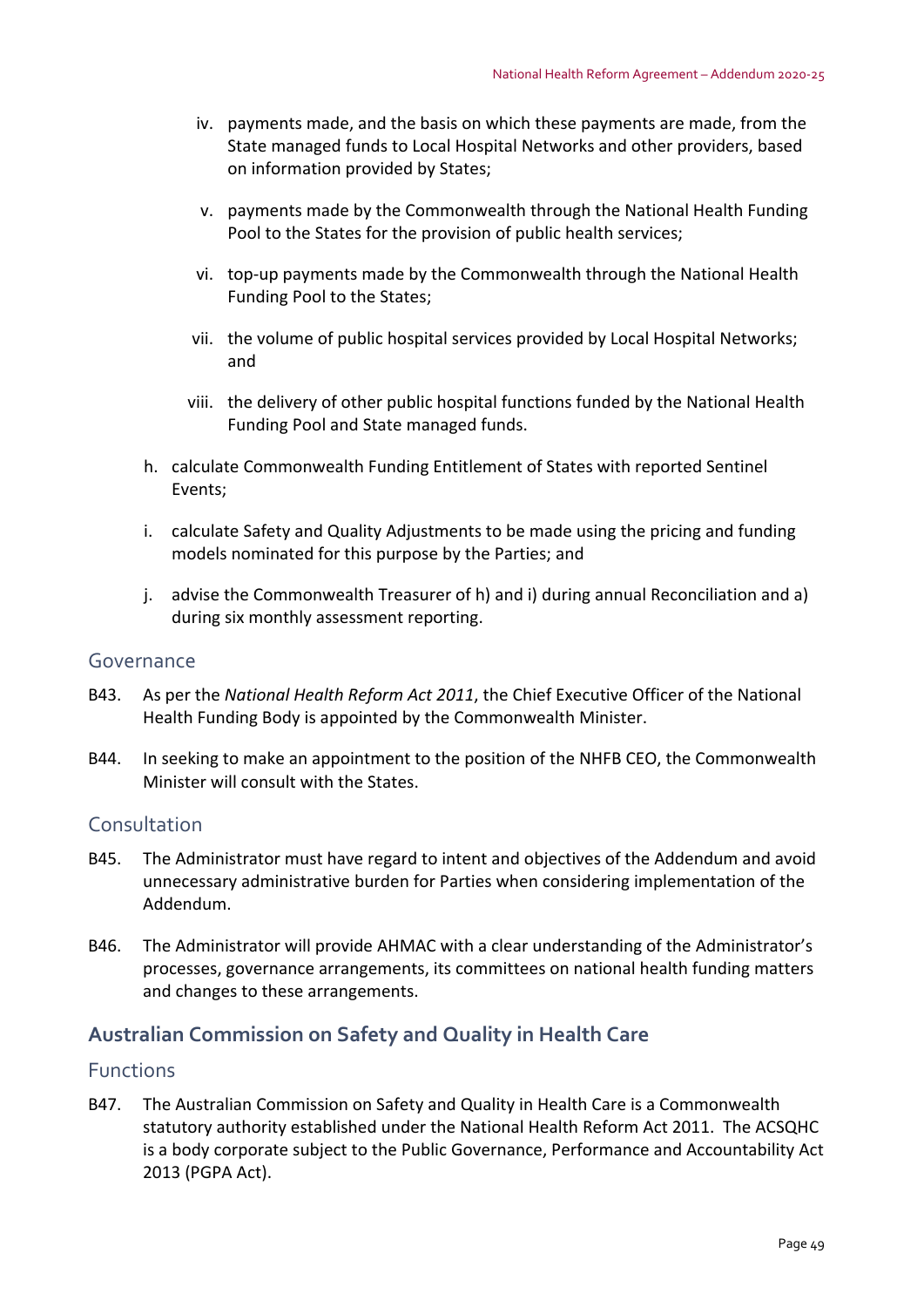- B48. The role of the ACSQHC is to:
	- a. lead and coordinate improvements in safety and quality in health care in Australia by identifying issues and policy directions, and recommending priorities for action;
	- b. disseminate knowledge and advocate for safety and quality;
	- c. report publicly on the state of safety and quality including performance against national standards;
	- d. recommend national data sets for safety and quality, working within current multilateral governmental arrangements for data development, standards, collection and reporting;
	- e. provide strategic advice to CHC on best practice thinking to drive quality improvement, including implementation strategies; and
	- f. recommend nationally agreed standards for safety and quality improvement.
- B49. The ACSQHC will expand its role of developing national clinical standards and strengthened clinical governance. These arrangements will be further developed in consultation with Parties to this Addendum via AHMAC.
- B50. The ACSQHC will:
	- a. formulate and monitor safety and quality standards and work with clinicians to identify best practice clinical care, to ensure the appropriateness of services being delivered in a particular health care setting; and
	- b. provide advice to CHC about which of the standards are suitable for implementation as national clinical standards.
- B51. The ACSQHC does not have regulatory functions.
- B52. In relation to the safety and quality reforms described in this Addendum, the ACSQHC will:
	- a. curate the Sentinel Events and HAC lists for the purposes of ensuring they remain robust and relevant for clinical improvement purposes, within its existing governance arrangements and in conjunction with IHPA Technical Advisory Committee advice;
	- b. maintain a HAC Curation Clinical Advisory Group (HCCAG) to advise on new and existing complications on the HAC list. The HCCAG will have regard to the recommendations of specialty Clinical Panels established by the ACSQHC where necessary;
	- c. assess rates of preventability for each HAC to inform a risk adjustment methodology developed by IHPA;
	- d. maintain a nationally consistent definition for avoidable hospital readmissions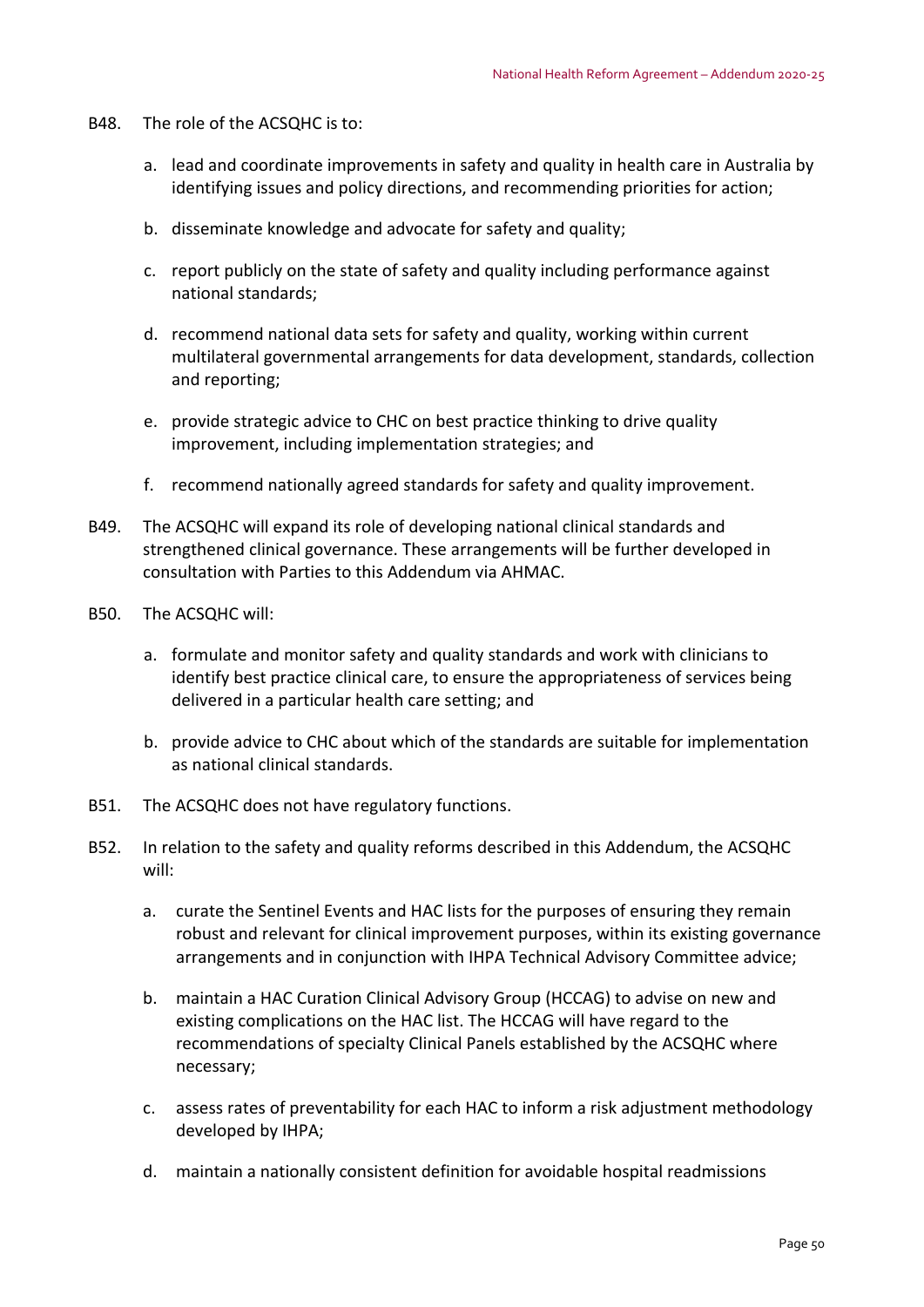associated with a HAC;

- e. consult with ACSQHC committees to ensure proposals forwarded to AHMAC and CHC best represent matters that are supported by the relevant committees; and
- f. advise on clinician engagement.

## Consultation

- B53. The Parties expect that, in performing its functions, the ACSQHC will provide advice to the CHC on best practice thinking to drive quality improvement, including implementation strategies.
- B54. The Parties expect that, in performing its functions, the ACSQHC will collaborate with Parties via AHMAC.
- B55. The ACSQHC is expected to liaise with AHMAC to provide a clear understanding of the ACSQHC's processes, governance arrangements, its committees on national safety and quality matters and any changes to these arrangements.

## **Australian Institute of Health and Welfare**

### Functions

- B56. The Australian Institute of Health and Welfare is a Commonwealth statutory authority established under the *Australian Institute of Health and Welfare Act 1987* (the Institute Act). The AIHW is a body corporate subject to the *Public Governance, Performance and Accountability Act 2013* (PGPA Act).
- B57. The AIHW is an independent agency that provides reliable, regular and relevant information on Australia's health and welfare. The AIHW's broad health‐related functions are set out in section 6 of the Institute Act and include:
	- a. collecting and producing health‐related information and statistics; coordinating and assisting the collection and production of such information by other bodies;
	- b. developing methods and undertaking studies designed to assess the provision, use, cost and effectiveness of health services and health technologies;
	- c. conducting and promoting research into health and health services; developing statistical standards and classifications; and
	- d. subject to confidentiality requirements in the Institute Act, providing access to health information and statistics.
- B58. The AIHW, in accordance with the Australian Health Performance Framework, will:
	- a. provide clear and transparent annual public reporting of the performance of every Local Hospital Network, the hospitals within it, every private hospital and every Primary Health Network;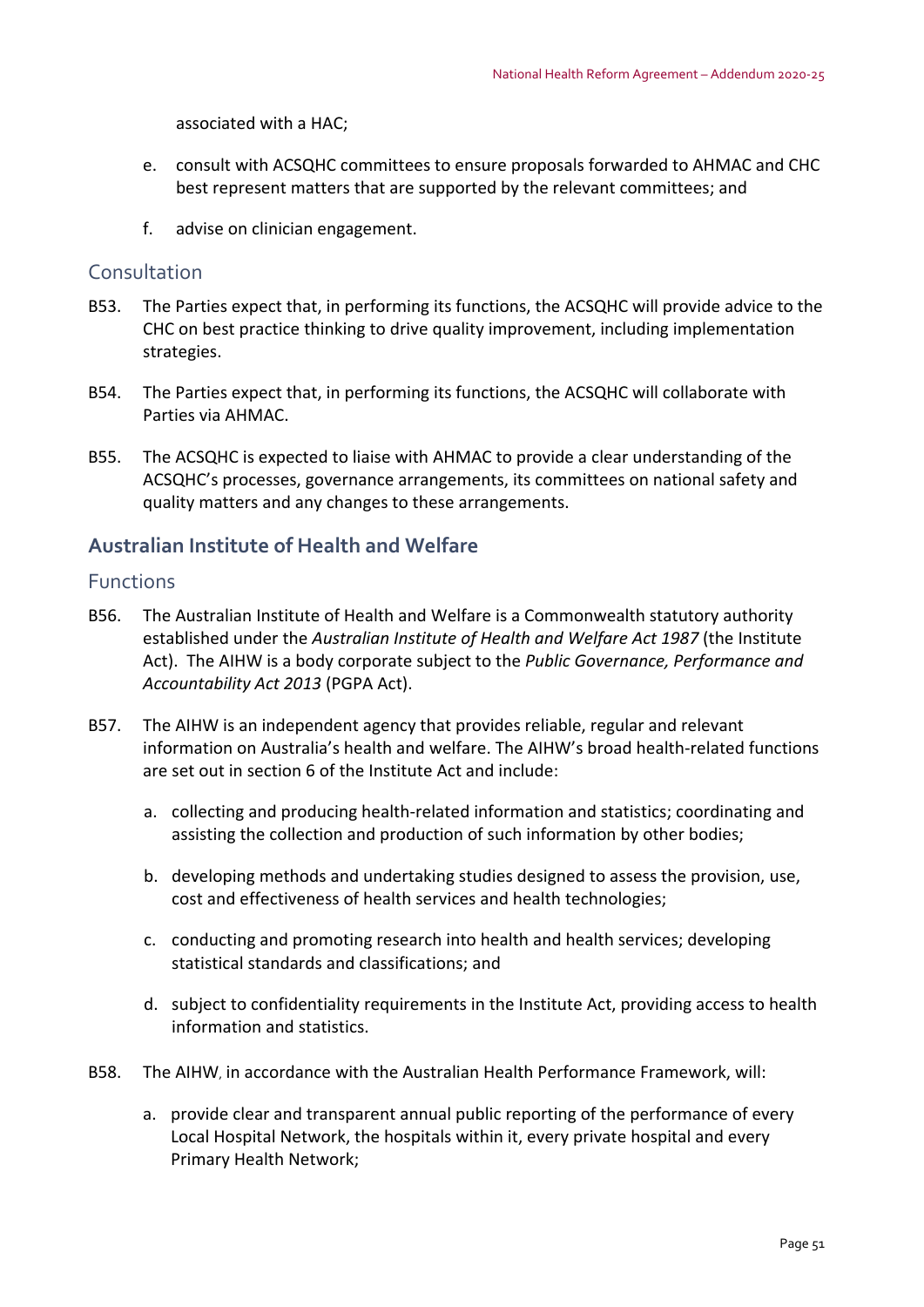- b. develop additional performance indicators, when asked by the Commonwealth Health Minister at the request of CHC; and
- c. maintain the MyHospitals website and MyHealthyCommunities website.
- B59. In undertaking its work, the AIHW will provide comparative analysis across Local Hospital Networks and Primary Health Networks.
- B60. The AIHW will carry out work designed to facilitate jurisdictions' understanding of service performance in line with implementation of the Australian Health Performance Framework, as agreed from time to time by CHC.
- B61. The AIHW will develop specifications for performance indicators to be reported under the Australian Health Performance Framework that align with AHMAC's intentions for health sector performance reporting (see Schedule D).
- B62. The AIHW will continue to develop the National Integrated Health Services Information Analysis Asset which will comprise linked health services data to inform contemporary health policy development and the planning and monitoring of health and residential aged care service delivery (see clause C44(d) in Schedule C). The AIHW will do this in consultation with key stakeholders, including jurisdictions, clinicians and consumer representatives, and through established committee processes.
- B63. The AIHW will establish a 'national front door' as a reporting platform for performance information, to assist Australians to make informed decisions about the performance of the health system.

### **Consultation**

- B64. The Parties expect that, in performing its functions, the AIHW will collaborate with Parties via AHMAC.
- B65. The AIHW will provide AHMAC with a clear understanding of the AIHW's processes, governance arrangements and its committees on national health information matters and changes to these arrangements.

## **Data requirements for the national bodies**

- B66. The national bodies will develop rolling three year data plans indicating their future data needs, in line with the following process:
	- a. each national body will develop a data plan that takes into account the objectives of this Addendum and the requirements in clause B67;
	- b. each national body will provide its data plan to the CHC; and
	- c. the plan will be considered final and complete 30 calendar days after release, unless the process referred to in clause B70 is invoked.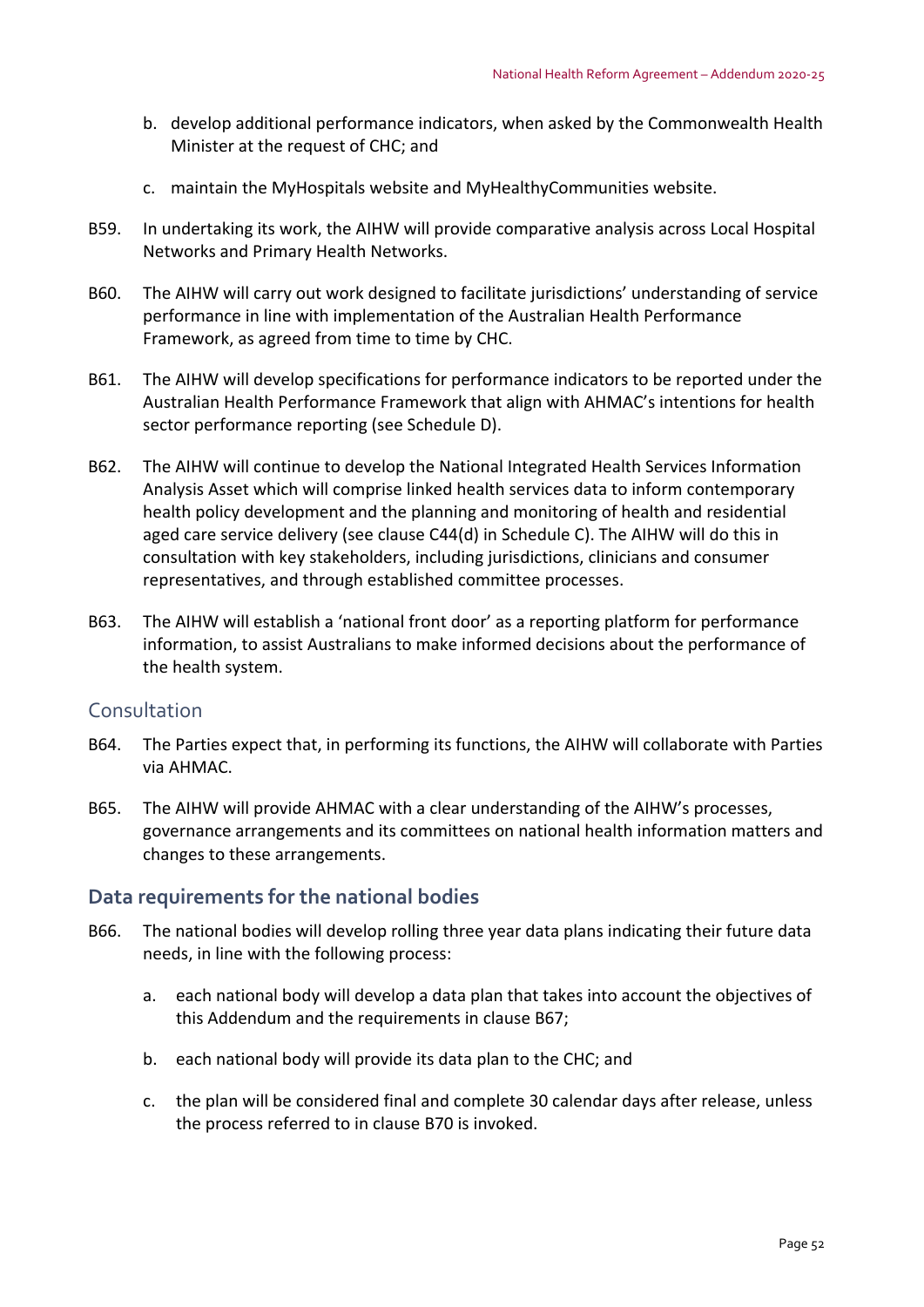- B67. In determining data requirements, each body must:
	- a. seek to meet its data requirements through existing national data collections, where practical;
	- b. conform with national data development principles and wherever practical use existing data development governance processes and structures, except where to do so would compromise the performance of its statutory functions;
	- c. allow for a reasonable, clearly defined, timeframe to incorporate standardised data collection methods across all jurisdictions;
	- d. support the concept of 'single provision, multiple use' of information to maximise efficiency of data provision and validation where practical, in accordance with privacy requirements;
	- e. balance the national benefits of access to the requested data against the impact on jurisdictions providing that data; and
	- f. consult with the Commonwealth and States when determining its requirements.
- B68. AHMAC will periodically review the three‐year data plans of the national bodies for the effectiveness and appropriateness of data requested from jurisdictions. The review will consider the administrative burden of non‐essential data requests:
	- a. The review will check the three‐year data plans conform with the data requirements of clause B67; and
	- b. The review of three‐year data plans will be conducted at least once every three years.
- B69. Privacy of individual healthcare users is paramount and will be protected at all times. The national bodies will collect, secure and use information in accordance with relevant legislation and Australian Privacy Principles, ethical guidelines and practices in order to protect the privacy of individuals. To give effect to this commitment, the Commonwealth will consult with relevant privacy stakeholders on Commonwealth‐related data aspects of this Addendum.
- B70. The CHC may direct the national bodies in respect of specific elements of their data plans or interim data plans:
	- a. if it determines that a plan does not meet the requirements set out at clause B67; and
	- b. provided that such a direction would not diminish the achievement of transparency, comparability or other objectives of this Addendum or materially delay implementation.
- B71. If a jurisdiction intends to request CHC to consider changes to the data plan under clause B70, the following procedure will be used: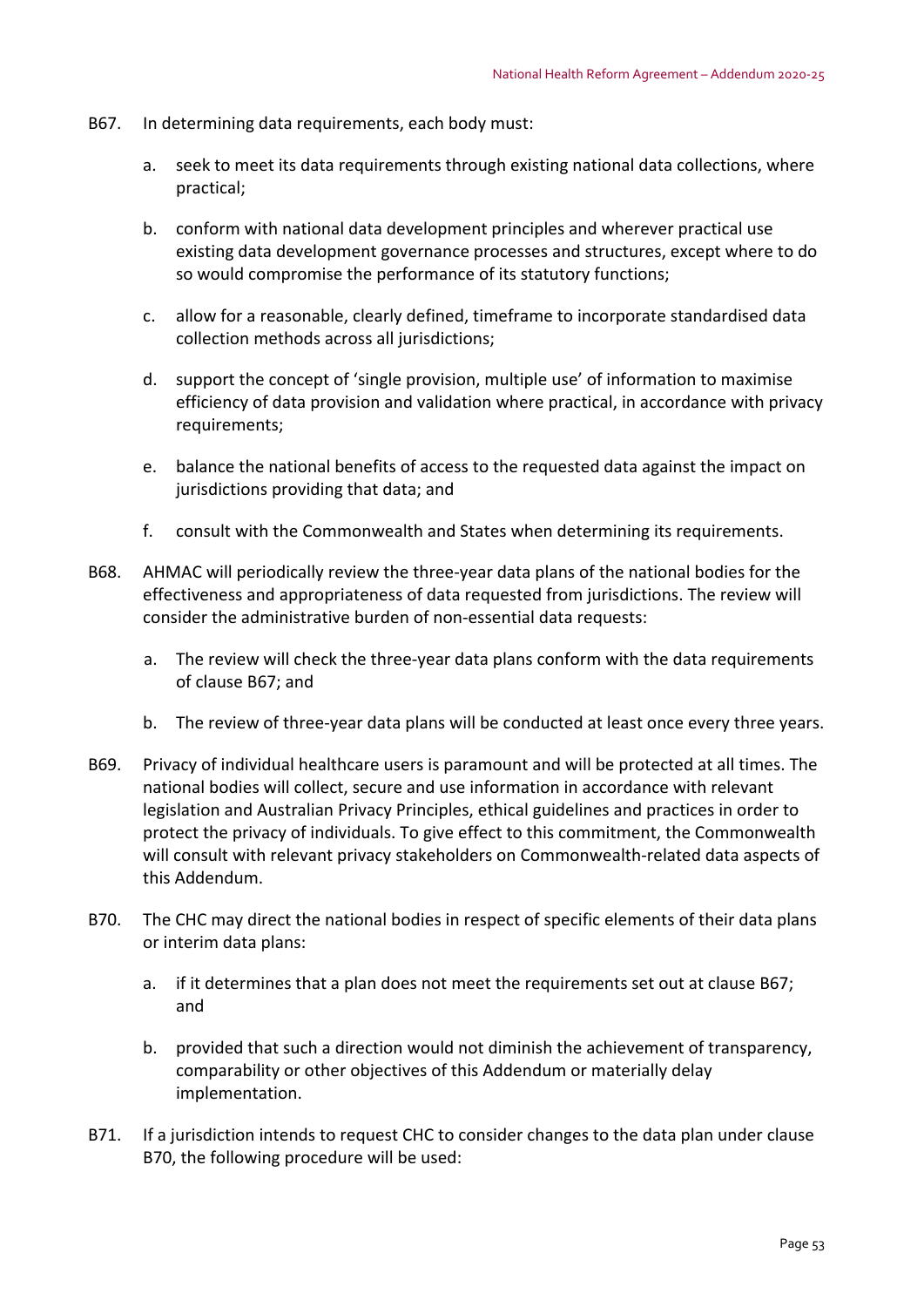- a. within 45 calendar days of the release of the plan, the jurisdiction must lodge a submission with CHC, setting out its reasons for seeking the direction;
- b. the jurisdiction must provide the body that developed the data plan with a copy of the submission; and
- c. within 21 calendar days of receiving the submission, CHC will consider the matter out of session and agree its response.
- B72. Subject to clauses B67 and B69, the Commonwealth and States will provide the national bodies outlined above with the data the national bodies determine is required to carry out their functions in accordance with their data plans. This data will be provided to each agency as required, with the exception of patient identified data which will be provided to the Services Australia (formerly the Commonwealth Department of Human Services) for the purpose of de‐identifying the data (as set out in clause B74). This de‐identified data will then be used by the IHPA and NHFB in the calculation of the national efficient price and ensure appropriate Commonwealth payments for public hospital services.
- B73. Data requested by a national body from a jurisdiction, additional to the requirements of the published three year data plan, can only be used to resolve the matter in relation to the which the information and/or data was provided, or other purposes agreed by the Parties.
- B74. Where patient identified data is required, States will provide that data with patients identified by a Medicare Card Number to Services Australia. Services Australia will then de‐identify that data and provide it to the relevant national body. Where patient identified data is required it will be subject to relevant Commonwealth and State statutory protections of individuals' privacy.
- B75. The Commonwealth Department of Health will be able to access relevant matched data to allow it to perform Medicare compliance activities and State health departments will be able to access a copy of the matched data relevant to their jurisdiction for verification purposes.
- B76. The Commonwealth and the States will take responsibility for the data integrity within their systems and agree to establish appropriate independent oversight mechanisms for data integrity, to provide certainty to the Australian public about the actual performance of hospitals and other parts of the health system.
- B77. As set out in clause B67(d), data provided to the national bodies may be shared between agencies as set out by the following principles:
	- a. the national bodies will be able to access data to allow them to meet their functions as set out by this Addendum;
	- b. the Australian Bureau of Statistics will be able to access relevant data required to meet its legislative and contractual reporting requirements;
	- c. the Australian Institute of Health and Welfare (AIHW) will be able to access relevant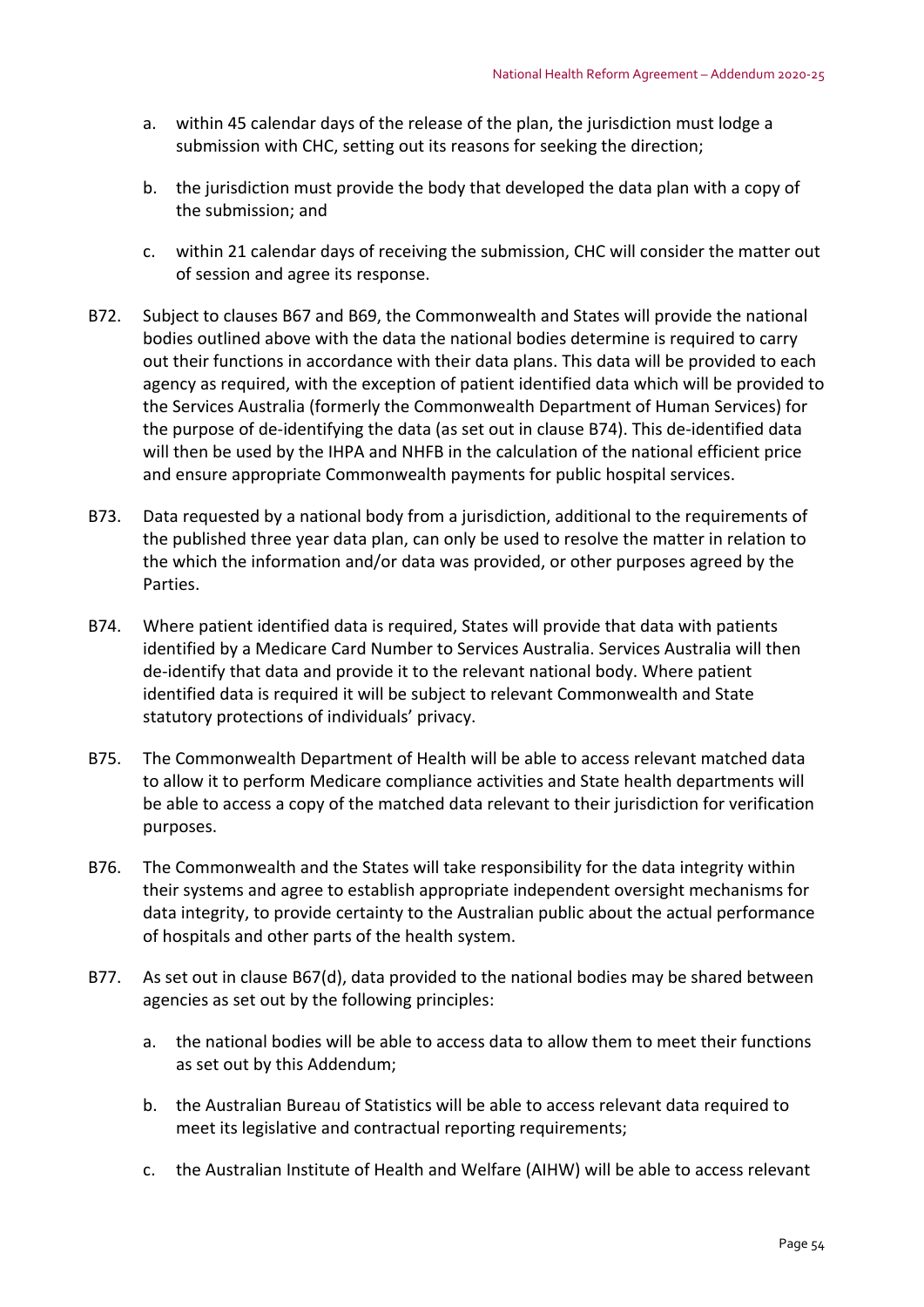data to allow the AIHW to meet its statutory and contractual reporting requirements;

- d. Services Australia will be able to access data to perform its role of de‐identifying patient level data to allow the Administrator to perform their functions; and
- e. the Commonwealth Department of Health, the Commonwealth Department of Veterans' Affairs, the Commonwealth Treasury, State health departments and State treasuries will be able to access all de‐identified data for the purposes of policy analysis and planning.
- B78. To ensure that States are able to effectively fulfil their responsibilities in public hospital management and health planning, the Commonwealth will provide reasonable access to Local Hospital Network level and PHN level health and ageing data about Commonwealth programs in accordance with arrangements under Schedule C (see Enhanced health data). CHC will agree appropriate protocols and procedures to govern the operation of this arrangement, including compliance with Commonwealth legislative obligations.
- B79. With regard to clause B77(e), those agencies will not publish, or use in any way publicly, or provide data to a third party without the express written approval of the originating jurisdiction in writing, except where there is a legislative basis to do so.
- B80. In using the data available, agencies listed in clause B77 will have regard to the caveats and limitations of the collected data.
- B81. Each body will publish details of Commonwealth and State compliance with the data requirements of the national bodies on a quarterly basis.

### Statement of Assurance

- B82. States will provide the IHPA with a Statement of Assurance from a senior health department official on the completeness and accuracy of approved data submissions provided under clauses A66, A79, B76 and B77 of this Addendum:
	- a. consistent with clause B77, the IHPA will provide statements of assurance to the Administrator;
	- b. jurisdictions will use the Statement of Assurance template agreed by AHMAC; and
	- c. the provision of the Statement of Assurance does not prevent a State from resubmitting data to improve previous submissions, subject to the requirements in clause A78. Each approved submission or resubmission of data will be accompanied by a Statement of Assurance.
- B83. Data provided to the Administrator by the Commonwealth under clauses A8 and A9 will also require a statement of assurance on completeness and accuracy of data submitted by the relevant Divisional Data Steward.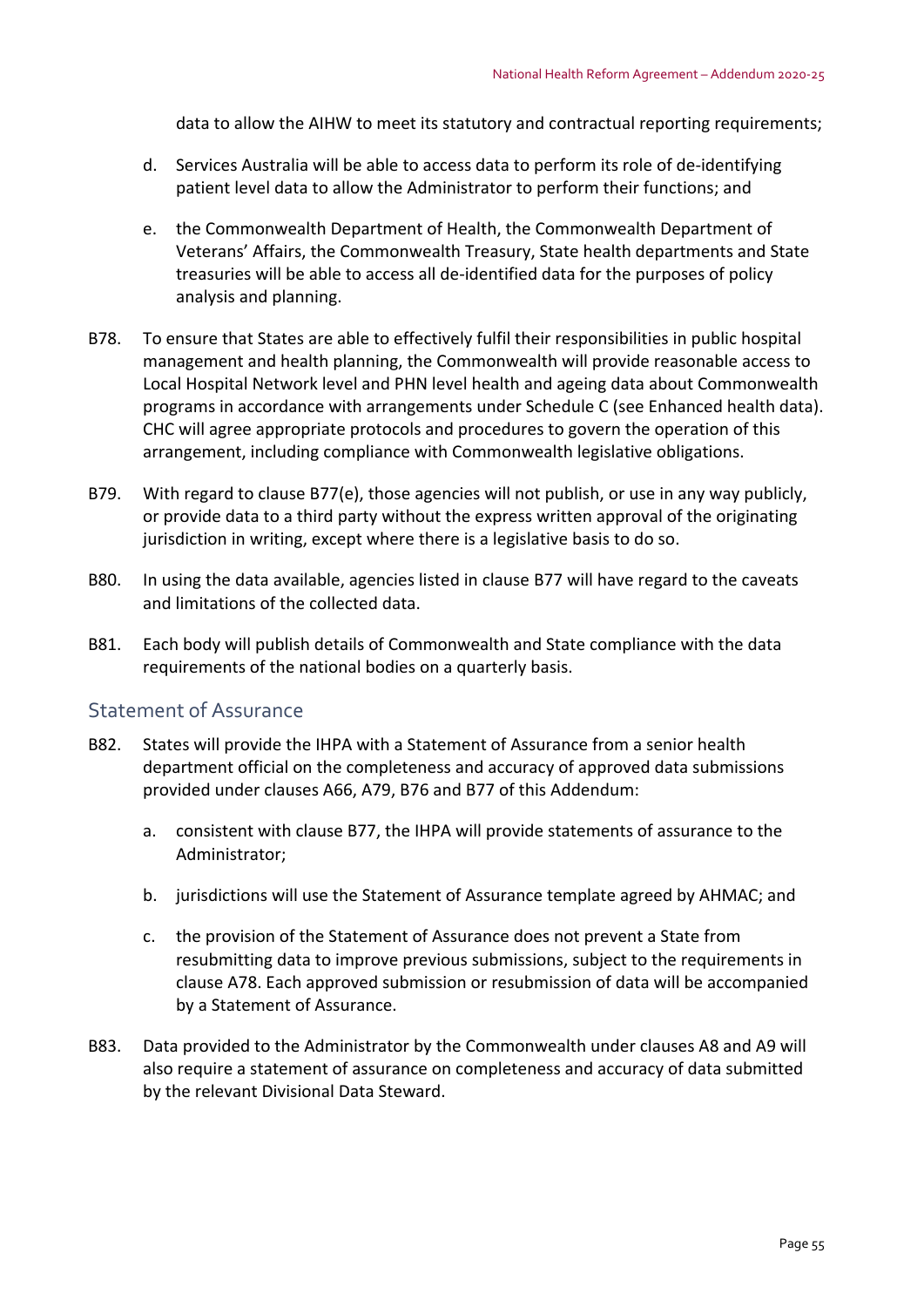# SCHEDULE C – LONG‐TERM HEALTH REFORM PRINCIPLES

- C1. Shared action on long‐term health system reform is essential to achieve the agreed critical priorities of:
	- a. Improving efficiency and ensuring financial sustainability
	- b. Delivering safe, high‐quality care in the right place at the right time; through
		- i. Nationally cohesive health technology assessment
		- ii. Paying for value and outcomes
		- iii. Joint planning and funding at a local level
	- c. Prioritising prevention and helping people manage their health across their lifetime; through
		- i. Empowering people through health literacy
		- ii. Prevention and wellbeing
	- d. Driving best practice and performance using data and research; through
		- i. Enhanced health data
- C2. The Parties acknowledge that a genuine commitment to shared action on long term health system reform with clearly identified approaches will contribute to improved patient outcomes, reducing emergency department demand, avoidable hospital admissions and extended stays. Actions to improve the interfaces with the health system will also be essential in addressing this demand (see Schedule F).
- C3. Facilitation of innovative approaches will be critical. The Parties agree funding pools and models must have sufficient flexibility to enable the testing and trialling of these approaches. The Parties will also work collaboratively on the fundamental enablers of the reform such as strengthened governance arrangements, including for sharing and developing data simplifying processes to support long term health system reform objectives.
- C4. The Parties agree to jointly develop detailed implementation plans for each of the six long‐term reforms outlined above, to be considered by COAG Health Council (CHC). Once approved, the implementation plans will be appended to this Addendum. The implementation plans will include steps and timelines for delivery of activities, objectives, expected outcomes and evaluation.
- C5. The Parties agree that activities included as part of this schedule and in the implementation plans will be delivered within existing resources and programs, unless specific budget authority or agreement by jurisdictions has been sought and granted.
- C6. The Parties also:
	- a. Commit to regular progress reports to CHC on implementation of reforms and progress against key outcomes, including reducing emergency demand, avoidable hospital admissions and extended stays in public hospitals;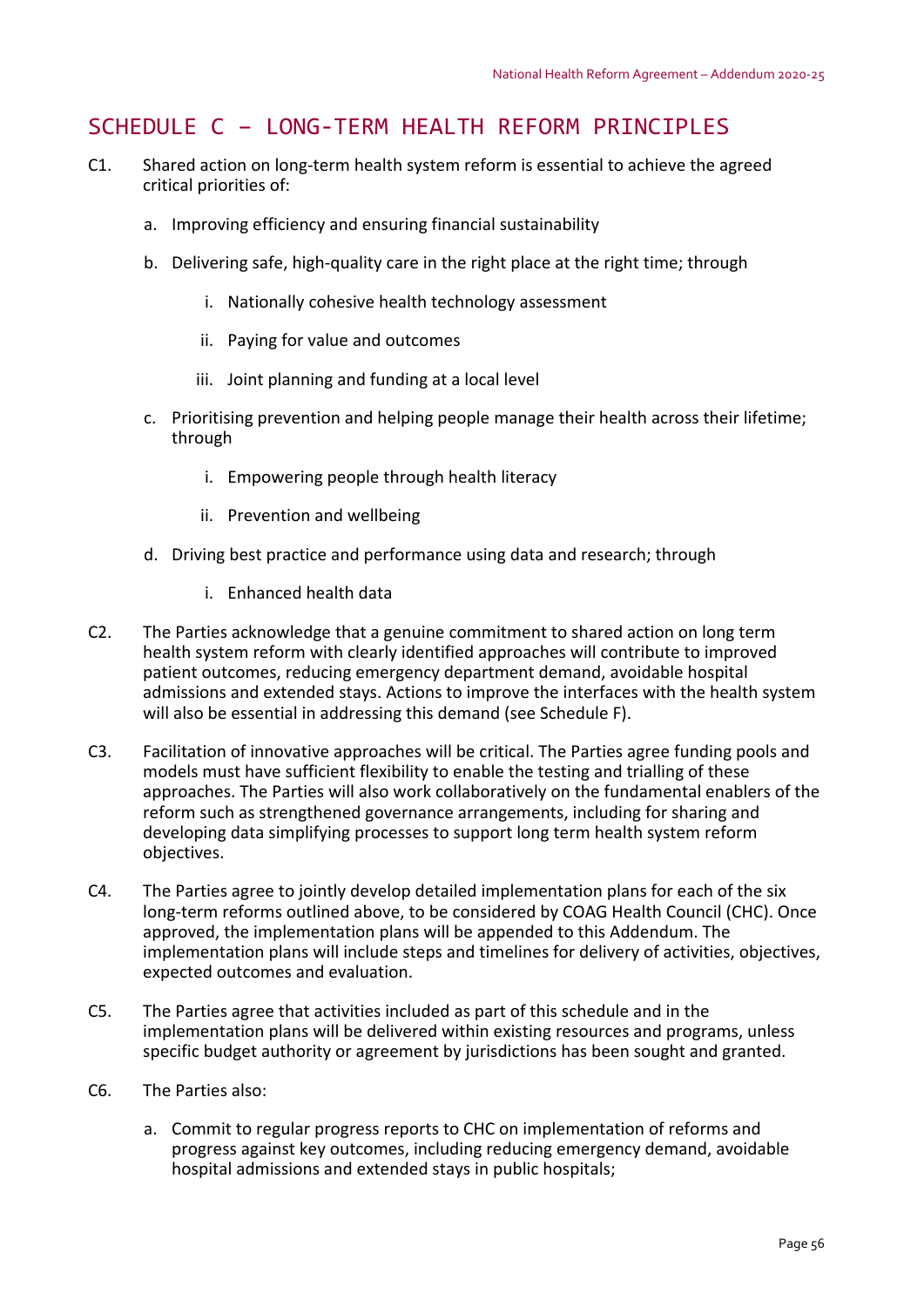- b. Agree that a common approach to evaluation is required to assess reform outcomes and inform CHC considerations to refine, further scale or apply reforms nationally; and
- c. Recognise that reforms should be tested in a range of circumstances to ensure they meet the needs of all Australians, including rural and remote areas, as well as vulnerable populations.

## **Nationally cohesive health technology assessment**

- C7. Australia requires a strategic, systematic, cohesive, efficient and responsive national framework for health technology assessments (HTA). The current approach to the use of HTA to inform investment and disinvestment decisions in Australia is fragmented and does not facilitate coordinated and timely responses to rapidly changing technologies.
- C8. Separate processes exist across all levels of the health system, which has the potential to duplicate effort, create inefficiencies and inconsistent advice, and delay access to innovative and emerging technologies. Proactive planning will optimise financial and organisational access to innovative and emerging technologies.
- C9. The Parties agree that:
	- a. HTA is an important means of delivering value to patients and the broader health system;
	- b. the Commonwealth and States must determine how to prioritise spending on health technologies within the constraints of limited budgets, and do so in a way that is consistent, equitable and efficient; and
	- c. the development and implementation of a nationally cohesive approach to HTA is an opportunity for governments to make informed decisions to deliver safe, effective and efficient care that is financially viable and improves population health.
- C10. The Parties further agree to jointly develop a federated approach to health technology assessment, with a view to towards a unified framework in the longer term. The goal is to increase the impact of HTA on policy, funding (investment and disinvestment) and service delivery decision making at all levels of the health system. The Parties acknowledge that a unified framework is ambitious and commit to testing and trialling this strategy within an initial narrow and defined scope.
- C11. The Parties agree that funding arrangements for new high cost, highly specialised therapies (HSTs), recommended for delivery in a public hospital setting by the Medical Services Advisory Committee, will be determined on the basis of hospital funding contributions specified in Schedule A with the following exceptions for the term of this Addendum:
	- a. the Commonwealth, for these types of therapies, will provide a contribution of 50 per cent of the growth in the efficient price or cost (including ancillary services), instead of 45 per cent; and
	- b. they will be exempt from the funding cap at clause A56 for a period of two years from the commencement of service delivery of the new treatment.
	- c. Upon commencement of service delivery of the new treatment in a State, the State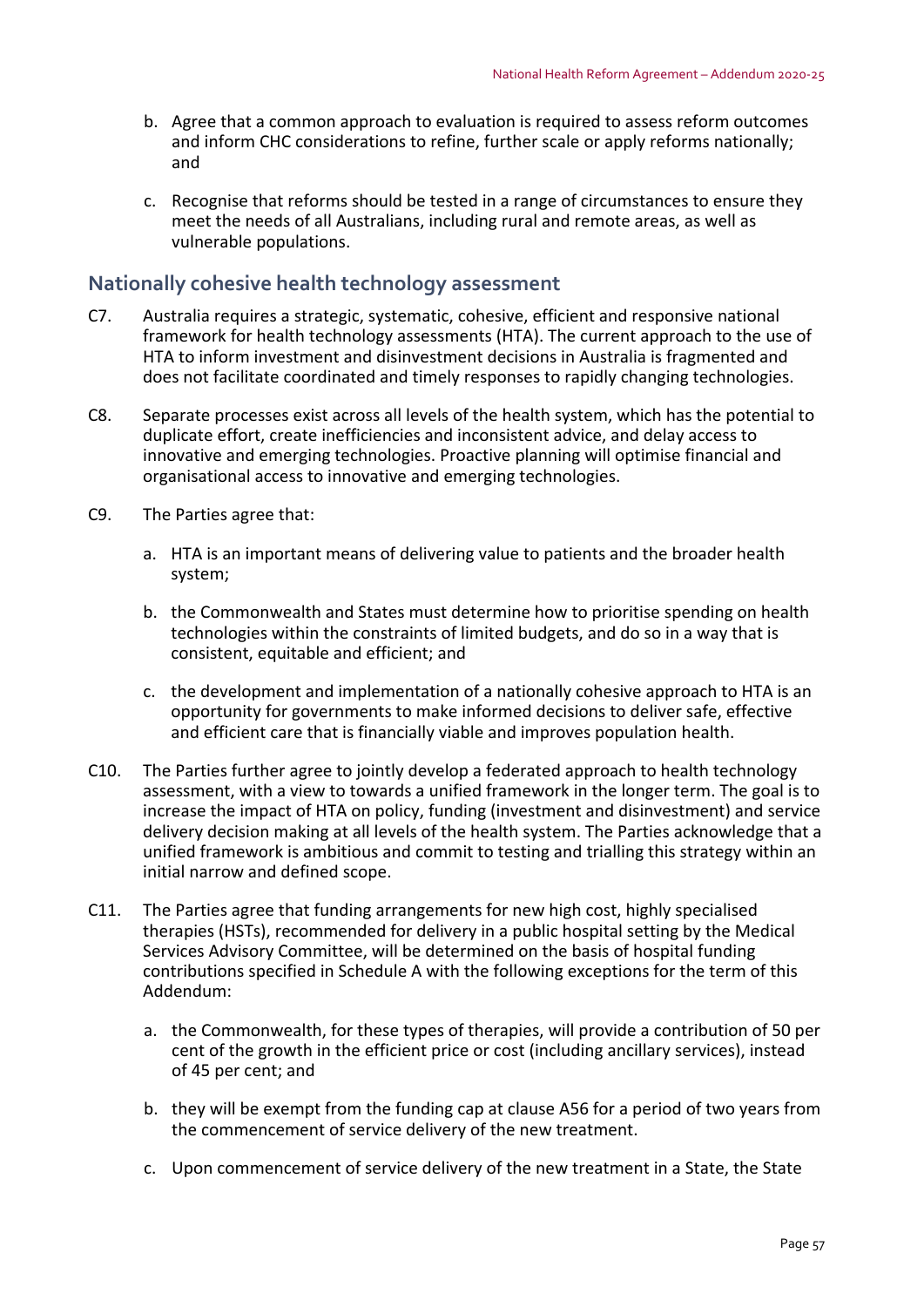may request advice from the Administrator on the operation of the cap exemption for that treatment in that State.

- C12. The Parties agree that there will be joint decision making by Chairs of MSAC and PBAC and a nominated representative of CHC, on the referral for HTA of applications for a new HST likely to be offered within public hospitals. This decision will consider potential impact on other public hospital clinical services, as well relevant legislation guiding the HTA process. This decision will occur within 30 days of the application so that HTA is not unreasonably delayed by early consideration of implementation. The governance process for these arrangements is outlined at Appendix B.
- C13. The reform will also include the following components:
	- a. establishment of a process to facilitate a consistent approach to HTA nationally, identify and prioritise technologies that would benefit from national level HTA;
	- b. development of a national HTA framework, including processes for HTA to inform advice on implementation, investment and disinvestment opportunities at Commonwealth and State levels;
	- c. establishment of an information sharing platform to enable collaboration between relevant jurisdictional and national bodies;
	- d. Production of public and stakeholder guidance; and
	- e. Review and support of HTA workforce.
- C14. The Parties agree that the Australian Health Ministers' Advisory Council (AHMAC) and its relevant authorised committees will oversee the design and delivery of the HTA federated approach.
- C15. The Parties jointly agree to ensure that other relevant agencies and committees directly or partially engaged in HTA remain informed of and consulted on the progress of this long term health reform.
- C16. The Parties agree to continue to work together to improve the engagement with, and transparency of, HTA processes where the item under assessment is likely to be delivered in a public hospital setting.

# **Paying for value and outcomes**

- C17. While Australia's health system performs comparatively well, current models for commissioning and funding health care are fragmented and do not reward providers for planning, coordination, and integration of care across a treatment journey. Policies and programs are designed in isolation from one another, even though patients access services across boundaries between programs. This has widespread impacts on people, providers and funders, and jeopardises the sustainability of the health system.
- C18. Responding to the challenges the Australian health system will face in the future demands a financing system that is proactive, value‐based and focused on individual and community needs. The current system does not afford the necessary funding flexibility and governance arrangements to address these challenges, provide best patient care and support contemporary models of care.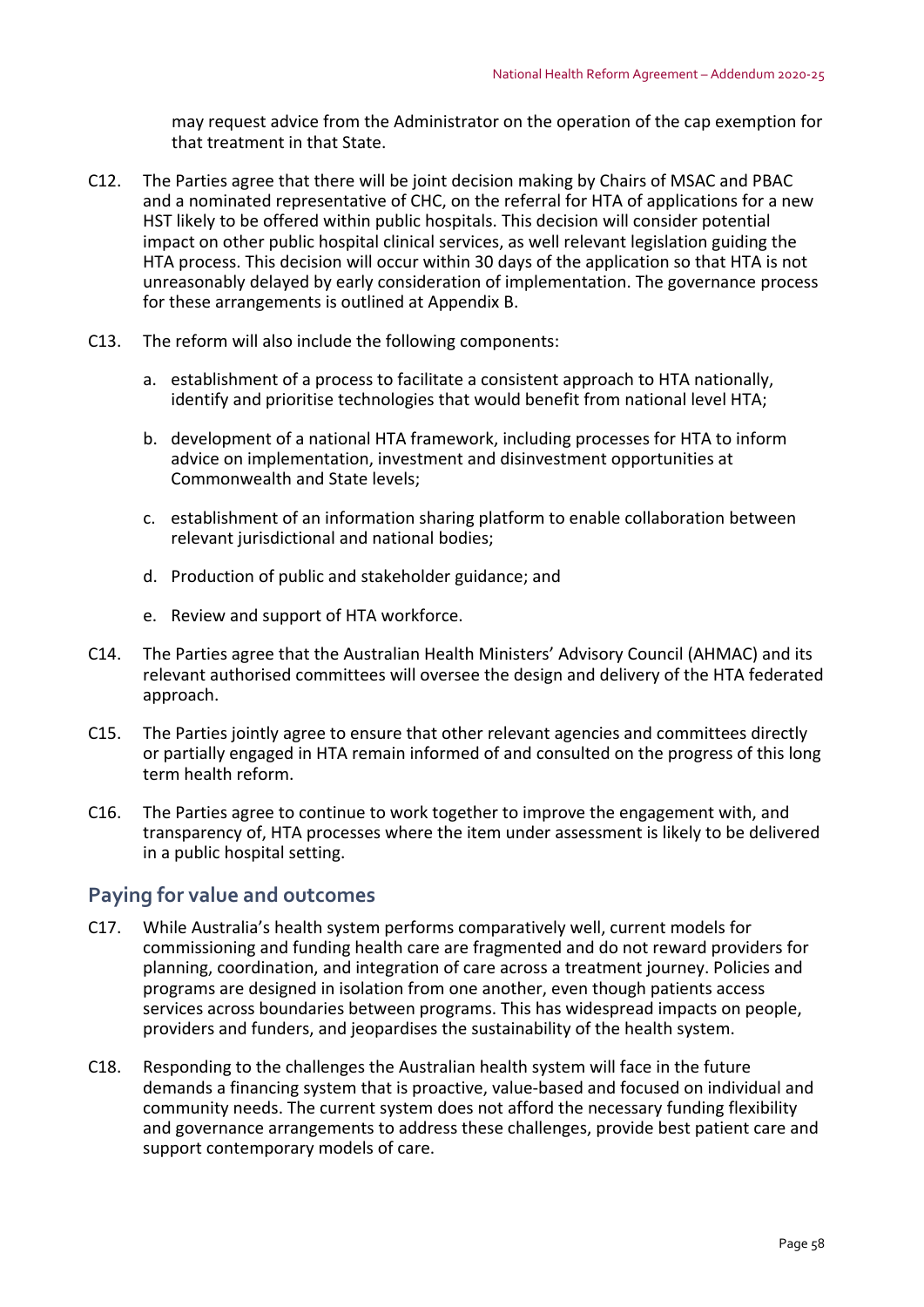- C19. The Parties agree that the Paying for Value and Outcomes reform will explore funding and payment mechanisms to create stronger incentives for providers to:
	- a. focus on the outcomes that matter to patients, including through the utilisation of Patient Reported Measures;
	- b. improve patient equity, namely inequities in health care provision, access to health care, and health outcomes;
	- c. improve clinical outcomes, including the outcomes that matter to patients, and experiences of health care;
	- d. deliver best‐practice clinical care; and
	- e. focus on the entire patient journey, not just individual parts of it.
- C20. The Parties agree that reform to funding and payment mechanisms should be sustainable and holistic, and aim to improve the extent to which funding is:
	- a. needs based, with funding distributed to patient and population need; and
	- b. flexible with funding conditions giving providers the necessary discretion to provide care in the right place, at the right time, by the right workforce.
- C21. Further, the Parties agree the reform plan for Paying for Value and Outcomes may include, but not be limited to, the following activities and commitments:
	- a. develop a National Health Funding and Payments Framework to guide and evaluate trials and inform future implementation of health system reform across all levels of government;
	- b. identify and support removal of legislative, regulatory and technical barriers to the implementation of innovative funding and payment approaches, at the national and State and Territory levels;
	- c. develop and progress trials of funding and payment reforms at a:
		- i. program level options may include bundled payments, refinements to ABF, capitation models, and outcomes‐based payments, among others; and
		- ii. system level options may include blended funding models and pooling of payment streams across programs and providers; and
	- d. A common approach to evaluation of trials and knowledge sharing, to inform further decisions about scaling of trials and future reform directions.
- C22. Successful delivery of reform objectives will be supported by the exploration and trial of new and innovative approaches to public hospital funding under this Addendum, as outlined in clauses A96 to A101.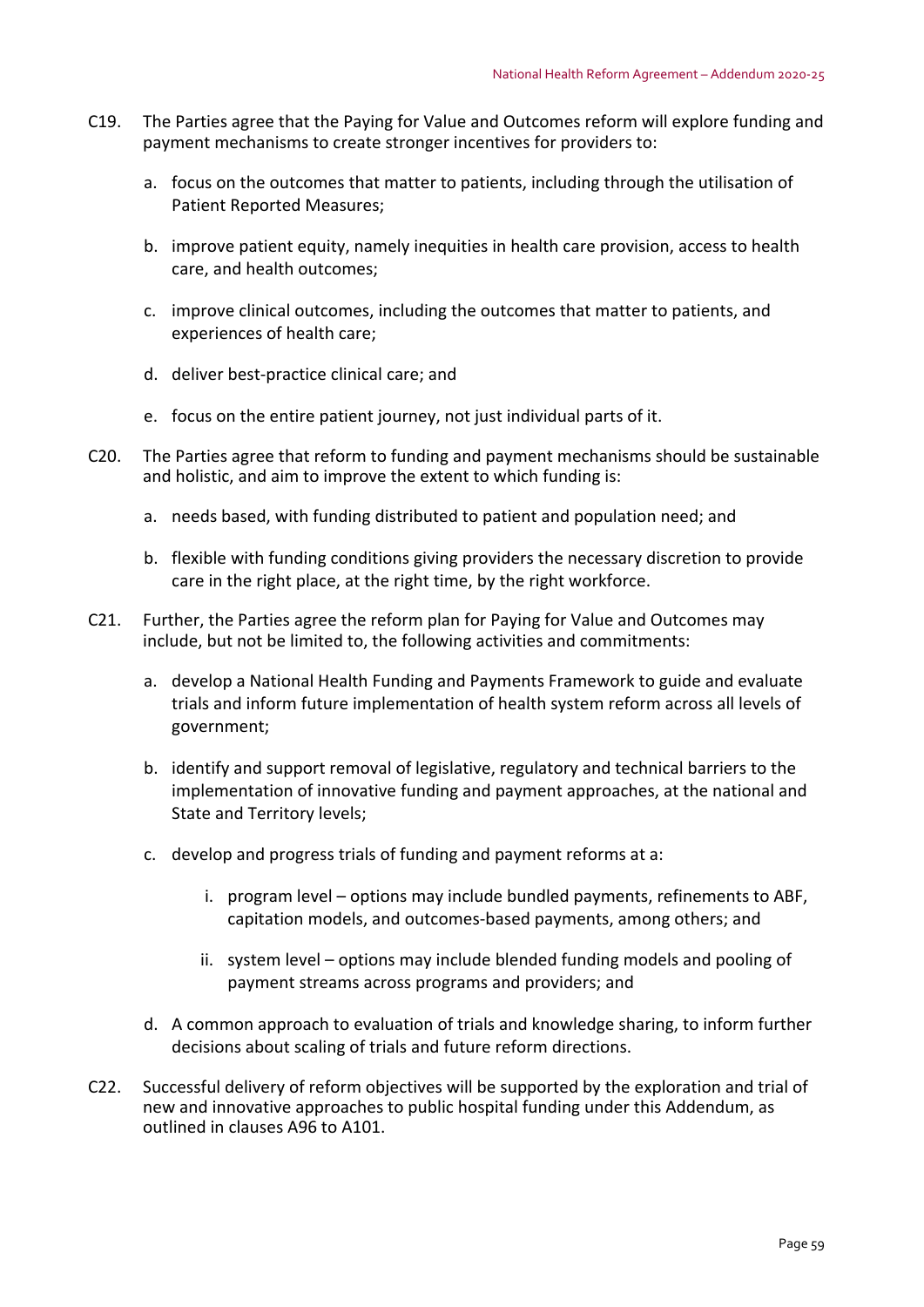# **Joint planning and funding at a local level**

- C23. The current health system in Australia is fragmented, making it difficult for people to get well-coordinated care. There is a complex split between the Commonwealth and State governments, and the not‐for‐profit and private sectors, regarding who is responsible for planning, funding and delivering different services.
- C24. While these mixed funding and accountability arrangements have benefits, they do not create strong incentives for providers to plan, work together and co‐ordinate care for patients. Current models of commissioning and funding health care do not compensate or reward providers for planning, coordination, and integration of care across a treatment journey. Patients with chronic and complex conditions are particularly at risk of receiving fragmented and variable quality of care because they often use a wide range of health services.
- C25. The Parties recognise that they need to work together to better plan and co‐ordinate health services at the local level, and that this will benefit them both as population outcomes improve. This can only be achieved if there is greater collaboration across care settings, clinicians are engaged and supported to adopt new practices, accountabilities are clear, and there is a joint commitment across all agencies and governments that span the continuum of care.
- C26. As part of this shared commitment, the Parties will:
	- a. encourage local health organisations, such as Primary Health Networks, Local Hospital Networks, as well as primary and community health services, to collaborate when planning health services and making investment decisions;
	- b. develop commissioning arrangements that provide stronger incentives for local health organisations to co‐ordinate care, pool funding and integrate health services; and
	- c. establish shared reporting and accountability arrangements to effectively measure the impact on population health outcomes, quality of health services and value at the local level.
- C27. Further, the Parties agree the reforms aim to:
	- a. reorient the health system around individuals and communities and improve patient outcomes and experiences while considering the impacts on patients, carers and their families;
	- b. achieve better integrated patient‐centred care that is evidence‐based and incentivises innovation;
	- c. emphasise patient empowerment, particularly through co‐design of services, collaboration with providers and expanded use of new and existing technologies; and
	- d. promote equitable access to high quality health care and reduce disadvantage for all Australians, including for Aboriginal and Torres Strait Islander people and those living in regional and remote areas.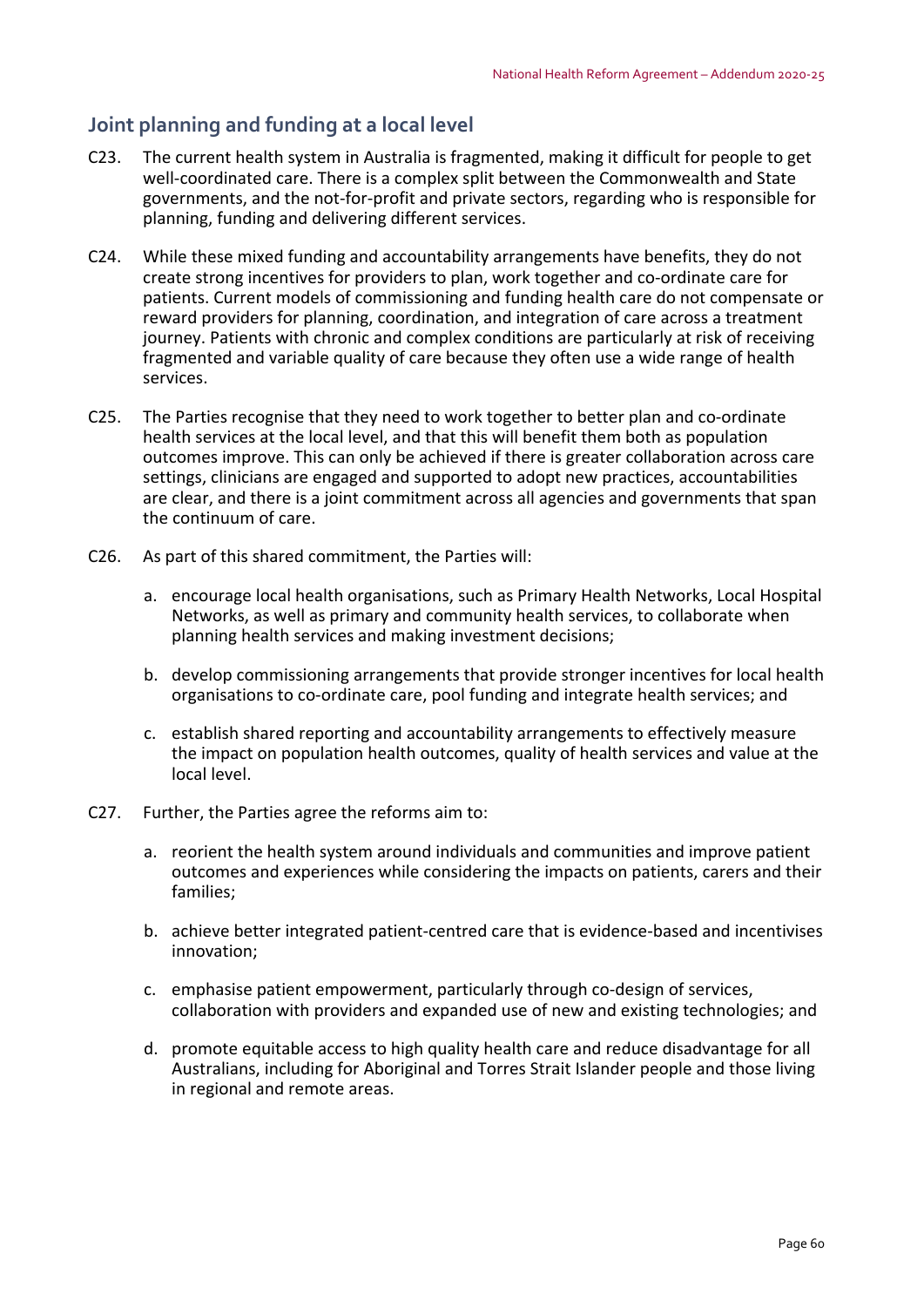- C28. The reform plan for Joint Planning and Funding at a Local Level will include, but not be limited to, the following activities and commitments:
	- a. nationally agreed principles for local-level commissioning;
	- b. identifying and supporting removal of barriers to joint governance, needs assessment, service integration, evaluation and funding, at a national and State and Territory level;
	- c. progressively trialling, evaluating, refining and scaling up joint planning and funding arrangements of increasing levels of ambition;
	- d. addressing workforce matters, including capability gaps for effective health services commissioning, and exploration of innovative workforce models and potential new roles to support better care coordination; and
	- e. ongoing monitoring and evaluation of joint planning and funding arrangements, including the development of shared outcome measures to determine the effectiveness of jointly planned and funded services.

## **Empowering people through health literacy**

- C29. Health literacy is a system issue. It involves interactions between individual consumers, communities, healthcare professionals, and healthcare organisations. Creating health literacy‐friendly systems and organisations through a co‐design approach will better equip and empower people to manage their own health, engage effectively with health services, and achieve better health outcomes. People with low health literacy are less well equipped to take appropriate action to prevent and manage disease and ill health. As a result, they may have higher rates of hospitalisation, emergency care and adverse outcomes.
- C30. The Parties recognise that a significant proportion of adult Australians have low health literacy and that supporting health literacy can help to address the social determinants of health. Low health literacy compounds the disadvantage already experienced by marginalised groups. As a result, the Parties recognise the need to prioritise disadvantaged groups in the design of health literacy interventions because this will help to reduce inequity in access to care and health outcomes.
- C31. The Parties agree the reforms will aim to:
	- a. improve population health outcomes;
	- b. make the health system and organisations more health literacy-friendly, so it is easier for people to get appropriate health information, support and services;
	- c. empower people to become informed and active participants in their own health care;
	- d. increase the uptake of health promoting behaviours, particularly among population groups at high risk of ill health;
	- e. develop providers' capacity to engage consumers in co-designing health services around patients' needs; and
	- f. improve the efficiency, effectiveness and equity of health service delivery.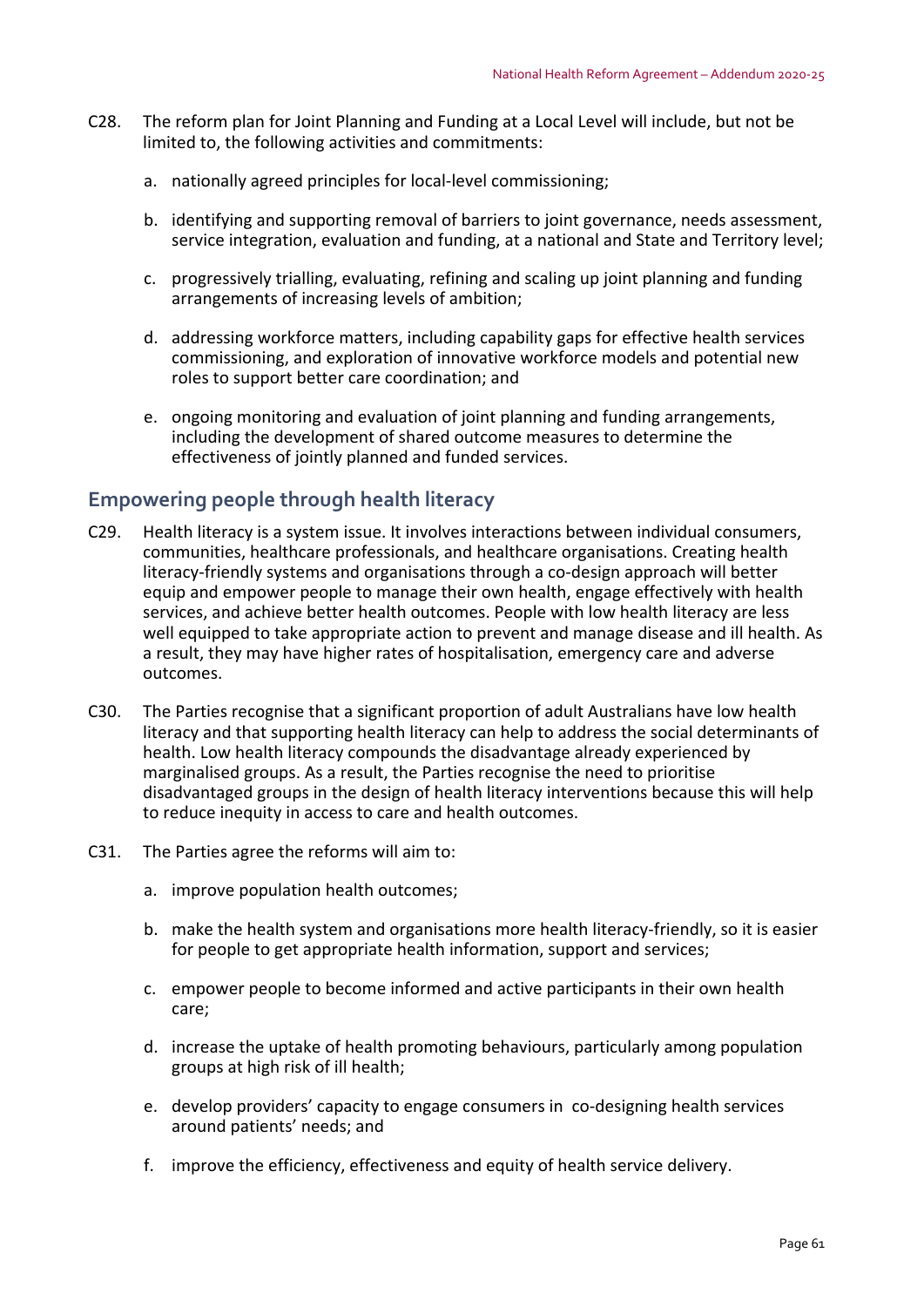- C32. The Parties will provide strategic leadership for the health sector to raise awareness of health literacy needs and build capacity within the workforce to meet these needs. Patient reports of their health outcomes and care experiences will be measured systematically to drive a transition towards more person‐centred care.
- C33. Government‐funded information resources and digital platforms will be better aligned, culturally appropriate and evidence‐based. Information on the performance of the health system and services will be more accessible. These resources will support people to manage their own health and actively engage with their health service providers in making decisions about their care.
- C34. Evidence of the effectiveness of health literacy initiatives will be shared between governments and with the health workforce, researchers and the community.

## **Prevention and wellbeing**

- C35. The Parties recognise the benefits of supporting Australians to live healthier lives by reducing the proportion of people living with preventable chronic conditions and delaying the onset of these conditions. Reducing the burden of chronic disease and addressing the underlying drivers to ill health will significantly reduce avoidable hospital admissions and make our health system more sustainable.
- C36. The risk of a person developing a preventable illness or condition is affected by social, economic and environmental factors, as well as their lifestyle. Prevention needs to work at several levels, beginning with a healthy start to life and targeting approaches at critical stages throughout a person's life, as well as impacting on the broader environment to create healthier places where people spend their time. It should include a focus on population groups and areas with the greatest need.
- C37. Despite consensus on the need to intervene earlier to prevent the onset of poor health and wellbeing, investment has historically been targeted towards treating ill health. Currently, there are few incentives for the health workforce to build prevention into practice, and there are ongoing difficulties measuring impacts, outcomes, and returns on investment for preventive health activities.
- C38. The Parties acknowledge that all governments currently invest in primary prevention of disease in various ways, and that the Prevention and wellbeing reform will complement existing activities.
- C39. The Parties agree that the key objectives of the reform is to:
	- a. increase investment in primary prevention;
	- b. reduce the prevalence of chronic disease;
	- c. support coordinated, cross‐sector investment including from non‐government sectors;
	- d. address the underlying drivers of ill‐health, including social, economic and environmental determinants;
	- e. develop sustainable, innovative mechanisms for financing preventive health activities, including the adoption of cohort‐specific and risk‐based approaches to planning and prioritisation; and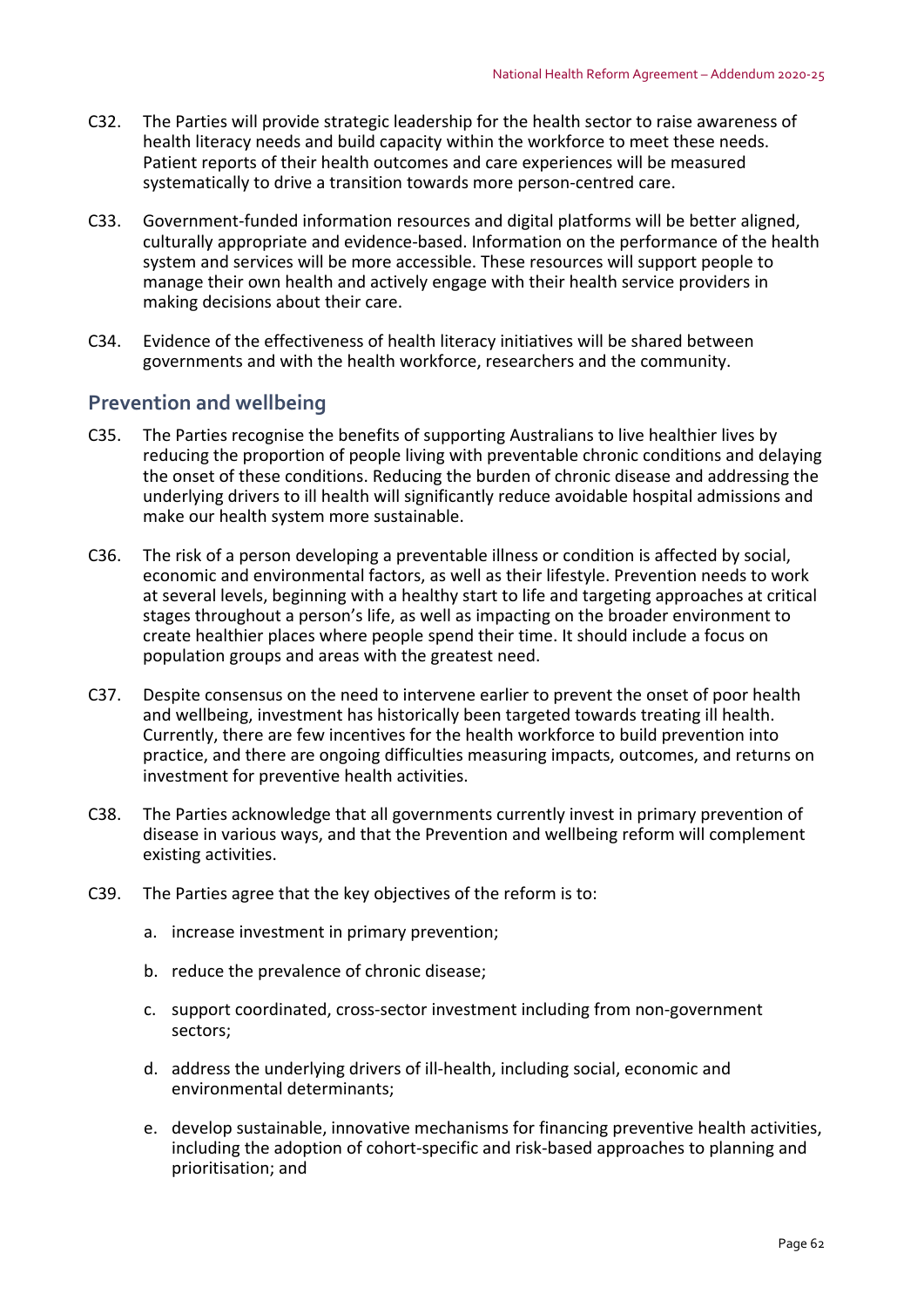- f. improve the sustainability of the health system.
- C40. The Parties agree to the following actions:
	- a. a national prevention monitoring and reporting framework, with a focus on shared priorities;
	- b. a commitment to increase investment in primary prevention over time;
	- c. developing innovative, fit‐for‐purpose financing mechanisms for scaling primary prevention initiatives;
	- d. exploring evidence‐based regulatory prevention measures; and
	- e. reviewing and addressing health system barriers to prevention.

### **Enhanced health data**

- C41. The Parties recognise that timely access to data is critical to support shared patient‐ clinician decision making, improved service delivery, policy development and system planning.
- C42. Parties acknowledge that enhanced health data is a critical enabler for all the long‐term health reforms and commit to working together to harness data and analytics to drive meaningful improvements in the health system.
- C43. The Parties are committed to achieving comprehensive health data access, usage and sharing, while at the same time maintaining data security and preserving individuals' privacy.
- C44. The Parties agree the key objectives of the reforms are to achieve better patient outcomes and incentivise and support integrated patient centred care by:
	- a. establishing a national standard approach to govern the creation, access and sharing of data from all Australian governments;
	- b. providing data access to support shared patient‐clinician decision making, improved service delivery and system planning;
	- c. working together to better harness data, analytics and evidence in order to drive meaningful improvements in the health system; and
	- d. progressing mechanisms and interoperable systems for secure and comprehensive integration of data across patient journeys, such as the National Integrated Health Services Information Analysis Asset, and a dynamic cyber security framework to ensure security and ethical management of personal health information.
- C45. Further, in achieving comprehensive health data access, usage and sharing it will:
	- a. facilitate bona fide research;
	- b. protect individual privacy in line with relevant legislation, community expectations and values;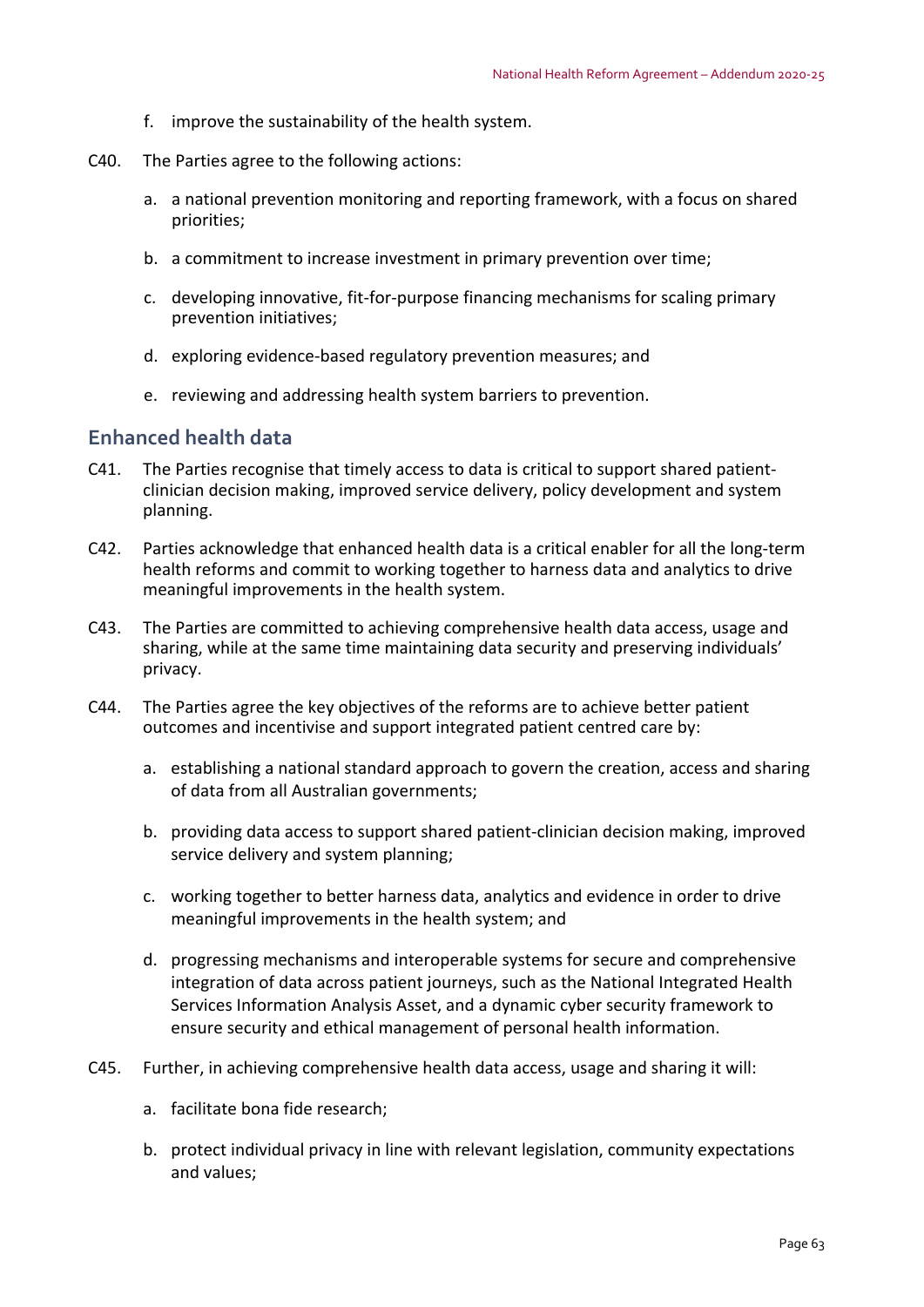- c. make data available in a timely manner based on the purpose for which the data is intended to be used;
- d. collect data once for multiple uses;
- e. build capacity, capability and innovation in collecting and applying data; and
- f. allow all jurisdictions to identify priority reforms and timing of trials that best suit local needs and readiness.
- C46. The Parties agree to the following national actions:
	- a. scale up a national approach to data governance arrangements, structures and processes, to facilitate clear and efficient mechanisms for sharing and developing data in a sustainable, purpose‐based and safe way;
	- b. establish Commonwealth‐State patient‐level primary and community health care datasets to inform the development of quality indicators that support shared decision making and service planning across the primary, community and acute sectors;
	- c. develop a health data workforce capability framework that defines roles and standards, identifies necessary skills, competencies and mechanisms to build capacity;
	- d. develop a risk‐based framework and standards to provide the capacity for the effective collection, sharing and security of data;
	- e. develop and implement a consistent approach to the collection and use of Patient Reported Measures, to build national‐level evidence and improve care across the health system; and
	- f. review relevant legislation and regulations across Australia to provide recommendations on ways to support better data linkage while ensuring appropriate protections for patient privacy.
- C47. The Parties agree to the following bilateral activities:
	- a. share information about current data systems, processes and guidelines to help inform solutions for data sharing; and
	- b. pilot projects for local implementation and feedback to all participants.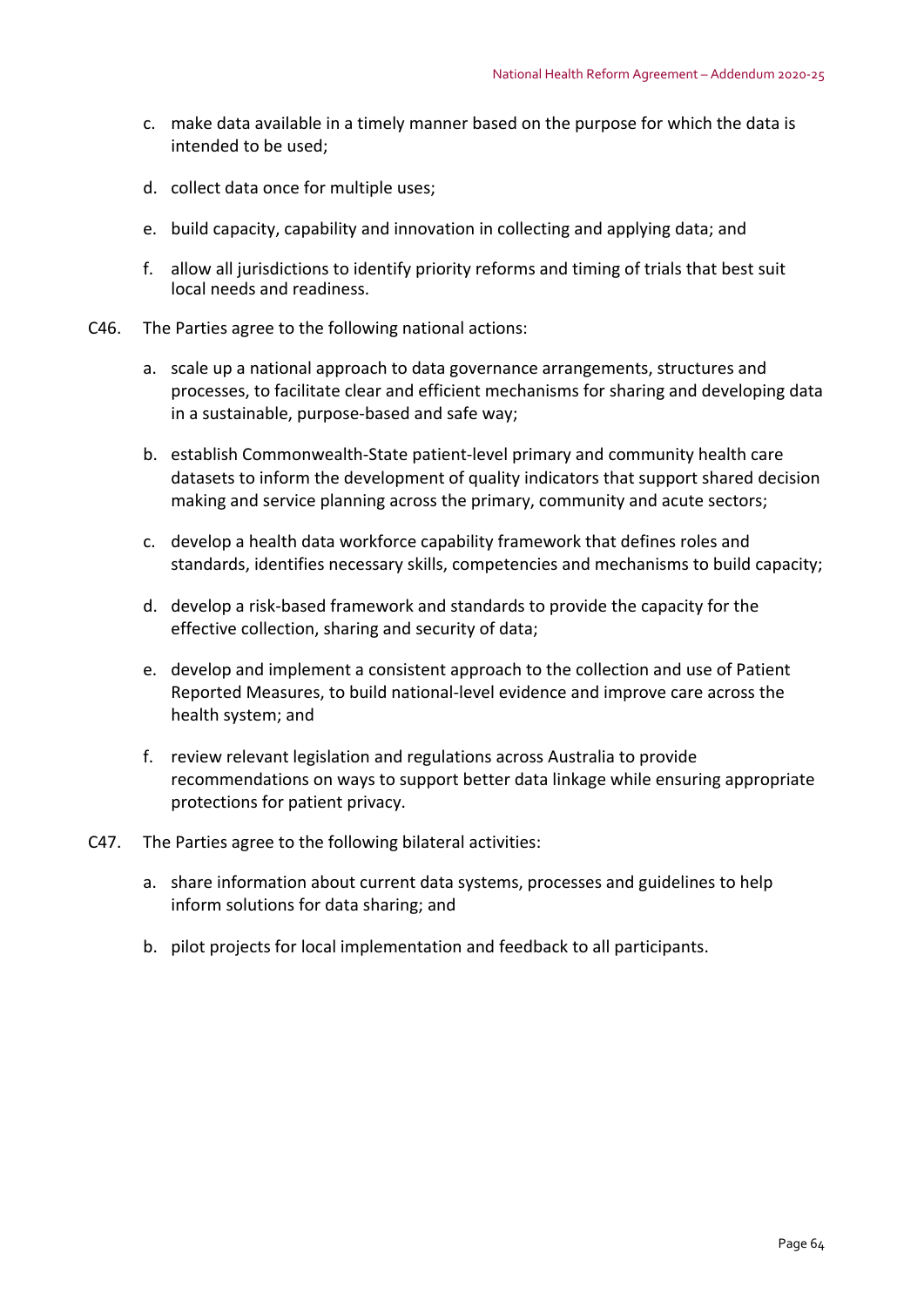# SCHEDULE D – TRANSPARENCY AND PERFORMANCE

- D1. While the Australian health system performs well, access to timely, fit‐for‐purpose information, which is needed to make informed decisions about health care is not consistently available. Expanding public reporting on quality, safety and value of health services will drive improvements in the health system and make providers more accountable for outcomes.
- D2. Health Ministers have agreed to the Australian Health Performance Framework (AHPF) which will provide a single framework to support system-wide reporting on Australia's health and health care performance, support research for policy and planning purposes, and inform the identification of priorities for improvement and development.
- D3. Past agreements have committed to improving public reporting on performance and outcomes and this Addendum will build on them.
- D4. All Parties will be accountable to the community for their progress towards achieving the outcomes outlined in the AHPF and articulated in this Addendum, as well as any prior commitments to performance indicators, public reporting and data provision.
- D5. The Parties agree that the following will be provided to COAG Health Council (CHC) for approval including:
	- a. A consolidated set of whole of system performance indicators that are drawn from the AHPF (with priority given to reporting already agreed indicators). This will include:
		- i. A review of the performance indicators outlined in the National Healthcare Agreement 2012 (NHA) and other relevant health performance frameworks;
		- ii. A detailed plan for developing new performance indicators to measure progress and impact against the whole AHPF, including the impact on the health of other sectors that intersect with the health system; and
		- iii. Timeframes for regular public reporting and updating indicators ensuring information is current and relevant;
	- b. Revised performance benchmarks to demonstrate improvement in performance over time. This will replace the performance benchmarks in the NHA;
	- c. A mechanism of governance for the:
		- i. review and revision of indicator set utility and relevance to the AHPF;
		- ii. rationalisation of reporting by data providers, including moving over time to single provision, multiple use; and
		- iii. accurate analysis and interpretation of shared data; and
	- d. A proposed approach to measuring value in the health system that encompasses Commonwealth, State, private sector and individual funding sources and aligns with the definition in this Addendum.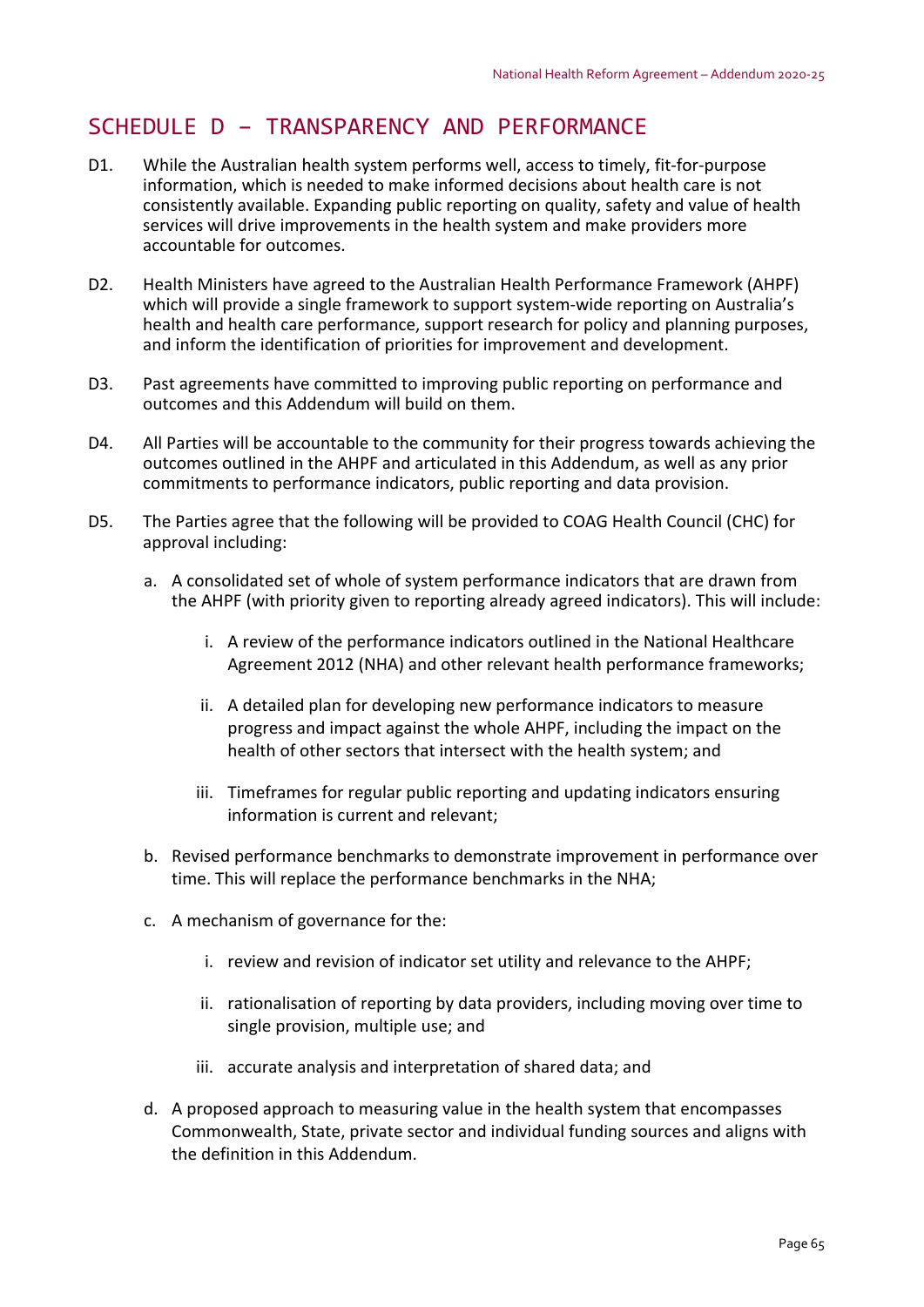- D6. Progress on work outlined in clause D5 will be reported to the Health Services Principal Committee in consultation with the Australian Institute of Health and Welfare (AIHW), the Australian Commission on Safety and Quality in Health Care (ACSQHC), the Independent Hospital Pricing Authority (IHPA), the Productivity Commission (PC), the Australian Digital Health Agency (ADHA), the National Aboriginal and Torres Strait Islander Health Standing Committee (NATSIHSC) and other bodies as required.
- D7. The Parties will work to harmonise reporting arrangements on health system performance information and data and rationalise where appropriate. This includes Parties agreeing to:
	- a. a list of reports for inclusion as part of the reporting arrangements under the AHPF; and
	- b. ongoing monitoring of the list of AHPF reports.
- D8. Further to clause D5, the Parties agree to work collaboratively with relevant national agencies in accordance with their roles and responsibilities outlined in Schedule B to:
	- a. Review and revise the National Health Information Agreement (consistent with the principles outlined in this Addendum) by April 2021;
	- b. Manage a central repository for the AHPF performance information and national reporting, leveraging the existing infrastructure and platforms;
	- c. Ensure fit for purpose public reporting of performance information is accessible, understandable and timely for stakeholders, based on the data provided by all sources in accordance with this Addendum; and
	- d. Develop and provide, in collaboration with relevant stakeholders, tiered, fit for purpose reporting at the lowest meaningful level of granularity, in line with best practice and subject to any applicable privacy legislation. This could include:
		- i. Individual providers and facilities, local (PHN, LHN), State/Territory, national and international;
		- ii. Priority population groups including Aboriginal and Torres Strait Islander populations;
		- iii. Comparisons across local (PHN, LHN), State/Territory regions and population groups;
		- iv. Funding sources;
		- v. Different health conditions;
		- vi. Demographic and socio‐economic groups; and
		- vii. Public and private health care providers and funders.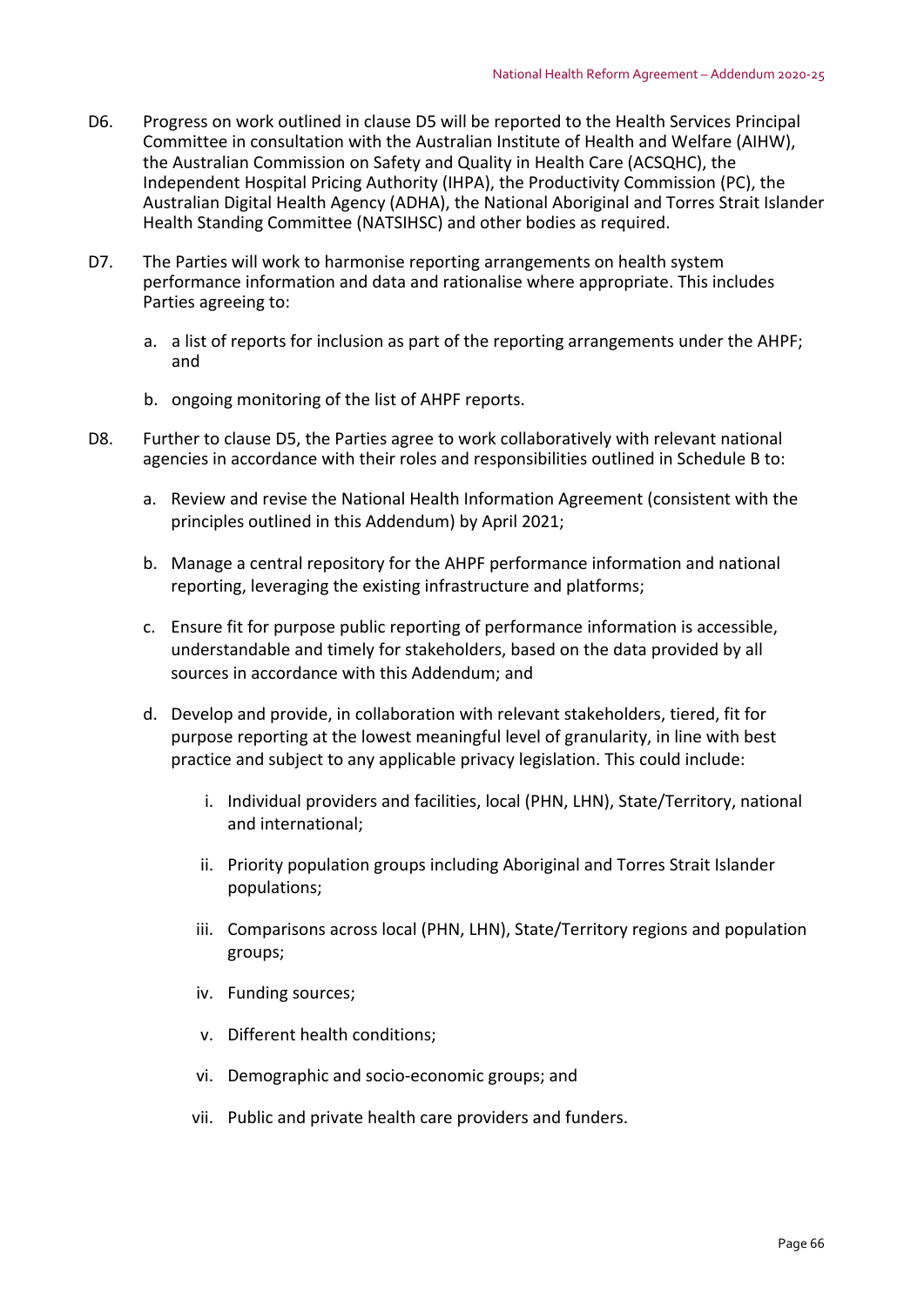- D9. The Parties agree that transparent performance reporting should be based on the following:
	- a. flexibility to evolve over time to support the long term objectives of this Addendum;
	- b. ability to progressively expand to cover the AHPF domains focused on health system performance;
	- c. apply measures across the range of private sector and primary care settings;
	- d. providing timely and regular information to the public on the performance, safety and quality of the health system and health facilities;
	- e. provide data once through a single source with multiple use by national agencies and Commonwealth departments;
	- f. use agreed data supply pathways;
	- g. strong governance protocols which limit unauthorised access and protect privacy;
	- h. prioritise additional data sources for development and expansion over time; and
	- i. States and Territories remain responsible for jurisdictional reporting of performance information outside the scope of national reporting.
- D10. Whole of system reporting will include all facets of the health system including primary, secondary and tertiary services in the public, private and community settings:
	- a. The Parties agree to align their individual performance frameworks with the AHPF to the greatest extent;
	- b. The Parties agree to develop and implement enhanced performance reporting across the whole care pathway including:
		- i. Health system outcomes including: health outcomes, clinical outcomes, safety and quality, workforce outcomes and health system sustainability;
		- ii. Patient‐centred outcomes by embedding Patient Reported Measures and moving towards linkage with other data sets:
		- iii. Increased coverage and reporting of primary care activity;
		- iv. Specific consideration of the representation of Aboriginal and Torres Strait Islander peoples' experience including: the choice of outcomes; patient centred outcomes; the presentation and interpretation of reporting; and any other factors;
		- v. Increased coverage and reporting of private hospital sector activity and performance; and
		- vi. The interface between health and other sectors, such as the disability or aged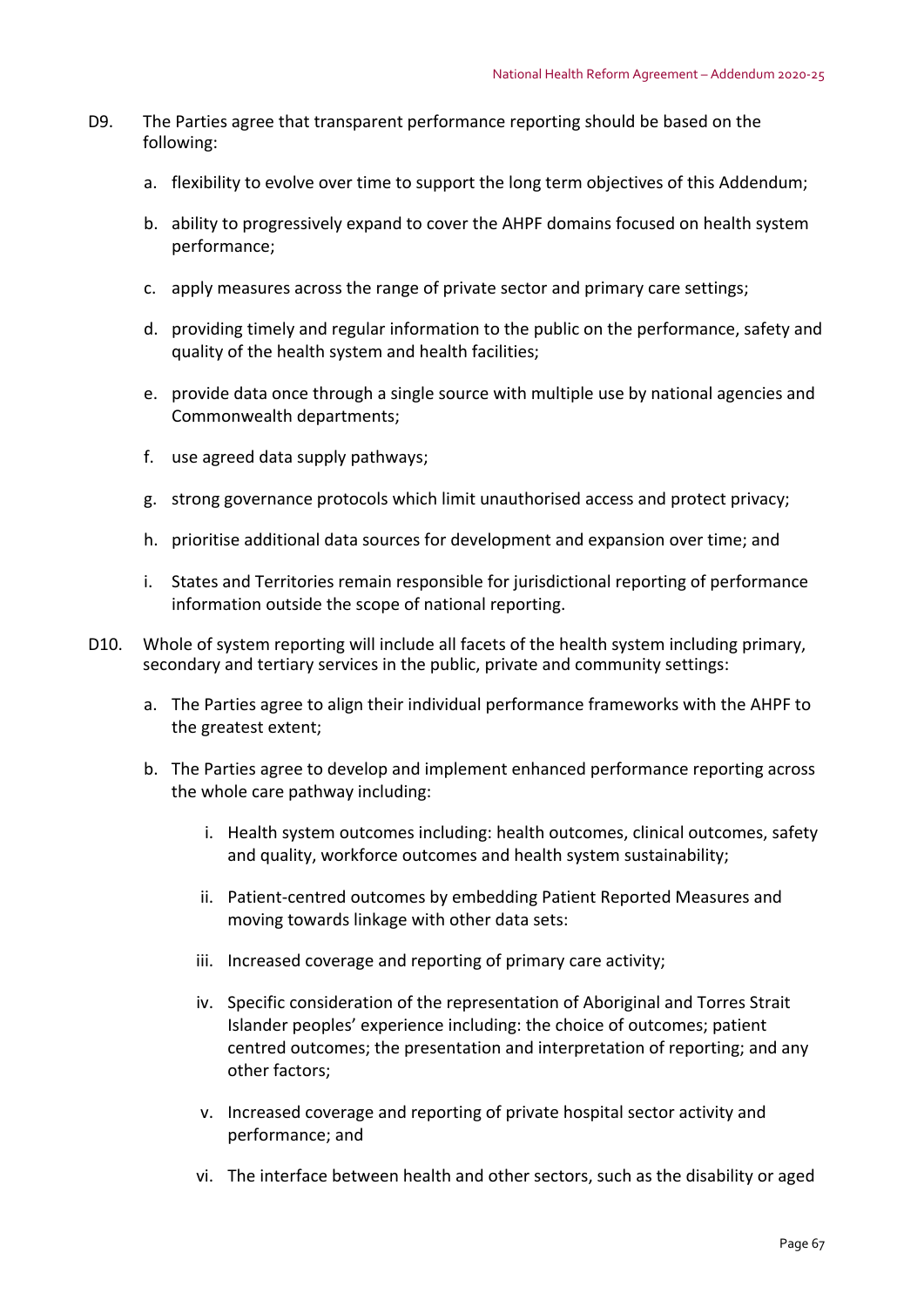#### care sectors.

D11. The Productivity Commission will continue its role of reporting the progress towards the COAG's key commitments, including reviewing progress against a set of agreed national performance indicators defined through the AHPF.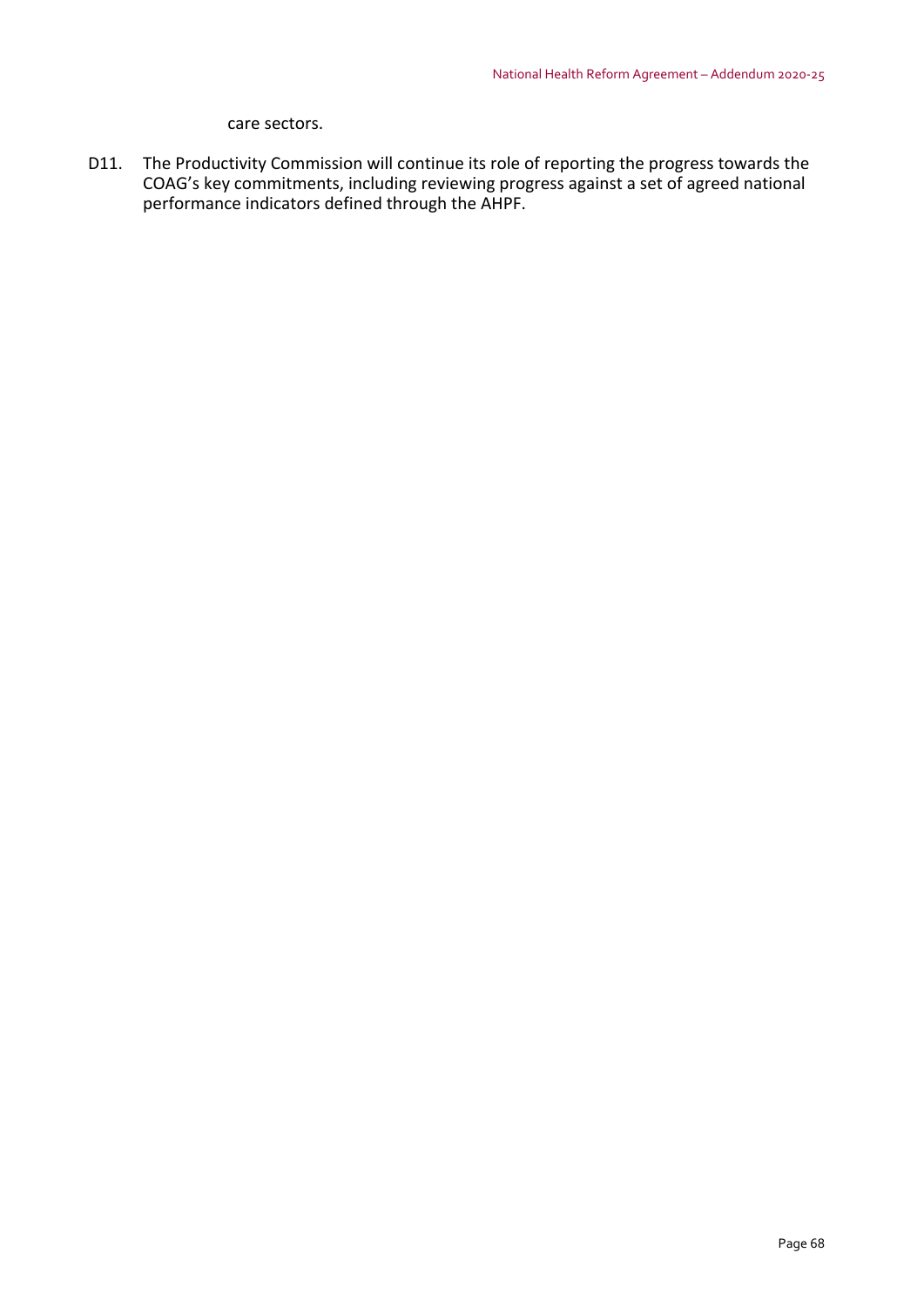# SCHEDULE E – LOCAL GOVERNANCE

# **Local Hospital Networks**

- E1. The Commonwealth and the States agree that the role of Local Hospital Networks is to decentralise public hospital management and increase local accountability to drive improvements in performance. Local Hospital Networks are accountable for treatment outcomes and responsive to patients' needs and make active decisions about the management of their own budget. They have the flexibility to shape local service delivery according to local needs.
- E2. Local Hospital Networks are required to engage with the local community and local clinicians, incorporating their views into the day‐to‐day operational planning of hospitals, particularly in the areas of safety and quality of patient care.
- E3. Local Hospital Networks are required to directly manage public hospital services and functions and may at the discretion of States also have responsibility for delivery of other health services. Local Hospital Networks are required to work with Primary Health Networks to integrate services and improve the health of local communities.
- E4. Local Hospital Networks are responsible for:
	- a. managing their own budget, in accordance with State financial and audit requirements;
	- b. managing performance of functions and activities specified in Service Agreements;
	- c. receiving Commonwealth and State funding contributions for delivery of services as agreed under the Service Agreement entered into with the State government;
	- d. local implementation of national clinical standards to be agreed between the Commonwealth and States on the advice of the Australian Commission on Safety and Quality in Health Care (ACSQHC);
	- e. local clinical governance arrangements;
	- f. providing information to States at their request, for the purpose of enabling the relevant State to provide information and data to the national bodies and the Commonwealth;
	- g. maintaining accountability under, and subject to, State financial accountability and audit frameworks; and
	- h. collaborating with Primary Health Networks and private providers to meet the health needs of the community and minimise service duplication and fragmentation.
- E5. Local Hospital Networks are required to assist States through:
	- a. contributing expertise, local knowledge and other relevant information to State‐ managed capital and service planning arrangements; and
	- b. the implementation and local planning of capital infrastructure.
- E6. Local Hospital Networks are required to engage with the following stakeholders to enable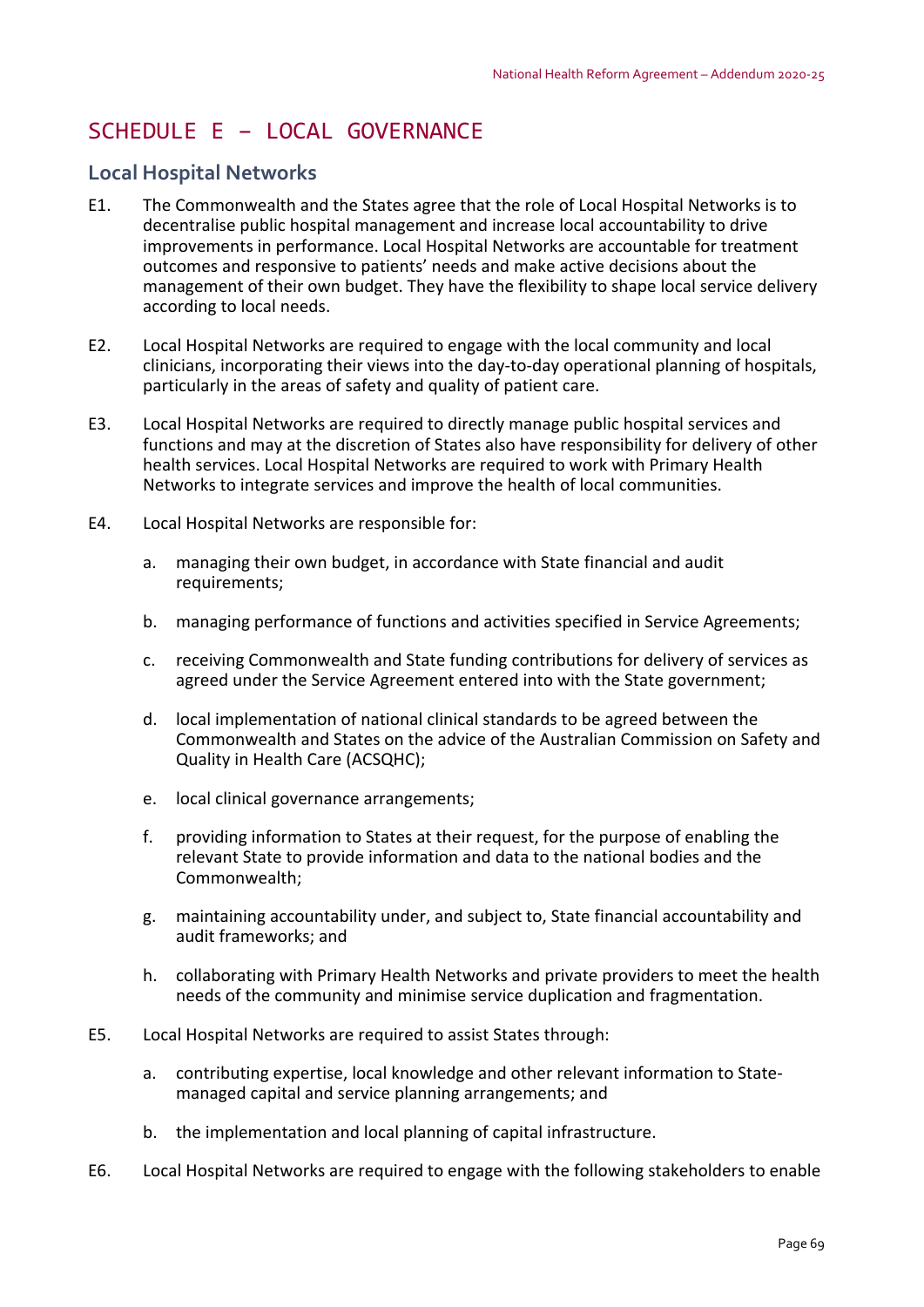their views to be considered when making decisions on service delivery at the local level, or service and capital planning at the State level:

- a. other Local Hospital Networks to collaborate on matters of mutual interest;
- b. local primary health care providers, Primary Health Networks and aged care services; and
- c. the local community and local clinicians, particularly in the area of safety and quality of patient care.
- E7. The Local Hospital Network Service Agreement are required to include at a minimum:
	- a. the number and broad mix of services to be provided by the Local Hospital Network, so as to inform the community of the expected outputs from the Local Hospital Network and allow the Administrator to calculate the Commonwealth's funding contribution (clause B42(a) refers);
	- b. the quality and service standards that apply to services delivered by the Local Hospital Network, including the Performance and Accountability Framework (2011 NHRA) and Australian Health Performance Framework (Schedule D);
	- c. the level of funding to be provided to the Local Hospital Networks under the Service Agreement, through ABF, reported on the basis of the national efficient price, and block funding; and
	- d. the teaching, training and research functions to be undertaken at the Local Hospital Network level.
- E8. Service Agreements are required to be publicly released by States within fourteen calendar days of finalisation or amendment and are required to then also be made available through relevant national bodies. States may agree additional matters with Local Hospital Networks (such as the delivery of additional programs).
- E9. The Commonwealth is not a party to Local Hospital Network Service Agreements and has no role, directly or indirectly, in the negotiation or implementation of Local Hospital Network Service Agreements.
- E10. States are accountable for financial management and audit of Local Hospital Networks and are required to ensure that stringent independent oversight and financial accountability is put in place.
- E11. Local Hospital Networks are required to have separate bank accounts able to receive funding from the National Health Funding Pool independent of State treasuries or health departments and are required to be audited as separate entities.
- E12. Local Hospital Networks are required to have a professional Governing Council and Chief Executive Officer, unless otherwise agreed by the Health Ministers of the Commonwealth and an individual jurisdiction. The professional Governing Council and Chief Executive Officer are responsible for:
	- a. delivering agreed services and performance standards within an agreed budget, based on annual strategic and operating plans, to give effect to the Local Hospital Network Service Agreement;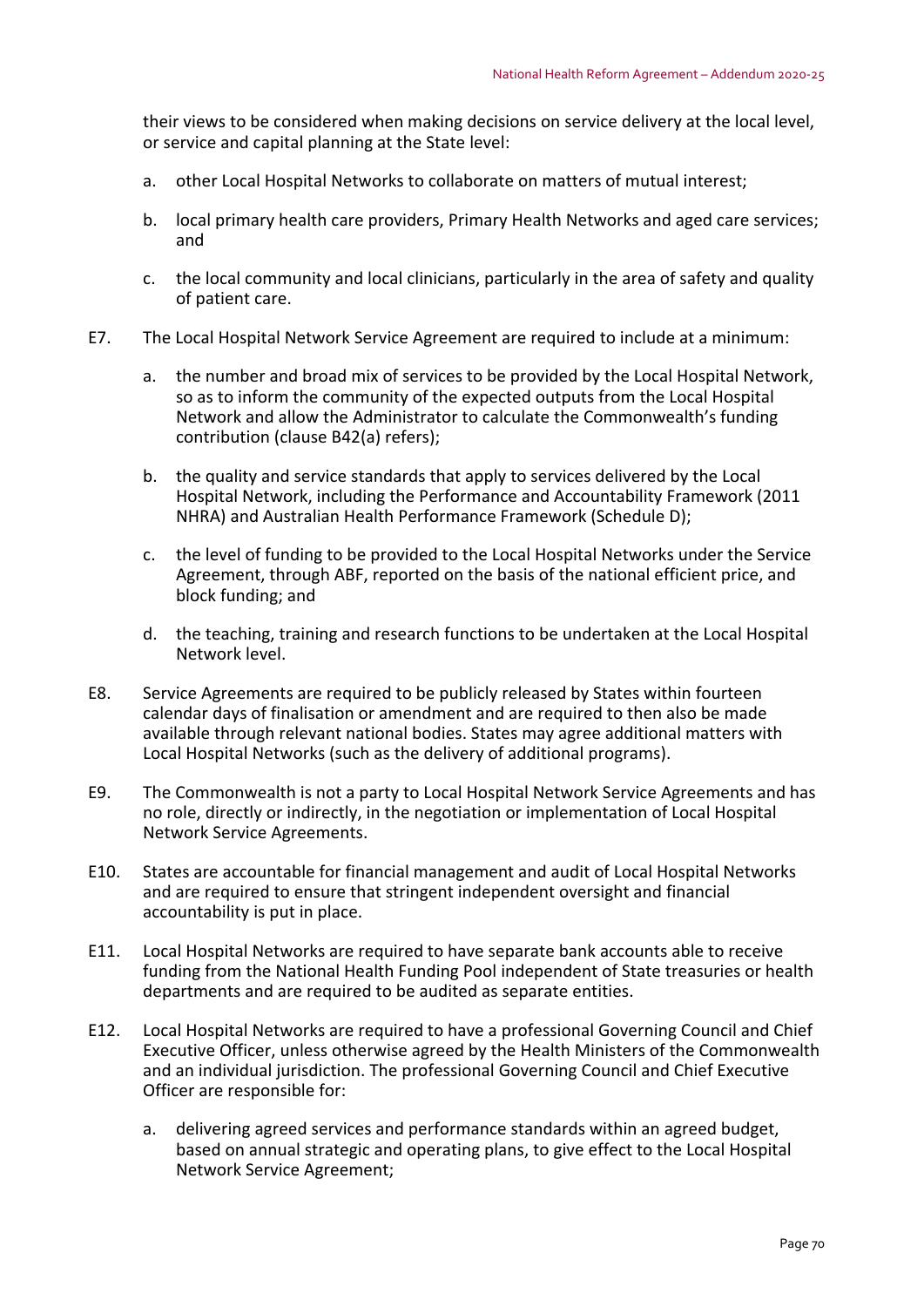- b. ensuring accountable and efficient provision of services and producing annual reports, subject to State financial accountability and audit frameworks;
- c. monitoring Local Hospital Network performance against the agreed performance monitoring measures in the Local Hospital Network Service Agreement, including the Performance and Accountability Framework (2011 NHRA) and Australian Health Performance Framework (Schedule D);
- d. improving local patient outcomes and responding to system‐wide issues; and
- e. maintaining effective communication with the State and relevant local stakeholders, including clinicians and the community.
- E13. Local Hospital Network Governing Councils are responsible for:
	- a. negotiating and agreeing with the relevant State government a Local Hospital Network Service Agreement and any necessary adjustments; and
	- b. developing a strategic plan for the Local Hospital Network, and implementing an operational plan to guide the delivery of the services, within the budget agreed under the Local Hospital Network Service Agreement.
- E14. Local Hospital Network Governing Councils are required to comprise members with an appropriate mix of skills and expertise to oversee and provide guidance to large and complex organisations, including:
	- a. health management, business management and financial management;
	- b. clinical expertise, including expertise external to the Local Hospital Network wherever practicable;
	- c. cross‐membership with Primary Health Networks wherever possible;
	- d. where appropriate, people from universities, clinical schools and research centres; and
	- e. where appropriate, people with other skills and experience.
- E15. The overall makeup of Local Hospital Network Governing Councils are required to be determined taking into account the need to ensure local community knowledge and understanding.
- E16. Local Hospital Network Governing Councils are required to be recruited through a process conducted publicly, transparently and in accordance with due process principles, and are required to be remunerated at rates determined by the relevant State.
- E17. Local Hospital Network Governing Council members are required to be appointed under State legislation by State Health Ministers. Each Local Hospital Network's Chief Executive Officer (CEO) is required to be appointed by the Governing Council, with the approval of the State Health Minister or their delegate, and are required to be accountable to the Governing Council.
- E18. Local Hospital Network Governing Councils are required to establish a formal engagement protocol with local Primary Health Networks.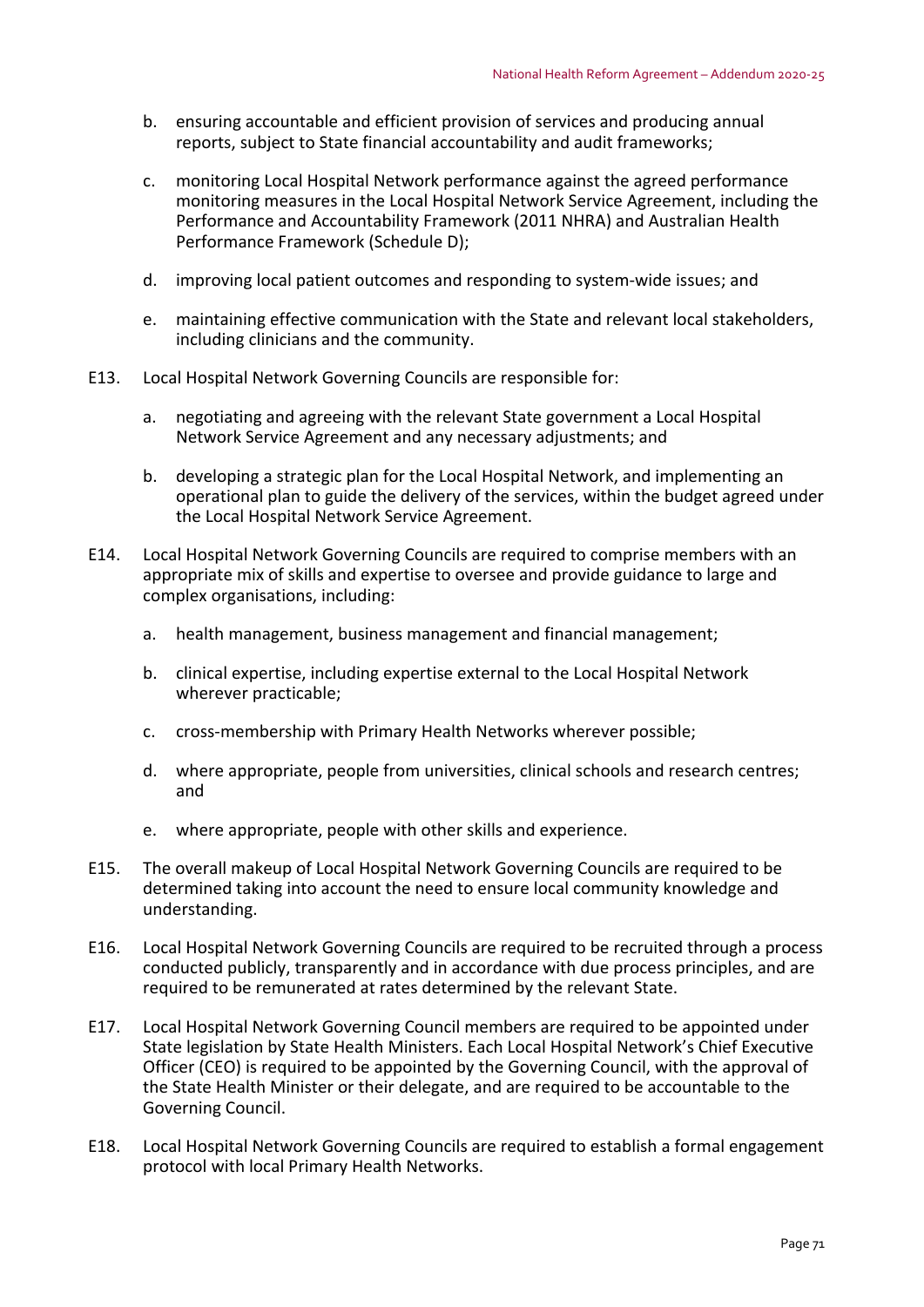# Local Hospital Network Structure

- E19. Local Hospital Networks are required to comprise single or small groups of public hospitals with a geographic or functional connection, large enough to operate efficiently and to provide a reasonable range of hospital services and small enough to enable the Local Hospital Networks to be effectively managed to deliver high quality services.
- E20. Types of Local Hospital Networks include:
	- a. metropolitan Local Hospital Networks, which are required to comprise at least one hospital, but could comprise a small group of hospitals, and should be built around principal referral hospitals or specialist hospitals;
	- b. specialist Local Hospital Networks, which are required to have a functional focus without any particular geographic focus and are required to operate with whole-of-State coverage, for example specialist hospitals or the largest most complex tertiary hospitals; and
	- c. other Local Hospital Networks, bringing together an individual or groups of hospitals operated by third parties as public hospitals, including those operated by religious orders.
- E21. In regional Australia, a flexible approach is required to be adopted to determine the regional, rural and remote Local Hospital Network structure that best meets the needs of these communities and best takes into account the challenges of managing multiple small hospitals.
- E22. If over time States identify that significant changes are needed to roles and structures for Local Hospital Networks, they are required to work with Local Hospital Networks to deliver the adjustments necessary to respond to these changes, including the number and location of staff.
- E23. States are required to work cooperatively with the Commonwealth to ensure, wherever possible, common geographic boundaries with Primary Health Network boundaries, including where States introduce arrangements for cross‐border Local Hospital Networks.
- E24. In respect of performance assessment, reporting and management of Local Hospital Networks:
	- a. States, as system managers of the public hospital system, are required to agree and adopt the Performance and Accountability Framework (2011 NHRA) and Australian Health Performance Framework (Schedule D), and are required to be responsible for ensuring Local Hospital Network performance in accordance with this framework; and
	- b. States, as system managers of the public hospital system, are required to decide on the nature and timing of actions to remediate ongoing poor performance.

# **Primary Health Networks**

E25. Primary Health Networks will be the GP and primary health care partners of Local Hospital Networks, responsible for supporting and enabling better integrated and responsive local GP and primary health care services to meet the needs and priorities of patients and communities.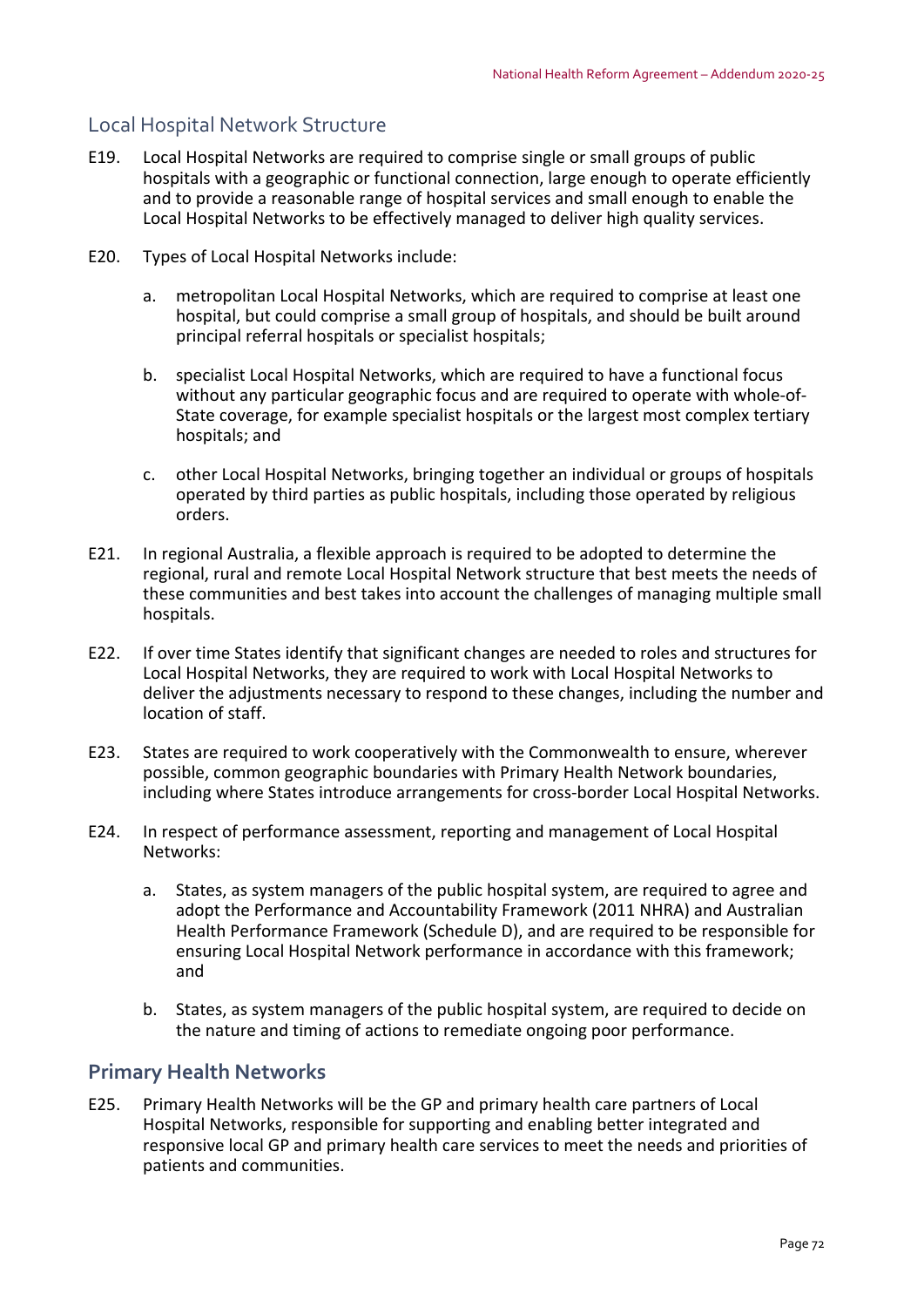- E26. Primary Health Networks and State‐funded health and community services will cooperate to achieve these objectives.
- E27. The strategic objectives for Primary Health Networks are:
	- a. identifying the health needs of their local areas and development of relevant focused and responsive services;
	- b. commissioning health services to meet health needs in their region;
	- c. improving the patient journey through developing integrated and coordinated services;
	- d. providing support to clinicians and service providers to improve patient care;
	- e. facilitating the implementation of primary health care initiatives and programs; and
	- f. being efficient and accountable with strong governance and effective management.
- E28. Primary Health Networks have, among other functions, responsibility for assessing the health needs of the population in their region, for identifying gaps in GP and primary health care services and working with other funders and key stakeholders to put in place strategies to address these gaps.
- E29. Primary Health Networks are independent legal entities (not government bodies) with strong links to local communities, health professionals and service providers, including GPs, allied health professionals and Aboriginal and Torres Strait Islander Community Controlled Health Services. Primary Health Networks will reflect their local communities and health care services in their governance arrangements.
- E30. The Commonwealth and States will work together on system-wide policy and State-wide planning for GP and primary health care. The Commonwealth will consult with States and Primary Health Networks to ensure that:
	- a. Primary Health Networks are taken into account in system-wide policy and Statewide planning for primary health care; and
	- b. plans required to be developed by Primary Health Networks take account of State‐ wide plans.
- E31. Primary Health Networks and Local Hospital Networks will be expected to share some common membership of governance bodies where possible. Primary Health Networks will be expected to work closely, and establish a formal engagement protocols, with Local Hospital Networks.
- E32. The Commonwealth will monitor performance for Primary Health Networks.
- E33. States will not establish duplicate GP or primary health care planning and integration organisations. To the extent that such organisations already exist, the Commonwealth and the relevant State will work together to agree a transition plan, including timing, for the organisation then to become part of Primary Health Network arrangements.
- E34. The Commonwealth and States will work together to create linkages and coordination mechanisms, where appropriate, between Primary Health Networks and other State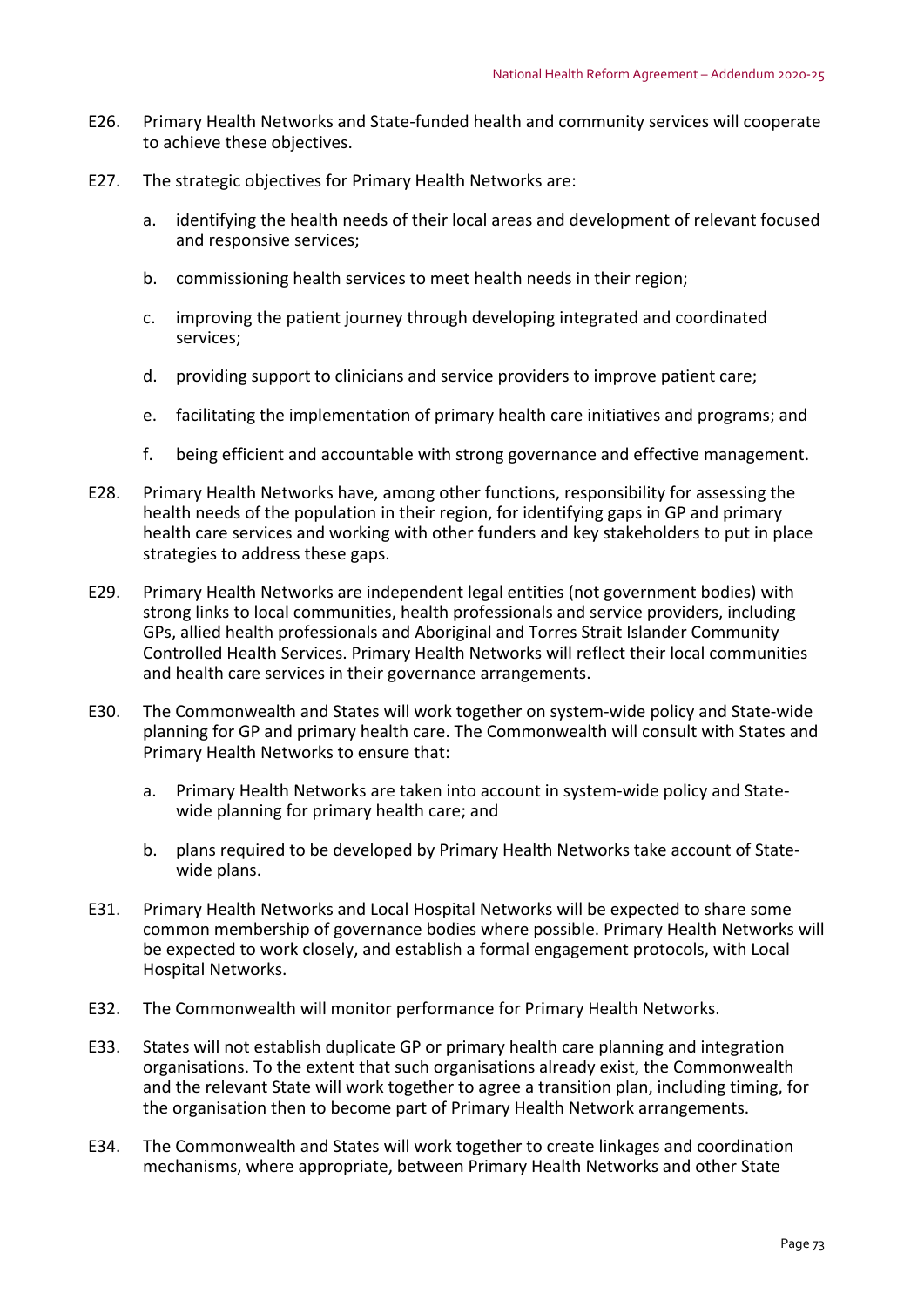services that interact with the health system, for example services for children at risk, people with serious mental illness and homeless Australians.

- E35. The Commonwealth will work co-operatively with States to ensure, wherever possible, Primary Health Networks have common geographic boundaries with Local Hospital Networks. These boundaries may be reviewed over time by the Commonwealth in consultation with States.
- E36. Primary Health Networks will engage with the following stakeholders to enable their views to be considered when making decisions on service delivery at the local level, or service and capital planning at the State level:
	- a. other Primary Health Networks to collaborate on matters of mutual interest;
	- b. Local Hospital Networks, particularly to improve planning and delivery of services to coordinate and integrate care for patients; and
	- c. the local community and local clinicians, particularly in the area of safety and quality of patient care.

#### Commonwealth and State engagement to support local care delivery

- E37. GP and primary health care services are integral to an effective and efficient Australian health system. The Commonwealth will renew its efforts to improve GP and primary health care services in the community to improve care for patients. The Commonwealth will take lead responsibility for the system management, funding and policy development of GP and primary health care with the objective of delivering a GP and primary health care system that meets the health care needs of Australians, keeps people healthy, prevents disease and reduces demand for hospital services.
- E38. The Commonwealth and the States will work together on system-wide policy and local, regional and State level planning and funding for GP and primary health care given the impact on the efficient use of hospitals and other State funded services, and because of the need for effective integration across Commonwealth and State‐funded health care services at the local level to improve patients' outcomes through early intervention and better coordination of care.
- E39. Commonwealth and States will work together to trial and test better approaches to accountability and funding that supports more integrated service delivery for communities. States will work cooperatively with the Commonwealth in the implementation and ongoing operation of the Commonwealth's primary health care initiatives.

#### Reforms to primary care to reduce potentially avoidable hospital admissions

- E40. The Commonwealth will continue to invest in programs designed to minimise the impact of potentially preventable hospital admissions arising from shortcomings in areas within its own direct policy control including:
	- a. integrating the planning, co-ordination and commissioning of services at a regional level through Primary Health Networks, with a specific focus on the interface between primary health care, and hospital services;
	- b. investments in national implementation of co‐ordination of care models for persons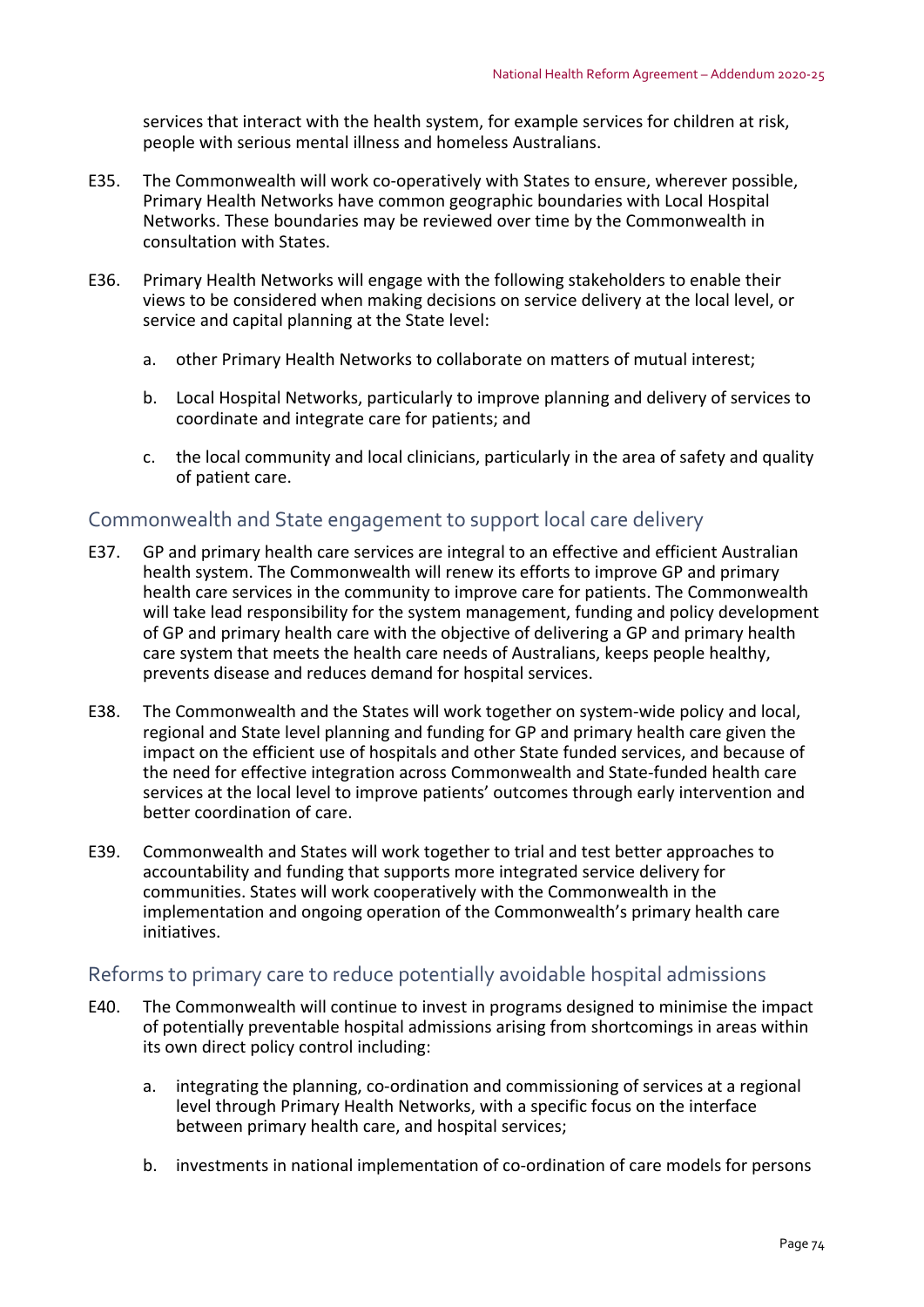with complex, chronic conditions, and flexible funding models to better support persons with severe mental health conditions, consistent with the November 2015 response to the National Mental Health Commission Report ‐ Contributing Lives, Thriving Communities;

- c. continued national rollout of My Health Records with legislative change to enable opt out provisions, with ongoing patient safety and efficiency benefits;
- d. implementation of the Community Pharmacy Agreement to enhance primary health care management of medications and avoidance of errors; and
- e. partnering with jurisdictions, where appropriate, in relation to primary health care, for example in remote and Aboriginal and Torres Strait Islander communities.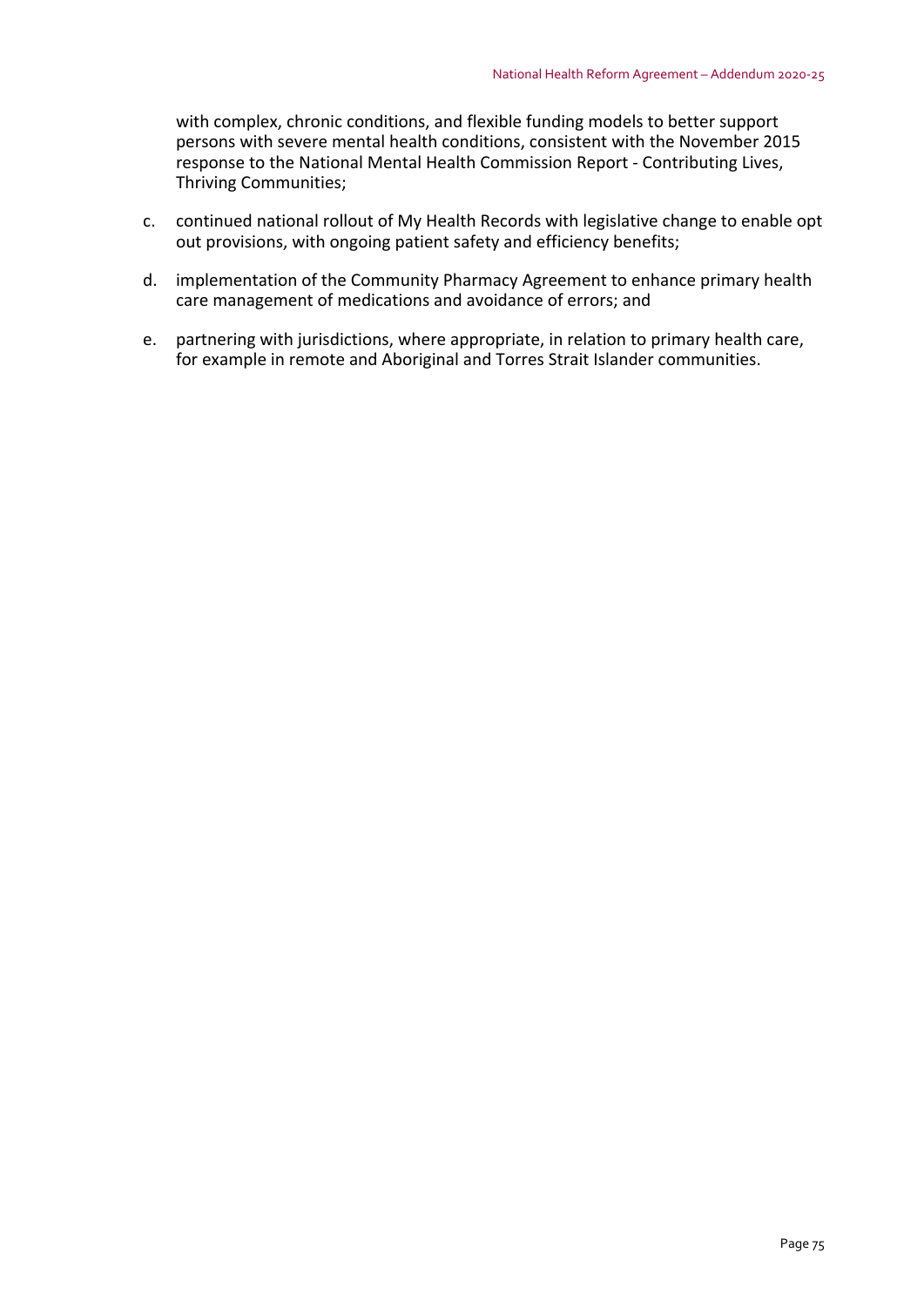# SCHEDULE F – INTERFACES BETWEEN HEALTH, DISABILITY AND AGED CARE SYSTEMS

- F1. Many Australians have increasingly complex care needs that require services from across the health, primary care, disability and aged care systems. This growing complexity requires better coordination between these systems to ensure positive outcomes for people through access to appropriate services, and reductions in avoidable hospital admissions, time spent in hospital and premature residential care admissions. Parties will develop meaningful and transparent mechanisms to monitor and report on system interface performance, and agree appropriate escalation pathways to ensure issues are identified and addressed proactively in a timely manner, to optimise consumer access and care outcomes.
- F2. The Parties recognise:
	- a. that the disability, aged care, acute care, primary care and community health systems, including the Aboriginal and Torres Strait Islander Community Controlled Health sector, are part of a whole care and support system and are a collective responsibility;
	- b. all governments have a shared responsibility to improve people's health outcomes, by supporting consumers, carers and their families to better navigate the health, primary care, aged care, and disability support systems, with the aim of optimising care and support and reducing avoidable hospital admissions;
	- c. the interoperability of the health, primary care, aged care and disability systems, their interfaces, and that policy changes in one system can have an impact on other systems particularly in resource constrained environments.
	- d. that people who regularly move between and interact with the health, aged care and/or disability systems may be more vulnerable, so it is important to have clear and effective mechanisms in place to effectively co-ordinate care across systems;
	- e. that the outcomes of people living with a disability can be improved by supporting their continued access to mainstream health services and the National Disability Insurance Scheme (NDIS), where eligible; and
	- f. that the outcomes for older people can be improved by continued co-ordination between hospital, aged care and mainstream health services, including primary care services.

## **Roles and responsibilities**

- F3. The roles and responsibilities of the Parties where they relate to the interface between health, primary care, aged care and disability support systems, including community and residential aged care, and the NDIS should be read together with the NDIS Bilateral Agreements, the National Psychosocial Supports Measure, relevant legislation and supporting documents including the:
	- a. *Aged Care Act 1997*;
	- b. *the Aged Care Safety and Quality Commission Act 2018;*
	- c. the *National Disability Insurance Scheme Act 2013*;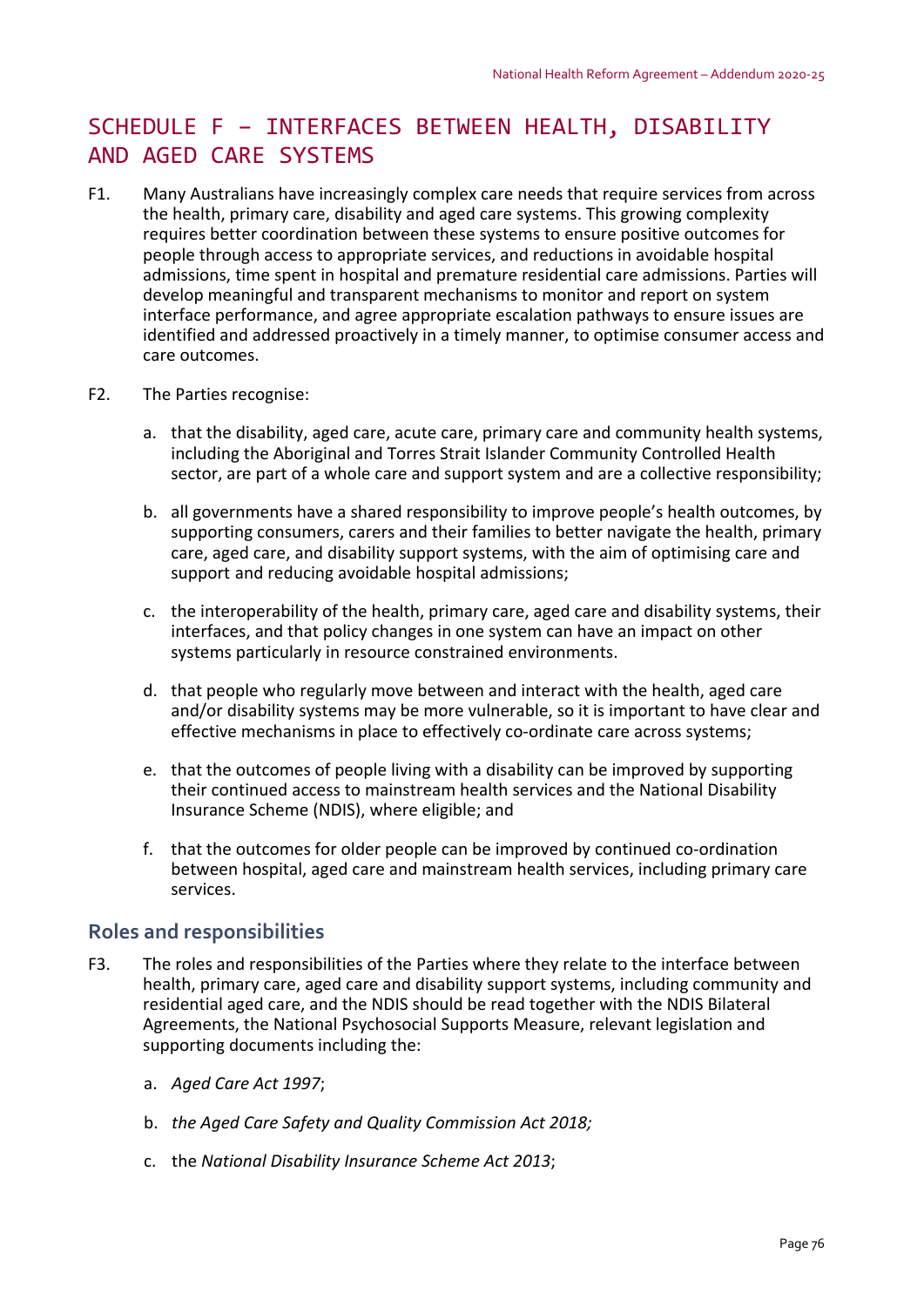- d. the National Disability Agreement;
- e. the National Disability Strategy;
- f. the NDIS Rules; and
- g. the 'Principles to Determine the Responsibilities of the NDIS and other Service Systems ‐ Applied Principles and Tables of Support (APTOS)' agreed by COAG.
- F4. In addition to the role and functions of the Australian Commission on Safety and Quality in Health Care (ACSQHC) (see Schedule B), the roles and functions of other relevant bodies including the Aged Care Quality and Safety Commission and the NDIS Quality and Safeguards Commission should also be considered.
- F5. The Parties acknowledge the need to build on the activities set out in the 2017 Bilateral Agreements on Coordinated Care, which were designed to improve people's health outcomes and reduce avoidable demand for health services.
- F6. The Commonwealth is responsible for:
	- a. policy and regulation of community and residential aged care delivered under Commonwealth‐funded aged care programs for all people;
	- b. funding of community and residential aged care delivered under Commonwealth‐ funded aged care programs for people aged 65 years and over (50 years and over for Aboriginal and Torres Strait Islander people);
	- c. providing continuity of support, where required, for clients of Commonwealth programs that support people who are aged under 65 years with a disability but are not eligible for the NDIS;
	- d. regulating the provision of services under the NDIS via the NDIS Quality and Safeguards Commission, once established in each State; and
	- e. policy and funding to support timely and appropriate access to general practitioners regardless of where people live, through benefits paid for services listed on the Medicare Benefits Schedule (MBS).
- F7. States are responsible for:
	- a. policy, funding and regulation of relevant disability supports and services for people aged under 65 years (and Aboriginal and Torres Strait Islander people aged under 50 years) with a disability who are not eligible for the NDIS;
	- b. continuing to fund and provide access to mainstream public hospital and State owned and run community health services, regardless of a person's NDIS participation;
	- c. funding of Commonwealth residential aged care or Home Care Packages for people aged under 65 years, except Indigenous Australians aged 50 years and over, who are not eligible for the NDIS; and
	- d. providing continuity of support, where required, for clients of State specialist disability programs who are found to be ineligible for the NDIS, to assist them to achieve similar outcomes.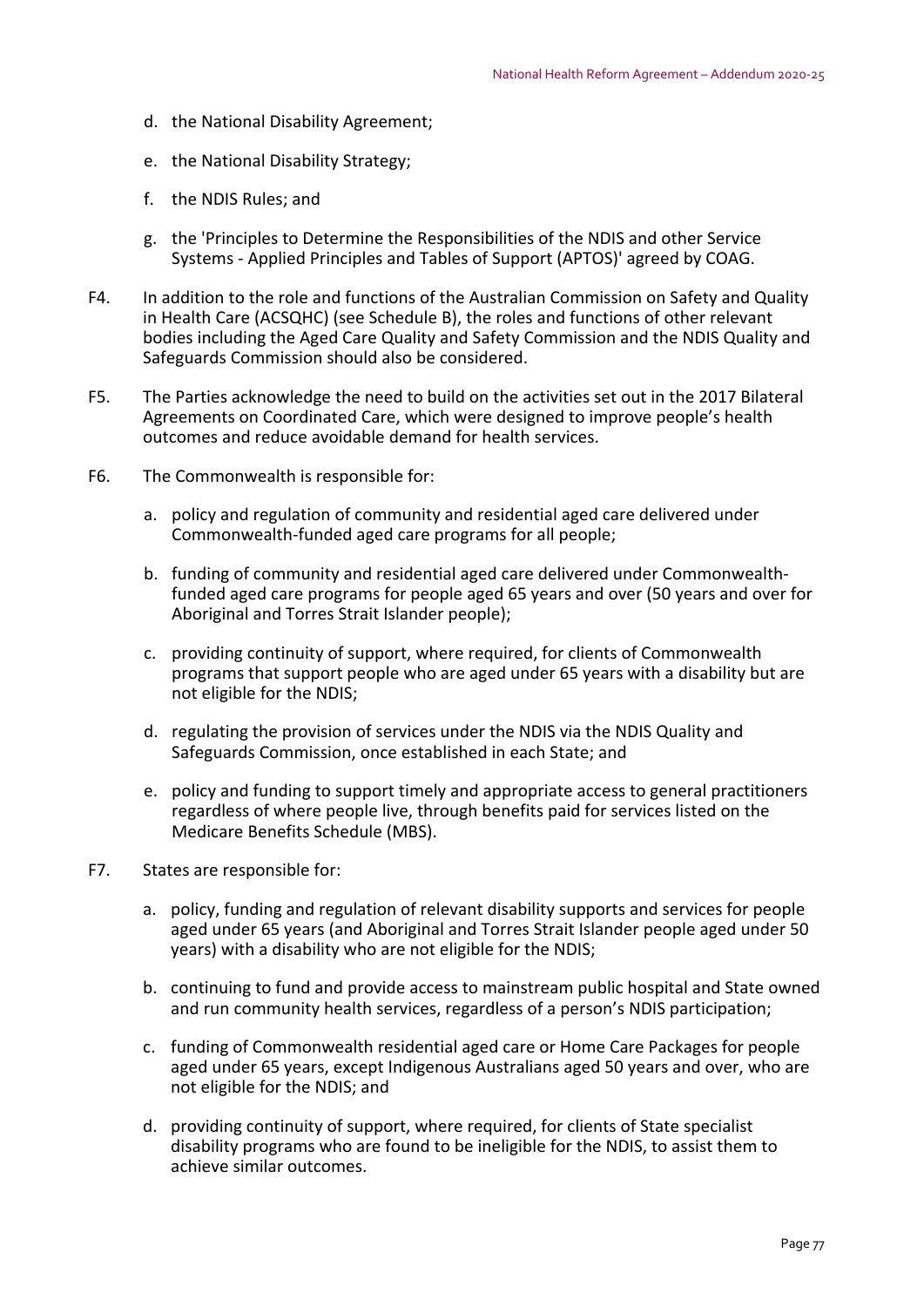- F8. The Parties will share responsibility for:
	- a. providing continuity of care across the health, primary care, aged care, and disability systems to ensure smooth client transitions and reduce avoidable hospital admissions, and avoidable disability and aged care admissions; and
	- b. providing direction and strategic guidance through the Disability Reform Council on the NDIS, that funds disability supports and services for people who are eligible.
- F9. Where applicable, the Parties will share program responsibility for their respective community care and residential care services for Aboriginal and Torres Strait Islander clients aged 50 to 64 years, who will be eligible to receive services from an appropriate provider under programs of either level of government. There will be no 'wrong door' for Aboriginal and Torres Strait Islander people in this age group seeking community or residential care services. Where care services are provided under a State funded program to an Aboriginal or Torres Strait Islander person aged 50 years or older the Commonwealth will meet the cost of the service.

#### **Interface between systems**

- F10. This work builds on activities agreed in the Bilateral Agreements on Co-ordinated Care that aim to improve care coordination, particularly for people with chronic conditions and a disability, and transitions between residential aged care and primary and acute settings.
- F11. The Parties are committed to working across service systems to ensure legislative and regulatory changes, changes to service types, eligibility, and methods and mechanisms of service delivery avoid a negative impact on the interoperability of health, primary care, aged care and disability systems and people's wellbeing and outcomes, by:
	- a. ensuring that changes with anticipated impacts on interfacing systems are managed in a timely and collaborative manner;
	- b. using a range of clearly defined, existing governance mechanisms (including relevant Ministers' forums) to manage, escalate and report on significant interface issues in a timely and sustainable way.
- F12. The Parties agree that the AIHW, in consultation with States, Territories and the Commonwealth, will develop health, primary care, aged care and disability interface performance indicators and an associated data collection and reporting for COAG Health Council (CHC) consideration by June 2021. The indicators will monitor the impact of interface performance on client outcomes (with a focus on priority population groups), in domains including, but not limited to:
	- a. responsiveness of assessment and decision making processes;
	- b. equity of access to primary care, aged care, and disability care systems;
	- c. public hospital efficiency, including access to public hospital services, avoidable admissions, and appropriate discharge.
- F13. The Parties recognise that issues may arise at the interface between the health, primary care, aged care and disability systems from time to time. To appropriately identify and understand such issues, Parties agree to: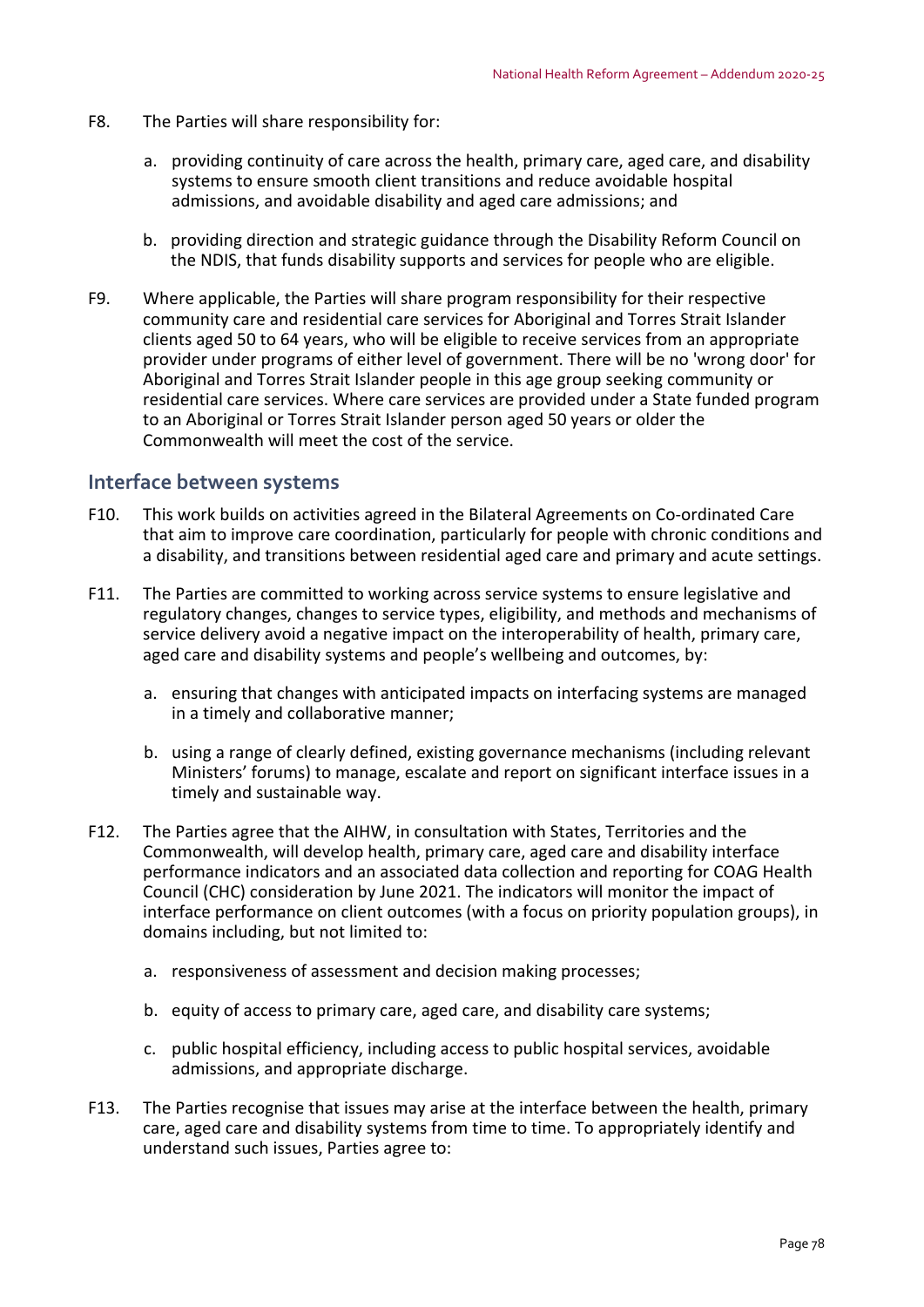- a. monitor and report on the effect of any policy or significant service change in one system, on services in other systems;
- b. support the health, primary care, aged care and disability systems to operate together effectively;
- c. monitor and analyse interface performance using performance indicators and data developed and collected under clause F12 to identify new issues and manage known issues;
- d. proactively address identified service gaps in a timely manner that minimises risk to individuals; and
- e. measure effectiveness of system and interface improvement strategies.
- F14. The following governance arrangements will apply for resolving system interface issues:
	- a. The Australian Health Ministers' Advisory Council (AHMAC) will monitor interface issues that arise between the health system, and primary care or aged care systems, and make recommendations to CHC to resolve those issues. AHMAC will report to CHC on issues and resolution strategies and seek endorsement for any action that requires Ministerial approval. Aged Care Ministers will be included in any decisions relating to the aged care system.
	- b. AHMAC and the NDIS Senior Officials Working Group will monitor interface issues that may arise between the health system and the NDIS. Either party can raise an issue to be resolved with outcomes or recommendations to be provided to the Disability Reform Council and/or CHC, as appropriate.
	- c. Ministerial Councils will update COAG on any consequential decisions or activity.
	- d. COAG will determine appropriate governance arrangements which are not addressed by the above arrangements.
- F15. Parties agree to explore the impact of housing security, provision and assistance on people's health outcomes, and report to CHC by December 2021.
- F16. The Parties will jointly:
	- a. recognise that the principles agreed by COAG in the APTOS will be used to determine the funding and delivery responsibilities of the NDIS and that the interactions of the NDIS with other service systems will reinforce the obligations of other service delivery systems to improve the lives of people with disability, in line with the National Disability Strategy, noting the APTOS does not intend to place additional obligations on other systems;
	- b. work together with the NDIA to improve outcomes for people with a disability;
	- c. work towards the consistent application and interpretation of data across the systems to assist understanding of the linkages between data sets, establish sharing practices, and explore the viability of a disability identifier in health data;
	- d. improve data sharing for serious incident/missed care across systems to provide early warning flags for all regulators; and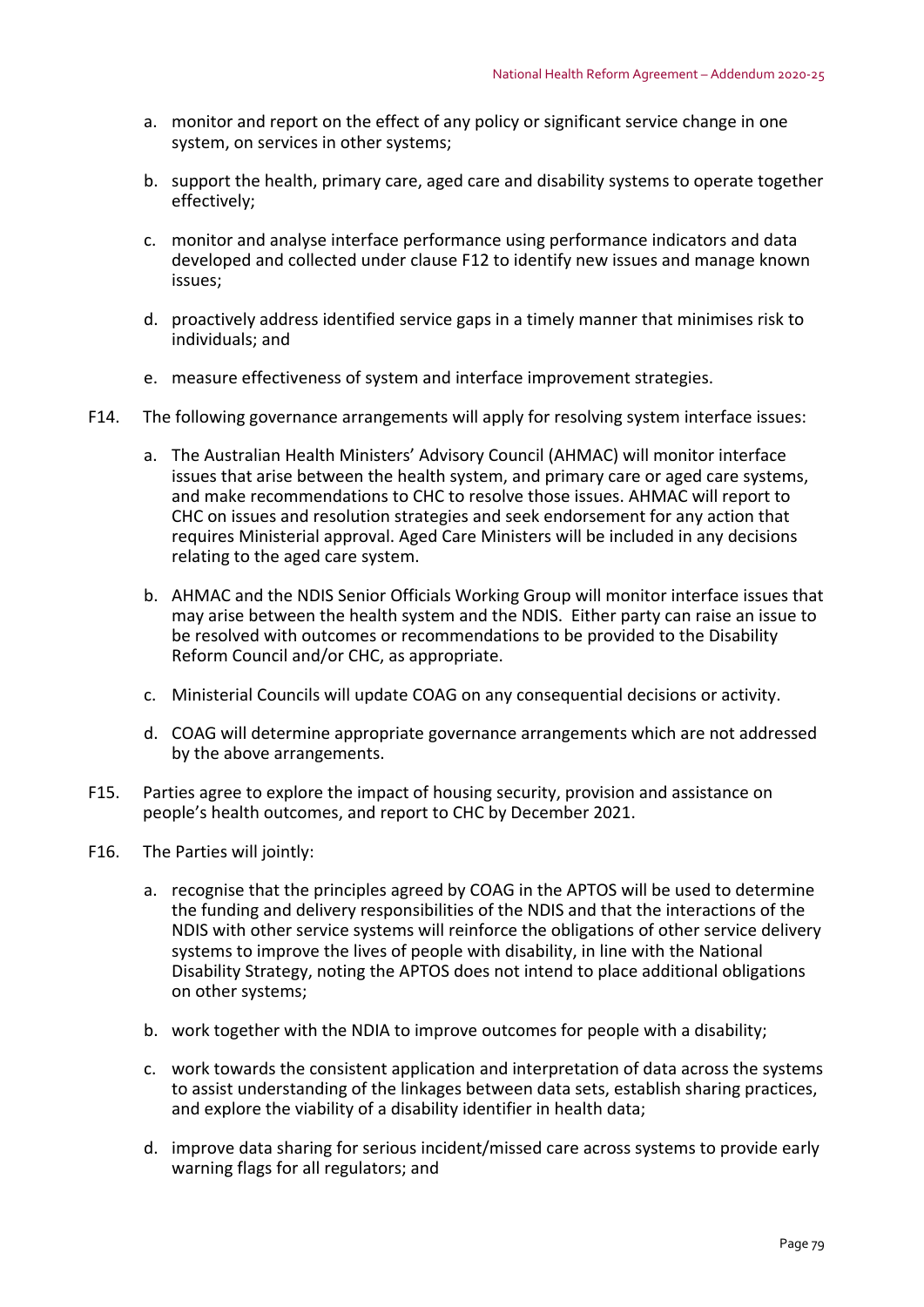e. work towards sustainability and improved coordination of health, primary health, aged care and disability services particularly in regional, rural and remote communities with progress to be reported to CHC and the Disability Reform Council.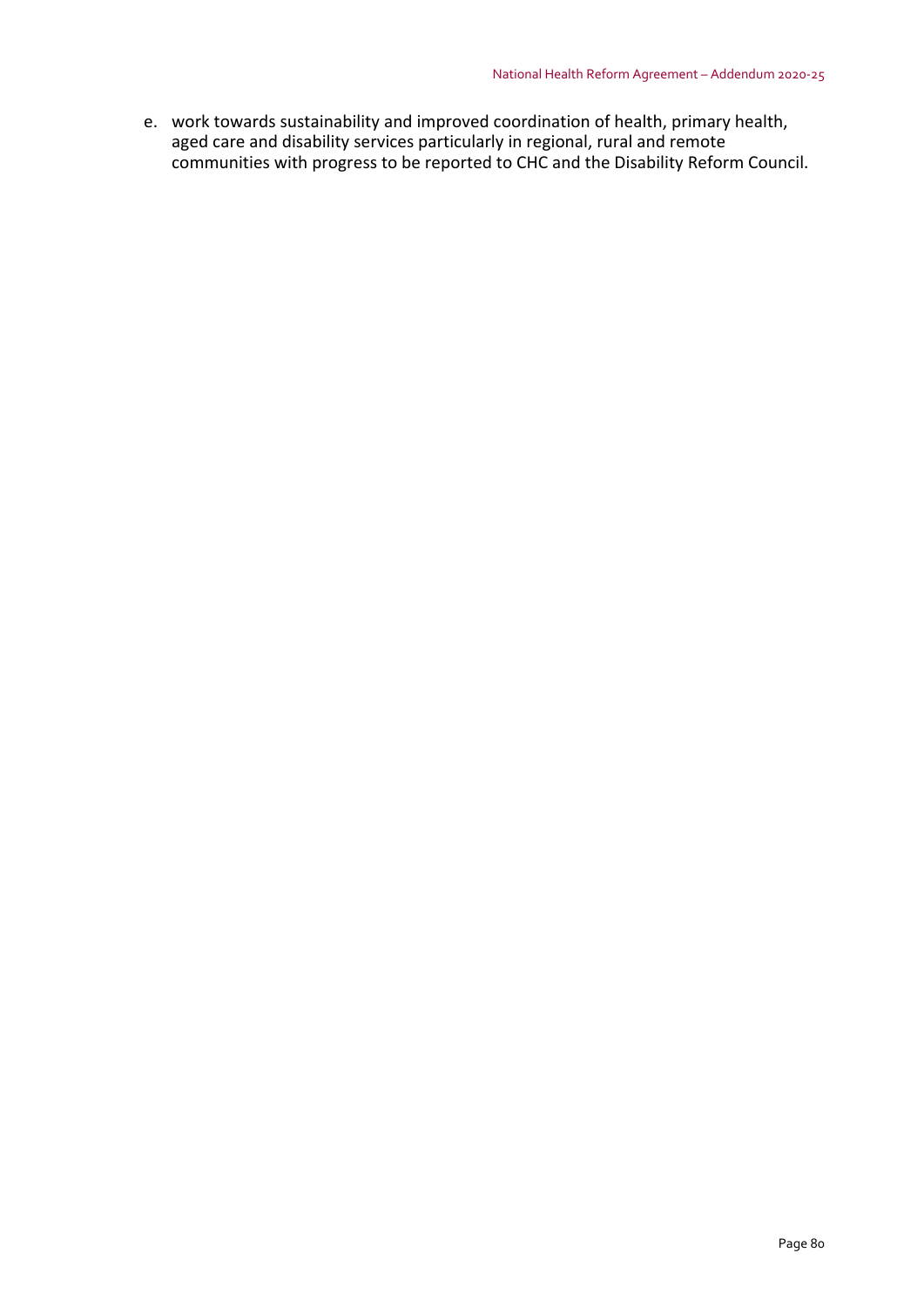# SCHEDULE G – BUSINESS RULES

*The following Business Rules are forservice providers required to operate under the National Health Reform Agreement. These rules may be amended at any time with agreement in writing by all the parties or on behalf of the parties by the Commonwealth, State and Territory Health Ministers.*

# **Public patient charges**

- G1. Where an eligible person receives public hospital services as a public patient no charges will be raised, except for the following services provided to non-admitted patients and, in relation to (f) only, to admitted patients upon separation:
	- a. dental services;
	- b. spectacles and hearing aids;
	- c. surgical supplies;
	- d. prostheses however, this does not include the following classes of prostheses, which must be provided free of charge:
		- i. artificial limbs; and
		- ii. prostheses which are surgically implanted, either permanently or temporarily or are directly related to a clinically necessary surgical procedure;
	- e. external breast prostheses funded by the National External Breast Prostheses Reimbursement Program;
	- f. pharmaceuticals at a level consistent with the Pharmaceutical Benefits Scheme (PBS) statutory co‐payments;
	- g. aids, appliances and home modifications; and
	- h. other services as agreed between the Commonwealth and States.
- G2. States can charge public patients requiring nursing care and accommodation as an end in itself after the 35th day of stay in hospital providing they no longer need hospital level treatment, with the total daily amount charged being no more than 87.5 per cent of the current daily rate of the single aged pension and the maximum daily rate of rental assistance.

# **Charges for patients other than public patients**

- G3. Private patients, compensable patients and ineligible persons may be charged an amount for public hospital services as determined by the State.
- G4. Notwithstanding clause G3, pharmaceutical services to private patients, while they receive services as admitted patients, will be provided free of charge and cannot be claimed against the PBS.

## **Pharmaceutical Reform Arrangements**

G5. States which have signed bilateral agreements for Pharmaceutical Reform Arrangements may charge the PBS for pharmaceuticals for specific categories of patients as provided for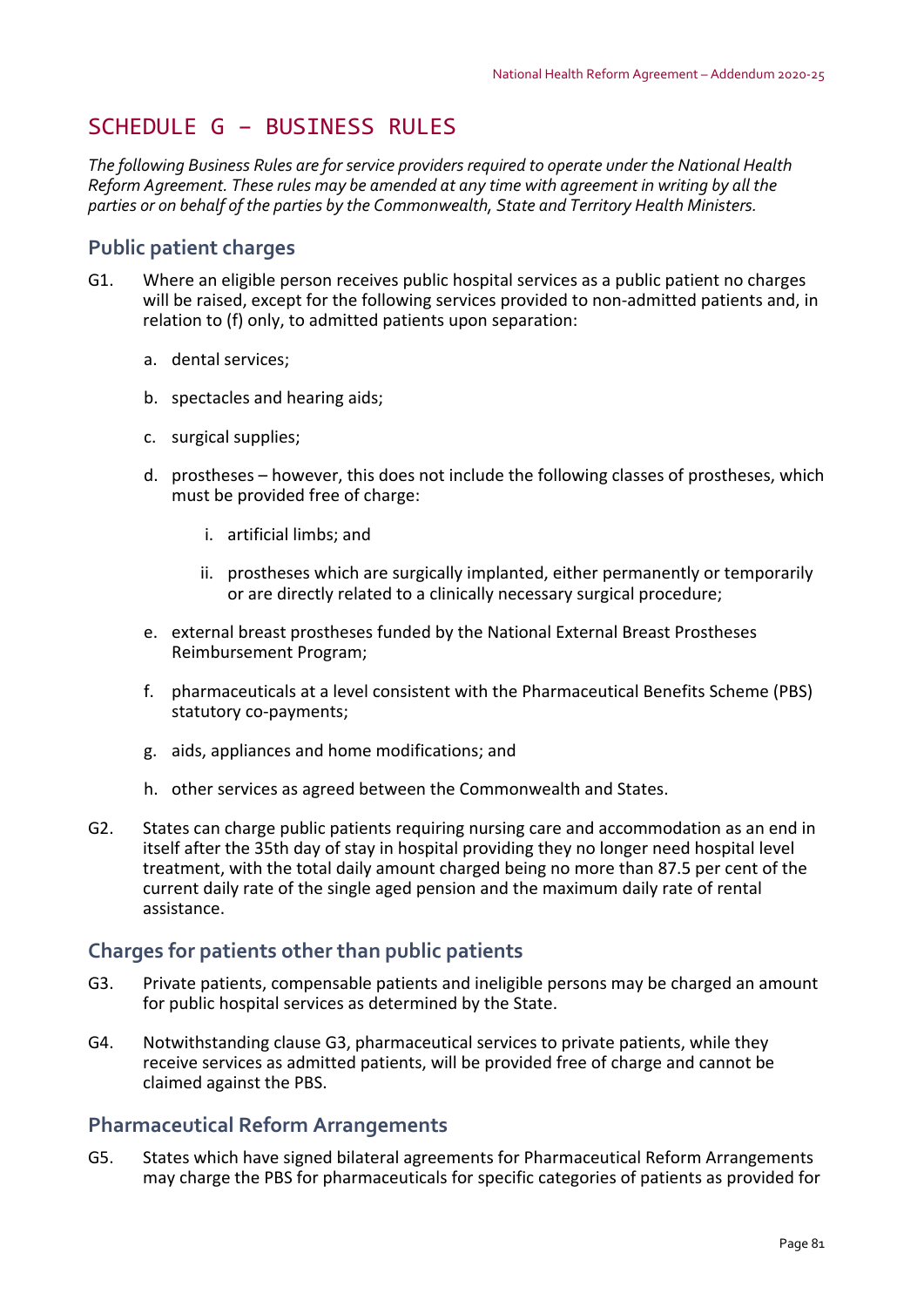in the Arrangements.

#### **Public health services**

G6. States and the Commonwealth will deliver public health services in accordance with the objectives, principles, roles and responsibilities, and any applicable standards, agreed in relevant national strategies, programs or initiatives.

#### **Public patients' charter and complaints body**

- G7. States agree to:
	- a. continue the commitment under the previous health care agreements to preparing and distributing a Public Patients' Hospital Charter (the Charter), in appropriate community languages to users of public hospital services; and
	- b. maintaining complaints bodies independent of the public hospital system to resolve complaints made by eligible persons about the provision of public hospital services received by them.

## **Public Patients' Hospital Charter**

- G8. States agree to:
	- a. review and update the existing Charter to ensure its relevance to public hospital services. The review should be conducted with the Australian Commission on Safety and Quality in Health Care (ACSQHC);
	- b. develop the Charter in appropriate community languages and forms to ensure it is accessible to people with disabilities and from non‐English speaking backgrounds;
	- c. develop and implement strategies for distributing the Charter to public hospital service users and carers; and
	- d. adhere to the Charter.
- G9. States agree to the following minimum standards:
	- a. the Charter will be promoted and made publicly available whenever public hospital services are provided; and
	- b. the Charter will set out:
		- i. how the principles included in this Addendum are to apply to the provision of public hospital services in States;
		- ii. the process by which eligible persons can lodge complaints about the provision of public hospital services to them;
		- iii. that complaints may be referred to an independent complaints body;
		- iv. a statement of the rights and responsibilities of consumers and public hospitals in the provision of public hospital services in States and the mechanisms available for user participation in public hospital services; and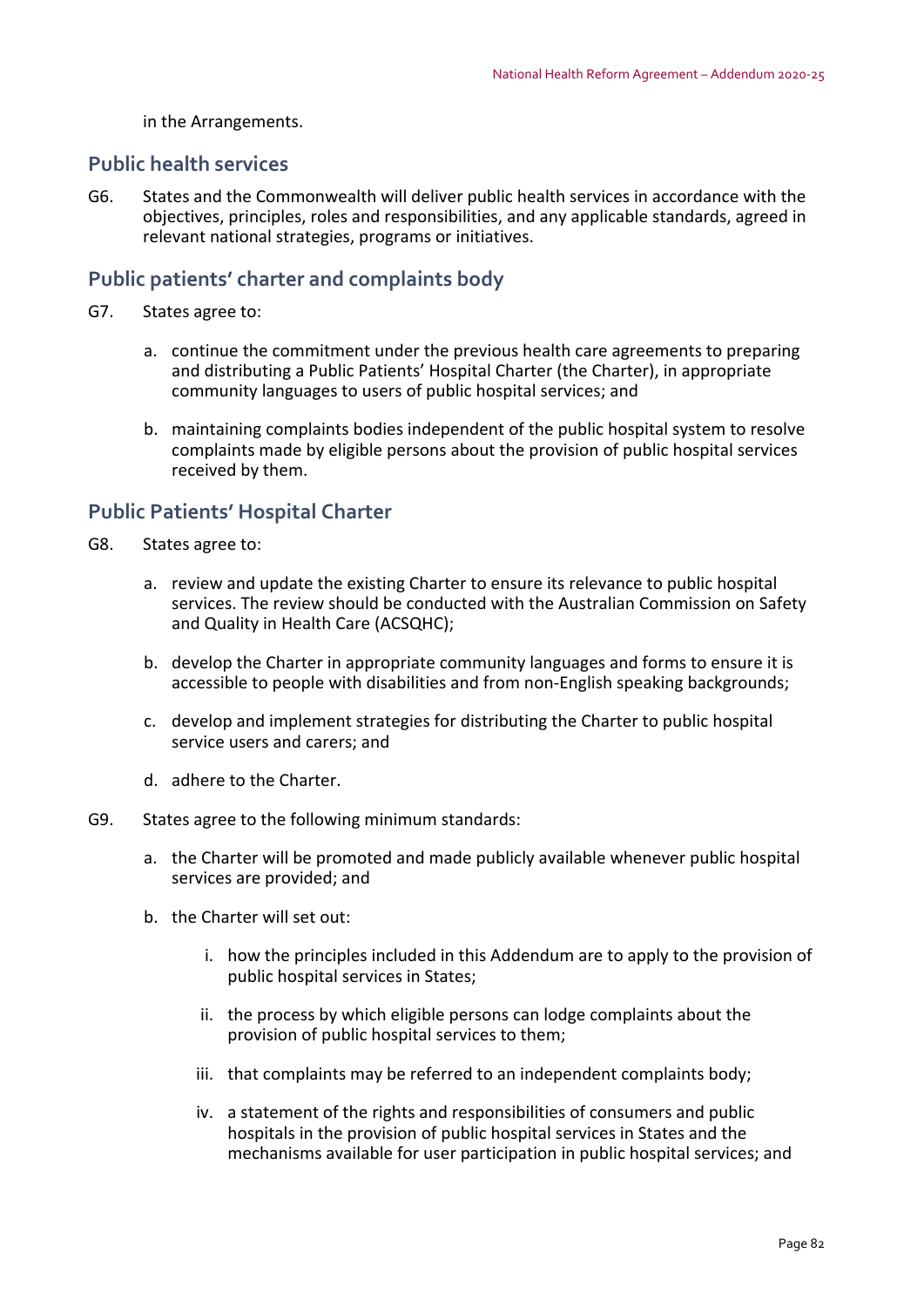v. a statement of consumers' rights to elect to be treated as either public or private patients within States' public hospitals, regardless of their private health insurance status.

# **Independent Complaints Body**

- G10. States agree to maintain an independent complaints body to resolve complaints made by eligible persons about the provision of public hospital services to them.
- G11. States agree to the following minimum standards:
	- a. the complaints body must be independent of bodies providing public hospital services and State health departments;
	- b. the complaints body must be given powers to investigate, conciliate and/or adjudicate on complaints received by it; and
	- c. the complaints body must be given the power to recommend systemic and specific improvements to the delivery of public hospital services.
- G12. The Commonwealth and the States agree that the powers of the complaints body will not interfere with or override the operation of registration boards or disciplinary bodies in States and that the exercise of powers by the complaints body will not affect the rights that a person may have under common law or statute law.
- G13. To assist in making recommendations and taking action to improve the quality of public hospital services, States agree to implement a consistent national approach, agreed with the ACSQHC or any successor, to collecting and reporting health complaints data to improve services for patients.

## **Patient arrangements**

- G14. Election by eligible patients to receive admitted public hospital services as a public or private patient will be exercised in writing before, at the time of, or as soon as possible after admission and must be made in accordance with the minimum standards set out in this Addendum.
- G15. In particular, private patients have a choice of doctor and all patients will make an election based on informed financial consent.
- G16. Where care is directly related to an episode of admitted patient care, it should be provided free of charge as a public hospital service where the patient chooses to be treated as a public patient, regardless of whether it is provided at the hospital or in private rooms.
- G17. Services provided to public patients should not generate charges against the Commonwealth MBS:
	- a. except where there is a third party payment arrangement with the hospital or the State, emergency department patients cannot be referred to an outpatient department to receive services from a medical specialist exercising a right of private practice under the terms of employment or a contract with a hospital which provides public hospital services;
	- b. referral pathways must not be controlled so as to deny access to free public hospital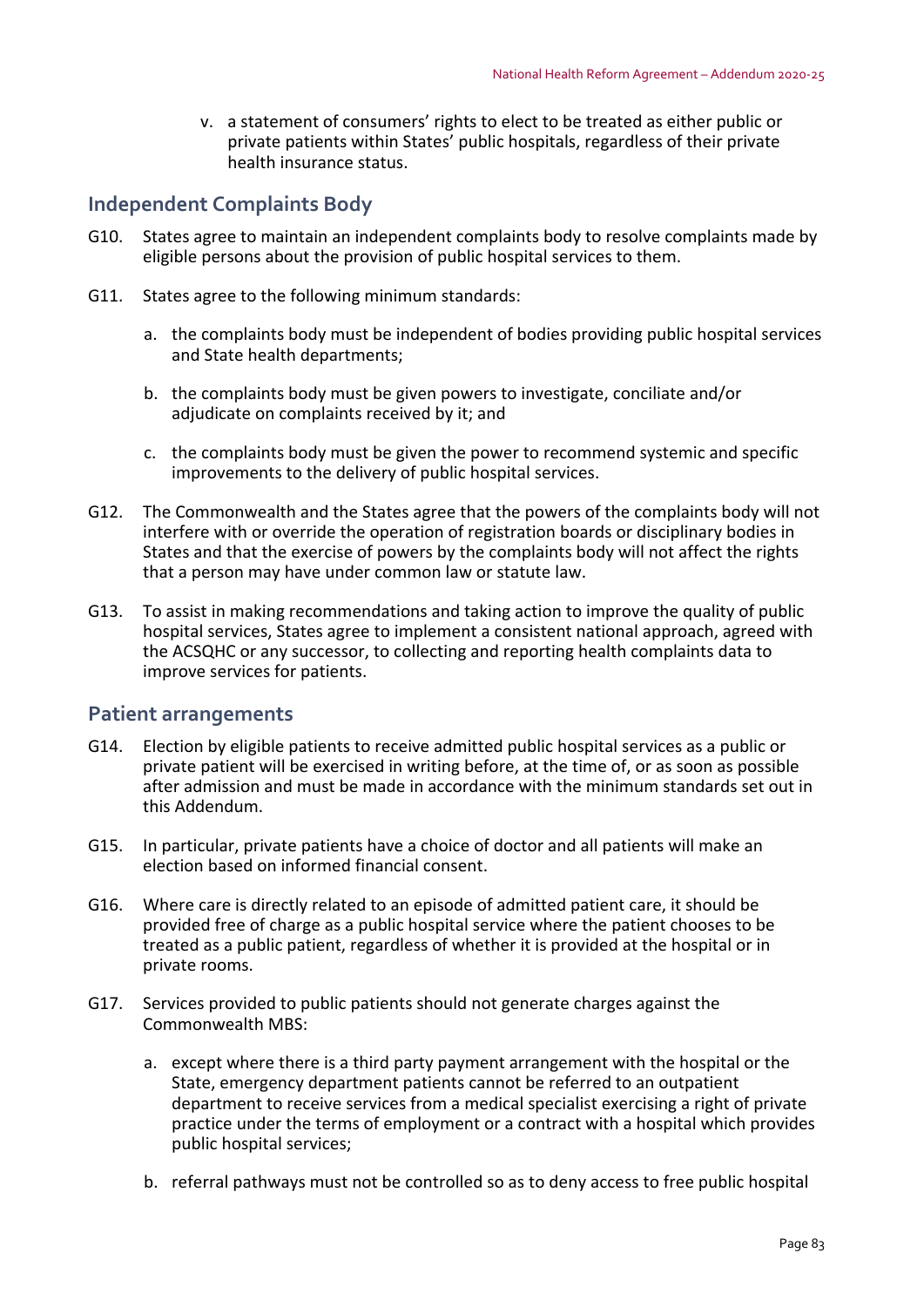services; and

- c. referral pathways must not be controlled so that a referral to a named specialist is a prerequisite for access to outpatient services.
- G18. An eligible patient presenting at a public hospital emergency department will be treated as a public patient, before any clinical decision to admit. On admission, the patient will be given the choice to elect to be a public or private patient in accordance with the National Standards for Public Hospital Admitted Patient Election processes (unless a third party has entered into an arrangement with the hospital or the State to pay for such services). If it is clinically appropriate, the hospital may provide information about alternative service providers, but must provide free treatment if the patient chooses to be treated at the hospital as a public patient. However:
	- a. a choice to receive services from an alternative service provider will not be made until the patient or legal guardian is fully informed of the consequences of that choice; and
	- b. hospital employees will not direct patients or their legal guardians towards a particular choice.
- G19. An eligible patient presenting at a public hospital outpatient department will be treated free of charge as a public patient unless:
	- a. there is a third party payment arrangement with the hospital or the State or Territory to pay for such services; or
	- b. the patient has been referred to a named medical specialist who is exercising a right of private practice and the patient chooses to be treated as a private patient.
- G20. Where a patient chooses to be treated as a public patient, components of the public hospital service (such as pathology and diagnostic imaging) will be regarded as a part of the patient's treatment and will be provided free of charge.
- G21. In those hospitals that rely on GPs for the provision of medical services (normally small rural hospitals), eligible patients may obtain non‐admitted patient services as private patients where they request treatment by their own GP, either as part of continuing care or by prior arrangement with the doctor.
- G22. States which have signed a Memorandum of Understanding with the Commonwealth for the COAG initiative "Improving Access to Primary Care Services in Rural and Remote Areas" may bulk bill the MBS for eligible persons requiring primary health care services who present to approved facilities.
- G23. In accordance with this Addendum, public hospital admitted patient election processes for eligible persons should conform to the national standards set out in this schedule.

## **Data provision to private health insurers**

- G24. Hospitals will continue to provide data on privately insured patients treated in a public hospital to insurers, consistent with the agreed private patients claim form (clause G30).
- G25. Consistent with the principle of single provision, multiple use, Local Hospital Networks and the AIHW will work towards providing data on privately insured patients treated in a public hospital to insurers as required under the Private Health Insurance (Health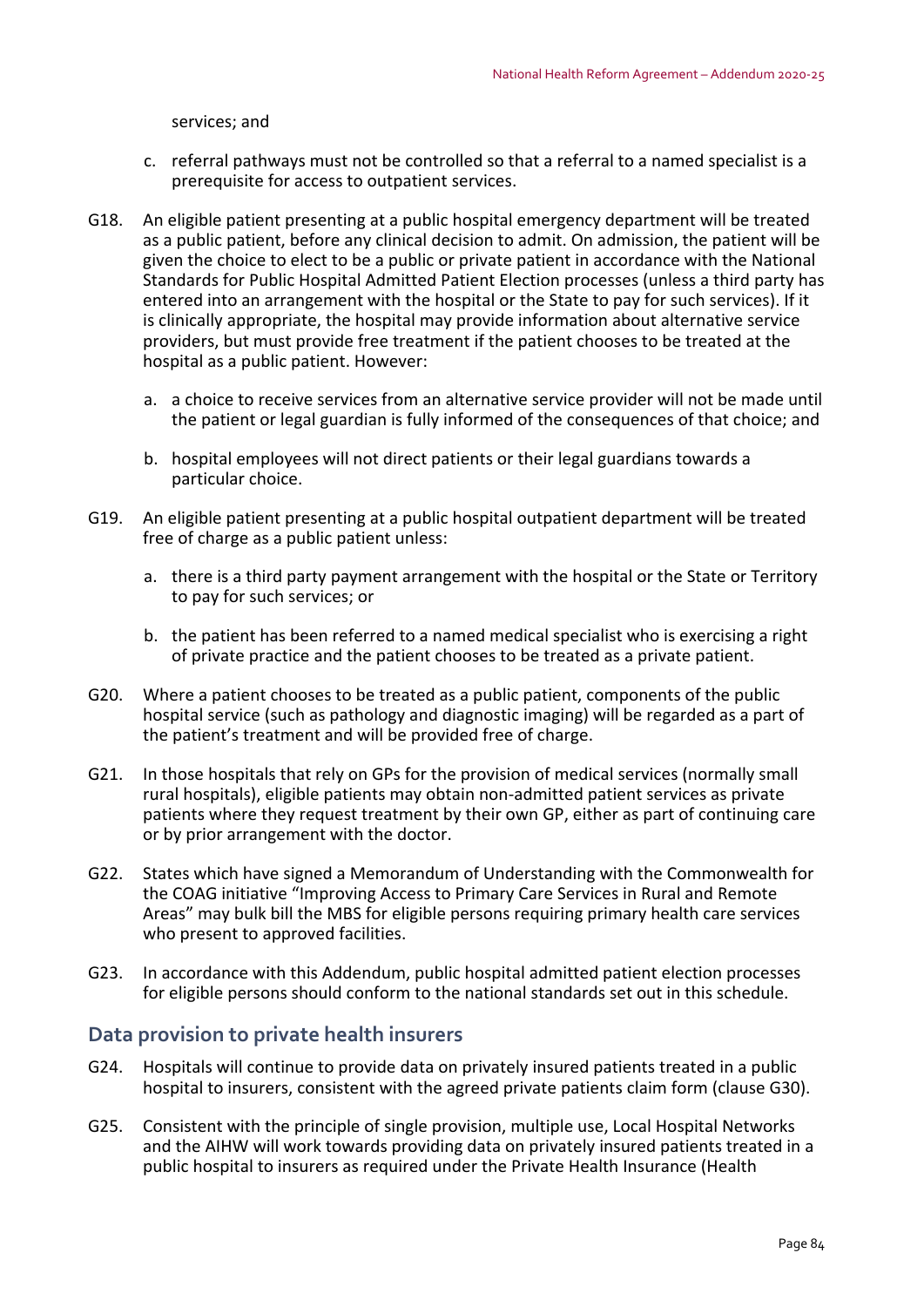Insurance Business) Rules made under the *Private Health Insurance Act 2007*.

G26. The Commonwealth will consult with States on any changes to the Private Health Insurance (Health Insurance Business) Rules made under the *Private Health Insurance Act 2007* that impact on the practices of public hospitals. Any changes to data provision requirements to private health insurers should avoid creating undue additional administrative burden on public hospitals.

## **Certification documentation**

- G27. Consistent with the Private Health Insurance (Health Insurance Business) Rules, private health insurers are not to:
	- a. request certification documentation from public hospitals beyond those requirements prescribed in the National Private Patient Hospital Claim Form; or
	- b. delay or refuse payments of claims for eligible hospital treatments.
- G28. Where there is insufficient or incorrect information in certification documentation, private health insurers should, in the first instance, work with the public hospital providing the certification documentation and seek further information.
- G29. As regulators of private health insurers, the Commonwealth will review compliance with the minimum standards set out in this Addendum, the Private Health Insurance (Health Insurance Business) Rules and the *Private Health Insurance Act 2007* annually, report any relevant findings to the COAG Health Council (CHC), and publish the review.

## **Public hospital admitted patient election forms**

- G30. States agree that while admitted patient election forms can be tailored to meet individual State or public hospital needs, as a minimum, all forms will include:
	- a. a statement that all eligible persons have the choice to be treated as either public or private patients. A private patient is a person who elects to be treated as a private patient and elects to be responsible for paying fees of the type referred to in clause G1 of this Addendum;
	- b. a private patient may be treated by a doctor of his or her choice and may elect to occupy a bed in a single room. A person may make a valid private patient election in circumstances where only one doctor has private practice rights at the hospital. Further, single rooms are only available in some public hospitals, and cannot be made available if required by other patients for clinical reasons. Any patient who requests and receives single room accommodation must be admitted as a private patient (note: eligible veterans are subject to a separate agreement);
	- c. a statement that a patient with private health insurance can elect to be treated as a public patient;
	- d. a clear and unambiguous explanation of the consequences of public patient election. This explanation should include advice that admitted public patients (except for care and accommodation type patients as referred to in clause G2):
		- i. will not be charged for hospital accommodation, medical and diagnostic services, prostheses and most other relevant services; and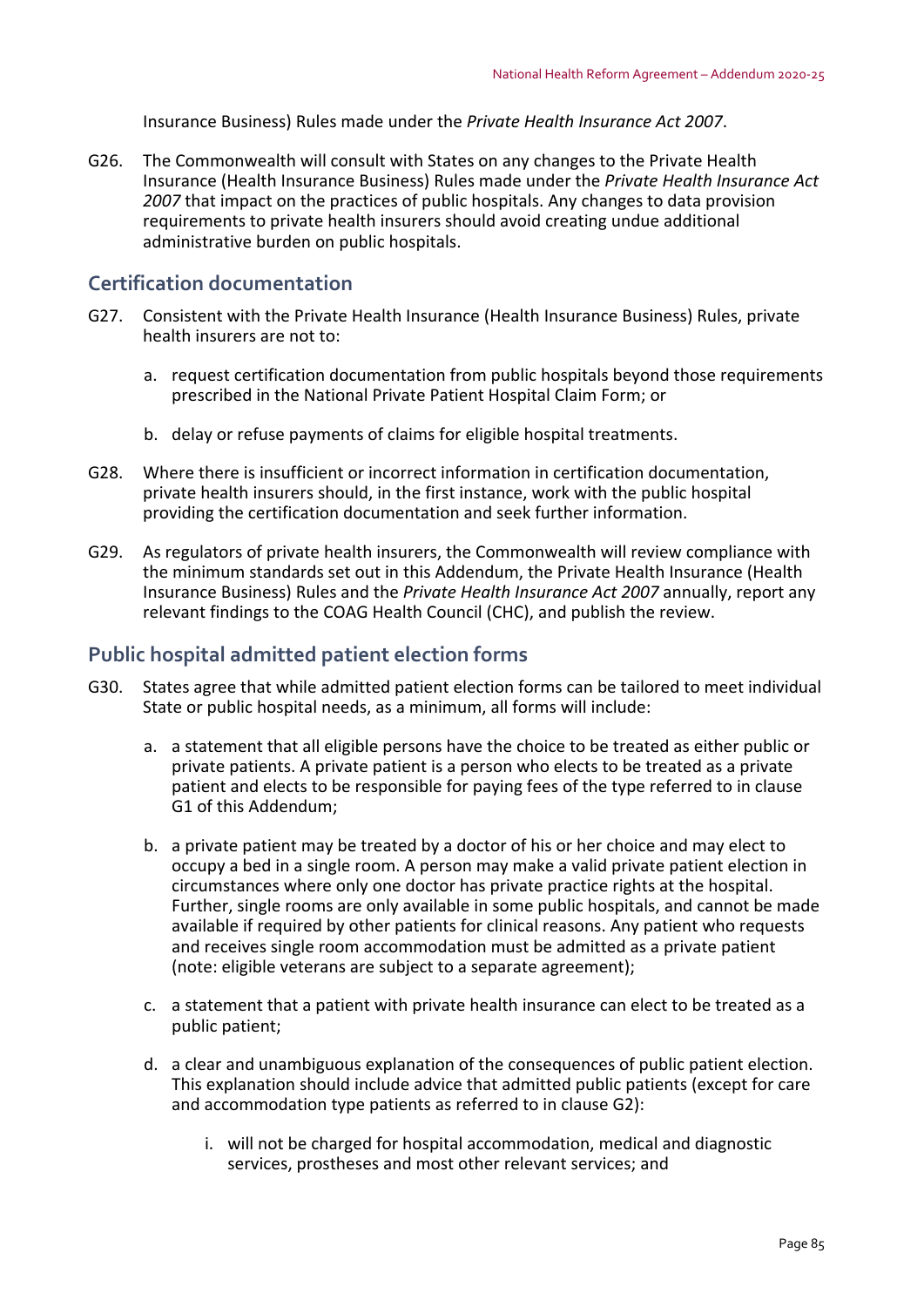- ii. are treated by the doctor(s) nominated by the hospital;
- e. a clear and unambiguous explanation of the consequences of private patient election. This explanation should include advice that private patients:
	- i. will be charged at the prevailing hospital rates for hospital accommodation (whether a shared ward or a single room), medical and diagnostic services, prostheses and any other relevant services;
	- ii. may not be fully covered by their private health insurance for the fees charged for their treatment and that they should seek advice from their doctor(s), the hospital and their health fund regarding likely medical, accommodation and other costs and the extent to which these costs are covered; and
	- iii. are able to choose their doctor(s), providing the doctor(s) has private practice rights with the hospital;
- f. evidence that the form was completed by the patient or legally authorised representative before, at the time of, or a soon as practicable after, admission. This could be achieved by the witnessing and dating of the properly completed election form by a health employee;
- g. a statement that patient election status after admission can only be changed in the event of unforeseen circumstances. Examples of unforeseen circumstances include, but are not limited to, the following:
	- i. patients who are admitted for a particular procedure but are found to have complications requiring additional procedures;
	- ii. patients whose length of stay has been extended beyond those originally and reasonably planned by an appropriate health care professional; and
	- iii. patients whose social circumstances change while in hospital (for example, loss of job);
- h. in situations where a valid election is made, then changed at some later point in time because of unforeseen circumstances, the change in patient status is effective from the date of the change onwards, and should not be retrospectively backdated to the date of admission;
- i. it will not normally be sufficient for patients to change their status from private to public, merely because they have inadequate private health insurance cover, unless unforeseen circumstances such as those set out in this Schedule apply;
- j. a statement signed by the admitted patient or their legally authorised representative acknowledging that they have been fully informed of the consequences of their election, understand those consequences and have not been directed by a hospital employee to a particular decision;
- k. a statement signed by admitted patients or their legally authorised representatives who elect to be private, authorising the hospital to release a copy of their admitted patient election form to their private health insurance fund, if so requested by the fund. Patients should be advised that failure to sign such a statement may result in the refusal of their health fund to provide benefits; and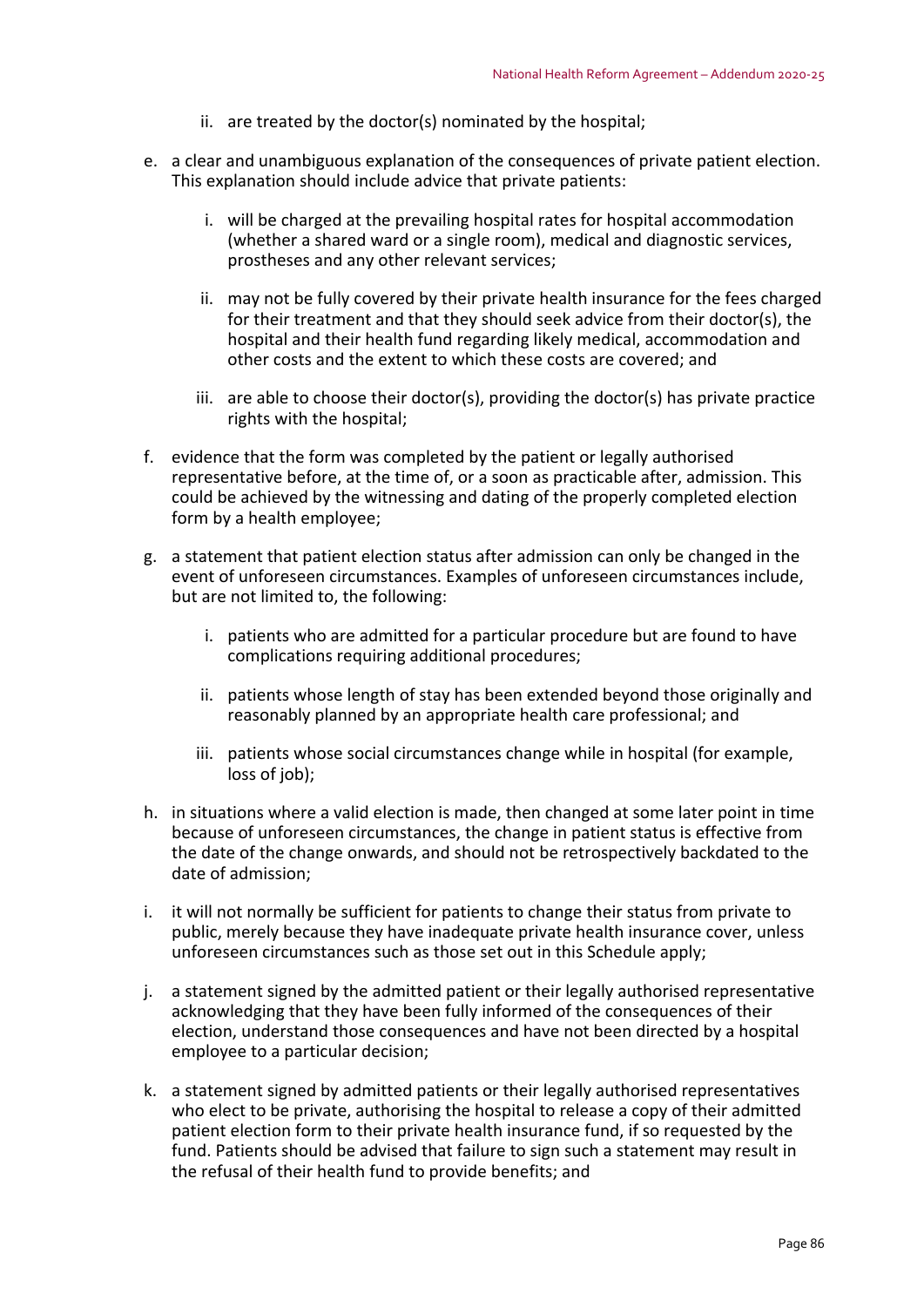l. where admitted patients or their legally authorised representatives, for whatever reason, do not make a valid election, or actual election, these patients will be treated as public patients and the hospital will choose the doctor until such time as a valid election is made. When a valid election is made, that election can be considered to be for the whole episode of care, commencing from admission.

# **Multiple and frequent admissions election forms**

G31. A State or hospital may develop a form suitable for individuals who require multiple or frequent admissions. The form should be for a specified period, not exceeding six months, and nominate the unit where the treatment will be provided. Further, the form should be consistent with the national standards and provide patients with the same information and choices as a single admission election form.

# **Other written material provided to patients**

- G32. Any other written material provided to patients that refers to the admitted patient election process must be consistent with the information included in the admitted patient election form. It may be useful to include a cross reference to the admitted patient election form in any such written material.
- G33. All parties agree that written material provided to patients by public hospitals or private health insurers on the choice to elect to be treated privately will:
	- a. be appropriate, robust and best support the consumer to make an informed choice; and
	- b. refrain from directing the patient to a particular choice.

## **Verbal advice provided to patients**

- G34. Any verbal advice provided to admitted patients or their legally authorised representatives that refers to the admitted patient election process must be consistent with the information provided in the admitted patient election form.
- G35. Admitted patients or their legally authorised representatives should be referred to the admitted patient election form for a written explanation of the consequences of election.
- G36. To the maximum extent practicable, appropriately trained staff should be on hand at the time of election, to answer any questions admitted patients or their legally authorised representatives may have.
- G37. Verbal advice provided to patients by public hospitals or private health insurers on the choice to elect to be treated privately will:
	- a. be appropriate, robust and best support the consumer to make an informed choice; and
	- b. refrain from directing the patient to a particular choice.
- G38. Through the provision of translation/interpreting services, hospitals should ensure, where appropriate, that admitted patients, or their legally authorised representatives, from non‐English speaking backgrounds are not disadvantaged in the election process.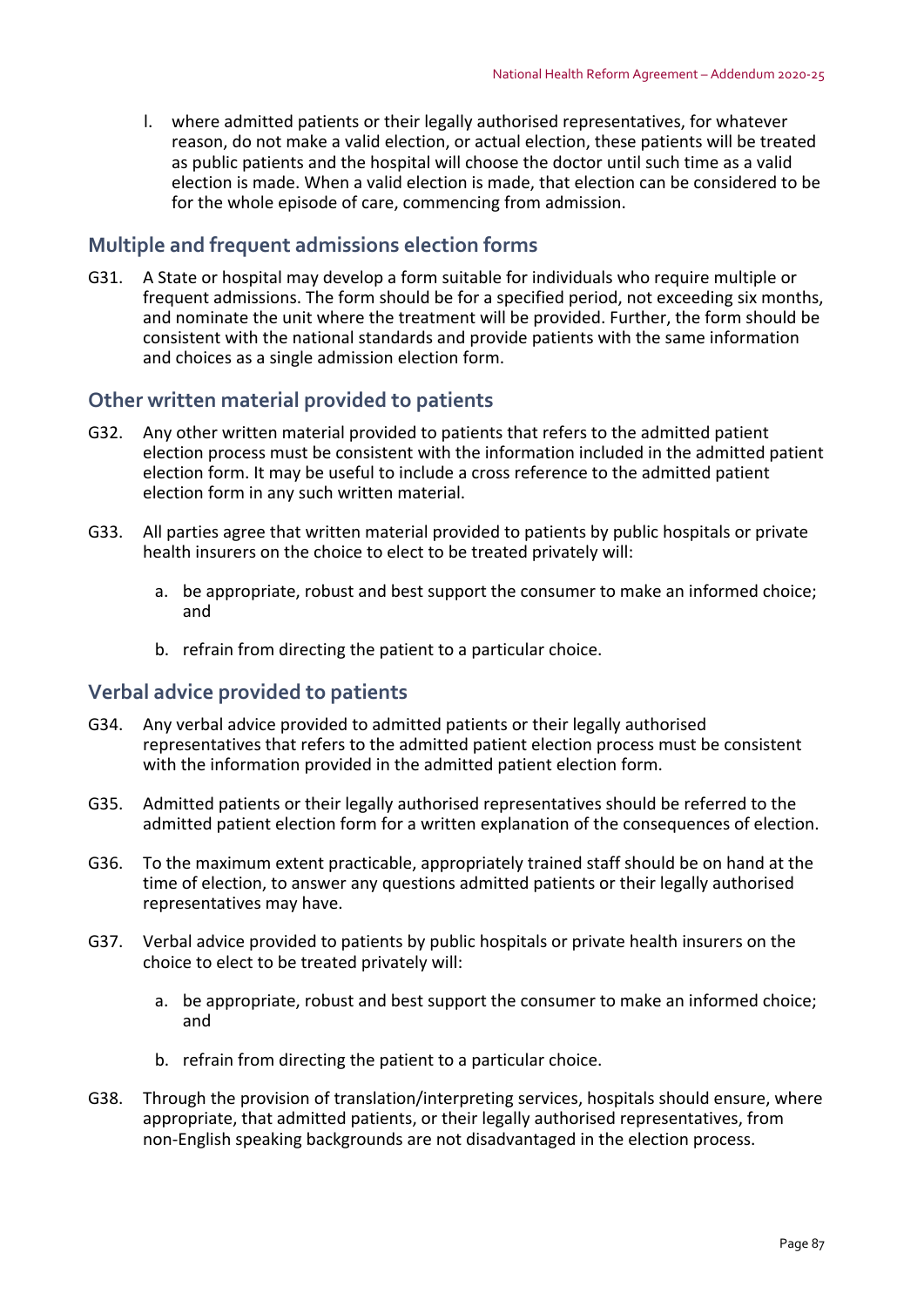# APPENDIX A – DEFINITIONS

- A. A reference in this Addendum to the *Health Insurance Act 1973* or the *National Health Act 1953* is a reference to the Acts as at 1 July 2020 or as amended thereafter.
- B. Words and phrases which are not defined in this Addendum or defined in the *Health Insurance Act 1973* are to be given their natural meaning.
- C. In this Addendum, unless otherwise specified, words and phrases are to be interpreted as follows.

| <b>Activity Based Funding (ABF)</b>                           | Refers to a system for funding public hospital services<br>provided to individual patients using national<br>classifications, cost weights and nationally efficient<br>prices developed by the Independent Hospital Pricing<br>Authority.                           |
|---------------------------------------------------------------|---------------------------------------------------------------------------------------------------------------------------------------------------------------------------------------------------------------------------------------------------------------------|
| <b>ABF Service</b>                                            | Means a Public Hospital Service funded under ABF.                                                                                                                                                                                                                   |
| Administrator                                                 | Means the Administrator of the National Health Funding<br>Pool, who is appointed in accordance with section 232 of<br>the National Health Reform Act 2011, and performs the<br>functions set out in Schedule B.                                                     |
| Admitted patient                                              | Means "Admitted patient" as defined in the National<br>Health Data Dictionary.                                                                                                                                                                                      |
| Australian Commission on Safety and<br>Quality in Health Care | Means the authority performing the functions set out in<br>Schedule B.                                                                                                                                                                                              |
| Australian Health Performance<br>Framework                    | Means the framework established in accordance with<br>Schedule D.                                                                                                                                                                                                   |
| Avoidable Hospital Readmission                                | Means a clinical condition identified by the Australian<br>Commission on Safety and Quality in Health Care for the<br>purpose of clause A170 of Schedule A.                                                                                                         |
| <b>Block Funding</b>                                          | Means funding provided to support:                                                                                                                                                                                                                                  |
|                                                               | Public hospital functions other than patient services;<br>$\bullet$<br>and                                                                                                                                                                                          |
|                                                               | Public patient services provided by facilities that are<br>$\bullet$<br>not appropriately funded through ABF.                                                                                                                                                       |
| <b>Blended funding models</b>                                 | Means payments that use multiple mechanisms e.g. fee-<br>for-service and pay-for-performance.                                                                                                                                                                       |
| <b>Bundled payment</b>                                        | Means a single payment for multiple services.                                                                                                                                                                                                                       |
| COAG                                                          | Refers to the Council of Australian Governments, being<br>the peak intergovernmental forum in Australia,<br>comprising the Prime Minister, State Premiers,<br>Territory Chief Ministers and the President of the<br>Australian Local Government Association (ALGA). |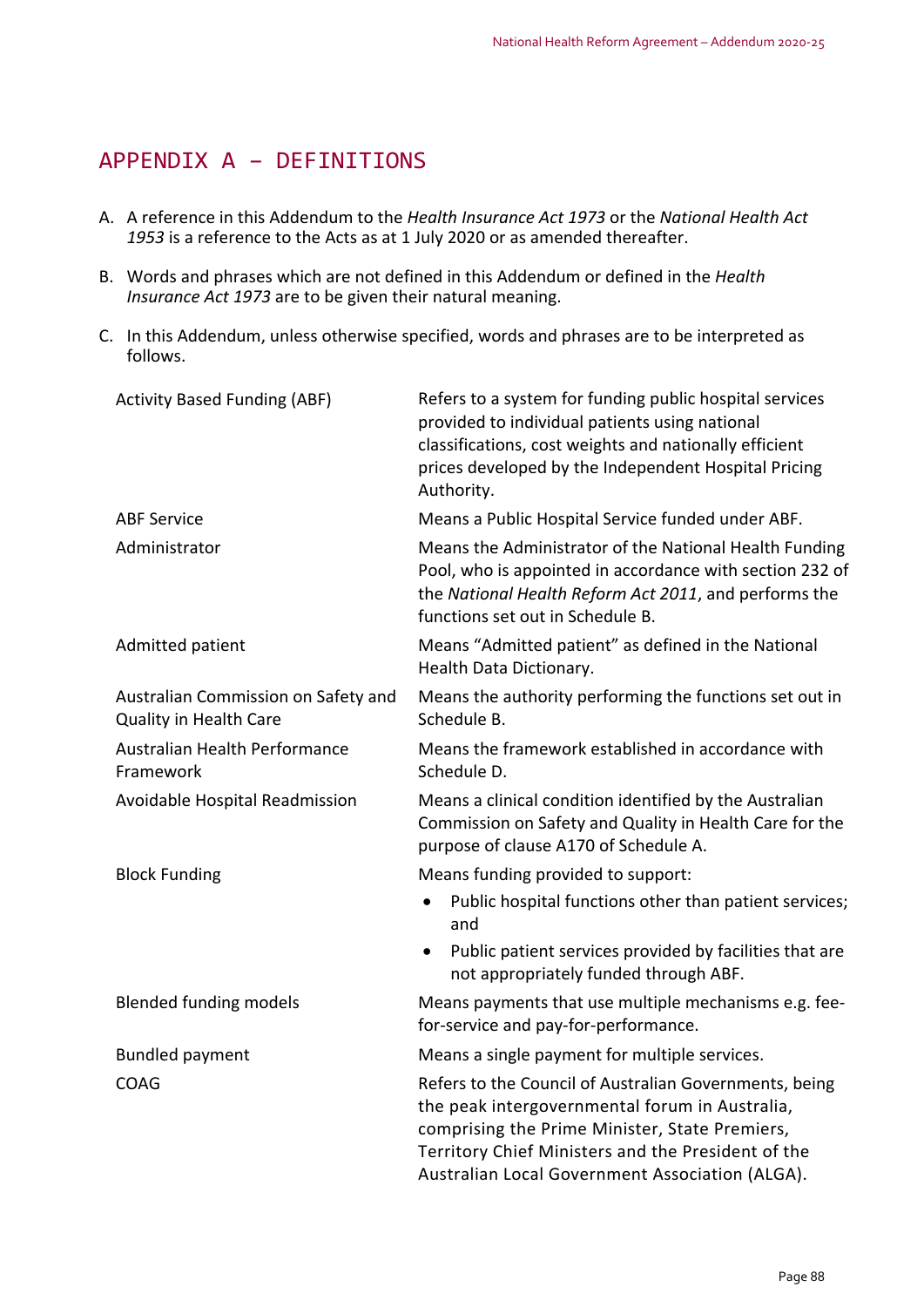| <b>COAG Health Council</b>       | Means the forum established to facilitate provision of<br>advice by Health Ministers to COAG.                                                                                                                                                                                                                                                                                                                                                                                                                                                                                                                                                                                                                           |
|----------------------------------|-------------------------------------------------------------------------------------------------------------------------------------------------------------------------------------------------------------------------------------------------------------------------------------------------------------------------------------------------------------------------------------------------------------------------------------------------------------------------------------------------------------------------------------------------------------------------------------------------------------------------------------------------------------------------------------------------------------------------|
| Compensable patient              | Means an eligible person who is:                                                                                                                                                                                                                                                                                                                                                                                                                                                                                                                                                                                                                                                                                        |
|                                  | • receiving public hospital services for an injury, illness<br>or disease; and                                                                                                                                                                                                                                                                                                                                                                                                                                                                                                                                                                                                                                          |
|                                  | entitled to receive or has received a compensation<br>payment in respect of an injury, illness or disease; or if<br>the individual has died.                                                                                                                                                                                                                                                                                                                                                                                                                                                                                                                                                                            |
| Commissioning                    | Means a continual and iterative cycle involving the<br>development and implementation of services based on<br>needs assessment, planning, co-design, funding,<br>monitoring and evaluation.                                                                                                                                                                                                                                                                                                                                                                                                                                                                                                                             |
|                                  | Operational commissioning (or service commissioning)<br>involves applying the design and governance principles<br>of commissioning to a service, group of services or<br>activities to create better service integration and<br>community outcomes.                                                                                                                                                                                                                                                                                                                                                                                                                                                                     |
|                                  | Commissioning is undertaken at the regional level by<br>organisations such as Local Hospital Networks, Primary<br>Health Networks and the community health sector. A<br>range of approaches can be used in commissioning of<br>health care services. In the context of the National<br>Health Reform Agreement, these could include co-<br>commissioning arrangements between health agencies<br>and agencies and organisations from other service<br>sectors such as Human Services, Education, Justice), to<br>develop joined-up and co-ordinated service responses to<br>complex service needs. Joint commissioning<br>arrangements, which often involve the use of a pooled<br>or aligned budget, may also be used. |
| Commonwealth Funding Entitlement | Means, in respect of a State, its Uncapped<br>Commonwealth Funding Entitlement, adjusted for the<br>imposition of the Soft Cap and any Redistribution<br>Amount that may be payable. It may be expressed on an<br>estimated basis prior to annual Reconciliation or a final<br>basis after annual Reconciliation and Redistribution.                                                                                                                                                                                                                                                                                                                                                                                    |
| Complaints body                  | Means an independent entity established or<br>commissioned to investigate complaints and/or<br>grievances against providers of States' public hospital<br>services.                                                                                                                                                                                                                                                                                                                                                                                                                                                                                                                                                     |
| Cultural safety                  | Means that health consumers are safest when health<br>professionals have considered power relations, cultural<br>differences and patients' rights. Part of this process                                                                                                                                                                                                                                                                                                                                                                                                                                                                                                                                                 |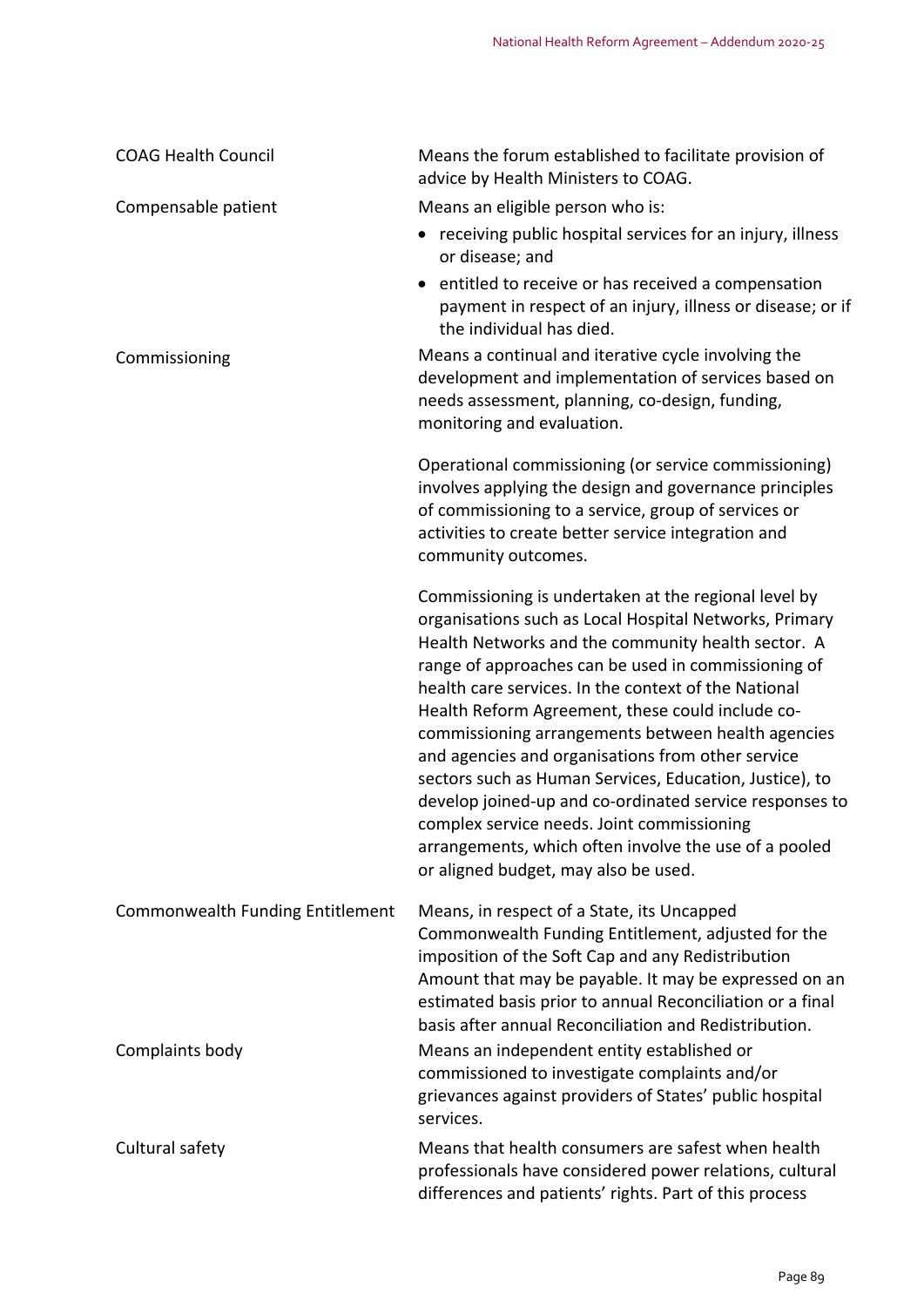requires health professionals to examine their own

|                                   | realities, beliefs and attitudes.                                                                                                                                                                                                                                                                                                                                      |
|-----------------------------------|------------------------------------------------------------------------------------------------------------------------------------------------------------------------------------------------------------------------------------------------------------------------------------------------------------------------------------------------------------------------|
|                                   | Cultural safety is not defined by the health professional,<br>but is defined by the health consumer's experience-the<br>individual's experience of care they are given, ability to<br>access services and to raise concerns.                                                                                                                                           |
|                                   | The essential features of cultural safety are:                                                                                                                                                                                                                                                                                                                         |
|                                   | a. An understanding of one's culture<br>b. An acknowledgment of difference, and a<br>requirement that caregivers are actively mindful and<br>respectful of difference(s)                                                                                                                                                                                               |
|                                   | It is informed by the theory of power relations; any<br>c.<br>attempt to depoliticise cultural safety is to miss the<br>point                                                                                                                                                                                                                                          |
|                                   | d. An appreciation of the historical context of<br>colonisation, the practices of racism at individual<br>and institutional levels, and their impact on First<br>Nations people's living and wellbeing, both in the<br>present and past<br>e. Its presence or absence is determined by the<br>experience of the recipient of care and not defined<br>by the caregiver. |
|                                   | [definition sourced from AHMAC's Cultural Respect<br>Framework 2016-2026]                                                                                                                                                                                                                                                                                              |
| Data Conditional Payment (DCP)    | Means the mechanism described at clause A155 in<br>Schedule A to provide an incentive for the prompt<br>provision of hospital activity data to enable timely<br>Reconciliation.                                                                                                                                                                                        |
| Default bed day rate              | Means the rate set by the Commonwealth Minister<br>under the Private Health Insurance Act 2007.                                                                                                                                                                                                                                                                        |
| Eligible admitted private patient | Means an eligible patient who is admitted and chooses<br>to be treated as a private patient, and excludes<br>compensable patients and other patients funded by third<br>parties.                                                                                                                                                                                       |
| Eligible person                   | Means, as defined in subsection $3(1)$ (6) (6A) and (7) of<br>the Health Insurance Act 1973, excluding compensable<br>patients.                                                                                                                                                                                                                                        |
| <b>Emergency department</b>       | Means admission level three or above emergency service<br>under the Australian College for Emergency Medicine<br>guidelines, or as otherwise recommended by the IHPA<br>and agreed by the COAG Health Council.                                                                                                                                                         |
| Entitled veteran                  | Means a Department of Veterans' Affairs patient<br>referred to in the Veterans' Entitlements Act 1986.                                                                                                                                                                                                                                                                 |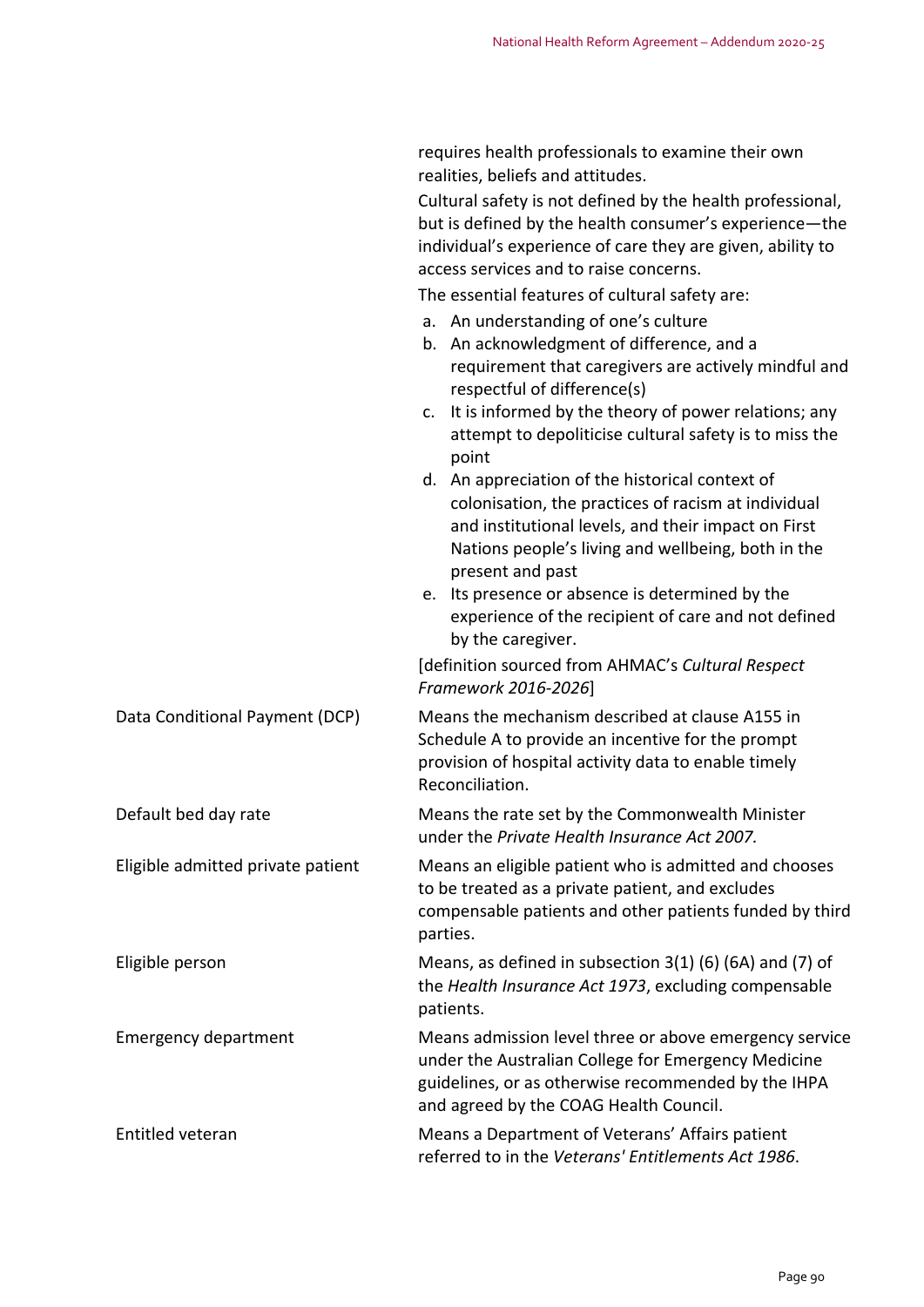| Federated approach (related to<br><b>Health Technology Assessment)</b> | Means an overarching centralised framework, within<br>which the Commonwealth and each State and Territory<br>keeps some internal autonomy.                                                                                                                                                                                                                                                                                                                                                                                                                                            |
|------------------------------------------------------------------------|---------------------------------------------------------------------------------------------------------------------------------------------------------------------------------------------------------------------------------------------------------------------------------------------------------------------------------------------------------------------------------------------------------------------------------------------------------------------------------------------------------------------------------------------------------------------------------------|
| <b>HAC List</b>                                                        | Means the Hospital Acquired Complication List<br>maintained by the Australian Commission on Safety and<br>Quality in Health Care, as amended from time to time.                                                                                                                                                                                                                                                                                                                                                                                                                       |
| Health Technology Assessment (HTA)                                     | Means the systematic evaluation of the properties and<br>effects of a health technology, addressing direct and<br>intended effects, as well as its indirect and unintended<br>consequences, and aimed mainly at informing decision<br>making. Health technologies include tests, devices,<br>medicines, vaccines, procedures, programs and systems.                                                                                                                                                                                                                                   |
| High cost, highly specialised<br>therapies                             | Means TGA approved medicines and biologicals<br>delivered in public hospitals where the therapy and its<br>conditions of use are recommended by MSAC or PBAC;<br>and the average annual treatment cost at the<br>commencement of funding exceeds \$200,000 per<br>patient (including ancillary services) as determined by<br>the MSAC or PBAC with input from the IHPA; and where<br>the therapy is not otherwise funded through a<br>Commonwealth program or the costs of the therapy<br>would be appropriately funded through a component of<br>an existing pricing classification. |
| Highly-specialised services                                            | Means high cost, low volume services that require a<br>highly skilled and specialised workforce and require a<br>national population catchment to ensure quality and<br>safety is maintained.                                                                                                                                                                                                                                                                                                                                                                                         |
| <b>Hospital Acquired Complication</b><br>(HAC)                         | Means a condition set out on the HAC List and approved<br>by the COAG Health Council.                                                                                                                                                                                                                                                                                                                                                                                                                                                                                                 |
| Implementation principles                                              | Means the principles that should underpin National<br>Health Reform as set out in clauses 17 to 19.                                                                                                                                                                                                                                                                                                                                                                                                                                                                                   |
| Independent Hospital Pricing<br>Authority (IHPA)                       | Means the authority established under the National<br>Health Reform Act 2011 to perform the functions set out<br>in Schedule B.                                                                                                                                                                                                                                                                                                                                                                                                                                                       |
| Individual health literacy                                             | Means the skills, knowledge, motivation and capacity of<br>a person to access, understand, appraise and apply<br>information to make effective decisions about health<br>and health care and take appropriate action.                                                                                                                                                                                                                                                                                                                                                                 |
| Ineligible person                                                      | Means any person who is not an eligible person.                                                                                                                                                                                                                                                                                                                                                                                                                                                                                                                                       |
| Informed financial consent                                             | Means the provision of cost information to patients,<br>(including any likely out-of-pocket expenses), by a doctor<br>or other health service provider, preferably in writing,<br>about a proposed treatment or admission to hospital.                                                                                                                                                                                                                                                                                                                                                |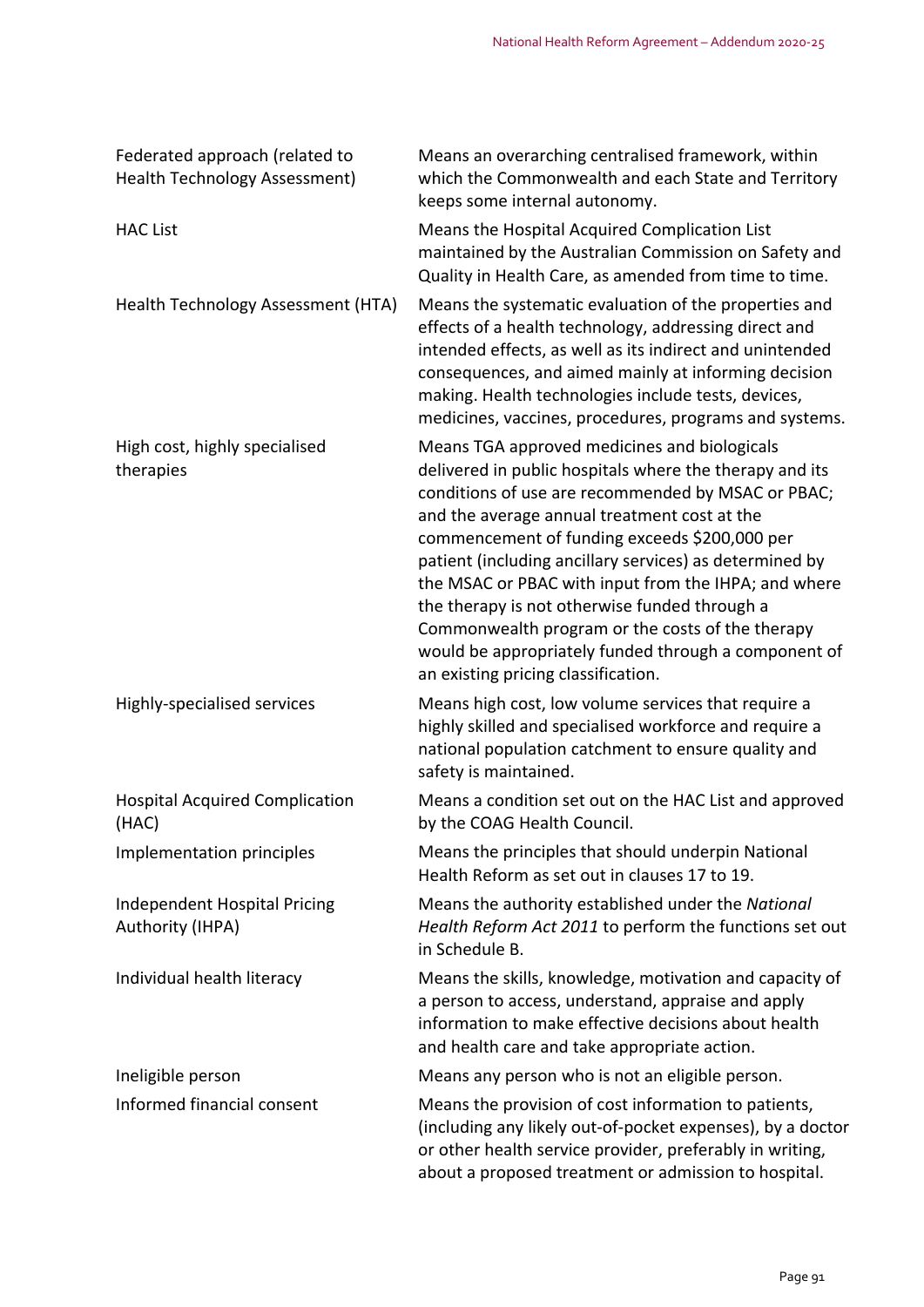| Local Hospital Network           | Means an organisation established in accordance with<br>Schedule E and providing public hospital services.                                                                                                                                                                                                                                                                                                                                                                                                                          |
|----------------------------------|-------------------------------------------------------------------------------------------------------------------------------------------------------------------------------------------------------------------------------------------------------------------------------------------------------------------------------------------------------------------------------------------------------------------------------------------------------------------------------------------------------------------------------------|
| Medicare Benefits Schedule (MBS) | Means the Commonwealth government's scheme to<br>provide medical benefits to Australians established<br>under part II, IIA, IIB and IIC of the Health Insurance Act<br>1973 together with relevant Regulations made under the<br>Act.                                                                                                                                                                                                                                                                                               |
| <b>Medicare Principles</b>       | Means the principles set out in clause 8 of this<br>Addendum.                                                                                                                                                                                                                                                                                                                                                                                                                                                                       |
| National efficient cost          | Means the model that underpins funding for services<br>that are not suitable for activity based funding, such as<br>small rural hospitals. The national efficient cost<br>determines the Commonwealth Government<br>contribution to block funded hospitals.                                                                                                                                                                                                                                                                         |
| National efficient price         | Means the base price(s) which will be determined by the<br>IHPA and applied to those services funded on the basis<br>of activity for the purpose of determining the amount of<br>Commonwealth funding to be provided to Local Hospital<br>Networks. The IHPA may determine that there are<br>different base prices for discrete categories of<br>treatment, for example admitted care, sub-acute care,<br>non-admitted emergency department care and<br>outpatient care.<br>In the event that there are multiple national efficient |
|                                  | prices, the IHPA will determine which national efficient<br>price applies.                                                                                                                                                                                                                                                                                                                                                                                                                                                          |
| <b>National bodies</b>           | Means the functions and bodies established and existing<br>from time to time for the purposes of the Addendum,<br>including, without limitation, the Administrator, the<br>National Health Funding Body, the Independent Hospital<br>Pricing Authority and the Australian Commission on<br>Safety and Quality in Health Care.                                                                                                                                                                                                       |
| <b>National Funding Cap</b>      | Means the limit in growth in Commonwealth funding for<br>Public Hospital Services for all States of 6.5 per cent per<br>annum and where the context so requires includes the<br>operation of the Funding Cap as provided in this<br>Addendum.                                                                                                                                                                                                                                                                                       |
| <b>National Funding Model</b>    | Means the calculation, payment and reconciliation of<br>Commonwealth national health reform funding<br>entitlements for health services, by the Administrator of<br>the National Health Funding Pool (Administrator)<br>applying the agreed methodology, business rules and<br>policies. This is calculated from activity based funding<br>based on National Weighted Activity Units and the<br>Independent Hospital Pricing Authority's (IHPA) National                                                                            |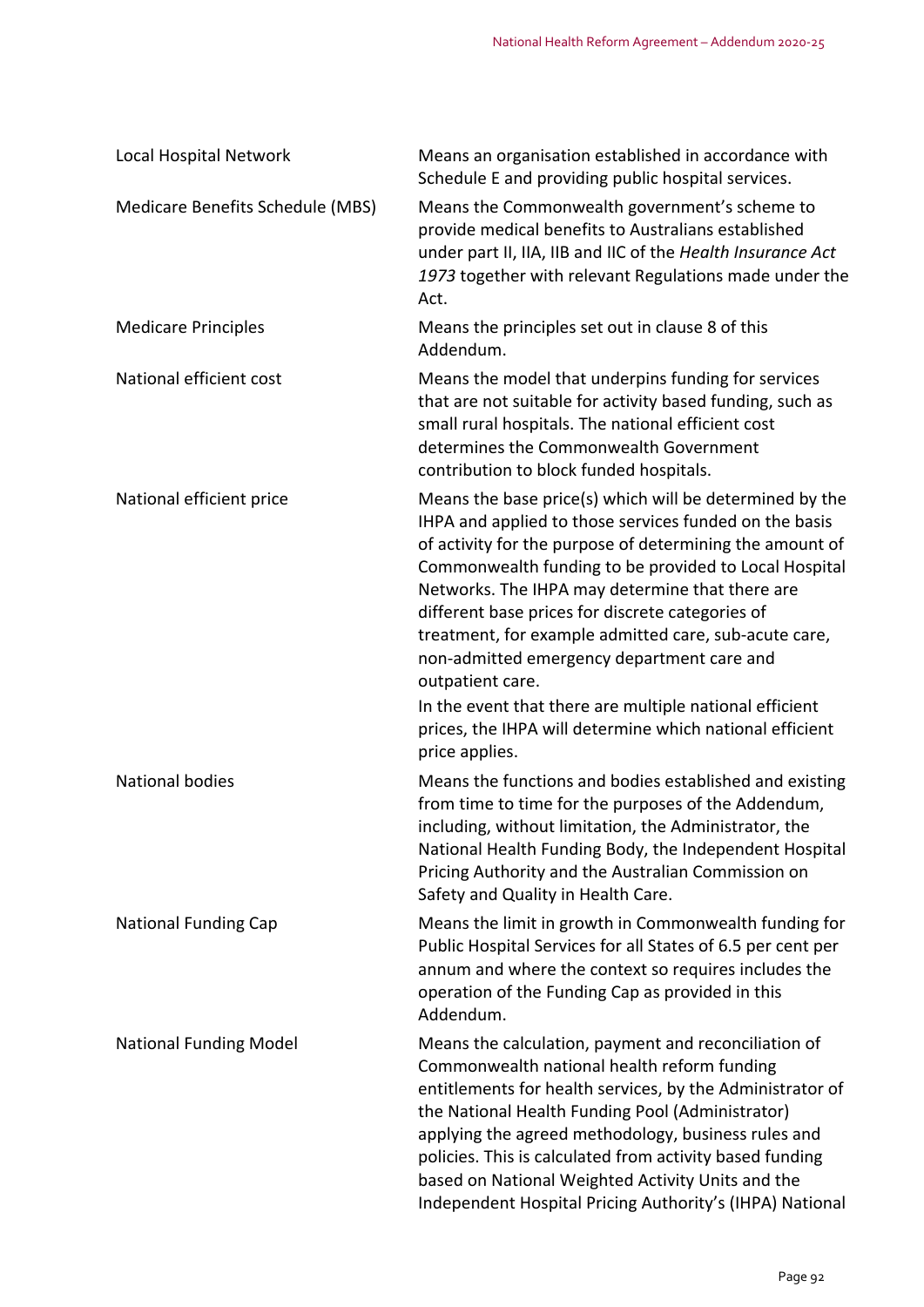|                                  | Efficient Price determination, and block funding<br>calculated from the IHPA's National Efficient Cost<br>determination.                                                                                                                                                                                                                                                               |
|----------------------------------|----------------------------------------------------------------------------------------------------------------------------------------------------------------------------------------------------------------------------------------------------------------------------------------------------------------------------------------------------------------------------------------|
|                                  | The agreed methodology, business rules and policies<br>include the activity based funding formula, the<br>Administrator's Calculation of Commonwealth National<br>Health Reform Funding and associated operational<br>documents, IHPA's Pricing Framework and National<br>Pricing Model specifications, classification systems,<br>counting rules, data, coding and costing standards. |
| National Health Data Dictionary  | Means the publication (in hard copy and/or the<br>internet) containing the Australian National Standard of<br>Data Definitions recommended for use in Australian<br>health data collections; and the National Minimum Data<br>Sets agreed for mandatory collection and reporting at a<br>national level.                                                                               |
| National Health Funding Body     | Means the body established under the National Health<br>Reform Act 2011 to assist the Administrator in carrying<br>out his or her functions under Commonwealth and<br>State legislation, in accordance with Schedule B of this<br>Addendum.                                                                                                                                            |
| National Health Funding Pool     | Means the pool established by enabling<br>Commonwealth and State legislation in accordance<br>with Schedule B of this Addendum.                                                                                                                                                                                                                                                        |
| Non-admitted patient services    | Means services of the kind defined in the National<br>Health Data Dictionary, under the data element<br>"Non-Admitted Patient Service Type".                                                                                                                                                                                                                                           |
| Outpatient department            | Means any part of a hospital (excluding the emergency<br>department) that provides non-admitted patient care.                                                                                                                                                                                                                                                                          |
| Parties                          | Means the signatories to this Addendum, being the<br>Commonwealth and each State and Territory.                                                                                                                                                                                                                                                                                        |
| Patient election status          | Means the status of patients according to the National<br>Standards for Public Hospital Admitted Patient Election<br>Processes in Schedule G.                                                                                                                                                                                                                                          |
| <b>Patient Reported Measures</b> | Means information collected about the experience of<br>health services, and the outcomes of health services, as<br>described by patients.                                                                                                                                                                                                                                              |
|                                  | Patient-reported experience measures (PREMs)<br>include patients' views and observations on<br>matters such as the accessibility and physical<br>environment of services and aspects of the<br>patient-clinician interaction.                                                                                                                                                          |

● Patient-reported outcome measures (PROMs) are used to obtain information from patients on their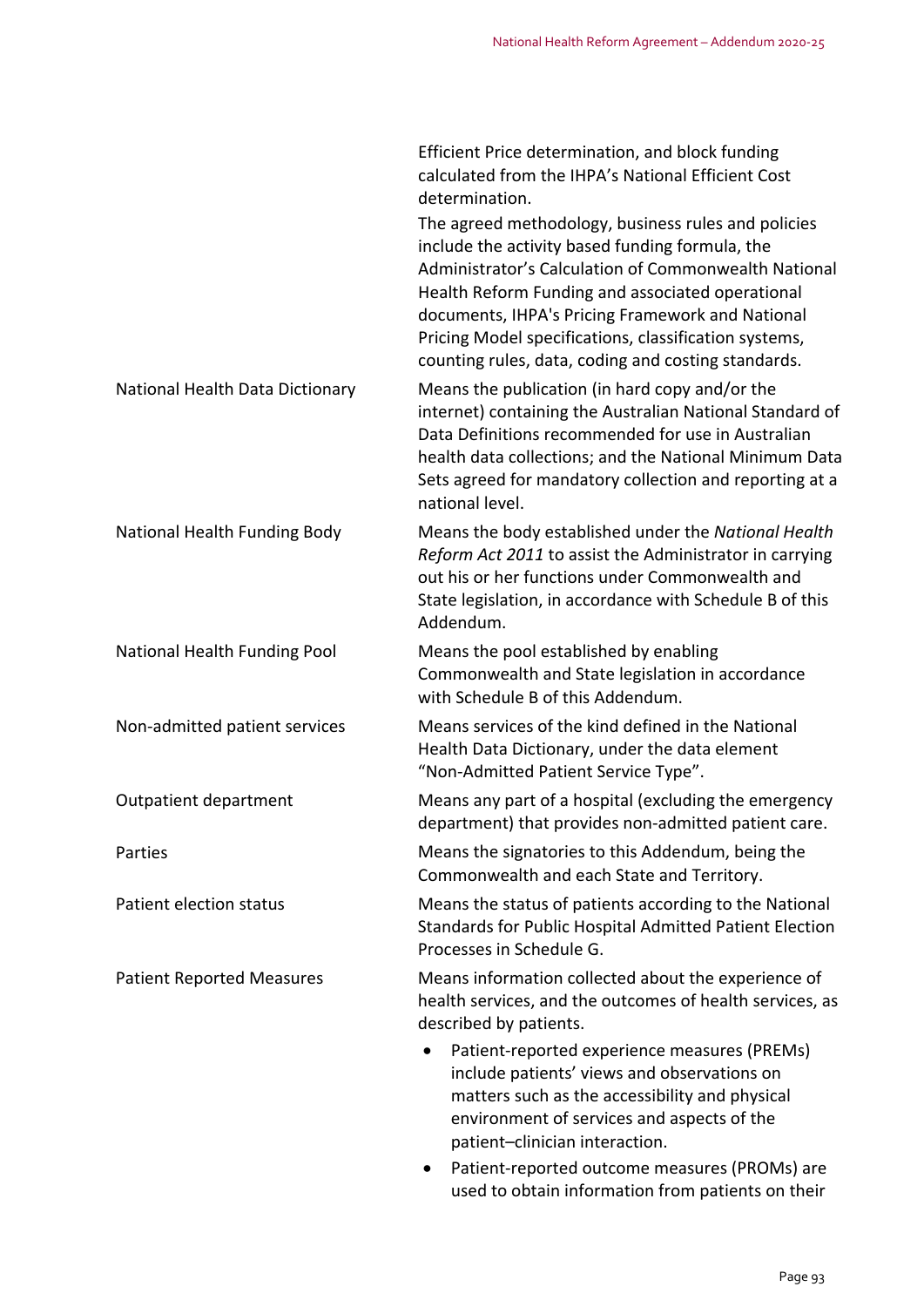|                                                | health status such as overall health and wellbeing,<br>the severity of symptoms such as pain, measures of<br>daily functioning and psychological symptoms.                                                                                                                                                                                                                                                                                                                              |
|------------------------------------------------|-----------------------------------------------------------------------------------------------------------------------------------------------------------------------------------------------------------------------------------------------------------------------------------------------------------------------------------------------------------------------------------------------------------------------------------------------------------------------------------------|
| <b>Pharmaceutical Benefits Scheme</b><br>(PBS) | Means the Commonwealth government's scheme to<br>provide subsidised pharmaceuticals to Australians<br>established under part VII of the National Health Act<br>1953 (the Act) together with the National Health<br>(Pharmaceutical Benefits) Regulation 1960 made under<br>the Act.                                                                                                                                                                                                     |
| <b>Pharmaceutical Reform</b><br>Arrangements   | Means arrangements which provide for public hospitals<br>that are Approved Hospital Authorities under Section<br>94 of the National Health Act 1953 to supply<br>pharmaceuticals funded by the PBS for specific<br>categories of patients including:                                                                                                                                                                                                                                    |
|                                                | admitted patients on separation;                                                                                                                                                                                                                                                                                                                                                                                                                                                        |
|                                                | non-admitted patients; and<br>$\bullet$                                                                                                                                                                                                                                                                                                                                                                                                                                                 |
|                                                | same day admitted patients for a range of drugs<br>$\bullet$<br>made available by specific delivery arrangements<br>under Section 100 of the National Health Act 1953.                                                                                                                                                                                                                                                                                                                  |
| Population health                              | Means activities aimed at benefiting a population, with<br>an emphasis on prevention, protection and health<br>promotion as distinct from treatment tailored to<br>individuals with symptoms. Examples include the<br>conduct of anti-smoking education campaigns, and<br>initiatives to increase accessibility and promotion of<br>healthier food and drink. Can also refer to the health of<br>particular sub-populations, and comparisons of the<br>health of different populations. |
| Private Health Insurance Rebate                | Means the Commonwealth Government's scheme to<br>provide private health insurance rebates established<br>under the Private Health Insurance Act 2007 together<br>with relevant Regulations and rules made under that<br>Act.                                                                                                                                                                                                                                                            |
| <b>Public Hospital Services</b>                | Means the services, functions and activities funded by<br>the Commonwealth under this Addendum, including<br>service subject to Activity Based Funding, Block Funding<br>or public health activities.                                                                                                                                                                                                                                                                                   |
| Public patient                                 | Means an eligible person who receives or elects to<br>receive a public hospital service free of charge.                                                                                                                                                                                                                                                                                                                                                                                 |
| Public patients' hospital charter              | Means the document outlining how the principles of<br>this Addendum are to be applied; the process by which<br>eligible persons might lodge complaints about the<br>provision of public hospital services; a statement of<br>rights and responsibilities of consumers and public<br>hospitals; and a statement of consumers' rights to elect                                                                                                                                            |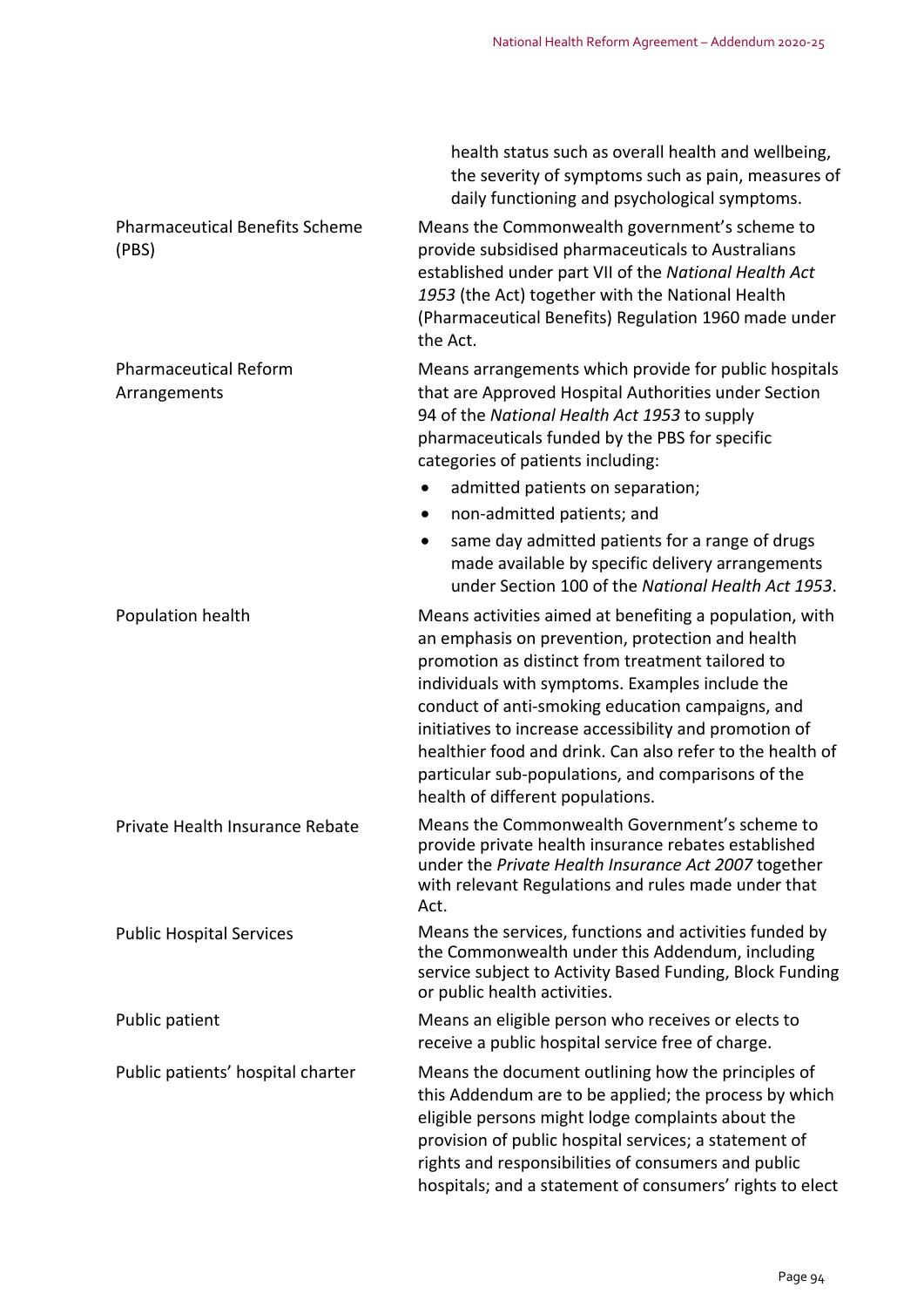|                               | to be treated as either public or private patients.                                                                                                                                                                                                                                                                                  |
|-------------------------------|--------------------------------------------------------------------------------------------------------------------------------------------------------------------------------------------------------------------------------------------------------------------------------------------------------------------------------------|
| Reconciliation                | Means the Reconciliation of actual ABF Service delivery<br>volume undertaken within a State to the estimate of<br>ABF Service delivery volumes provided by a State in<br>accordance with clauses A63 to A76 of Schedule A of<br>this Addendum.                                                                                       |
| Redistribution                | Means the allocation of remaining funding under the<br>National Funding Cap to States whose Uncapped<br>Commonwealth Funding Entitlement exceeded their<br>respective Soft Funding Cap in accordance with clause<br>A77 of Schedule A of this Addendum.                                                                              |
| <b>Redistribution Amount</b>  | Means an amount paid by the Commonwealth to a<br>State that is entitled to additional funds as a result of<br>the Redistribution.                                                                                                                                                                                                    |
| Relevant financial year       | Means a specific financial year for which data is<br>submitted by the Parties so that the Administrator can<br>calculate the Commonwealth funding and payments for<br>that financial year.                                                                                                                                           |
| <b>Required Data</b>          | Means each of:                                                                                                                                                                                                                                                                                                                       |
|                               | the data specified as being required for<br>a.<br>Reconciliation in the data plan issued by the<br>Administrator for the relevant financial year;                                                                                                                                                                                    |
|                               | data necessary to enable the Administrator to<br>b.<br>operate the pricing and funding models agreed by<br>the Parties to calculate Safety and Quality<br>Adjustments;                                                                                                                                                               |
|                               | data necessary to identify Sentinel Events; and<br>c.<br>the duly completed Statement of Assurance.<br>d.                                                                                                                                                                                                                            |
| Risk/reward share payment     | Means payments where the provider/s share in the<br>financial risk and reward.                                                                                                                                                                                                                                                       |
| Safety and Quality Adjustment | Means a reduction in funding payable to a State by the<br>Commonwealth for Public Hospital Services, funded<br>either under ABF or Block Funding, following the<br>occurrence of a HAC or an Avoidable Hospital<br>Readmission in accordance with the pricing and funding<br>models to be developed by the Parties for this purpose. |
| <b>Sentinel Event</b>         | Means an event set out on the Sentinel Events List.                                                                                                                                                                                                                                                                                  |
| <b>Sentinel Events List</b>   | Means events set out on the Australian Sentinel Events<br>List maintained by the Australian Commission on Safety<br>and Quality in Health Care and approved by the COAG<br>Health Council.                                                                                                                                           |
| Service Agreement             | Means an agreement between a State and a Local<br>Hospital Network consistent with this Addendum.                                                                                                                                                                                                                                    |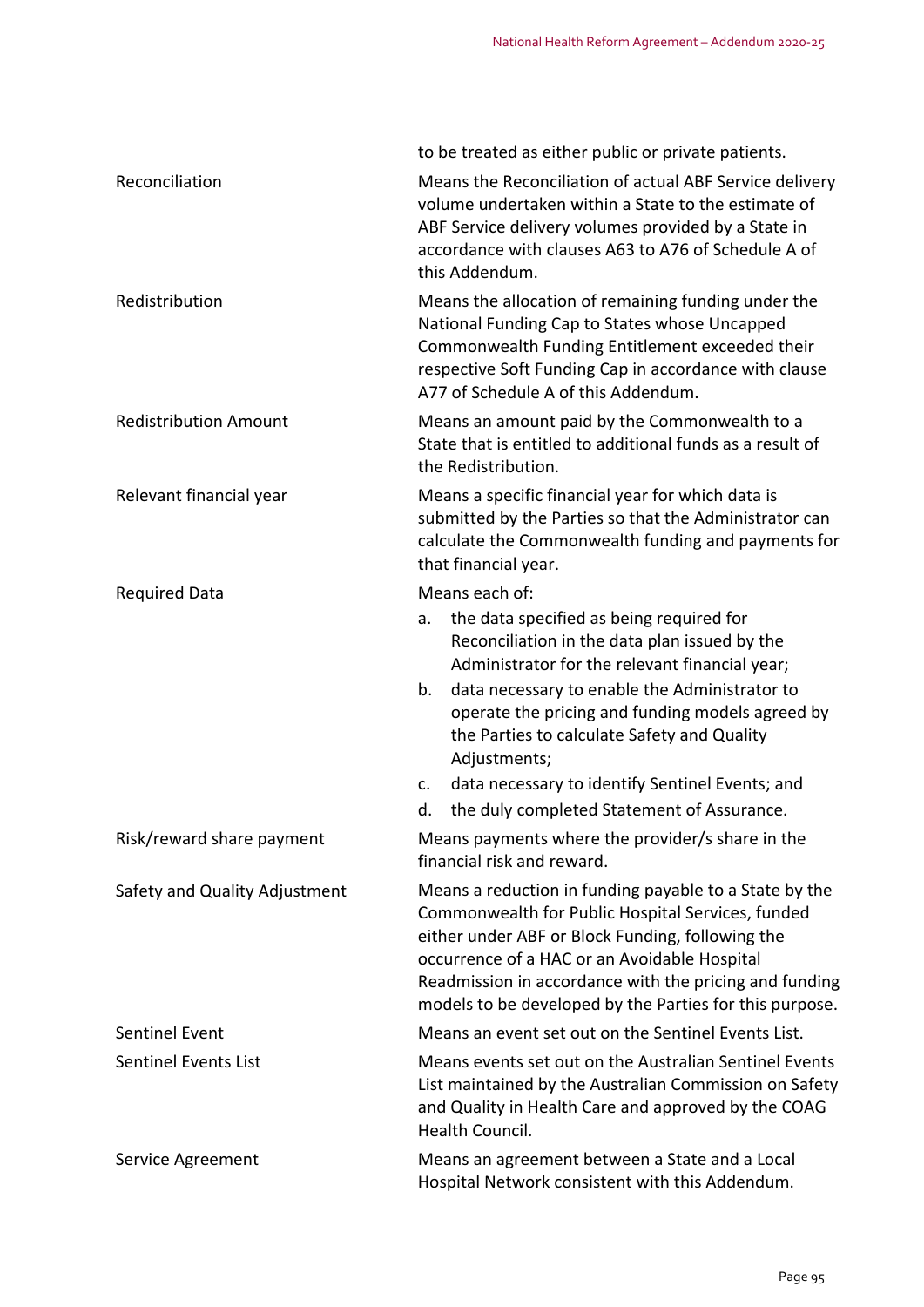| Soft Cap                                            | Means the limit in growth in Commonwealth funding<br>for Public Hospital Services in a State of 6.5 per cent per<br>annum.                                                                                                                                                                                                                                                                                                     |
|-----------------------------------------------------|--------------------------------------------------------------------------------------------------------------------------------------------------------------------------------------------------------------------------------------------------------------------------------------------------------------------------------------------------------------------------------------------------------------------------------|
| <b>Statement of Assurance</b>                       | Means the statement as to the completeness and<br>accuracy of data submitted, issued in accordance with<br>clauses B82 and B83 in Schedule B of this Addendum.                                                                                                                                                                                                                                                                 |
| State managed fund(s)                               | Means a fund(s) or account(s) established by State<br>legislation for the purpose of receiving funding for block<br>grants, teaching, training and research.                                                                                                                                                                                                                                                                   |
| <b>States</b>                                       | <b>Means States and Territories.</b>                                                                                                                                                                                                                                                                                                                                                                                           |
| <b>Uncapped Commonwealth Funding</b><br>Entitlement | Means in respect of a State in a relevant financial year,<br>its entitlement to Commonwealth funding for Public<br>Hospital Services in that State under the Addendum,<br>excluding the impact of the National Funding Cap or any<br>relevant Soft Cap.                                                                                                                                                                        |
| Value                                               | Means maximising patient experience and outcomes,<br>improving population health and high quality, evidence-<br>based clinical care, relative to the cost of delivery.<br>This definition of value-based health care involves the<br>alignment of incentives for all stakeholders (including<br>patients, families, providers and governments) in order<br>to obtain the best possible health outcomes for all<br>Australians. |
| Weighted services                                   | Means services of a particular ABF category where each<br>service may count as more or less than one service as<br>determined by the cost weight determined by the IHPA<br>to be applicable to that service.                                                                                                                                                                                                                   |